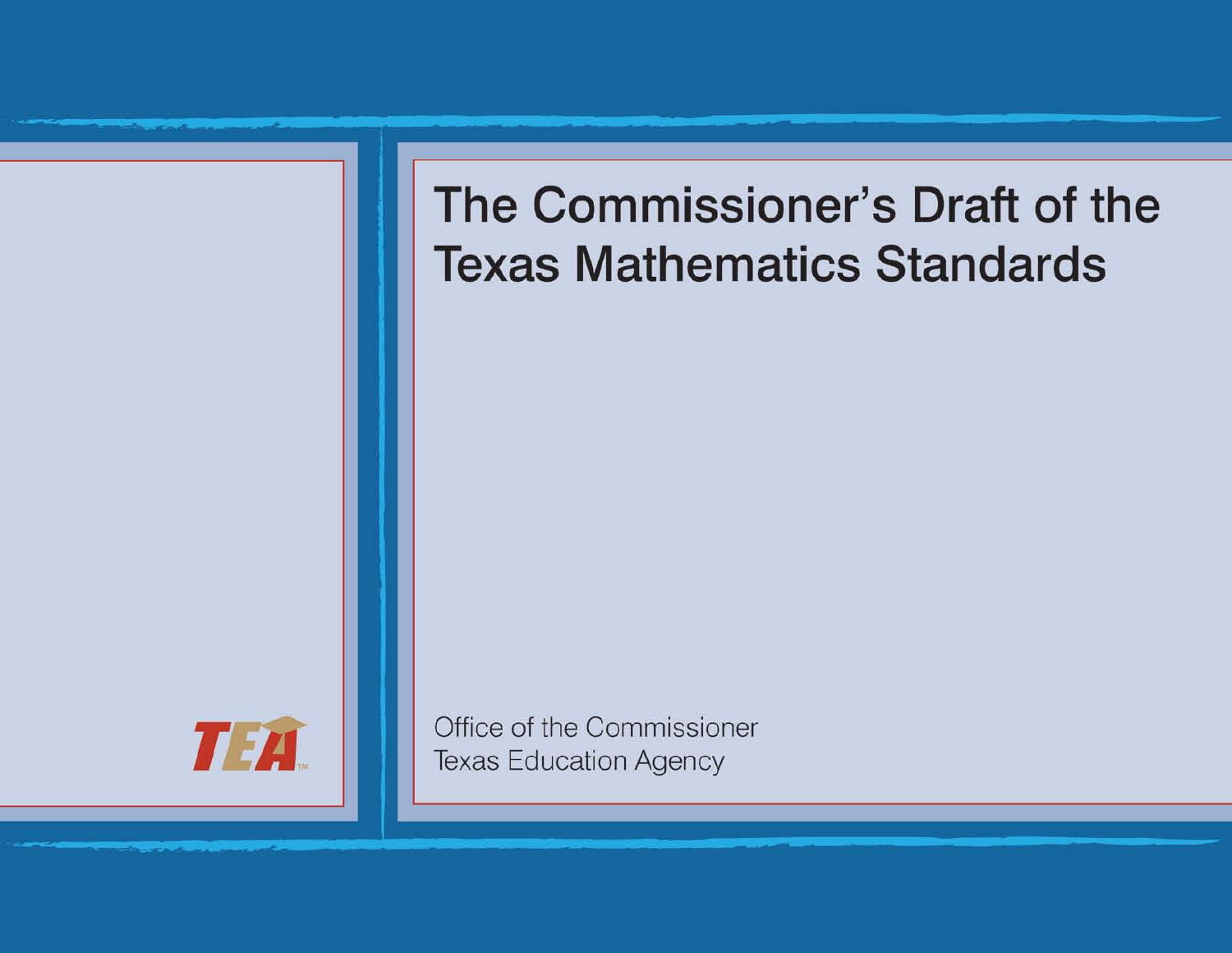# **The Commissioner's Draft of the Texas Mathematics Standards (CDTMS)**

**April 14, 2011**

**Office of the Commissioner**

**Texas Education Agency**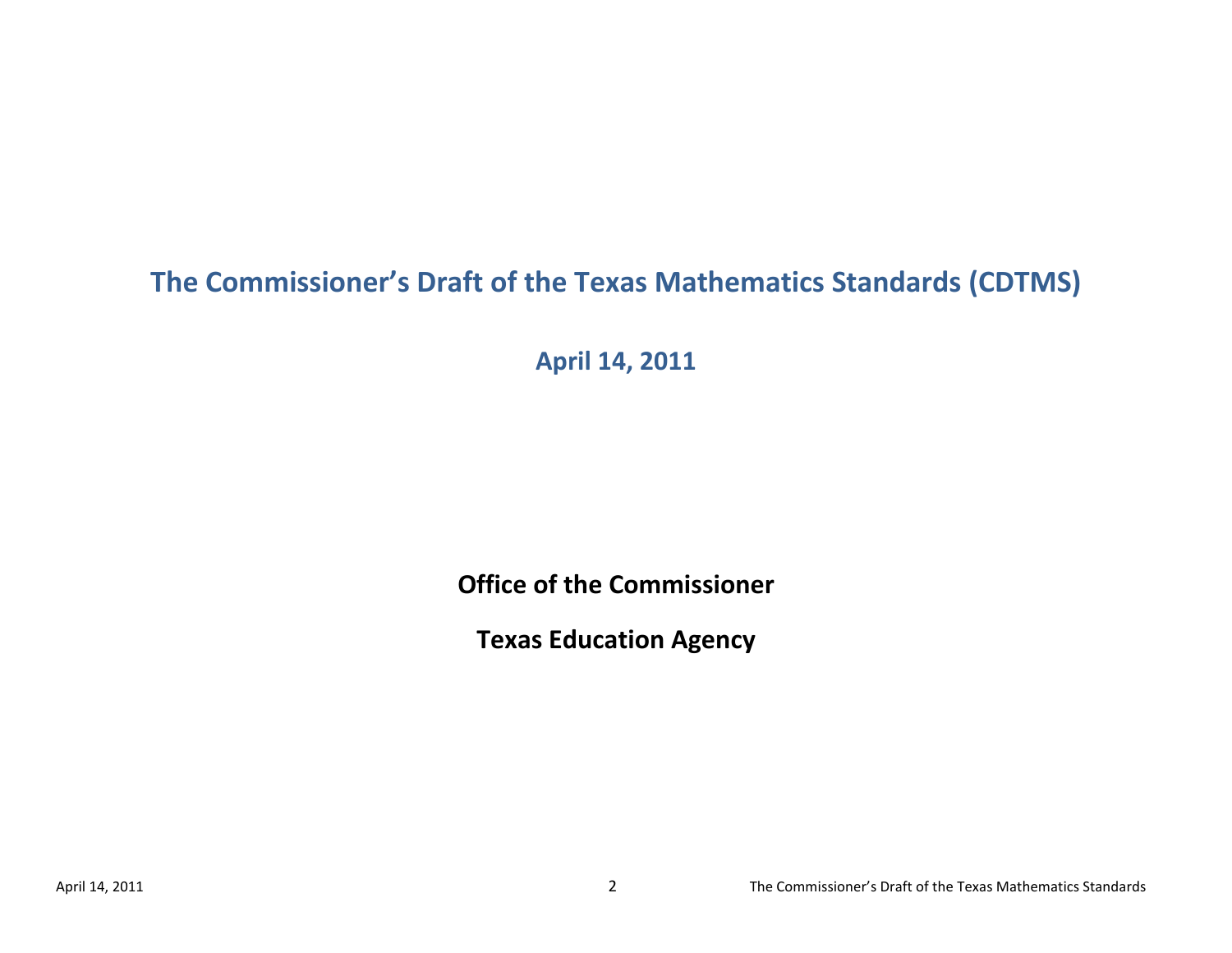### **CONTENTS**

#### **PREFACE**

INTRODUCTION PROCESS COMMISSIONER'S MATHEMATICS ADVISORY GROUP NATIONAL REVIEW TEAM RESOURCES USED MATHEMATICAL PROCESSES LOCAL CONTROL ORGANIZATION OF THE DRAFT STANDARDS **REFERENCES** 

#### **MATHEMATICAL PROCESS STANDARDS K-12 CONTENT STANDARDS**

KINDERGARTEN GRADE 1 GRADE 2 GRADE 3 GRADE 4 GRADE 5 GRADE 6 GRADE 7 GRADE 8 ALGEBRA I **GEOMETRY** ALGEBRA II ADVANCED QUANTITATIVE REASONING (AQR) PRE-CALCULUS MATHEMATICS MODELS AND APPLICATIONS (MMA)

#### **FAQ**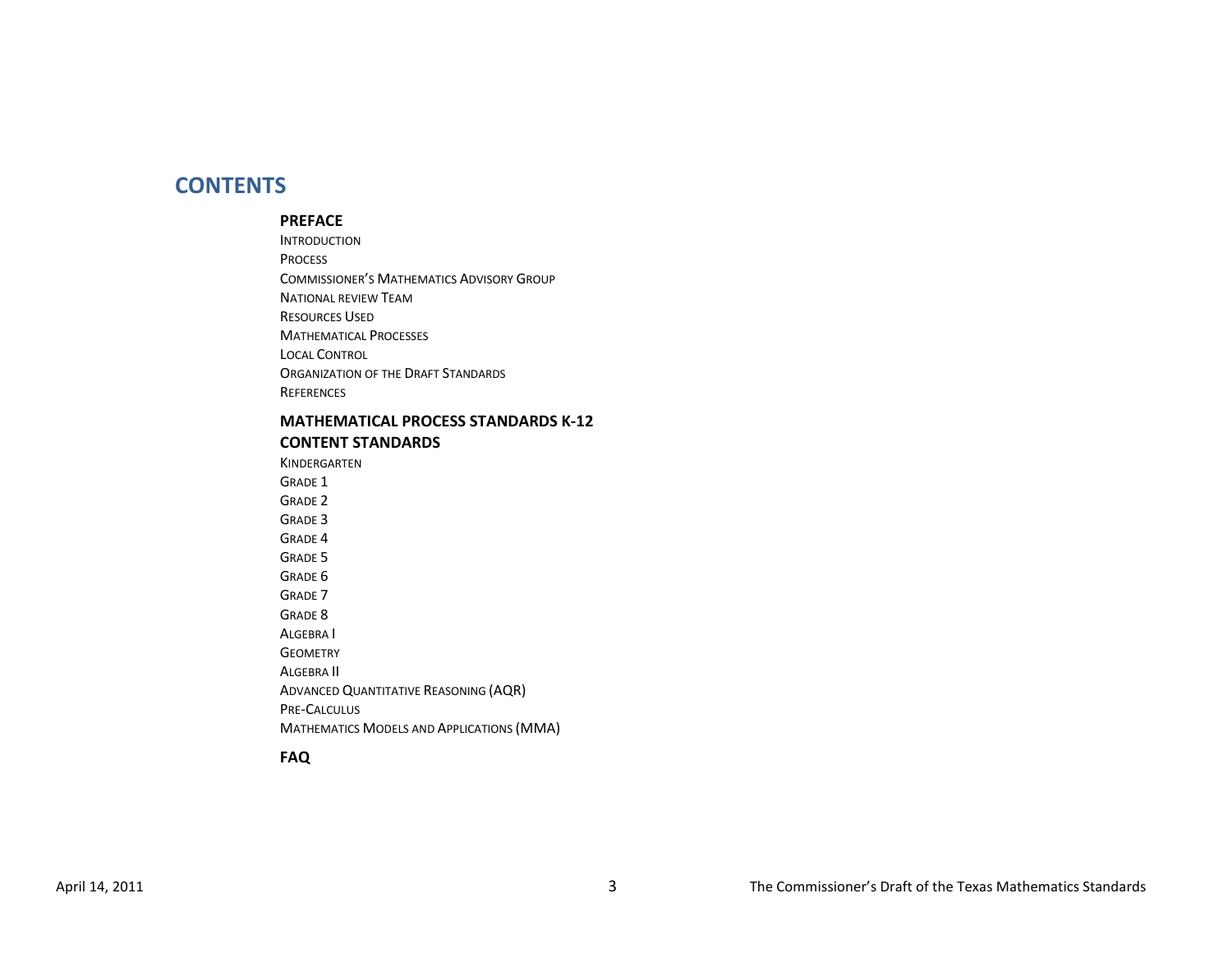### **PREFACE**

### **Introduction**

Texas's focus on education reform and accountability for the past three decades leaves no doubt that Texas takes a leadership role in relation to other states in seeking to educate its citizens. As the Texas Education Agency (TEA) continues to support students and teachers in reaching higher academic standards, Texas has a targeted focus on college and career readiness for all students. Beginning in the 2011-2012 school year, the State of Texas Assessments of Academic Readiness (STAAR) program replaces the Texas Assessment of Knowledge and Skills (TAKS) with increased cognitive complexity within assessment items (TEA, 2011).

The mathematics [Texas Essential Knowledge and Skills](http://ritter.tea.state.tx.us/rules/tac/chapter111/index.html) (TEKS) specify the expectations for what Texas students should **know and be able to do** in mathematics. The current mathematics TEKS have served Texas citizens well, identifying clear expectations and setting high standards; however, the world is changing and many careers now require more and different mathematics, including an emphasis on mathematical reasoning and complex problem-solving. The [Texas College and Career Readiness Standards,](http://www.thecb.state.tx.us/collegereadiness/crs.pdf) published by the Texas Higher Education Coordinating Board and the TEA in 2009, set a high bar for preparing all Texas students for success in the workplace. The time has come for a new generation of TEKS for mathematics. The mathematics education research and resources currently available offer an unprecedented opportunity for informing a revision of the TEKS for mathematics.

#### **Process**

In anticipation of the State Board of Education's scheduled 2011-2012 revision of the TEKS for Mathematics, the Commissioner of Education convened a group of advisors to review current research and resources and to offer suggestions regarding the upcoming TEKS revision and future professional development. The Commissioner's Mathematics Advisory Group, established in the fall of 2010, includes mathematics educators and mathematicians from Texas. The recommendations of the Commissioner's Mathematics Advisory Group regarding the next generation of mathematics standards in Texas were compiled and then reviewed by a panel of national advisors in mathematics, known as the National Review Team. This publication is the final draft document known as "The Commissioner's Draft of the Texas Mathematics Standards." Members of the Commissioner's Mathematics Advisory Group and the members of the National Review Team are listed on the next page. The resources used by the Commissioner's Mathematics Advisory Group in their work are also listed later in this document. It is important to note that the collaborative process used to create this draft document does not reflect each professional view of every participant in the process. The document is a synthesis of the suggestions of the Commissioner's Mathematics Advisory Group and the National Review Team.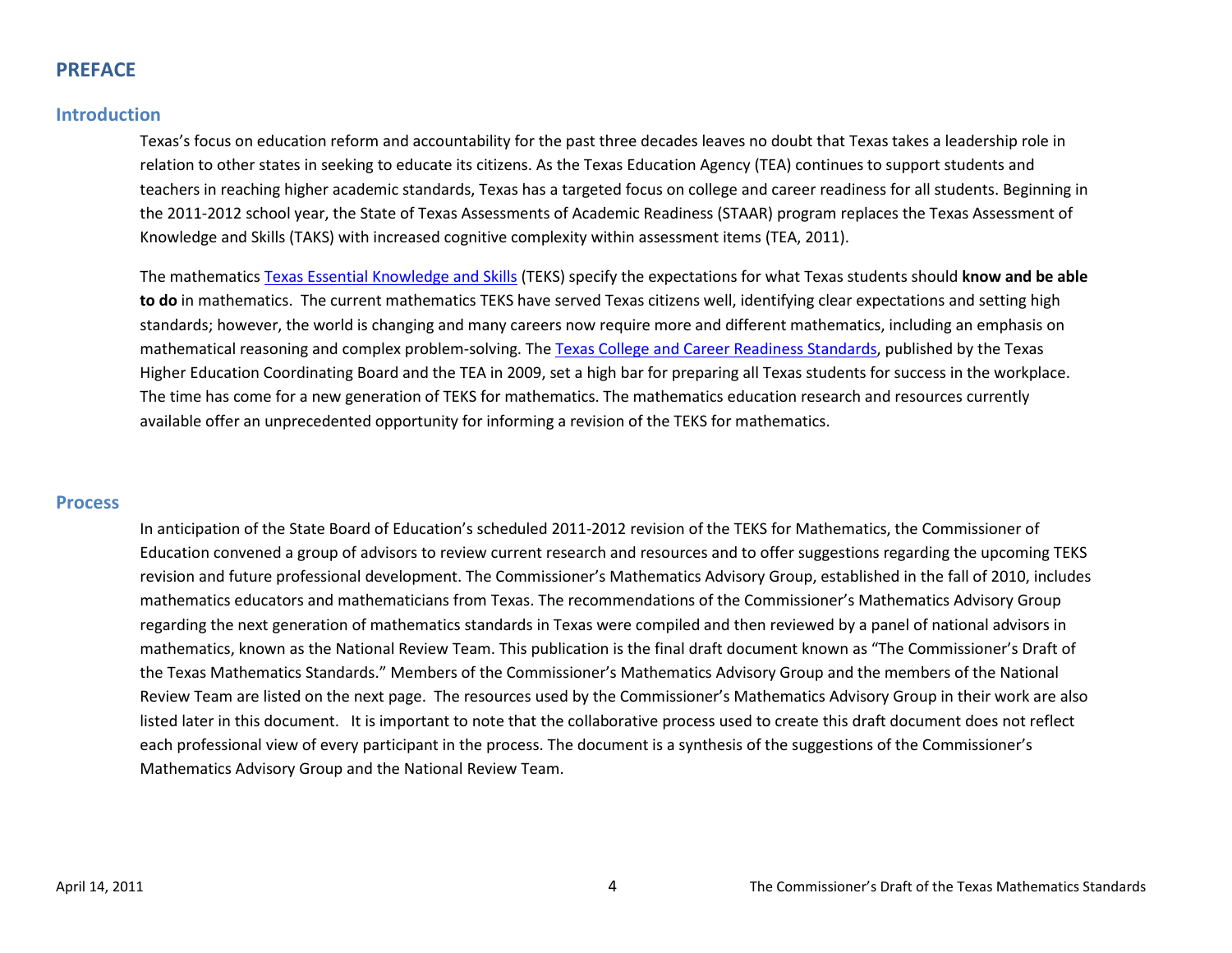### **Commissioner's Mathematics Advisory Group**

Dr. Sharon Benson, Education Service Center Region 4

Dr. Thomas Butts, University of Texas at Dallas

Dr. James Mendoza Epperson, University of Texas at Arlington

Dr. Carol Fletcher, University of Texas at Austin

Linda Gann, Northside Independent School District

Dr. Leanne Ketterlin Geller, Southern Methodist University

Stefani Kulhanek, Education Service Center Region 4

Lance Menster, Houston Independent School District

Dr. Jane Schielack, Texas A&M University

Cynthia Schimek, Katy Independent School District

Jane Silvey, Education Service Center Region 7

Dr. Paul Swets, Angelo State University

Dr. Trena Wilkerson, Baylor University

### **National Review Team**

Dr. Hyman Bass, University of Michigan Dr. Sybilla Beckmann, University of Georgia Dr. Doug Clements, University of Buffalo Dr. Francis Fennell, McDaniel College Dr. Russell Gersten, Instructional Research Group Dr. Gary Kader, Appalachian State University Dr. Jim Lewis, University of Nebraska-Lincoln Dr. James Milgram, Stanford University Dr. Richard Schaar, Texas Instruments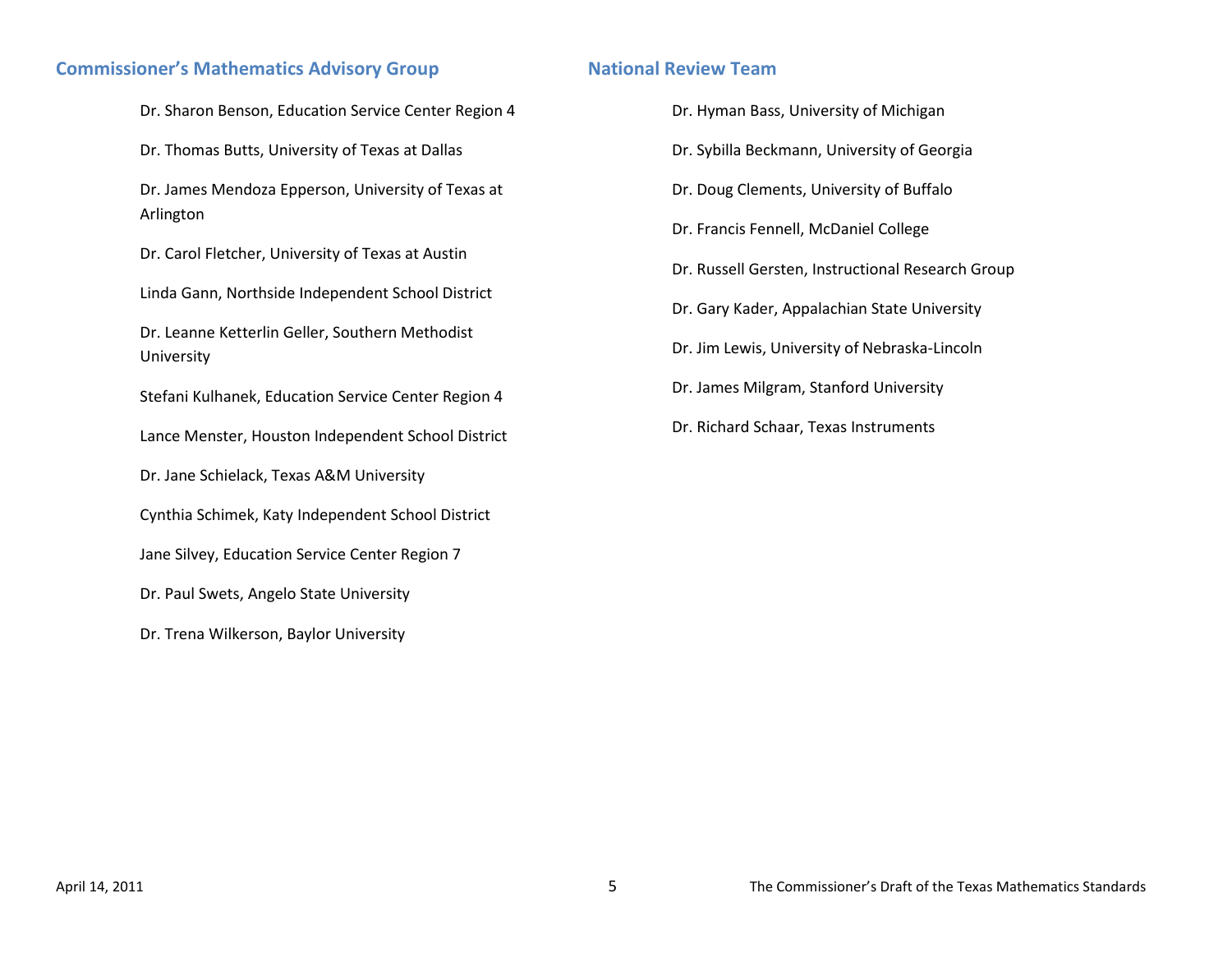#### **Resources Used**

Beckmann, S. (2010). *Mathematics for elementary teachers.* Upper Saddle River, NJ: Pearson Addison Wesley.

Carmichael, S. B., C. E. J. Finn, et al. (2010). Review of the Draft K-12 Common Core Standards. Washington, DC, Fordham Institute.

Clarke, C., W. Fisher, et al. (2010). *Developing essential understanding of rational numbers for teaching mathematics in grades 3-5.* Reston, VA, National Council of Teachers of Mathematics.

Clements, D. H., J. Sarama, et al. (2004). *Engaging young children in mathematics.* Mahwah, NJ: Lawrence Erlbaum Associates.

- Gersten, R. (2008). *Increasing the Focus and Mathematical Precision for TEKS in Middle & High School Mathematics.* Los Alamitos, CA, Instructional Research Group, upublished report.
- Lobato, J., A. Ellis, et al. (2010). *Developing essential understanding of ratios, proportions, and proportional reasoning for teaching mathematics: grades 6-8.* Reston, VA: National Council of Teachers of Mathematics.
- Louis, E., A. Flores, et al. (2010). *Developing essential understanding of number and numeration for teaching mathematics in pre-k-2*. Reston, VA: National Council of Teachers of Mathematics.
- Lloyd, G., S. Beckmann, et al. (2010). *Developing essential understanding of functions for teaching mathematics in grades 9-12.* Reston, VA: National Council of Teachers of Mathematics.
- Martin, W. G., J. Carter, et al. (2009). *Focus in high school mathematics: reasoning and sense making.* Reston, VA: National Council of Teachers of Mathematics.
- Massachusetts Department of Elementary and Secondary Education, (2000). *Mathematics Curriculum Framework*. Retrieved from [http://www.doe.mass.edu/frameworks/math/2000/toc.html.](http://www.doe.mass.edu/frameworks/math/2000/toc.html)

Minnesota Department of Education, (2007). *Minnesota academic standards: mathematics k-12, 2007 version*. Retrieved from [http://education.state.mn.us/MDE/Academic\\_Excellence/Academic\\_Standards/Mathematics/index.html.](http://education.state.mn.us/MDE/Academic_Excellence/Academic_Standards/Mathematics/index.html)

- Ministry of Education Singapore, (2007). *Mathematics (primary) syllabus*. Retrieved from [http://www.moe.gov.sg/education/syllabuses/sciences/.](http://www.moe.gov.sg/education/syllabuses/sciences/)
- Ministry of Education Singapore, (2007). *Mathematics (secondary) syllabus*. Retrieved from [http://www.moe.gov.sg/education/syllabuses/sciences/.](http://www.moe.gov.sg/education/syllabuses/sciences/)
- National Council of Teachers of Mathematics. (2006). *Curriculum focal points for prekindergarten through grade 8 mathematics: a quest for coherence*. Reston, VA: NCTM.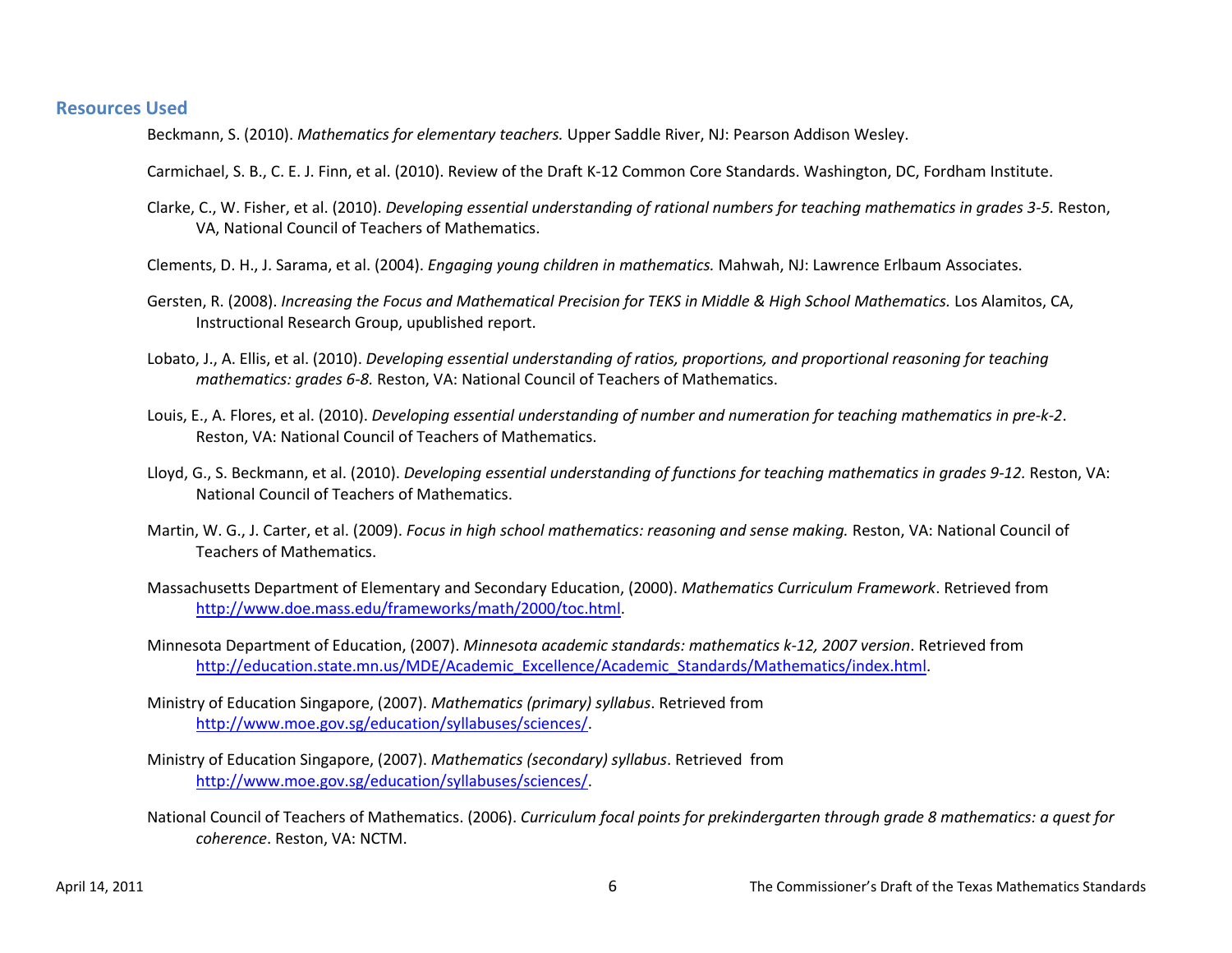### **Resources Used (cont)**

- National Governors Association Center for Best Practices (NGA Center) and the Council of Chief State School Officers (CCSSO). (2010). *Common core state standards for mathematics*. Retrieved from [http://www.corestandards.org/the-standards.](http://www.corestandards.org/the-standards)
- National Mathematics Advisory Panel (2008). *Foundations for success: The National Mathematics Advisory Panel final report.* Washington DC, US Department of Education. Retrieved from [http://www2.ed.gov/about/bdscomm/list/mathpanel/index.html.](http://www2.ed.gov/about/bdscomm/list/mathpanel/index.html)
- State of Texas. *Texas administrative code (tac), title 19, part II, chapter 111. Texas essential knowledge and skills for mathematics*. Retrieved fro[m http://ritter.tea.state.tx.us/rules/tac/chapter111/index.html.](http://ritter.tea.state.tx.us/rules/tac/chapter111/index.html)
- Texas Education Agency (TEA). (2011). *State of texas assessments of academic readiness (staar) resources.*Retrieved from [http://www.tea.state.tx.us/student.assessment/staar/.](http://www.tea.state.tx.us/student.assessment/staar/)

Texas Education Agency (TEA) (2009). *Texas response to curriculum focal points*. Austin, Texas, TEA.

Texas Higher Education Coordinating Board (THECB) and Texas Education Agency (TEA). (2009). *Texas College and Career Readiness Standards.* Austin, Texas, Texas Higher Education Coordinating Board and Texas Education Agency.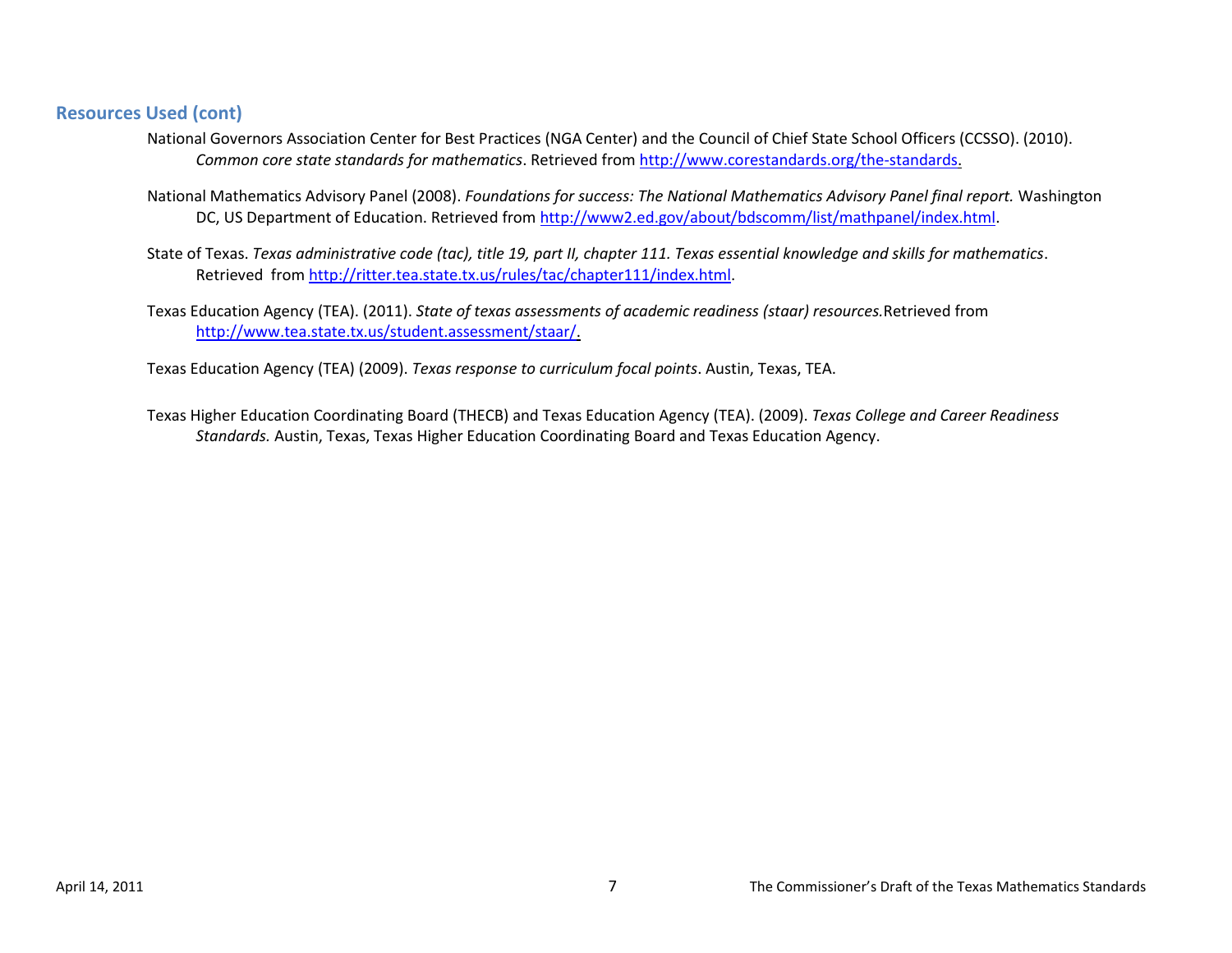#### **Mathematical Processes**

The advisors paid careful attention to the balance of procedural skills and the requirement that students solve routine as well as nonroutine problems. The draft begins with a set of mathematical processes that are expected at every grade level from kindergarten to grade 12. The placement of the process skills at the beginning of the draft is intentional. The process skills weave the other knowledge and skills together so that students may be successful problems solvers and use mathematics efficiently and effectively in daily life.

### **Local Control**

The TEKS for mathematics identify what students should know and be able to do as proficient students and users of mathematics. The mathematics TEKS do not inform teachers how to teach the content. The advisors deliberately avoided instructional language in this draft of standards as well. Curriculum and instructional decisions are left to local districts and schools.

### **Organization of the Draft Standards**

The standards are not a scope and sequence. When possible, the order does reflect a progression of learning, but the order is not a mandated sequence for instruction. The ordering or sequencing for instruction is a local decision. The kindergarten through eighth grade standards are organized by mathematics topic areas or strands, and the high school standards are organized by customary course titles. Because of the rise of the importance of data analysis and statistics in the current century, all grade levels and courses contain data and statistics standards. Although most of the standards may be easily identified with a particular topic area, there are standards that could be placed in more than one topic area. In these situations, a decision was made that may seem to some like an artificial separation from one topic area but a good fit in another topic area. The standards are placed at the grade level where mastery is expected. This does not preclude introducing the content at earlier grade levels. Preparatory content can and should be introduced earlier as appropriate. These decisions are local decisions.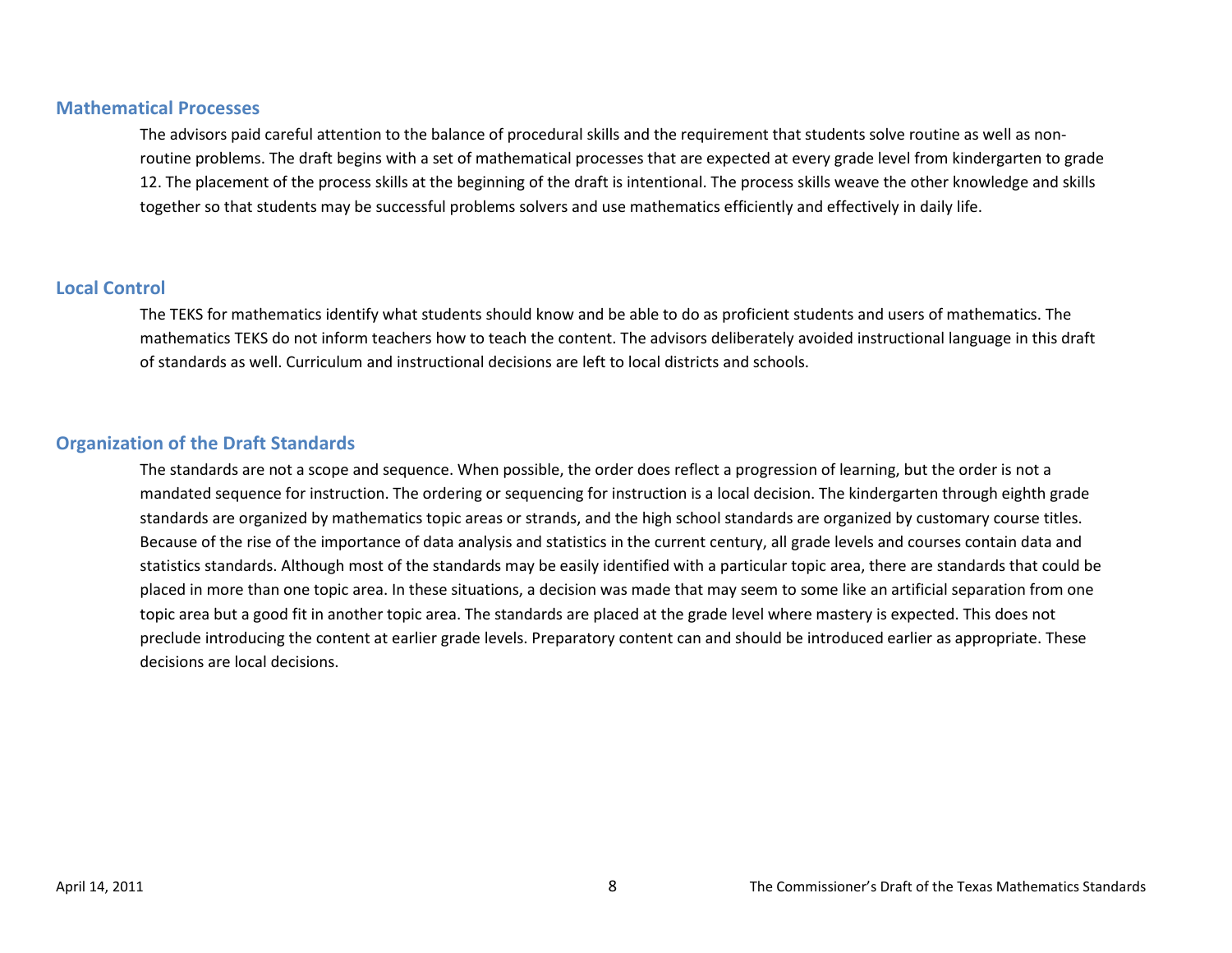### **References**

- State of Texas. (2010) *Texas Administrative Code (TAC), Title 19, Part II, Chapter 111. Texas Essential Knowledge and Skills for Mathematics.* Retrieved from [http://ritter.tea.state.tx.us/rules/tac/chapter111/index.html.](http://ritter.tea.state.tx.us/rules/tac/chapter111/index.html)
- Texas Education Agency (TEA). (2011). *State of Texas Assessments of Academic Readiness (STAAR) Resources.* Retrieved from [http://www.tea.state.tx.us/student.assessment/staar/.](http://www.tea.state.tx.us/student.assessment/staar/)
- Texas Higher Education Coordinating Board (THECB), Texas Education Agency (TEA) (2009). *Texas College and Career Readiness Standards*. Austin, Texas: Texas Higher Education Coordinating Board and Texas Education Agency.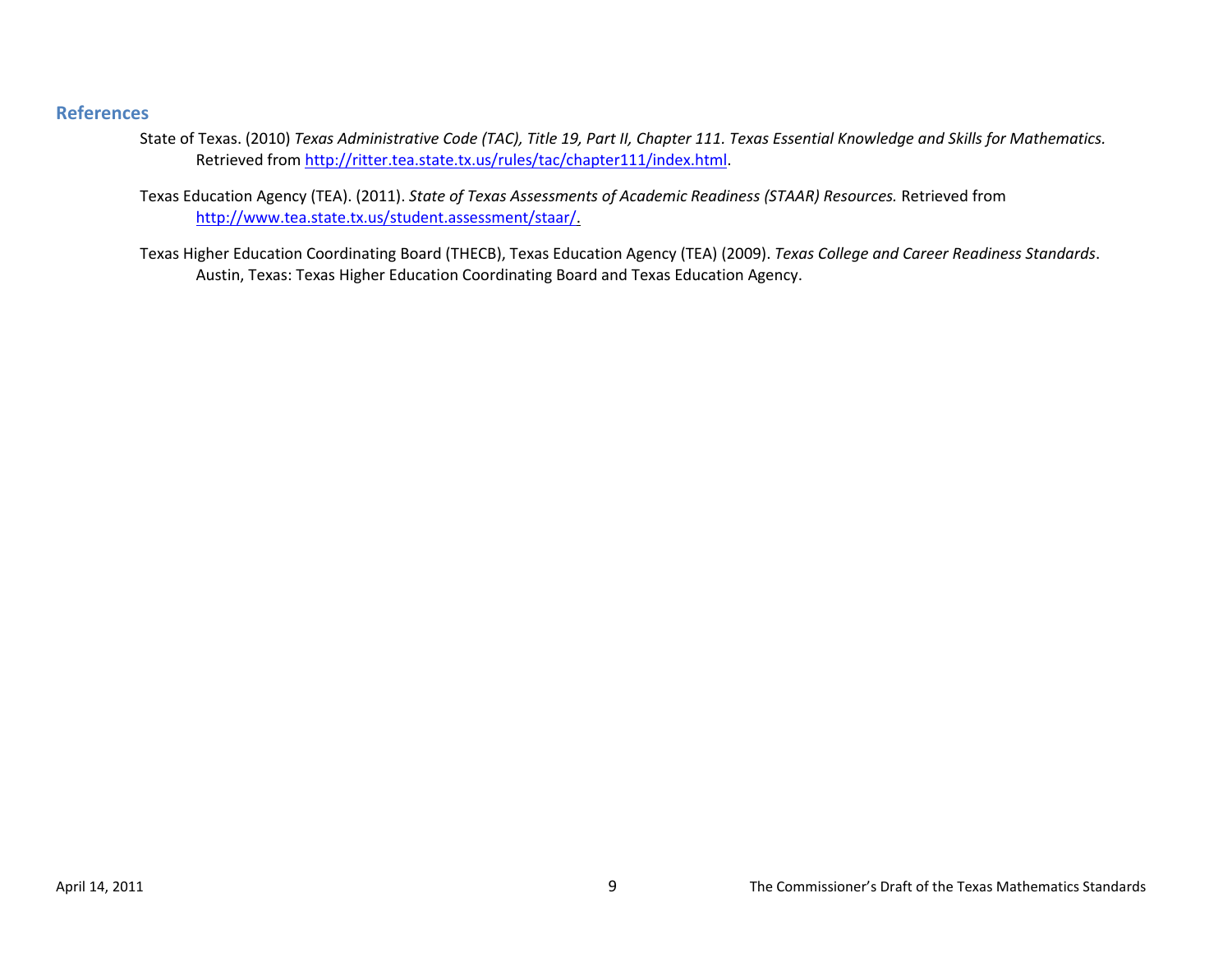## **Mathematical Process Standards K-12**

| Ι.   | Apply mathematics to problems arising in everyday life, society and the workplace.                                                                                                                        |
|------|-----------------------------------------------------------------------------------------------------------------------------------------------------------------------------------------------------------|
| II.  | Use a problem-solving model that incorporates analyzing given information, formulating a plan or strategy, determining a<br>solution, justifying the solution and evaluating the problem-solving process. |
| III. | Select tools such as real objects, manipulatives, paper/pencil, and technology or techniques such as mental math, estimation,<br>and number sense to solve problems.                                      |
| IV.  | Communicate mathematical ideas, reasoning, and their implications using symbols, diagrams, graphs, and language.                                                                                          |
| V.   | Create and use representations to organize, record, and communicate mathematical ideas.                                                                                                                   |
| VI.  | Explain, display, or justify mathematical ideas and arguments using precise mathematical language in written or oral<br>communications.                                                                   |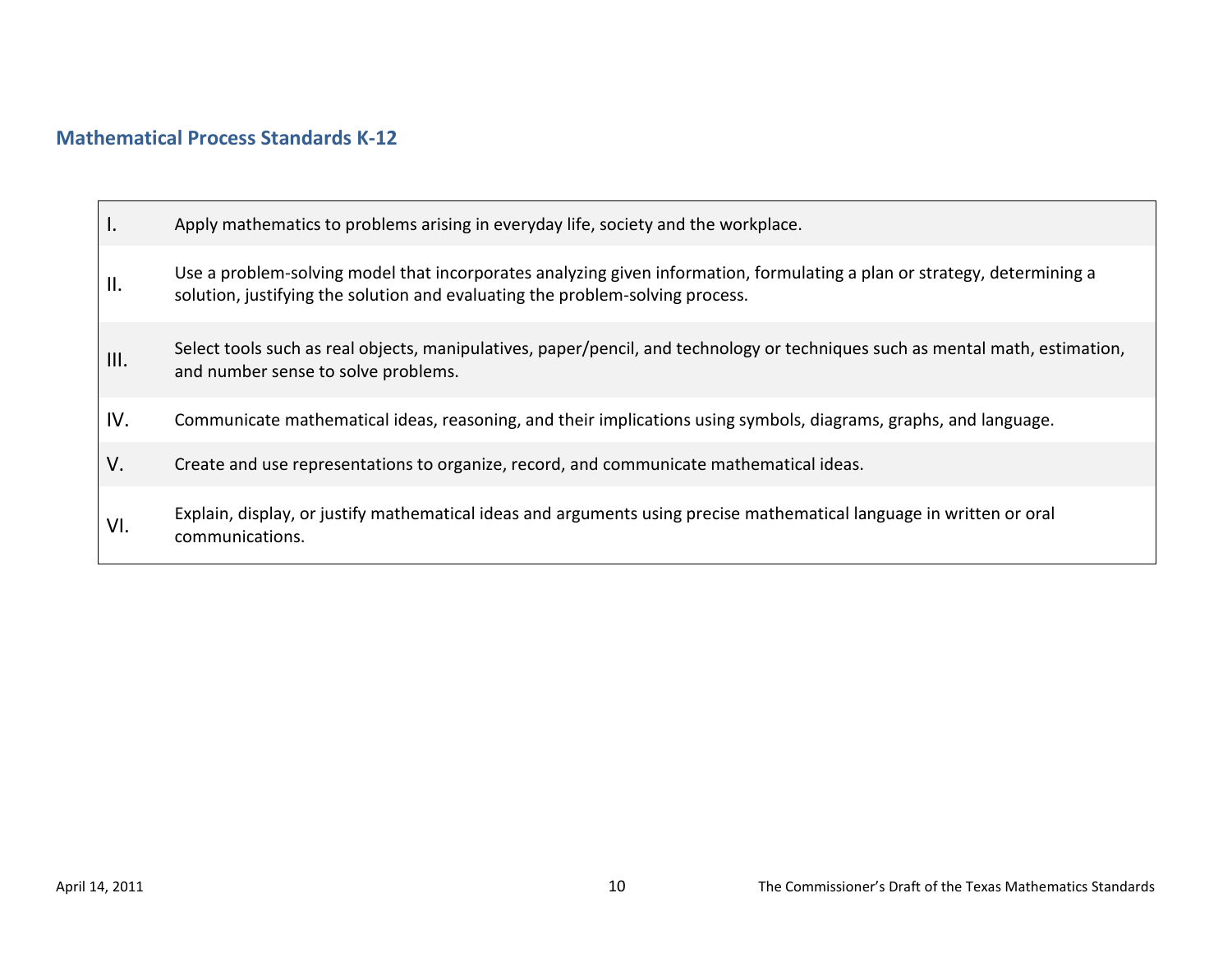## **Kindergarten**

|             | <b>Mathematical Process Standards Grade K</b>                                                                                                                                                             |
|-------------|-----------------------------------------------------------------------------------------------------------------------------------------------------------------------------------------------------------|
|             | Apply mathematics to problems arising in everyday life, society and the workplace.                                                                                                                        |
| Ⅱ.          | Use a problem-solving model that incorporates analyzing given information, formulating a plan or strategy, determining a solution,<br>justifying the solution and evaluating the problem-solving process. |
| III.        | Select tools such as real objects, manipulatives, paper/pencil, and technology or techniques such as mental math, estimation, and number<br>sense to solve problems.                                      |
| IV.         | Communicate mathematical ideas, reasoning, and their implications using symbols, diagrams, graphs, and language.                                                                                          |
| $V_{\cdot}$ | Create and use representations to organize, record, and communicate mathematical ideas.                                                                                                                   |

VI. Explain, display, or justify mathematical ideas and arguments using precise mathematical language in written or oral communications.

| <b>Grade K Focal Areas</b> |  |                                                                         |
|----------------------------|--|-------------------------------------------------------------------------|
| Number and<br>Operations   |  | Understanding counting and<br>cardinality                               |
| Number and<br>Operations   |  | Understanding addition as<br>combining and subtraction as<br>separating |
| Measurement<br>and Data    |  | Comparing objects by<br>measurable attributes                           |

| <b>Supporting Topics for the Focal Areas in Grade K and Grade 1</b> |   |                                                                                                                                    |
|---------------------------------------------------------------------|---|------------------------------------------------------------------------------------------------------------------------------------|
| <b>Number and Operations</b>                                        |   | Representing, comparing, and ordering whole<br>numbers                                                                             |
|                                                                     |   | Identifying figures and their attributes                                                                                           |
| Two-Dimensional and<br>Three-Dimensional<br><b>Figures</b>          |   | Classifying 2D and 3D figures                                                                                                      |
|                                                                     |   | Composing 2D figures                                                                                                               |
|                                                                     | ÷ | Describing location                                                                                                                |
| <b>Measurement and Data</b>                                         |   | Representing data                                                                                                                  |
| ┿                                                                   |   | Color and symbol shows the connection between Focal Areas and Supporting Topics.<br>Indicates topic supports Focal Area in Grade 1 |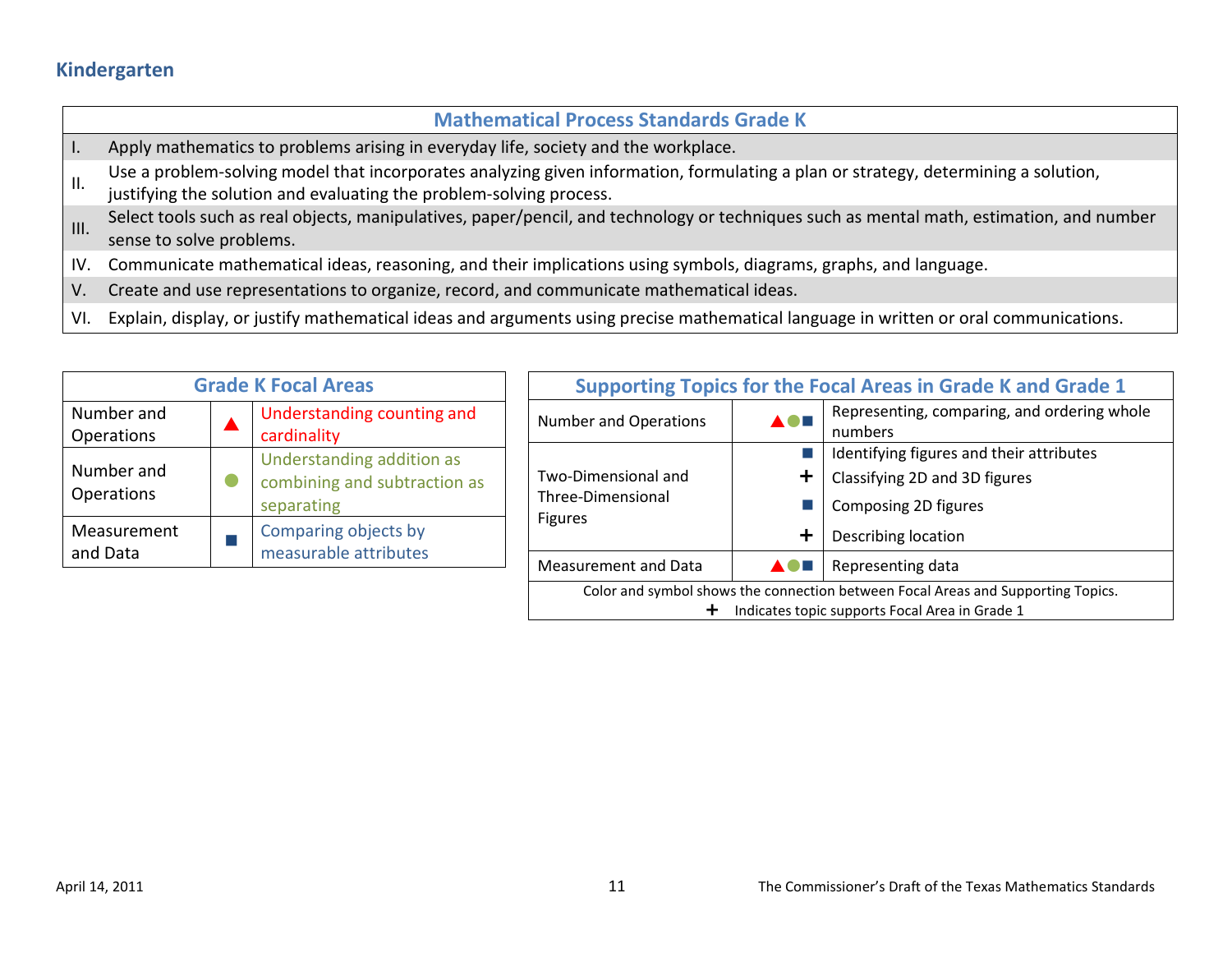| Kindergarten |                                                                                                                                                                                                                                                                                    |  |  |  |
|--------------|------------------------------------------------------------------------------------------------------------------------------------------------------------------------------------------------------------------------------------------------------------------------------------|--|--|--|
|              | Number and Operations. The student is expected to:<br><b>KN</b>                                                                                                                                                                                                                    |  |  |  |
| <b>KN01</b>  | count verbally to 130 by ones and tens, beginning with any given number.                                                                                                                                                                                                           |  |  |  |
| <b>KN02</b>  | represent the number of objects in a set at least up to 40 using spoken words and written numerals.                                                                                                                                                                                |  |  |  |
| <b>KN03</b>  | determine the number before or after another number without having to start back at 1.                                                                                                                                                                                             |  |  |  |
| <b>KN04</b>  | represent the numerals up to 40 by associating them to the number of elements in sets consisting of actual objects or pictures of objects, including<br>counting out objects in groups of tens and ones such as one group of 10 and 3.                                             |  |  |  |
| <b>KN05</b>  | compare collections of up to 40 objects using one-to-one correspondence.                                                                                                                                                                                                           |  |  |  |
| <b>KN06</b>  | compare numbers between 1 and 10 presented as written numerals.                                                                                                                                                                                                                    |  |  |  |
| <b>KN07</b>  | generate a set using objects or pictorial models that represents a number that is more than, less than, or equal to a given number, up to 40.                                                                                                                                      |  |  |  |
| <b>KN08</b>  | compose a given target number less than or equal to 10 by producing two sets of objects that, when combined, contain exactly the target number.                                                                                                                                    |  |  |  |
| <b>KN09</b>  | decompose a given set of objects less than or equal to 10 into multiple sets in a variety of ways, and indicate the corresponding number pairs in<br>each case (e.g., 8 can be decomposed into 4 and 4, 5 and 3, 6 and 2, and 7 and 1).                                            |  |  |  |
| <b>KN10</b>  | combine a set of 10 objects with another number set of objects to make a new number set of size between 10 to 20 and indicate the corresponding<br>number relation (e.g., a set of 10 and a set of 1 can be combined to make 11).                                                  |  |  |  |
| <b>KN11</b>  | separate a set of 10 to 20 objects into a group of 10 objects and some more. (e.g., 18 can be separated into a set of 10 and a set of 8).                                                                                                                                          |  |  |  |
| <b>KN12</b>  | solve mathematical and real-world problems involving adding or subtracting within 20 using objects and pictorial models. These problems should<br>include determining the sum when two addends are given and determining the minuend when the difference and subtrahend are given. |  |  |  |
| <b>KN13</b>  | explain the solution process to problems involving adding or subtracting within 20 using spoken words, objects, pictorial models, and number<br>sentences.                                                                                                                         |  |  |  |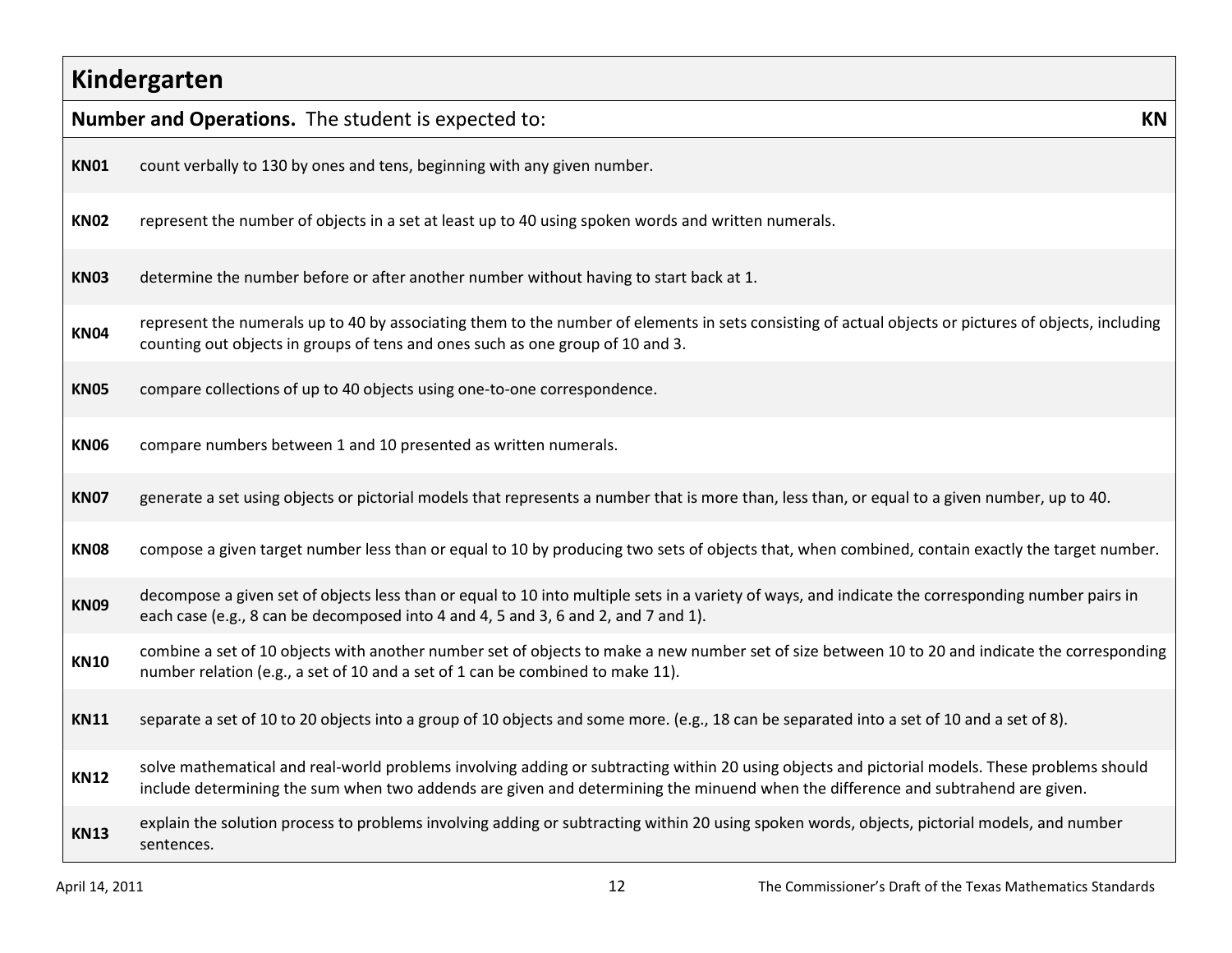# **Kindergarten**

|             | Two-Dimensional and Three-Dimensional Figures. The student is expected to:                                                                                                                                                     | KG |
|-------------|--------------------------------------------------------------------------------------------------------------------------------------------------------------------------------------------------------------------------------|----|
| <b>KG01</b> | identify two-dimensional objects (the shape of circles, triangles, rectangles, squares, rhombuses, and hexagons) and three-dimensional objects (the<br>shape of cylinders, cones, spheres, and cubes) found in the real world. |    |
| <b>KG02</b> | identify two-dimensional components of three-dimensional shapes (e.g., as the face of a cube is square).                                                                                                                       |    |
| <b>KG03</b> | identify attributes of two-dimensional shapes (e.g., number of corners (vertices), number of sides, and angles).                                                                                                               |    |
| <b>KG04</b> | identify attributes of three-dimensional shapes (e.g., number of corners (vertices), number of edges, and sides and number of faces).                                                                                          |    |
| <b>KG05</b> | classify two-dimensional shapes as circles, triangles, rectangles, including squares and rhombuses; or hexagons regardless of orientation or size.                                                                             |    |
| <b>KG06</b> | classify three-dimensional shapes as cylinders, cones, spheres, or cubes regardless of orientation or size.                                                                                                                    |    |
| <b>KG07</b> | compose two-dimensional shapes and three-dimensional shapes using materials (e.g., popsicle sticks, straws, molding clay, etc.) or drawings.                                                                                   |    |
| <b>KG08</b> | describe the position of one or more shapes in relation to another shape using words such as "above," "below," "beside," "between," "in front of,"<br>and "in back of".                                                        |    |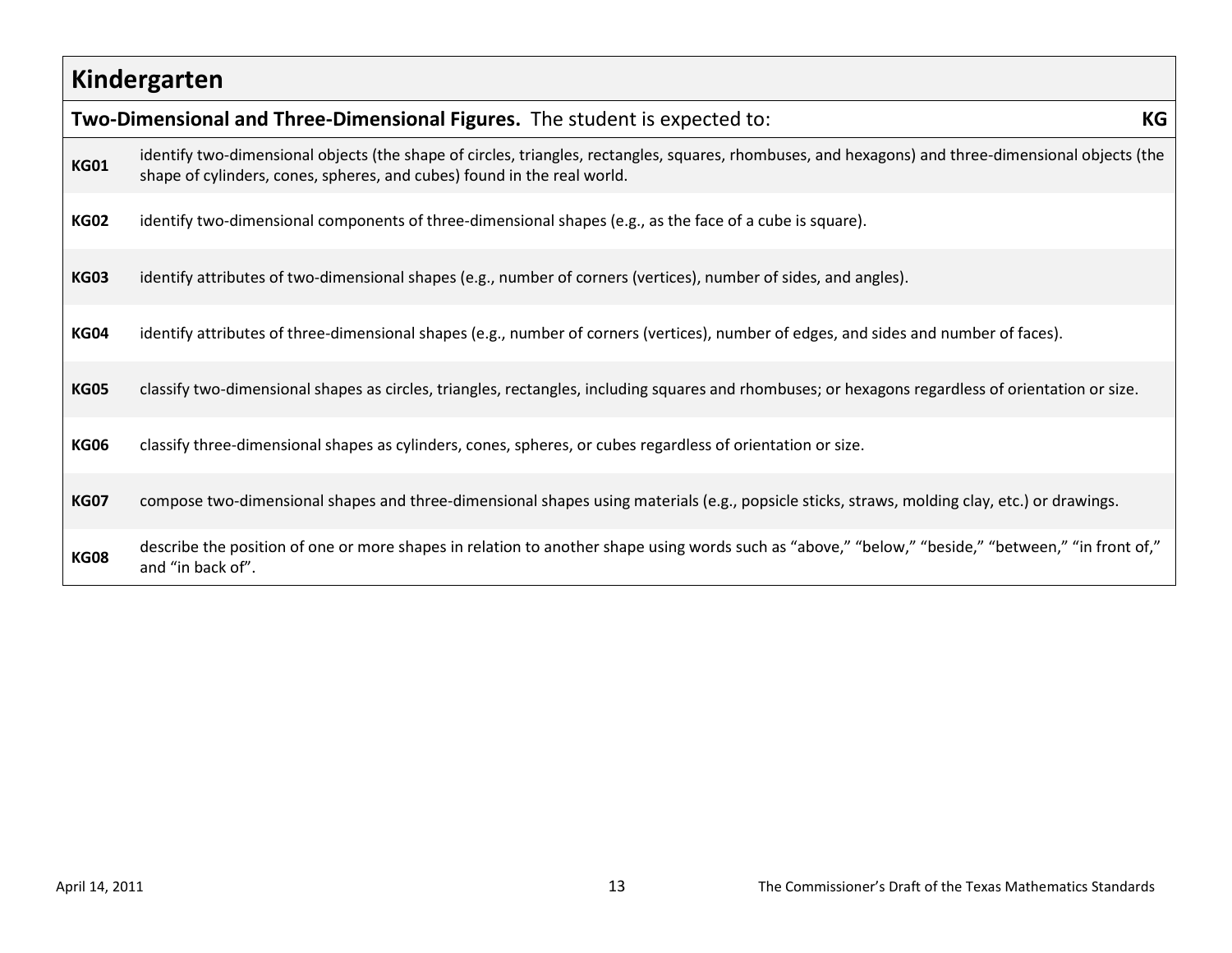|             | Kindergarten                                                                                                                                                                                                                |  |  |  |
|-------------|-----------------------------------------------------------------------------------------------------------------------------------------------------------------------------------------------------------------------------|--|--|--|
|             | <b>Measurement and Data.</b> The student is expected to:<br>KM.                                                                                                                                                             |  |  |  |
| <b>KM01</b> | give an example of a measurable attribute of a given object (length, capacity, weight, temperature).                                                                                                                        |  |  |  |
| <b>KM02</b> | compare two objects directly with a common measurable attribute (length, capacity, weight, temperature) using language such as "more" and<br>"less".                                                                        |  |  |  |
| <b>KM03</b> | classify and sort a set of objects into categories according to an attribute (e.g., number of sides, angles, color, shape, size, first letter in name, etc.)<br>and resort the same set according to a different attribute. |  |  |  |
| <b>KM04</b> | count the number of objects in a category or subcategory, summarize the data into a picture graphs and use the picture graph to answer questions<br>about the data (e.g., "Which shape do we have the most of?").           |  |  |  |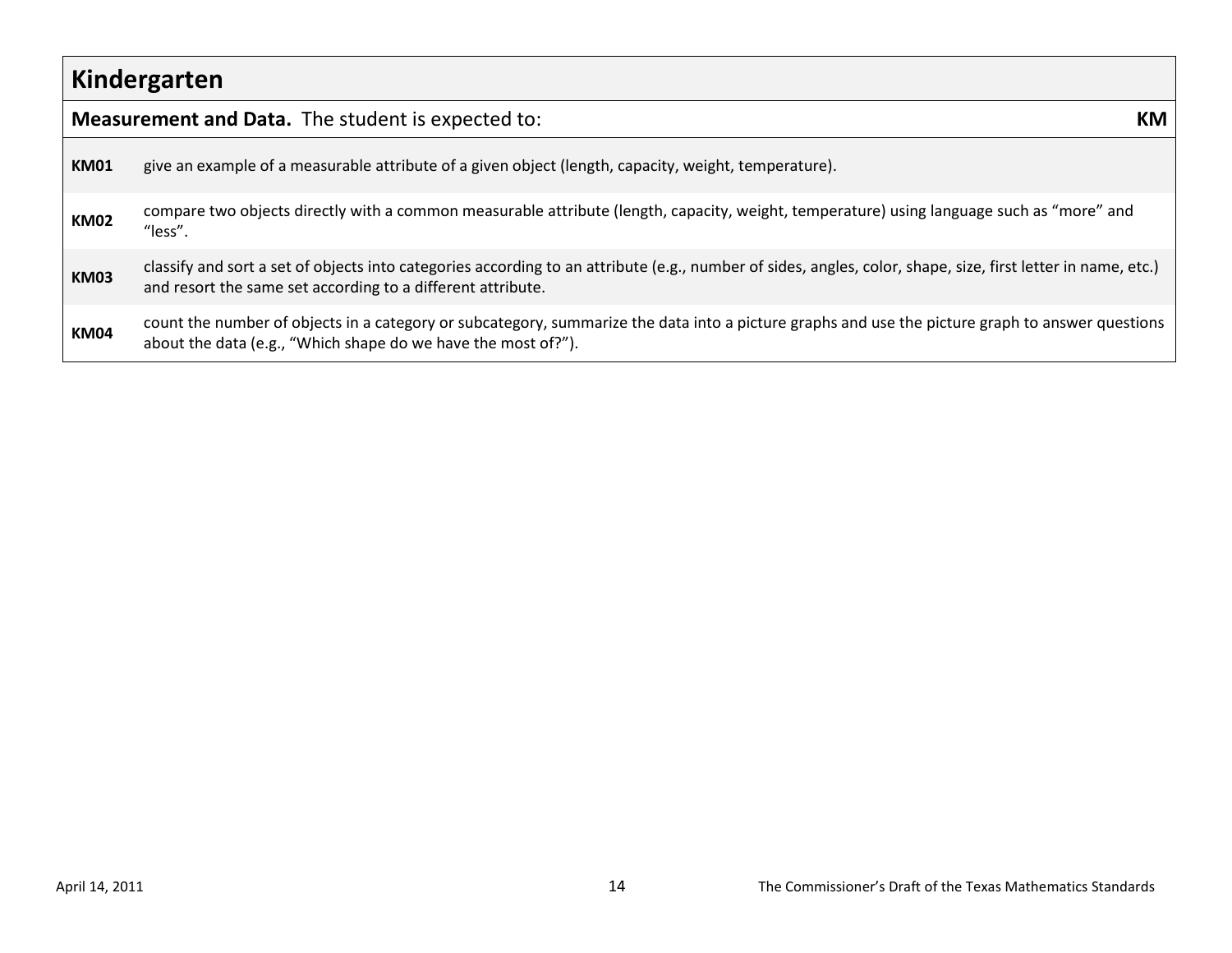|             | <b>Mathematical Process Standards Grade 1</b>                                                                                                                                                             |
|-------------|-----------------------------------------------------------------------------------------------------------------------------------------------------------------------------------------------------------|
| Ι.          | Apply mathematics to problems arising in everyday life, society and the workplace.                                                                                                                        |
| ΙΙ.         | Use a problem-solving model that incorporates analyzing given information, formulating a plan or strategy, determining a solution,<br>justifying the solution and evaluating the problem-solving process. |
|             | Select tools such as real objects, manipulatives, paper/pencil, and technology or techniques such as mental math, estimation, and number<br>sense to solve problems.                                      |
| IV.         | Communicate mathematical ideas, reasoning, and their implications using symbols, diagrams, graphs, and language.                                                                                          |
| $V_{\cdot}$ | Create and use representations to organize, record, and communicate mathematical ideas.                                                                                                                   |

VI. Explain, display, or justify mathematical ideas and arguments using precise mathematical language in written or oral communications.

| <b>Grade 1 Focal Areas</b>                                     |  |                                                                        |
|----------------------------------------------------------------|--|------------------------------------------------------------------------|
| Number and<br>Operations                                       |  | <b>Understanding and applying</b><br>place value                       |
| Number and<br>Operations                                       |  | Solving problems involving<br>addition and subtraction                 |
| Two-Dimensional<br>and Three-<br>Dimensional<br><b>Figures</b> |  | Composing and decomposing<br>two-dimensional and three-<br>dimensional |

| <b>Supporting Topics for the Focal Areas in Grade 1 and Grade 2</b>                                                                     |    |                                                                                                      |
|-----------------------------------------------------------------------------------------------------------------------------------------|----|------------------------------------------------------------------------------------------------------|
|                                                                                                                                         |    | Determining 10 more or 10 less                                                                       |
|                                                                                                                                         |    | Comparing and ordering whole numbers up to 100                                                       |
| Number and                                                                                                                              |    | Connecting properties and operations                                                                 |
| <b>Operations</b>                                                                                                                       |    | Connecting addition and subtraction                                                                  |
|                                                                                                                                         | ▲● | Fluently producing addition and related subtraction<br>facts with sums to 10 and differences from 10 |
| Expressions, Equations,<br>and Relationships                                                                                            |    | Representing problems involving addition and<br>subtraction                                          |
| Two-Dimensional and<br>Three-Dimensional<br><b>Figures</b>                                                                              |    | Distinguishing between attributes of figures                                                         |
| Measurement and<br>Data                                                                                                                 |    | Representing data                                                                                    |
| Color and symbol shows the connection between Focal Areas and Supporting Topics.<br>Indicates topic supports Focal Area in Grade 2<br>÷ |    |                                                                                                      |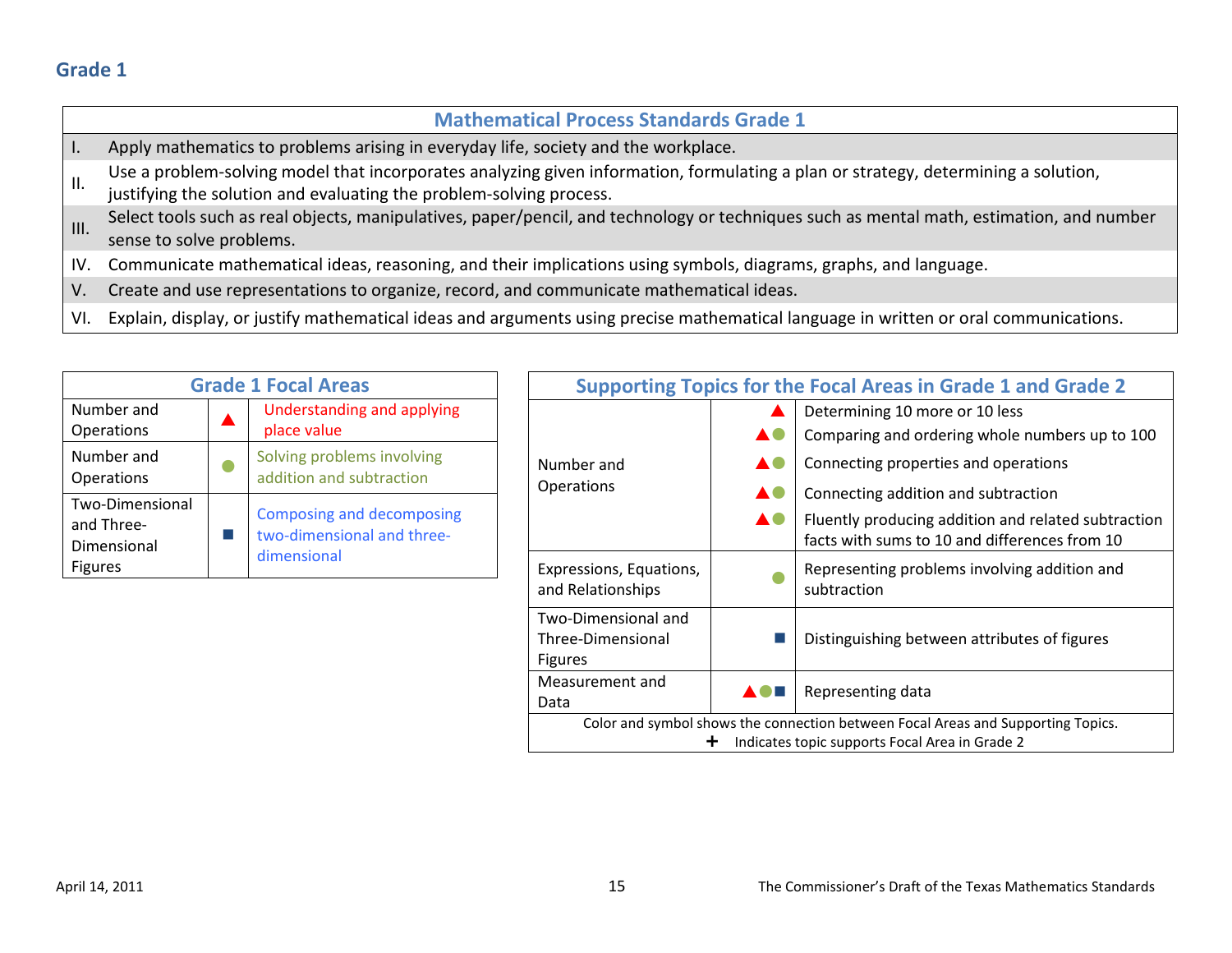|             | <b>Number and Operations.</b> The student is expected to:<br><b>1N</b>                                                                                                                                                                                                                                      |  |  |  |
|-------------|-------------------------------------------------------------------------------------------------------------------------------------------------------------------------------------------------------------------------------------------------------------------------------------------------------------|--|--|--|
| 1N01        | skip count by twos and fives to determine the total number of objects (up to 130) in a set (objects include pennies and nickels).                                                                                                                                                                           |  |  |  |
| 1N02        | decompose the value of a numeral to 100 as a sum of so many tens and so many ones, in more than one way using objects and pictorial models.<br>For example, 64 can be represented as 6 tens, and 4 ones, or as 5 tens, and 14 ones (representations may be bundles of an object or pictures of<br>bundles). |  |  |  |
| 1N03        | represent a two-digit number as the sum of the values represented by the digits in the combined values of tens and ones using objects, pictures,<br>expanded notation, and numbers. For example, 93 is the sum of 9 tens and 3 ones.                                                                        |  |  |  |
| 1N04        | generate a two-digit number that is greater than, less than, or equal to a given whole number that is greater than 10 and less than 99.                                                                                                                                                                     |  |  |  |
| <b>1N05</b> | compare and order whole numbers up to 100.                                                                                                                                                                                                                                                                  |  |  |  |
| 1N06        | represent the comparison of two numbers to 100 using the symbols $>$ , $<$ , or =.                                                                                                                                                                                                                          |  |  |  |
| 1N07        | determine the difference of between two multiples of 10 in the range from 10-90 using objects and pictures.                                                                                                                                                                                                 |  |  |  |
| <b>1N08</b> | generate a two-digit number that is 10 more or 10 less than a given number.                                                                                                                                                                                                                                 |  |  |  |
| 1N09        | determine the sum of a two-digit number and one-digit number in mathematical and real-world problems, within 100, using concrete and visual<br>models for solving addition problem situations.                                                                                                              |  |  |  |
| 1N10        | solve mathematical and real-world problems involving combining with sums to 20 and unknowns in all positions, using objects and pictorial models.                                                                                                                                                           |  |  |  |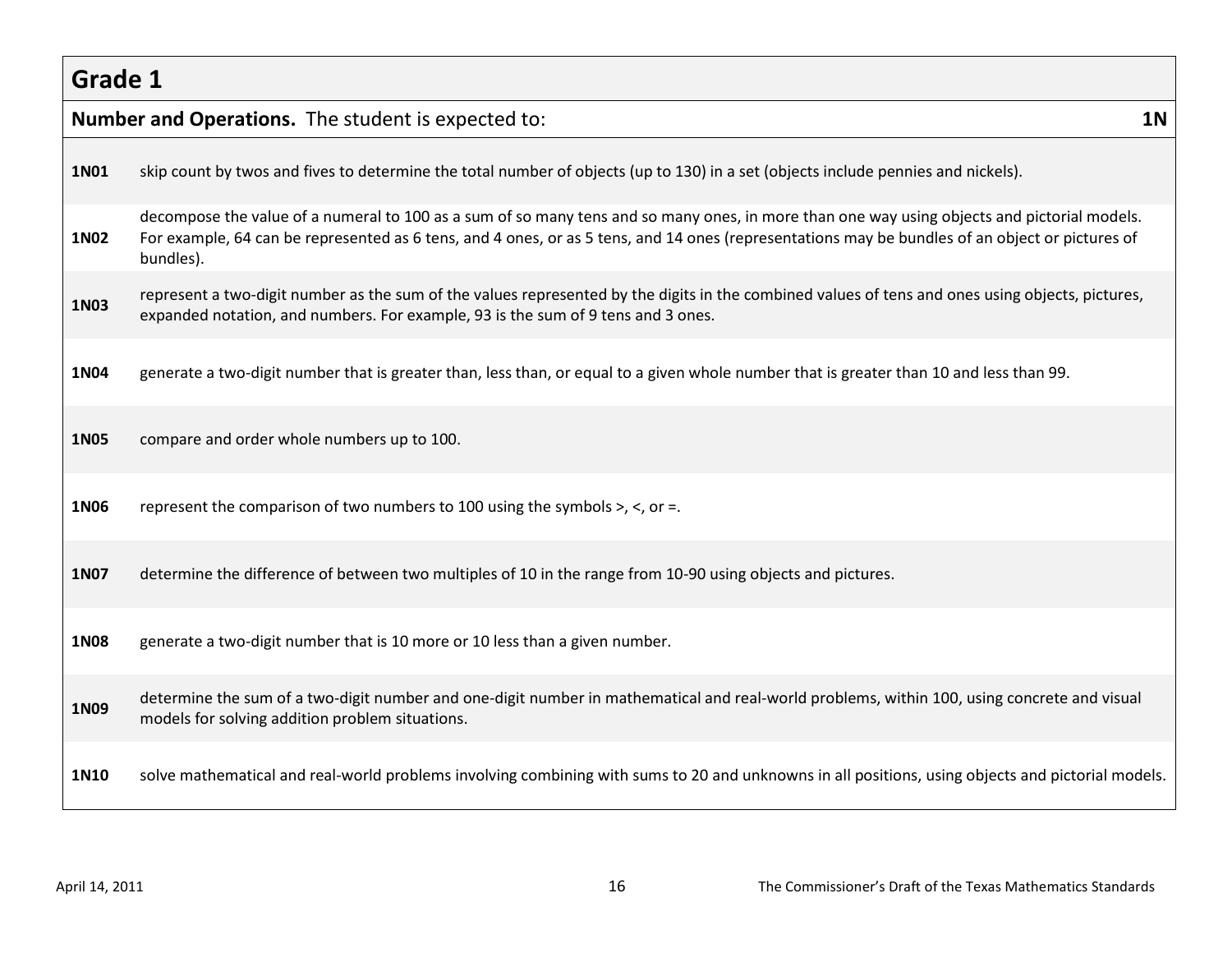| 1N11 | solve mathematical and real-world problems involving separating with differences from 20 and unknowns in all positions using objects and pictorial<br>models.               |
|------|-----------------------------------------------------------------------------------------------------------------------------------------------------------------------------|
| 1N12 | solve mathematical and real-world problems involving comparisons within 20 and unknowns in all positions using objects and pictorial models.                                |
| 1N13 | solve mathematical and real-world problems involving sets to 20 and unknowns in all positions using objects and pictorial models.                                           |
| 1N14 | fluently produce addition and subtraction facts with sums to 10 and differences from 10 with fluency.                                                                       |
| 1N15 | explain the solution to addition and subtraction problems involving adding or subtracting within 20 using spoken words, objects, pictorial models,<br>and number sentences. |
| 1N16 | generate problem situations when given a mathematical number sentence involving adding or subtracting of whole numbers within 20.                                           |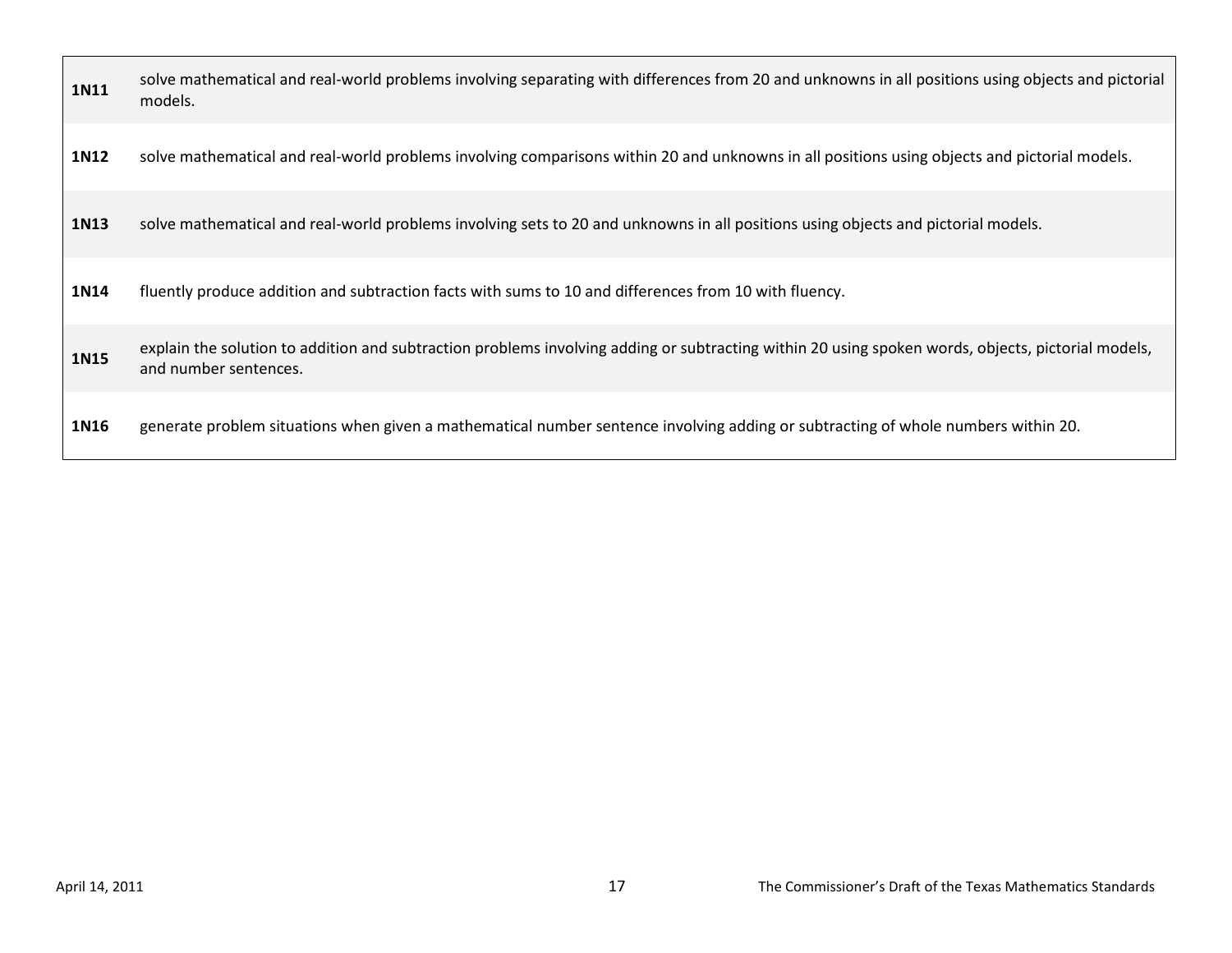|      | <b>Expressions, Equations and Relationships.</b> The student is expected to:                                                                                                                                                                                                  |  |  |
|------|-------------------------------------------------------------------------------------------------------------------------------------------------------------------------------------------------------------------------------------------------------------------------------|--|--|
| 1A01 | represent mathematical and real-world problems involving addition and subtraction of whole numbers to 20 using concrete objects, strip diagrams,<br>and number sentences (equations).                                                                                         |  |  |
| 1A02 | determine if a number sentence for addition or subtraction is true.                                                                                                                                                                                                           |  |  |
| 1A03 | determine the unknown whole number in an addition or subtraction equation relating three whole numbers when the unknown may be any one of<br>the three terms in the equation. For example, the value 7 for $\left[ \right]$ makes 12 + $\left[ \right]$ = 19 a true equation. |  |  |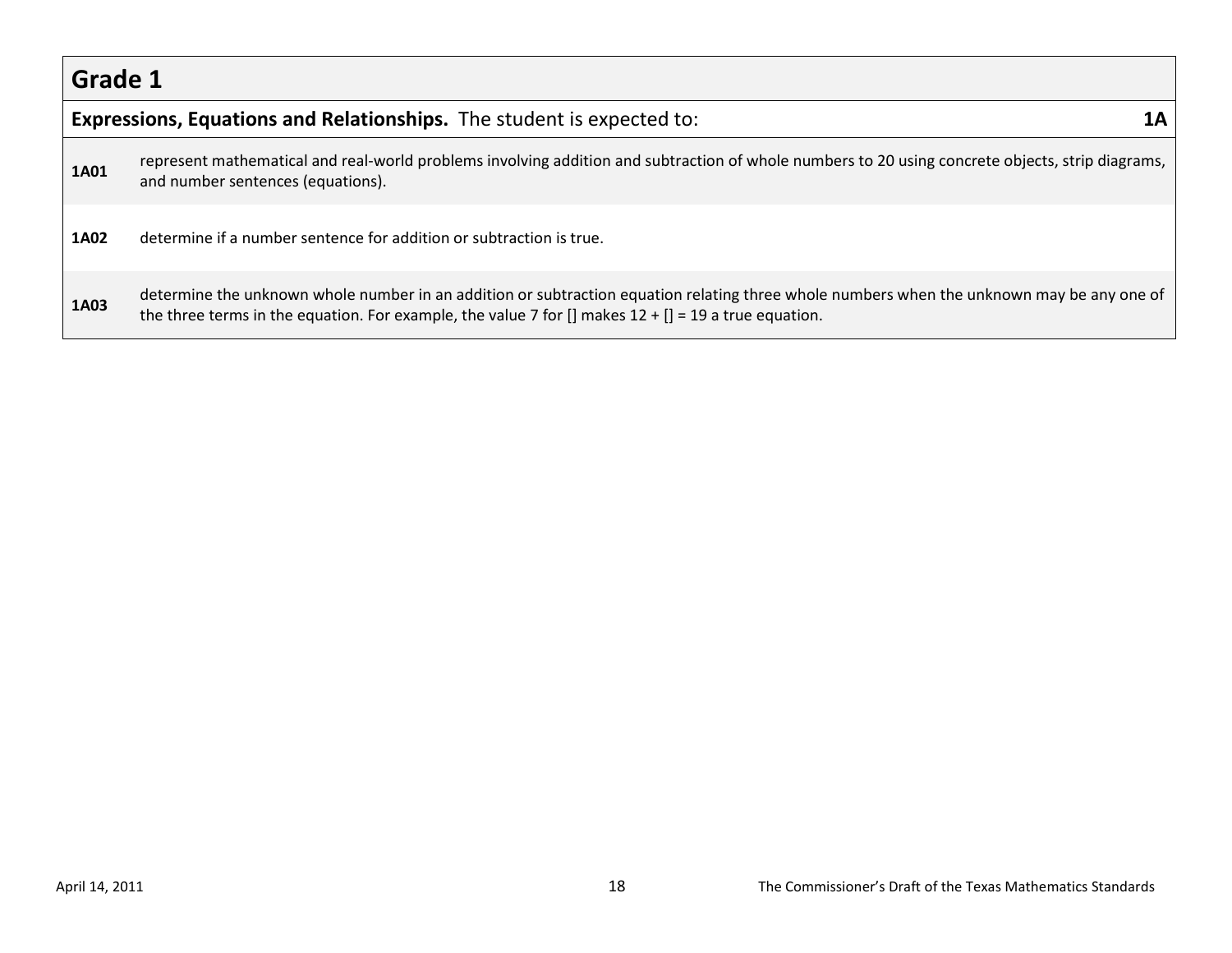|             | Two-Dimensional and Three-Dimensional Figures. The student is expected to:<br>1G                                                                                                                                                                                                  |  |  |  |  |
|-------------|-----------------------------------------------------------------------------------------------------------------------------------------------------------------------------------------------------------------------------------------------------------------------------------|--|--|--|--|
| <b>1G01</b> | draw two-dimensional shapes including circles, half-circles, quarter-circles, triangles, rectangles, squares, rhombuses, and hexagon.                                                                                                                                             |  |  |  |  |
| <b>1G02</b> | distinguish between attributes that define a two-dimensional or three-dimensional shape (e.g., a closed figure with 3 sides is a triangle a solid with<br>rectangular faces is a rectangular prism) and an attribute that does not define the shape (e.g., orientation or color). |  |  |  |  |
| 1G03        | compose two-dimensional shapes or three-dimensional shapes by joining two, three, or four shapes, to produce a target shape in more than one<br>way if possible.                                                                                                                  |  |  |  |  |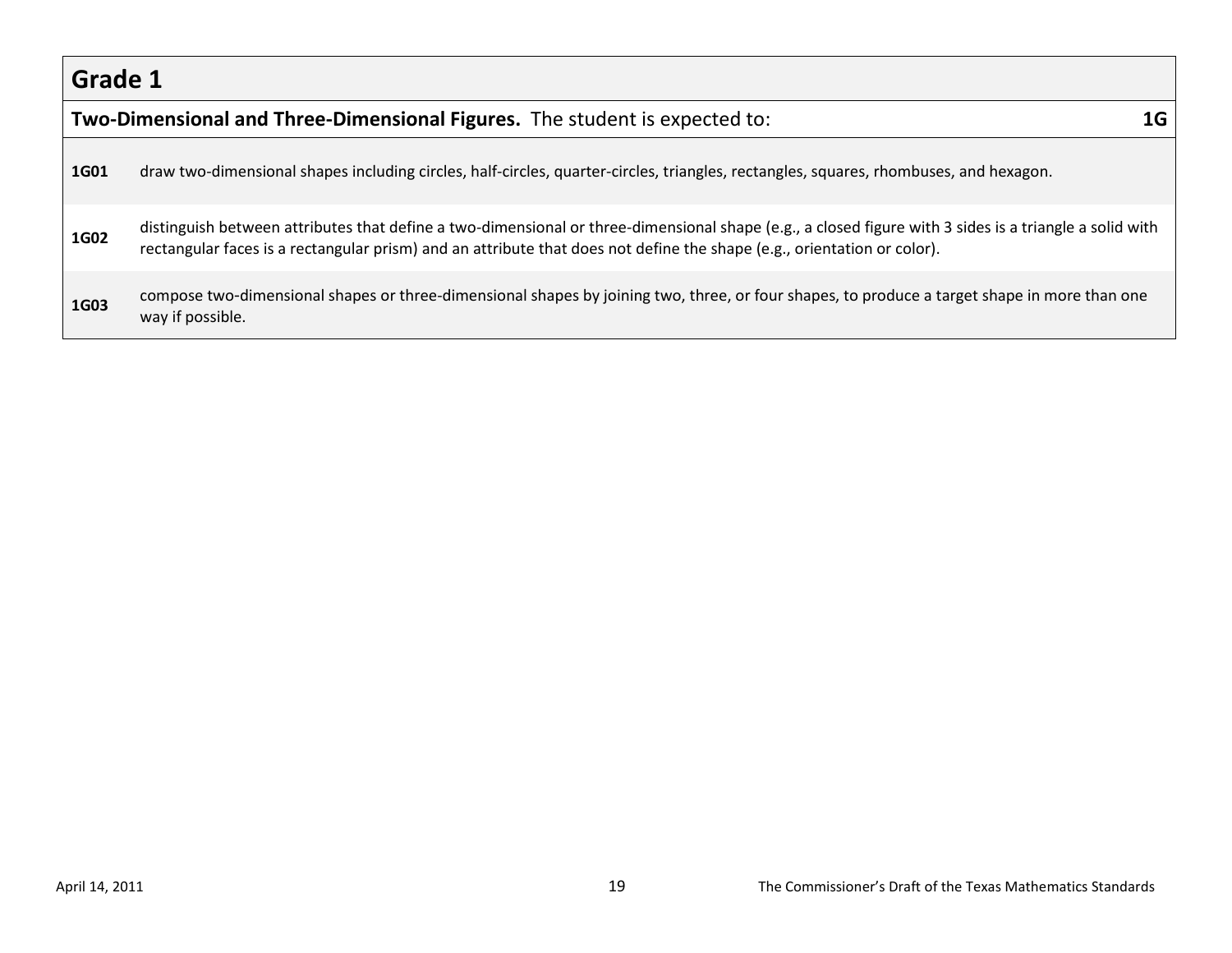| Grade 1 |                                                                                                                                                                                                                        |    |
|---------|------------------------------------------------------------------------------------------------------------------------------------------------------------------------------------------------------------------------|----|
|         | <b>Measurement and Data.</b> The student is expected to:                                                                                                                                                               | 1M |
| 1M01    | illustrate that the length of an object is the number of same-size units of length that, when laid end-to-end (with no gaps or overlaps), reach from<br>one end of the object to the other, assuming this is possible. |    |
| 1M02    | generalize that when two different units are used to measure the same length, one will need a greater number of smaller units than longer units<br>to measure the length.                                              |    |
| 1M03    | write a number and unit to describe a length.                                                                                                                                                                          |    |
| 1M04    | determine the time in hours and half hours using analog and digital clocks.                                                                                                                                            |    |
| 1M05    | classify and sort a set of objects or data into up to three categories or subcategories and use numbers to describe and compare these<br>categories.                                                                   |    |
| 1M06    | summarize a data set, with up to four categories, using a frequency table or a picture graph.                                                                                                                          |    |
| 1M07    | generate questions about categories of objects or data and determine solutions to these questions (e.g., the number in each category and how<br>many more or less are in one category than in another).                |    |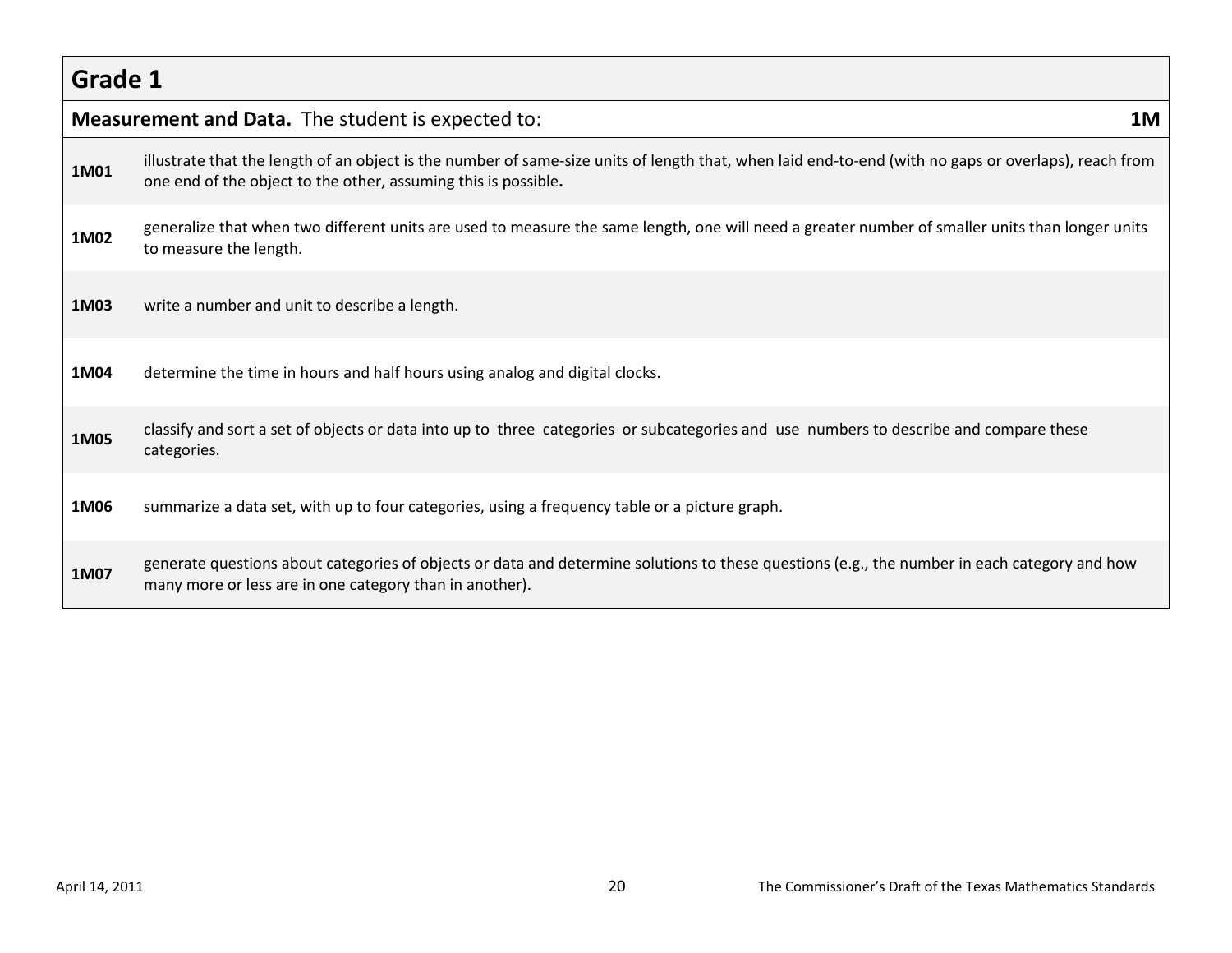|      | <b>Mathematical Process Standards Grade 2</b>                                                                                                                                                             |
|------|-----------------------------------------------------------------------------------------------------------------------------------------------------------------------------------------------------------|
|      | Apply mathematics to problems arising in everyday life, society and the workplace.                                                                                                                        |
| Ш.   | Use a problem-solving model that incorporates analyzing given information, formulating a plan or strategy, determining a solution,<br>justifying the solution and evaluating the problem-solving process. |
| III. | Select tools such as real objects, manipulatives, paper/pencil, and technology or techniques such as mental math, estimation, and number<br>sense to solve problems.                                      |
|      | IV. Communicate mathematical ideas, reasoning, and their implications using symbols, diagrams, graphs, and language.                                                                                      |
| V.   | Create and use representations to organize, record, and communicate mathematical ideas.                                                                                                                   |
| VI.  | Explain, display, or justify mathematical ideas and arguments using precise mathematical language in written or oral communications.                                                                      |

| <b>Grade 2 Focal Areas</b> |  |                                                              |  |
|----------------------------|--|--------------------------------------------------------------|--|
| Number and<br>Operations   |  | Making comparisons within Base<br>10                         |  |
| Number and<br>Operations   |  | Solving problems with addition<br>and subtraction within 100 |  |
| Number and<br>Operations   |  | <b>Building foundations for</b><br>multiplication            |  |

| <b>Supporting Topics for the Focal Areas in Grade 2 and Grade 3</b>              |   |                                                  |  |  |
|----------------------------------------------------------------------------------|---|--------------------------------------------------|--|--|
|                                                                                  |   | Applying place value and counting                |  |  |
| Number and                                                                       | ÷ | Building foundations for fractions               |  |  |
| <b>Operations</b>                                                                |   | Fluently producing addition facts and related    |  |  |
|                                                                                  |   | subtraction facts                                |  |  |
| Expressions, Equations,                                                          |   | Using multiple representations of problem        |  |  |
| and Relationships                                                                |   | situations                                       |  |  |
|                                                                                  |   | Determining missing values in number sentences   |  |  |
| Two-Dimensional and                                                              | ╋ | Identifying and classifying 2D and 3D figures    |  |  |
| Three-Dimensional                                                                |   | Composing 2D and 3D figures out of unit measures |  |  |
| <b>Figures</b>                                                                   |   | Decomposing 2D figures                           |  |  |
|                                                                                  | ╈ | Measuring lengths and time                       |  |  |
| Measurement and Data                                                             |   | Solving problems involving length                |  |  |
|                                                                                  |   | Representing location on a number line           |  |  |
|                                                                                  |   | Representing and interpreting data               |  |  |
| Color and symbol shows the connection between Focal Areas and Supporting Topics. |   |                                                  |  |  |
| Indicates topic supports Focal Area in Grade 2                                   |   |                                                  |  |  |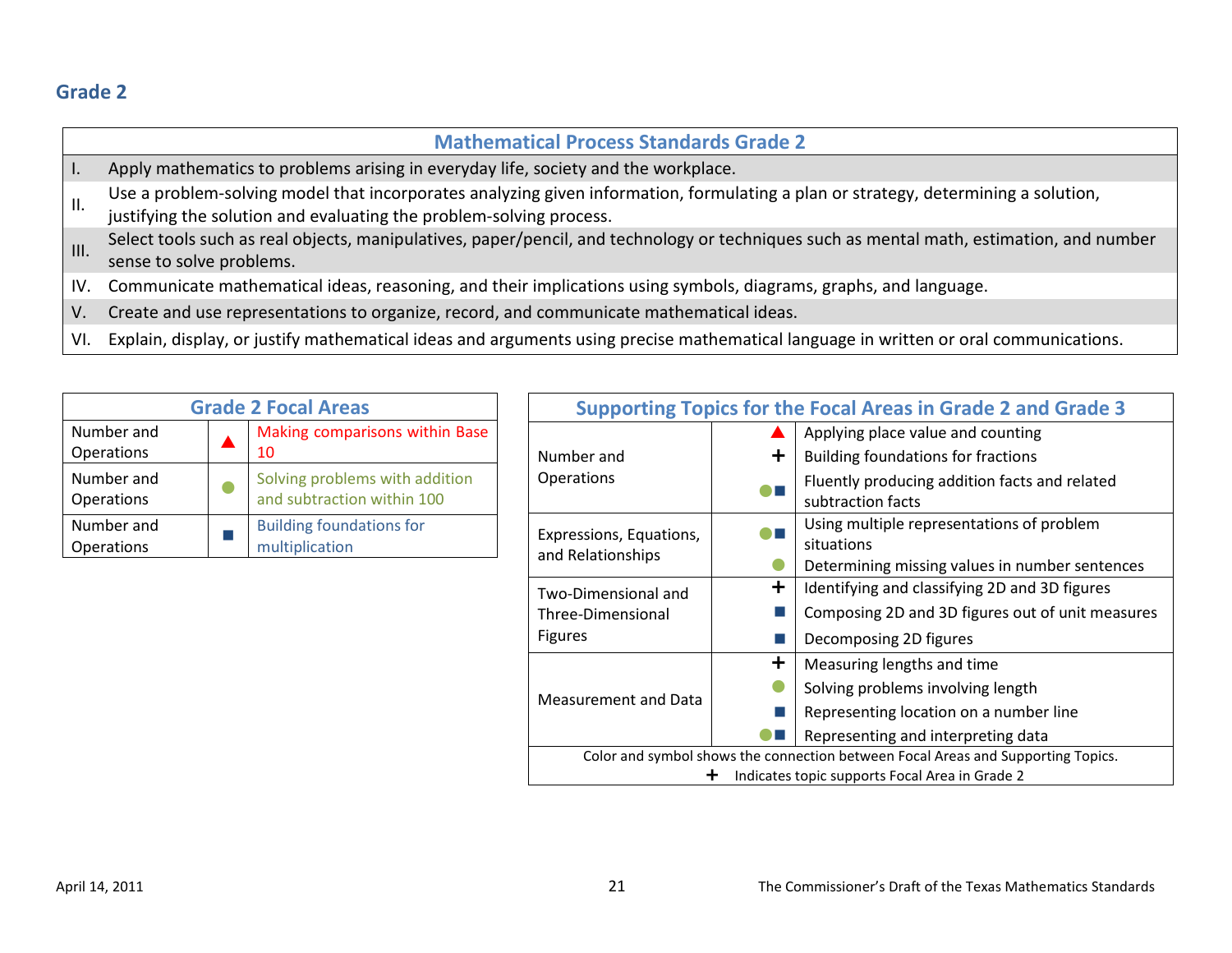| <b>Grade 2</b> |                                                                                                                                                                                                                                                                                                                                                            |  |  |
|----------------|------------------------------------------------------------------------------------------------------------------------------------------------------------------------------------------------------------------------------------------------------------------------------------------------------------------------------------------------------------|--|--|
|                | Number and Operations. The student is expected to:<br>2N                                                                                                                                                                                                                                                                                                   |  |  |
| <b>2N01</b>    | decompose the value of a numeral to 1000 as a sum of so many hundreds, so many tens and so many ones, in more than one way using objects and<br>pictorial models. For example, 364 can be represented as 3 hundreds, 6 tens, and 4 ones, or as 2 hundreds, 5 tens, and 14 ones (representations<br>may be bundles of an object or pictures of bundles).    |  |  |
| <b>2N02</b>    | represent a three-digit number as the sum of the values represented by the digits in the combined value of hundreds, tens, and ones places using<br>objects, expanded notation, and numbers. For example, 493 is the sum of 4 hundreds, 9 tens and 3 ones.                                                                                                 |  |  |
| <b>2N03</b>    | generate a three-digit number that is greater than, less than, or equal to a given whole number that is greater than 100 and less than 999.                                                                                                                                                                                                                |  |  |
| <b>2N04</b>    | compare and order whole numbers up to 1,000.                                                                                                                                                                                                                                                                                                               |  |  |
| <b>2N05</b>    | represent the comparison of two numbers to 1,000 using the symbols $>$ , $\lt$ , or =.                                                                                                                                                                                                                                                                     |  |  |
| <b>2N06</b>    | decompose a strip diagram or regular polygon into equal parts using objects and pictorial representations.                                                                                                                                                                                                                                                 |  |  |
| <b>2N07</b>    | identify and name one part of an equipartitioned whole as a fraction 1/b (where b is a non-zero whole number) using strip diagrams and area<br>models that include regular polygons.                                                                                                                                                                       |  |  |
| <b>2N08</b>    | determine the missing value in a number statement where two fractions with like denominators form one whole,<br>represented with a strip diagram. (e.g., $2/7 + \Box = 7/7$ . A strip diagram is separated into 7 equal parts. Two of the<br>$rac{2}{7}$ and<br>make 1 whole<br>parts are shaded blue, and the remaining parts are shaded a second color.) |  |  |
| <b>2N09</b>    | determine the number that is and 10 or 100 more or less than a given number between 100 and 900.                                                                                                                                                                                                                                                           |  |  |
| <b>2N10</b>    | fluently produce addition and subtraction facts with sums to 20 and differences from 20.                                                                                                                                                                                                                                                                   |  |  |

Г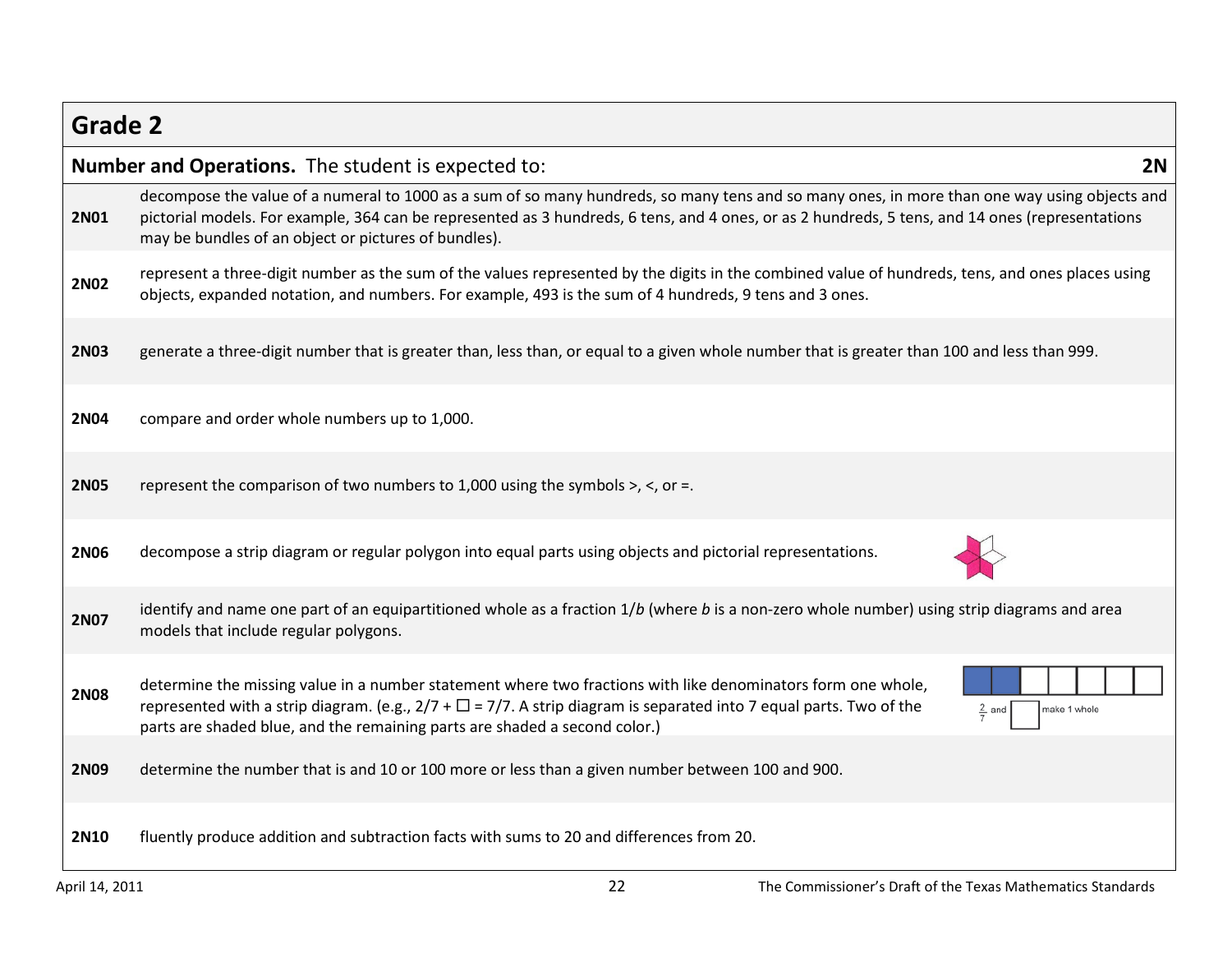| <b>2N11</b> | solve one-step and multi-step mathematical and real-world problems involving addition and subtraction within 100 using strategies based on place<br>value, properties of operations, and the relationship between addition and subtraction with fluency.              |
|-------------|-----------------------------------------------------------------------------------------------------------------------------------------------------------------------------------------------------------------------------------------------------------------------|
| <b>2N12</b> | solve mathematical and real-world problems involving addition and subtraction within 1,000 using strategies based on place value (with and<br>without objects and pictorial models), properties of operations, and the relationship between addition and subtraction. |
| <b>2N13</b> | generate problem situations for a given mathematical number sentence involving adding or subtracting of whole numbers within 1,000.                                                                                                                                   |
| <b>2N14</b> | determine whether a number (up to 40) of objects in a set is even or odd.                                                                                                                                                                                             |
| <b>2N15</b> | arrange a given number of objects into rectangular arrays with up to 5 rows and up to 5 columns.                                                                                                                                                                      |
| <b>2N16</b> | determine the total number of objects arranged in rectangular arrays with up to 5 rows and up to 5 columns.                                                                                                                                                           |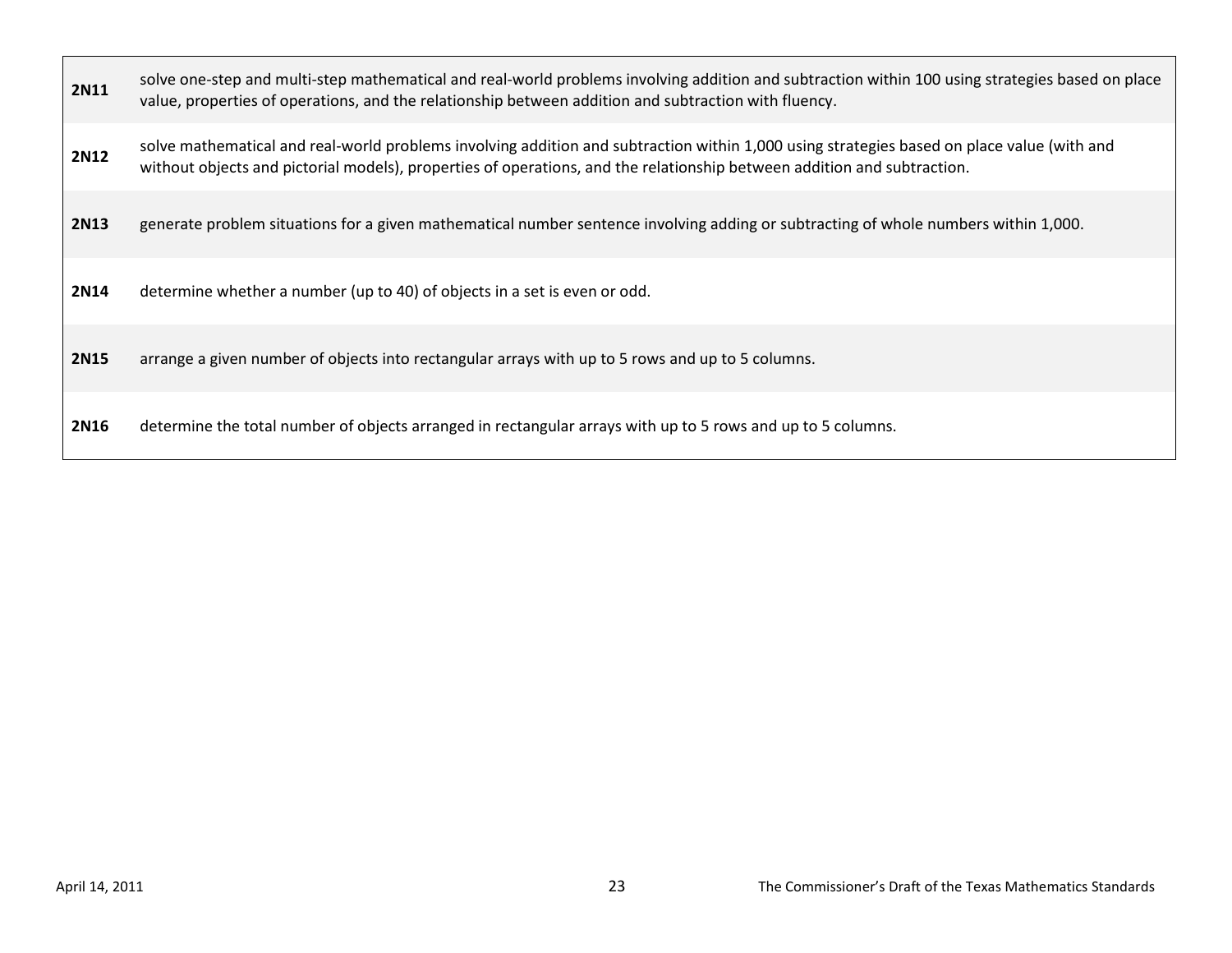|             | <b>Expressions, Equations and Relationships.</b> The student is expected to:                                                                                                                                                                         |  |  |
|-------------|------------------------------------------------------------------------------------------------------------------------------------------------------------------------------------------------------------------------------------------------------|--|--|
| <b>2A01</b> | represent mathematical and real-world problems involving addition and subtraction of whole numbers to 100 using strip diagrams and number<br>sentences (equations).                                                                                  |  |  |
| <b>2A02</b> | represent mathematical and real-world problems for multiplication to a product of 25 using arrays, strip diagrams, and number sentences<br>(equations).                                                                                              |  |  |
| <b>2A03</b> | determine the unknown whole number in an addition or subtraction equation relating three whole numbers when the unknown may be any one of<br>the three terms in the equation. For example, the value 27 for [] makes $12 + [] = 39$ a true equation. |  |  |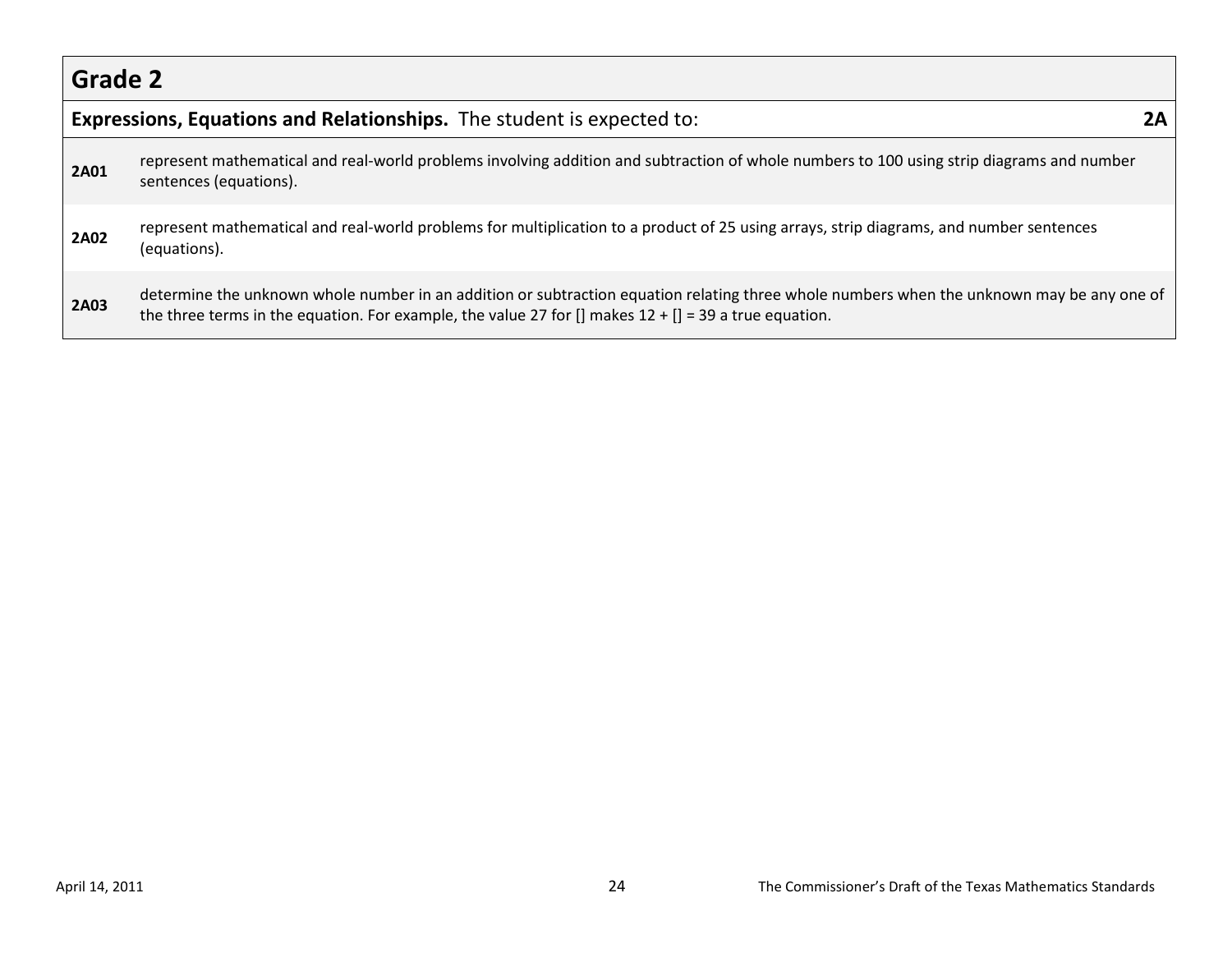|             | Two-Dimensional and Three-Dimensional Figures. The student is expected to:<br>2G                                                                                                                                                                          |  |  |
|-------------|-----------------------------------------------------------------------------------------------------------------------------------------------------------------------------------------------------------------------------------------------------------|--|--|
| <b>2G01</b> | build and draw two-dimensional shapes based on given attributes, e.g., number of sides (less than or equal to six) or vertices.                                                                                                                           |  |  |
| <b>2G02</b> | identify two-dimensional shapes including quadrilaterals (including parallelograms), pentagons, and octagons.                                                                                                                                             |  |  |
| <b>2G03</b> | classify three-dimensional shapes (cones, cylinders, spheres, and rectangular prisms including cubes) based on attributes (e.g., number of faces,<br>edges, or vertices).                                                                                 |  |  |
| <b>2G04</b> | compose two-dimensional shapes and three-dimensional shapes with given properties or attributes (e.g., build a rectangle out of unit squares;<br>build a rectangular prism out of unit cubes).                                                            |  |  |
| <b>2G05</b> | decompose two-dimensional shapes (e.g., cut out a square from this rectangle; divide this shape in half; partition a rectangle into identical<br>triangles).                                                                                              |  |  |
| <b>2G06</b> | illustrate the area of a rectangle with whole number side lengths as the number of unit squares (n square units) needed to cover it with no gaps or<br>overlaps. A "unit square" is a square with side length of 1 unit having "one square unit of area". |  |  |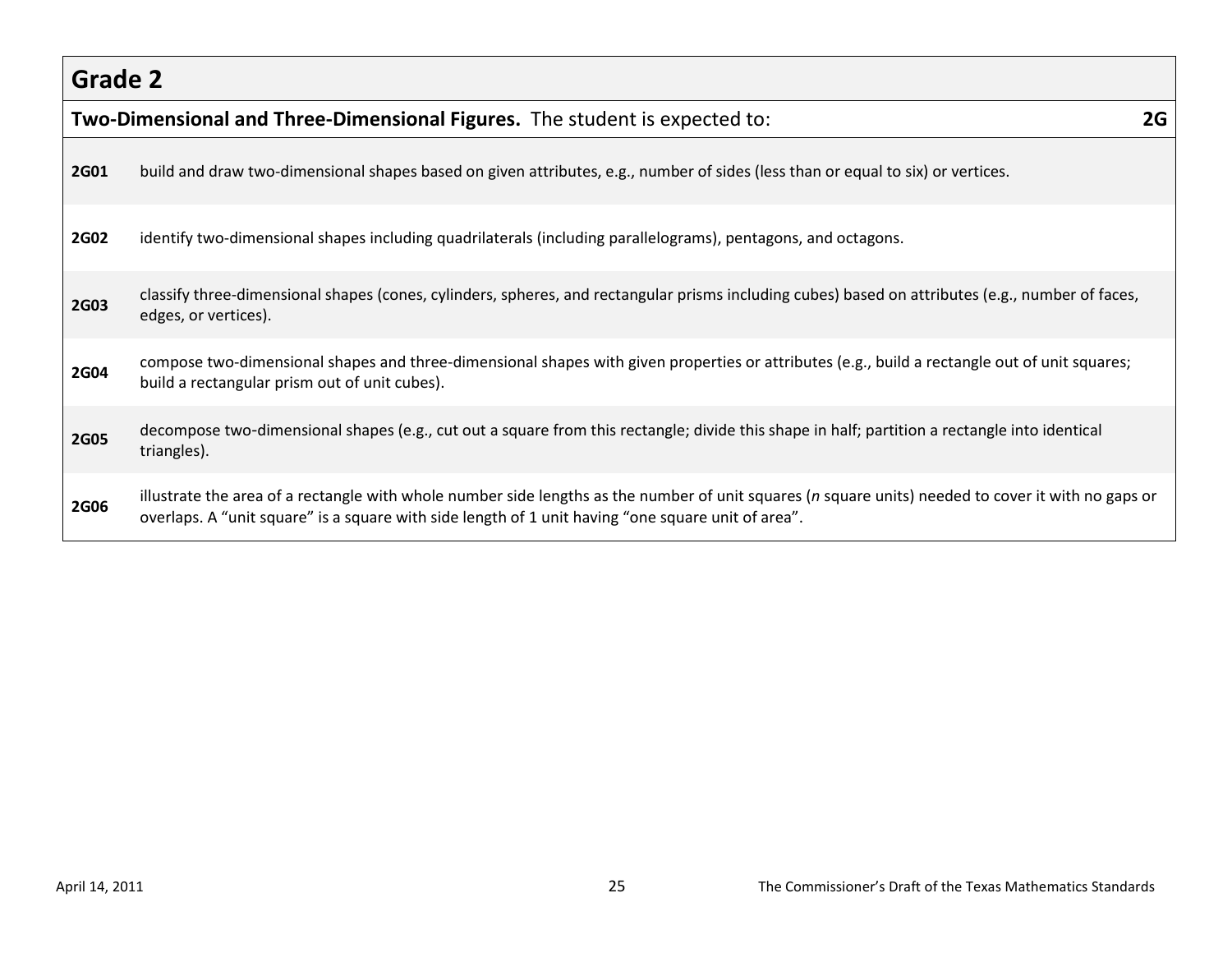|      | <b>Measurement and Data.</b> The student is expected to:                                                                                                                                                             | 2M |
|------|----------------------------------------------------------------------------------------------------------------------------------------------------------------------------------------------------------------------|----|
| 2M01 | illustrate the length of objects using concrete models for standard units of length.                                                                                                                                 |    |
| 2M02 | determine the length of an object using rulers, yardsticks, meter sticks, or measuring tapes to the nearest marked unit.                                                                                             |    |
| 2M03 | determine a solution to mathematical and real-world problems involving length, including estimating lengths and using length as a model for<br>addition and subtraction.                                             |    |
| 2M04 | determine time to the nearest minute using analog and digital clocks.                                                                                                                                                |    |
| 2M05 | represent whole numbers as distances from zero on a number line.                                                                                                                                                     |    |
| 2M06 | represent the point on a number line that correspond to a given whole number.                                                                                                                                        |    |
| 2M07 | determine the corresponding whole number of a specified point on a number line.                                                                                                                                      |    |
| 2M08 | explain that the length of a bar in a bar graph or the number of pictures in a picture graph represents the number of data points for a given<br>category.                                                           |    |
| 2M09 | summarize a data set, with up to four categories, using a frequency table, a dot plot, a picture graph, or a bar graph with the vertical axis scaled in<br>increments of one.                                        |    |
| 2M10 | solve one-step mathematical and real-world problems involving addition or subtraction using categorical data represented with a frequency table,<br>a dot plot, a picture graph, or a bar graph with unit intervals. |    |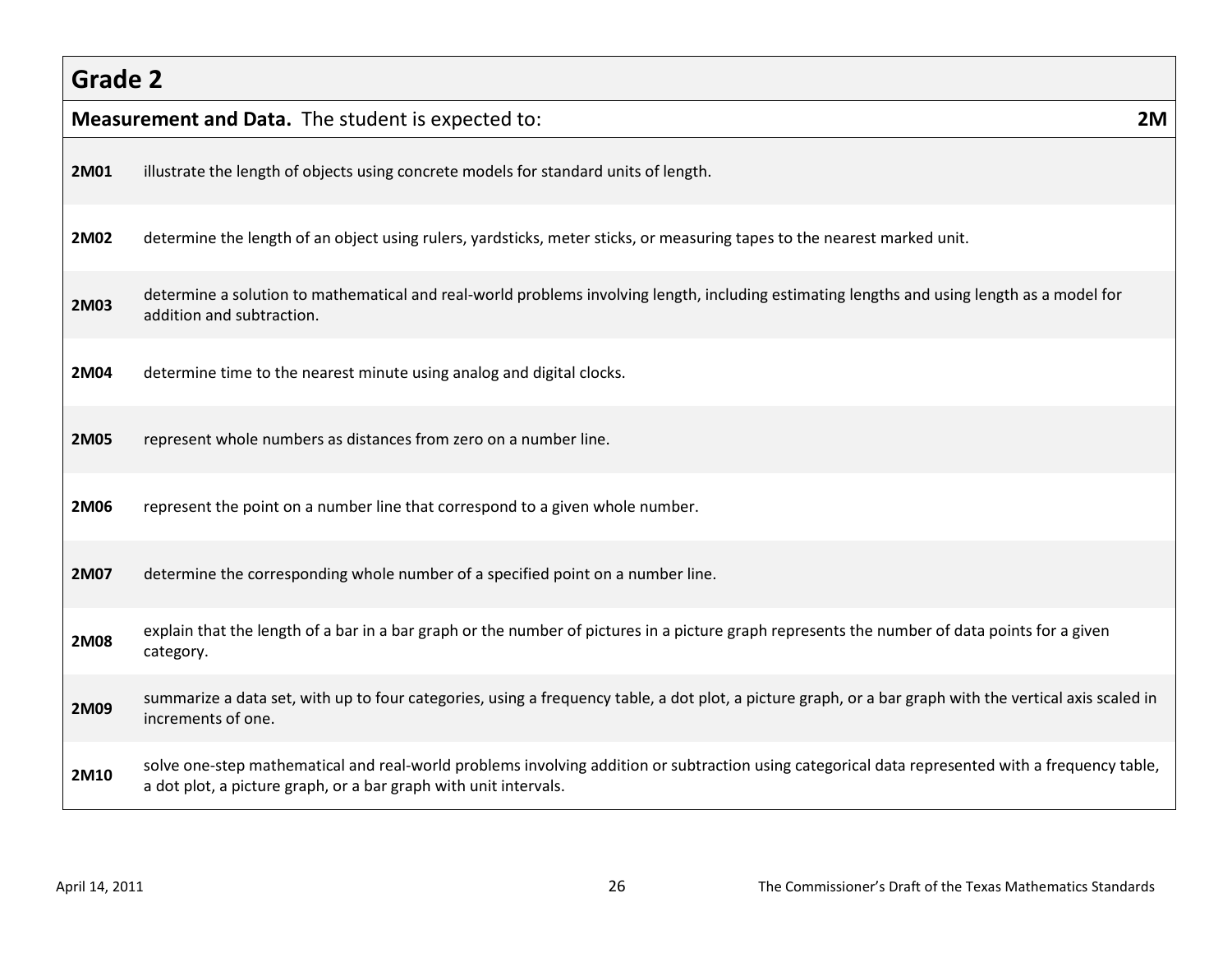### **Mathematical Process Standards Grade 3**

- I. Apply mathematics to problems arising in everyday life, society and the workplace.
- II. Use a problem-solving model that incorporates analyzing given information, formulating a plan or strategy, determining a solution, justifying the solution and evaluating the problem-solving process.
- III. Select tools such as real objects, manipulatives, paper/pencil, and technology or techniques such as mental math, estimation, and number sense to solve problems.
- IV. Communicate mathematical ideas, reasoning, and their implications using symbols, diagrams, graphs, and language.
- V. Create and use representations to organize, record, and communicate mathematical ideas.
- VI. Explain, display, or justify mathematical ideas and arguments using precise mathematical language in written or oral communications.

| <b>Grade 3 Focal Areas</b> |  |                                                                                           |  |  |
|----------------------------|--|-------------------------------------------------------------------------------------------|--|--|
| Number and<br>Operations   |  | Solving multi-step addition and<br>subtraction problems with whole<br>numbers within 1000 |  |  |
| Number and<br>Operations   |  | Solving problems with<br>multiplication and division within<br>100                        |  |  |
| Number and<br>Operations   |  | Understanding and representing<br>fractions as numbers and<br>equivalent fractions        |  |  |

| <b>Supporting Topics for the Focal Areas in Grade 3 and Grade 4</b>                                                                     |                |                                                                                                                                                                                                |  |  |  |
|-----------------------------------------------------------------------------------------------------------------------------------------|----------------|------------------------------------------------------------------------------------------------------------------------------------------------------------------------------------------------|--|--|--|
| Number and<br>Operations                                                                                                                |                | Applying place value<br>Comparing and ordering whole numbers<br>Representing points on a number line that<br>correspond to a given fraction                                                    |  |  |  |
|                                                                                                                                         |                | Connecting multiplication and division<br>Using multiple representations of problem<br>situations                                                                                              |  |  |  |
| Expressions, Equations,<br>and Relationships                                                                                            |                | Determining missing values in number sentences<br>Representing real-world relationships using<br>number pairs in a table and verbal description                                                |  |  |  |
| Two-Dimensional and<br>Three-Dimensional<br><b>Figures</b>                                                                              | $\div$<br>╈    | Relating area to multiplication and to addition<br>Identifying and classifying 2D according to<br>common attributes<br>Decomposing composite figures formed by<br>rectangles to determine area |  |  |  |
| <b>Measurement and Data</b>                                                                                                             | $\blacksquare$ | Determining perimeter of polygons<br>Solving problems involving time<br>Measuring liquid volume (capacity)<br>Representing location on a number line<br>Representing and interpreting data     |  |  |  |
| Color and symbol shows the connection between Focal Areas and Supporting Topics.<br>Indicates topic supports Focal Area in Grade 4<br>╈ |                |                                                                                                                                                                                                |  |  |  |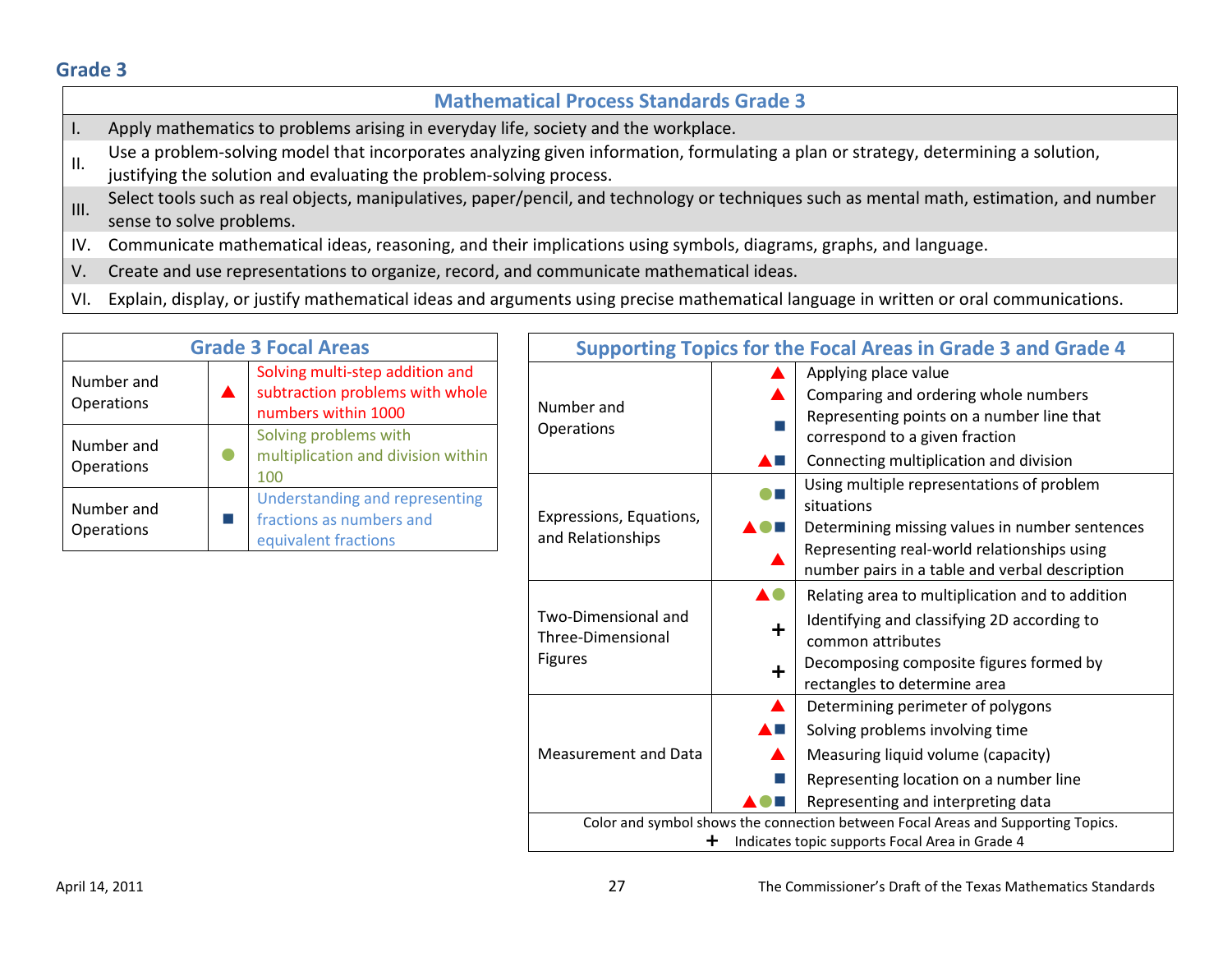|      | Number and Operations. The student is expected to:<br>3N                                                                                                                                                                                                                                                                          |  |  |  |  |  |
|------|-----------------------------------------------------------------------------------------------------------------------------------------------------------------------------------------------------------------------------------------------------------------------------------------------------------------------------------|--|--|--|--|--|
| 3N01 | represent the value of a numeral to 10,000 using objects and pictorial models that address the notion of bundling (composing and decomposing).                                                                                                                                                                                    |  |  |  |  |  |
| 3N02 | represent the value of the digit in whole numbers through 10,000 using expanded notation and numerals. For example, for the number 4,093, the 4<br>in the thousands places is 4,000; the 9 in the tens place is 90; and the 3 in the ones place is three; and 4,093 is the sum of 4 thousands, 0 hundreds, 9<br>tens, and 3 ones. |  |  |  |  |  |
| 3N03 | round whole numbers to the nearest 10, 100, or 1,000.                                                                                                                                                                                                                                                                             |  |  |  |  |  |
| 3N04 | compare and order whole numbers up to 10,000.                                                                                                                                                                                                                                                                                     |  |  |  |  |  |
| 3N05 | represent the comparison of two numbers to 10,000 using the symbols $>$ , $<$ , or =.                                                                                                                                                                                                                                             |  |  |  |  |  |
| 3N06 | represent fractions greater than zero in mathematical and real-world problems using objects and pictorial models, including strip diagrams and<br>number lines.                                                                                                                                                                   |  |  |  |  |  |
| 3N07 | represent the point on a number line that corresponds to a given fraction greater than 0.                                                                                                                                                                                                                                         |  |  |  |  |  |
| 3N08 | explain that 1/b represents the quantity formed by one part of a whole that has been partitioned into b equal parts where b is a non-zero whole<br>number.                                                                                                                                                                        |  |  |  |  |  |
| 3N09 | explain that $a/b$ , where a is a whole number and b is a non-zero whole number, represents the quantity formed by a parts of size $1/b$ .                                                                                                                                                                                        |  |  |  |  |  |
| 3N10 | represent equivalent fractions using objects and pictorial models, including number lines.                                                                                                                                                                                                                                        |  |  |  |  |  |
| 3N11 | explain that two fractions are equivalent if and only if they are both represented by the same point on the number line or represent the same portion<br>of a same size whole for an area model.                                                                                                                                  |  |  |  |  |  |
| 3N12 | compare two fractions in mathematical and real-world problems by reasoning about their sizes and justifying the conclusion using symbols, words,<br>objects, and pictorial models, including strip diagrams and number lines (fractions being compared should have the same numerator or the same<br>denominator).                |  |  |  |  |  |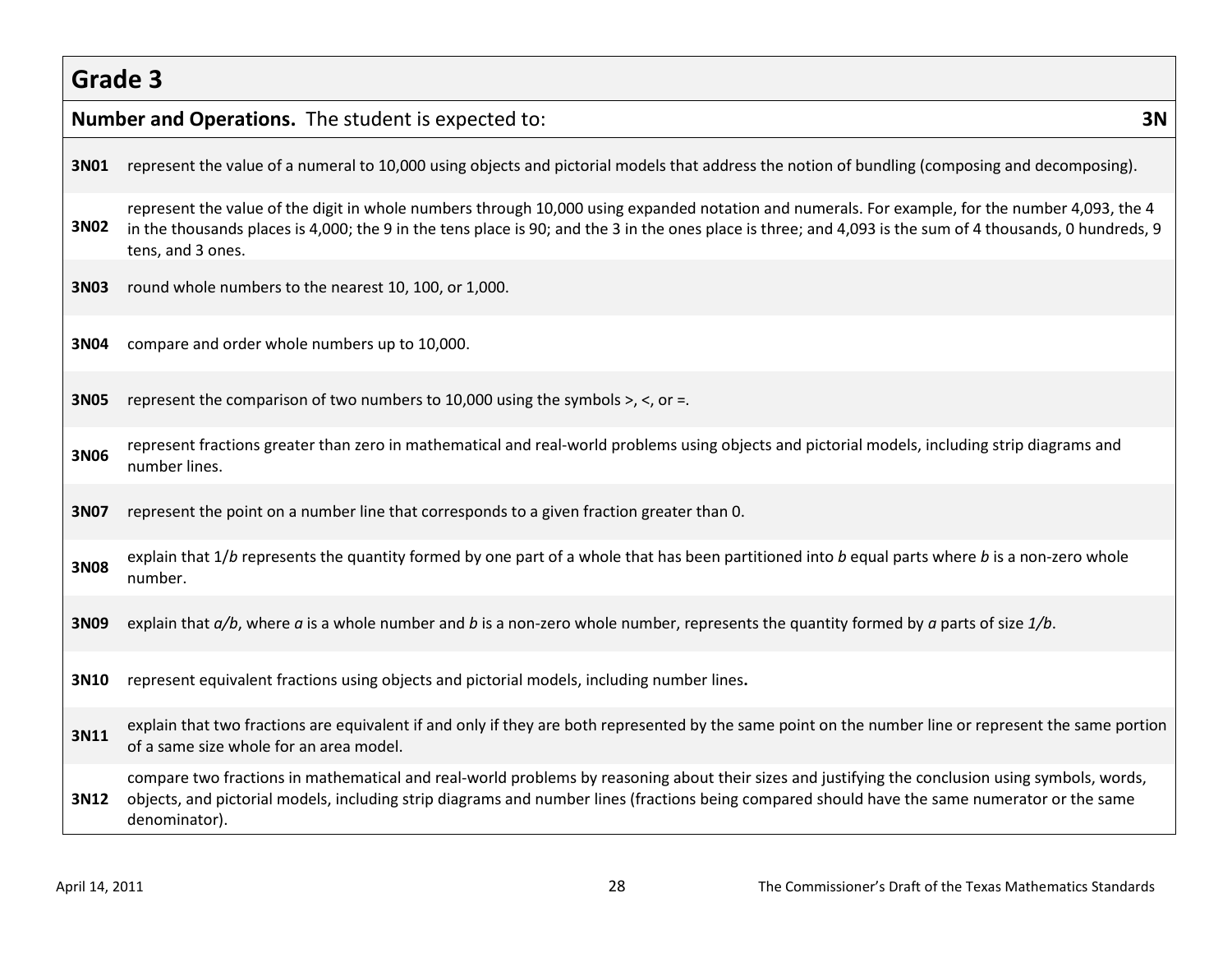| 3N13 | solve one-step and multi-step mathematical and real-world problems involving addition and subtraction within 1,000 using strategies based on place<br>value, properties of operations, and the relationship between addition and subtraction with fluency.                                                                                            |
|------|-------------------------------------------------------------------------------------------------------------------------------------------------------------------------------------------------------------------------------------------------------------------------------------------------------------------------------------------------------|
| 3N14 | determine the total number of objects when equally-sized groups of objects are combined or arranged in arrays (e.g., 4 groups, each having 7<br>objects, combine to make a new group of 28 objects).                                                                                                                                                  |
| 3N15 | determine products using properties of operations (e.g., $5 \times 8 = 40$ , so $8 \times 5 = 40$ ; $2 \times 3 \times 4 = (2 \times 3) \times 4 = 6 \times 4 = 24$ ; $6 \times 8 = 6 \times (5+3) = 6 \times 5 + 6 \times 3 = 30$<br>$+ 18 = 48$ ).                                                                                                  |
| 3N16 | determine the product of a one-digit whole number and multiples of 10 in the range 10-90 (e.g. 8x90, 7x60) using strategies based on place value<br>and properties of operations.                                                                                                                                                                     |
| 3N17 | determine the number of objects in each group when a set of objects are partitioned into equal shares or a set of objects are shared equally (e.g., the<br>number of objects in each share when 28 objects are partitioned equally into 7 shares, or as a number of shares when 28 objects are partitioned into<br>equal shares with 7 objects each). |
| 3N18 | determine a quotient using the relationship between multiplication and division (e.g., the quotient 40÷8 can be found by determining what makes 40<br>when multiplied by 8).                                                                                                                                                                          |
| 3N19 | determine the unknown whole number in multiplication and division equations relating three whole numbers (e.g., 8x?=24, 5=?÷3, 7x6=?).                                                                                                                                                                                                                |
| 3N20 | produce with fluency multiplication and division facts with products to 100 and dividends from 100.                                                                                                                                                                                                                                                   |
| 3N21 | solve one-step and multi-step mathematical and real-world problems involving multiplication and division within 100 using strategies based on<br>objects, pictorial models (including arrays, area models, and equal groups), properties of operations, or recall of facts.                                                                           |
| 3N22 | solve one-step and multi-step mathematical and real-world problems involving addition, subtraction, multiplication, or division. (Problems may<br>include operations with whole-number measures of length, capacity, or mass.)                                                                                                                        |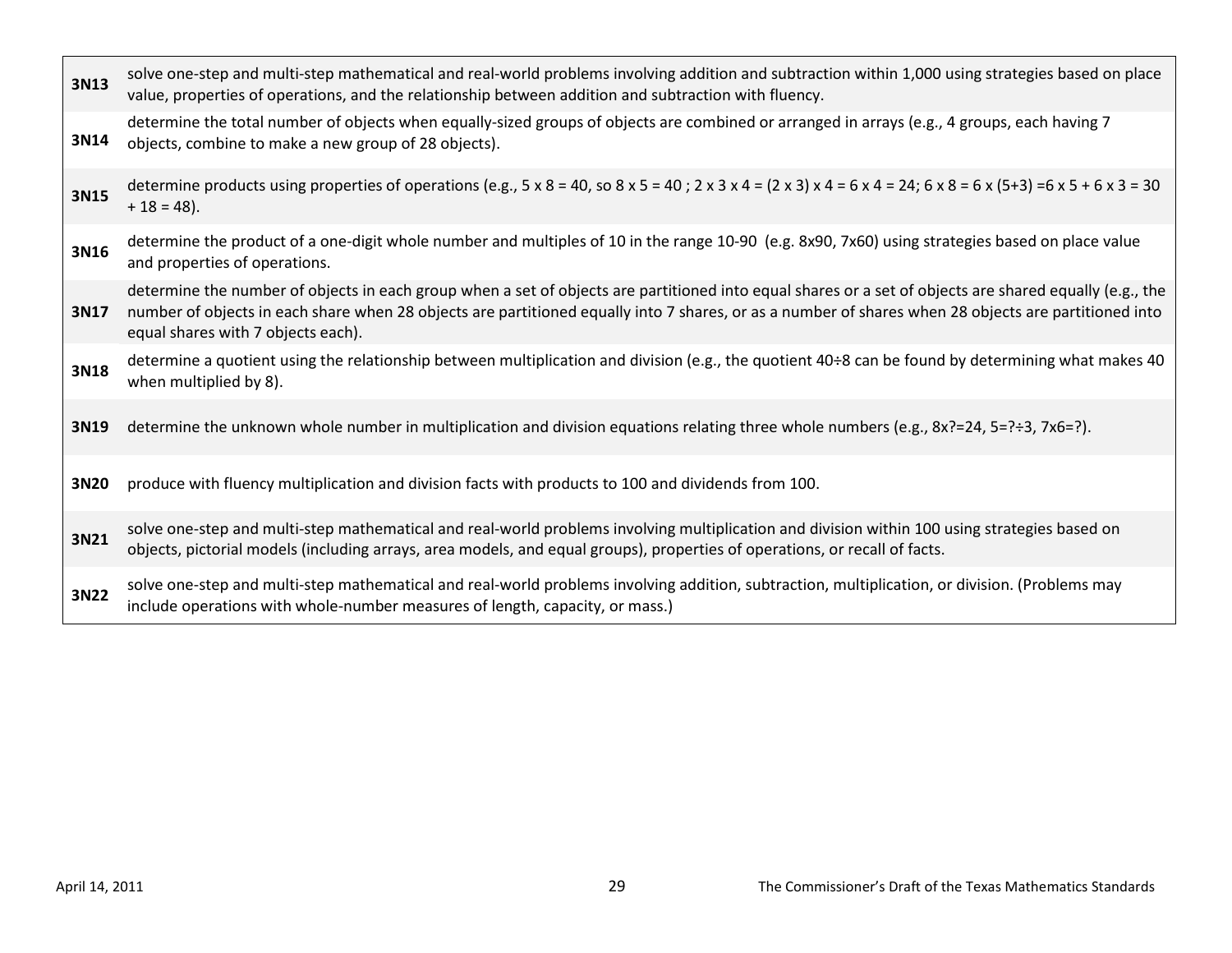|      | Expressions, Equations and Relationships. The student is expected to:                                                                                                                                                                                                        | ЗΑ |
|------|------------------------------------------------------------------------------------------------------------------------------------------------------------------------------------------------------------------------------------------------------------------------------|----|
| 3A01 | represent one- and two-step mathematical and real-world problems involving single and addition and subtraction of whole numbers to 1000 using<br>strip diagrams and number sentences (equations).                                                                            |    |
| 3A02 | represent one- and two-step multiplication and division mathematical and real-world problems within 100 using arrays, strip diagrams, and<br>number sentences (equations).                                                                                                   |    |
| 3A03 | describe a multiplication expression as a comparison. For example, $3 \times 24$ represents 3 times as much as 24.                                                                                                                                                           |    |
| 3A04 | determine the unknown whole number in a multiplication or division equation relating three whole numbers when the unknown is either a missing<br>factor or product. For example, the value 4 for $\lceil \cdot \rceil$ makes 3 x $\lceil \cdot \rceil$ = 12 a true equation. |    |
| 3A05 | represent real-world relationships using number pairs in a table and verbal descriptions. For example, 1 insect has 6 legs, 2 insects have 12 legs,<br>and so forth.                                                                                                         |    |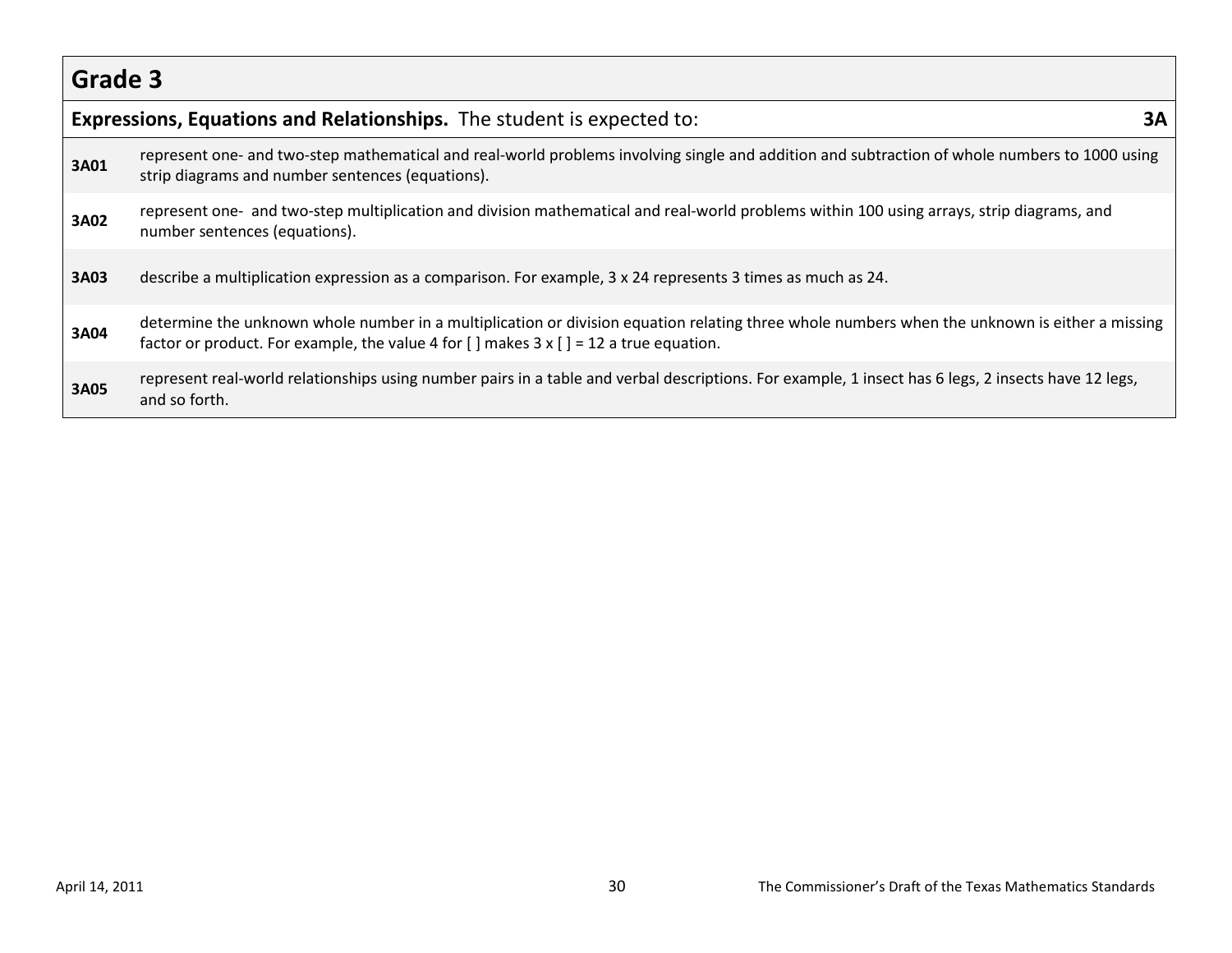|      | Two-Dimensional and Three-Dimensional Figures. The student is expected to:                                                                                                                                                                                                                                                                                | 3G |
|------|-----------------------------------------------------------------------------------------------------------------------------------------------------------------------------------------------------------------------------------------------------------------------------------------------------------------------------------------------------------|----|
| 3G01 | explain why polygons with 12 or fewer sides may share attributes that define a larger category for classification purposes. For example, rhombuses,<br>parallelograms, rectangles, and squares all have four sides and may be classified as quadrilaterals. (They do not all have four right angles, so they may<br>not all be classified as rectangles.) |    |
| 3G02 | recognize rhombuses, parallelograms, rectangles, and squares as examples of quadrilaterals, and draw examples of quadrilaterals that do not belong<br>to any of these subcategories.                                                                                                                                                                      |    |
| 3G03 | determine the area of rectangles (with whole number side lengths) in mathematical and real-world problems using multiplication relating the<br>multiplications to the number of rows times the number unit squares in each row.                                                                                                                           |    |
| 3G04 | decompose composite figures formed by rectangles into two non-overlapping rectangles to determine the area of the original figure using the<br>additive property of area.                                                                                                                                                                                 |    |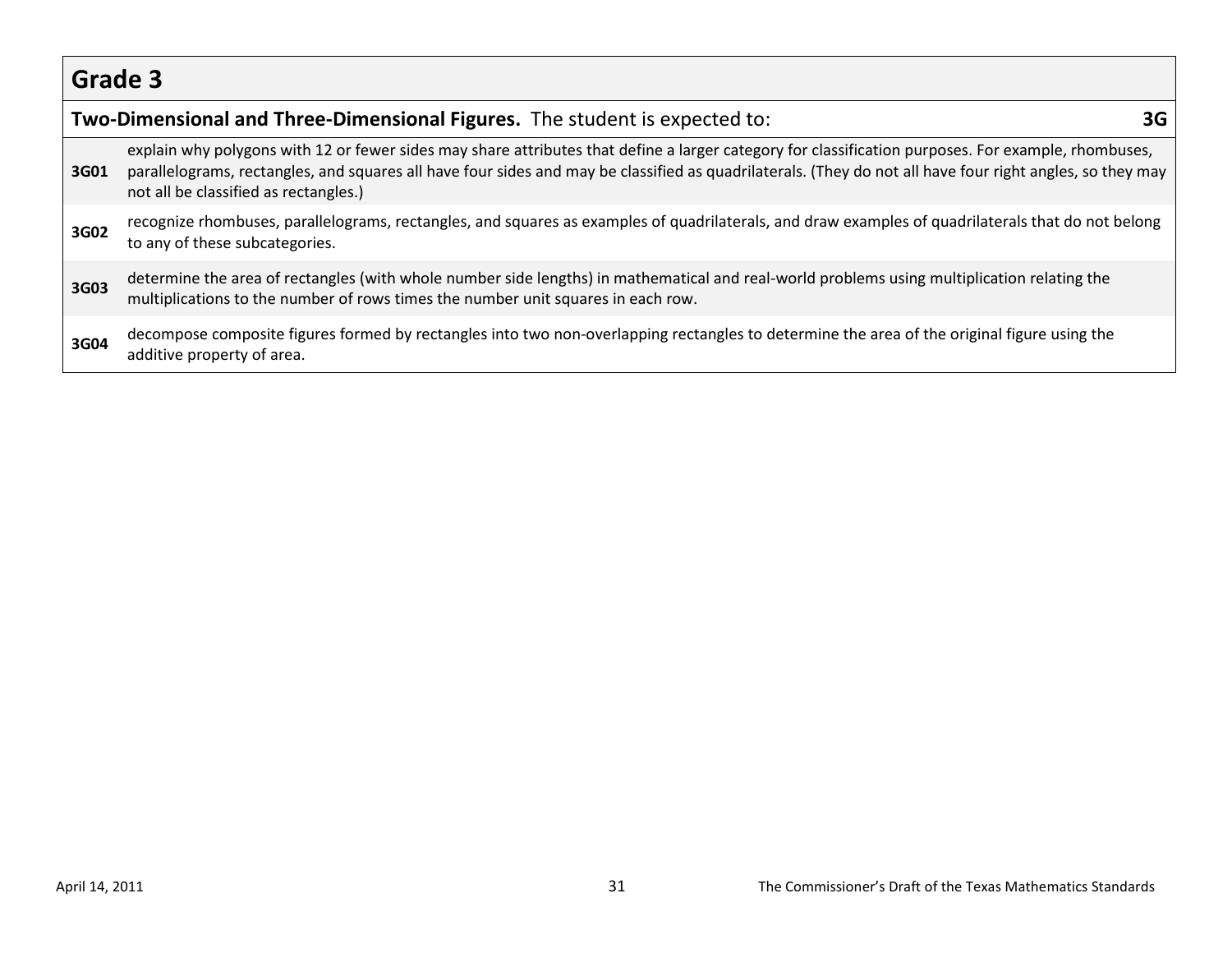|      | Measurement and Data. The student is expected to:                                                                                                                                        | 3M |
|------|------------------------------------------------------------------------------------------------------------------------------------------------------------------------------------------|----|
| 3M01 | determine the perimeter of a polygon or a missing length when given perimeter and remaining side lengths in mathematical and real-world<br>problems.                                     |    |
| 3M02 | determine the solution to mathematical and real-world problems involving addition and subtraction of time intervals in minutes.                                                          |    |
| 3M03 | determine when it is appropriate to use measurements of liquid volume (capacity) or mass.                                                                                                |    |
| 3M04 | determine liquid volume (capacity) or mass using appropriate units and tools.                                                                                                            |    |
| 3M05 | summarize a data set, with multiple categories, using a dot plot, a pictograph, or a bar graph with scaled intervals (e.g., each picture or interval<br>represents five data points).    |    |
| 3M06 | solve one and two-step mathematical and real-world problems using categorical data represented with a frequency table, a dot plot, a pictograph or<br>a bar graph with scaled intervals. |    |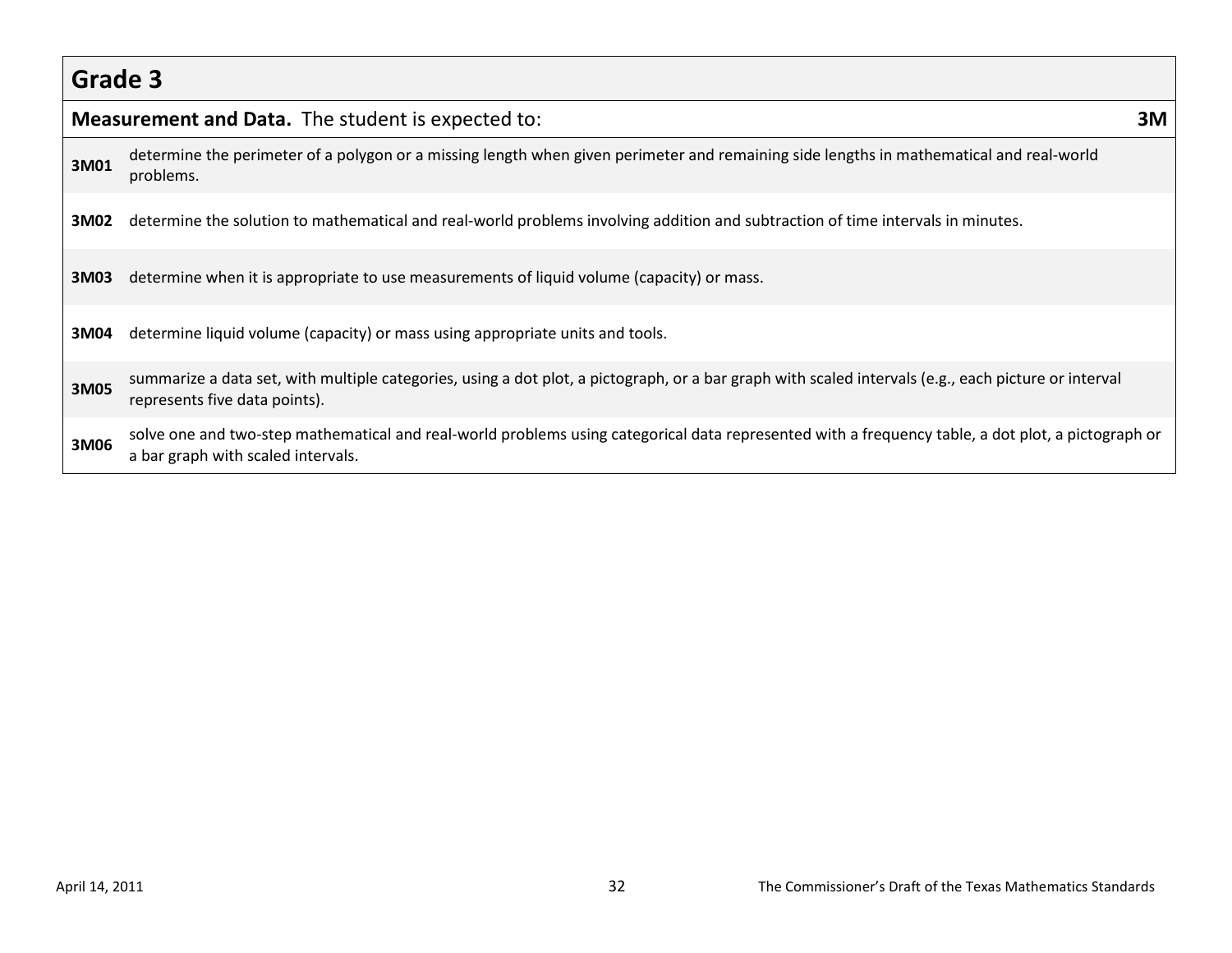|                 | <b>Mathematical Process Standards Grade 4</b>                                                                                                                                                             |
|-----------------|-----------------------------------------------------------------------------------------------------------------------------------------------------------------------------------------------------------|
| Ι.              | Apply mathematics to problems arising in everyday life, society and the workplace.                                                                                                                        |
| Ш.              | Use a problem-solving model that incorporates analyzing given information, formulating a plan or strategy, determining a solution,<br>justifying the solution and evaluating the problem-solving process. |
| $\mathsf{III}.$ | Select tools such as real objects, manipulatives, paper/pencil, and technology or techniques such as mental math, estimation, and number<br>sense to solve problems.                                      |
| IV.             | Communicate mathematical ideas, reasoning, and their implications using symbols, diagrams, graphs, and language.                                                                                          |
| V.              | Create and use representations to organize, record, and communicate mathematical ideas.                                                                                                                   |

VI. Explain, display, or justify mathematical ideas and arguments using precise mathematical language in written or oral communications.

| <b>Grade 4 Focal Areas</b>                      |           | <b>Supporting Topics for the Focal Areas in Grade 4 and Grade 5</b>                                                             |                                                            |                |                                                                                                                                                                                                                                       |
|-------------------------------------------------|-----------|---------------------------------------------------------------------------------------------------------------------------------|------------------------------------------------------------|----------------|---------------------------------------------------------------------------------------------------------------------------------------------------------------------------------------------------------------------------------------|
| Number and<br><b>Operations</b>                 |           | Solving problems with multi-digit<br>addition, subtraction,<br>multiplication and division of<br>whole numbers                  | Number and<br>Operations                                   | A0<br>AO.      | Applying place value<br>Identifying prime and composite numbers<br>Representing points on a number line that<br>correspond to a given fraction or terminating                                                                         |
| Number and<br><b>Operations</b>                 | $\bullet$ | <b>Building fractions from unit</b><br>fractions and comparing<br>fractions<br>Using decimal notation and<br>comparing decimals | Expressions, Equations,<br>and Relationships               | A O E<br>A O H | decimal<br>Representing multi-step problems involving the<br>four operations with whole numbers with<br>expressions and equations<br>Solving multi-step problems involving the four<br>operations with whole numbers with expressions |
| Expressions,<br>Equations, and<br>Relationships | m.        | Extending measurement to area<br>and perimeter formulas                                                                         |                                                            | <b>AOH</b>     | and equations<br>Generating and analyzing patterns                                                                                                                                                                                    |
|                                                 |           |                                                                                                                                 | Two-Dimensional and<br>Three-Dimensional<br><b>Figures</b> |                | Classifying 2D figures                                                                                                                                                                                                                |
|                                                 |           |                                                                                                                                 | Measurement and Data                                       | A O E          | Measuring angles<br>Converting units of measure<br>Representing and interpreting data                                                                                                                                                 |
|                                                 |           |                                                                                                                                 |                                                            |                | Color and symbol shows the connection between Focal Areas and Supporting Topics.<br>Indicates topic supports Focal Area in Grade 5                                                                                                    |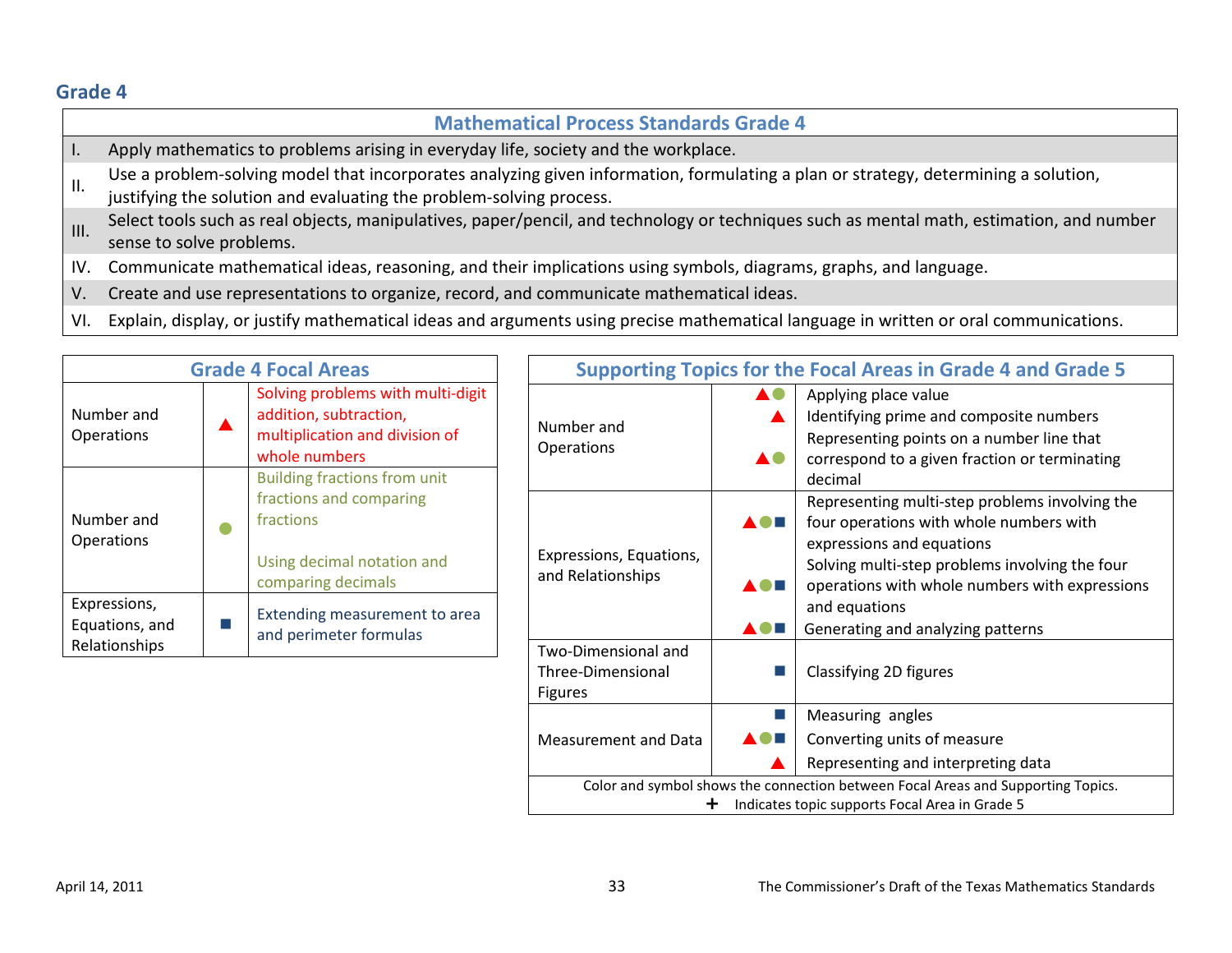|      | <b>Number and Operations.</b> The student is expected to:                                                                                                                                                                                                                                                                                          | 4N |
|------|----------------------------------------------------------------------------------------------------------------------------------------------------------------------------------------------------------------------------------------------------------------------------------------------------------------------------------------------------|----|
| 4N01 | explain the meanings of the tenths and hundredths place value positions using fractions.                                                                                                                                                                                                                                                           |    |
| 4N02 | interpret the value of each place-value position as 10 times the position to the right.                                                                                                                                                                                                                                                            |    |
| 4N03 | represent decimals including tenths and hundredths using concrete and visual models and money.                                                                                                                                                                                                                                                     |    |
| 4N04 | represent the value of the digit in whole numbers through 1,000,000 and decimals to the hundredths using expanded notation and numerals. For<br>example, for the number 3.94, the 3 in the ones place is three; the 9 in the tenths place is 0.9; and 4 in the hundredths place is 0.04; and 3.94 is<br>sum of 3 ones, 9 tenths, and 4 hundredths. |    |
| 4N05 | represent terminating decimals as fractions with denominators of 10 or 100.                                                                                                                                                                                                                                                                        |    |
| 4N06 | round whole numbers to the nearest 10,000 or 100,000.                                                                                                                                                                                                                                                                                              |    |
| 4N07 | compare and order whole numbers to one million.                                                                                                                                                                                                                                                                                                    |    |
| 4N08 | represent the comparison of two numbers to one million using the symbols $>$ , $\lt$ , or =.                                                                                                                                                                                                                                                       |    |
| 4N09 | compare and order decimals using concrete and visual models.                                                                                                                                                                                                                                                                                       |    |
| 4N10 | represent a point on a number line that corresponds to a given fraction or terminating decimal.                                                                                                                                                                                                                                                    |    |
| 4N11 | represent a fraction $a/b$ as a sum of fractions $1/b$ , where $a$ and $b$ are whole numbers and $b>0$ .                                                                                                                                                                                                                                           |    |
| 4N12 | decompose a fraction into a sum of fractions with the same denominator in more than one way, recording each decomposition using pictorial and<br>symbolic representations (e.g., 7/8=5/8+2/8, 7/8=3/8+4/8, 27/8=1+1+7/8, 27/8=8/8+8/8+7/8).                                                                                                        |    |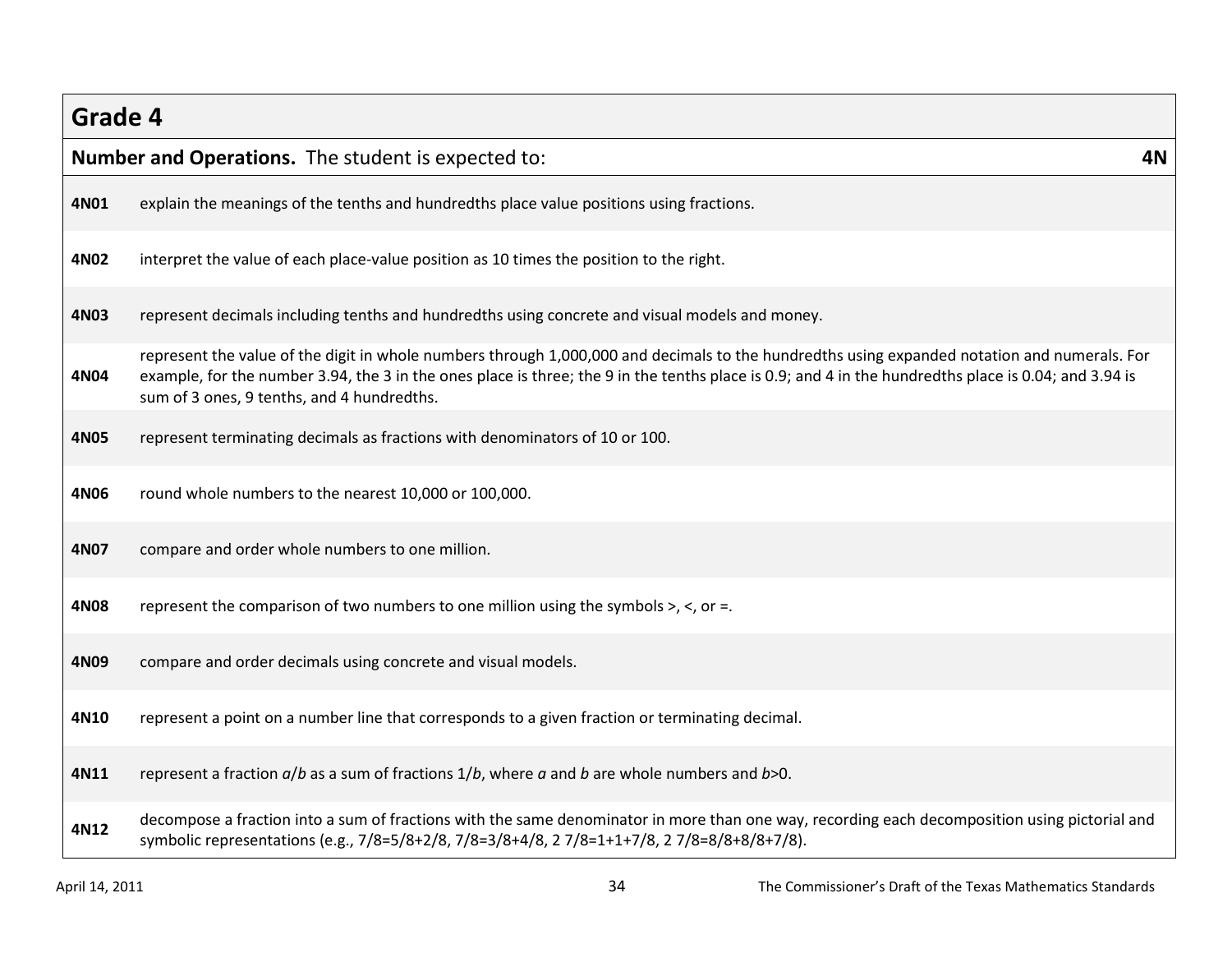| 4N13 | explain that $a/b$ and $(n \times a)/(n \times b)$ (where a and b are integers) are equivalent fractions using objects and pictorial models.                                                                                                                                                                                                        |
|------|-----------------------------------------------------------------------------------------------------------------------------------------------------------------------------------------------------------------------------------------------------------------------------------------------------------------------------------------------------|
| 4N14 | determine if two given fractions are equivalent.                                                                                                                                                                                                                                                                                                    |
| 4N15 | generate equivalent fractions to create common numerators or common denominators to compare two fractions with different numerators and<br>different denominators.                                                                                                                                                                                  |
| 4N16 | add and subtract whole numbers and decimals to the hundredths place using pictorial models, concepts of place value, and properties of addition.                                                                                                                                                                                                    |
| 4N17 | represent addition and subtraction of positive fractions with like denominators and referring to the same whole, using objects and pictorial models<br>that build to the number line (such as strip diagrams) and properties of operations (includes fractions as decimals with like denominators of tenths<br>or hundredths (e.g., $1/10 + 0.3$ ). |
| 4N18 | solve mathematical and real-world problems involving positive sums and differences of positive fractions, including mixed numbers, with like<br>denominators referring to the same whole, with fluency.                                                                                                                                             |
| 4N19 | estimate the reasonableness of answers using positive benchmark fractions (0, $\frac{1}{4}$ , $\frac{1}{2}$ , $\frac{3}{4}$ , 1) referring to the same whole. For example, if $\frac{1}{2}$ is an<br>addend, the sum must be greater than or equal to $\frac{1}{2}$ if added to a positive number.                                                  |
| 4N20 | determine products of a number and 10 or 100 using properties of operations and place value understandings.                                                                                                                                                                                                                                         |
| 4N21 | represent the product of up to a four-digit number by a one-digit number using arrays, area models or equations.                                                                                                                                                                                                                                    |
| 4N22 | represent the product of two 2-digit numbers using arrays, area models, or equations.                                                                                                                                                                                                                                                               |
| 4N23 | determine products of up to a four-digit number and a one-digit number or two two-digit numbers using properties of operations (e.g., 34 × 27 is<br>$34 \times (2 \times 10 + 7) = (34 \times 2 \times 10) + 34 \times 7 = 68 \times 10 + 238 = 680 + 238 = 918$ .                                                                                  |
| 4N24 | represent the quotient of up to a four-digit whole number divided by a one-digit whole number using arrays, area models, or equations.                                                                                                                                                                                                              |
| 4N25 | determine quotients of up to a four-digit dividend and a one-digit divisor using properties of operations, place value understandings (e.g., partial<br>quotients), or the relationship between multiplication and division.                                                                                                                        |
| 4N26 | solve one and two-step mathematical and real-world problems involving multiplication (including scalar comparisons) and division (including<br>interpreting remainders).                                                                                                                                                                            |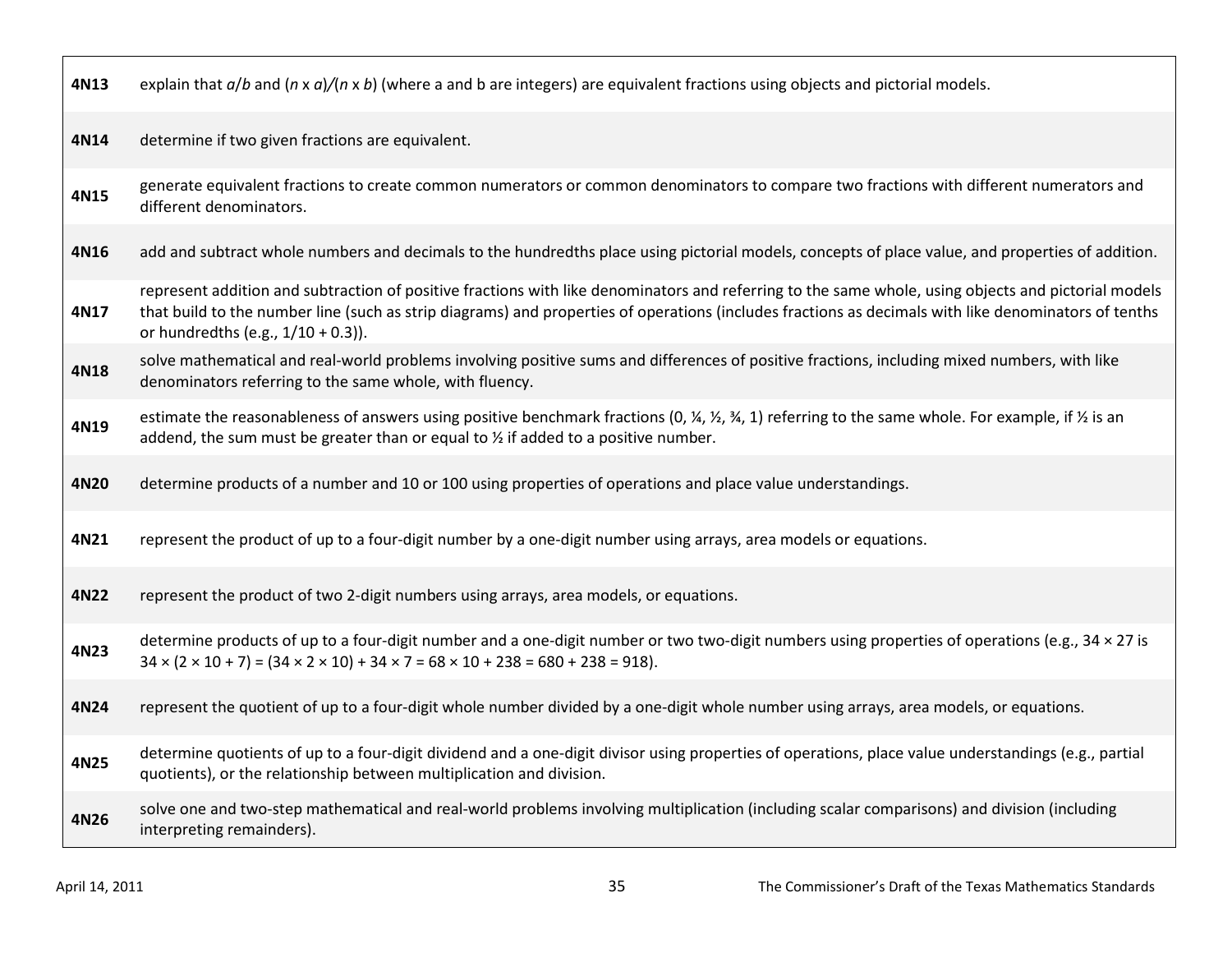|      | Expressions, Equations and Relationships. The student is expected to:                                                                                                                                                                                                                                                                                                                                                |  |  |  |  |
|------|----------------------------------------------------------------------------------------------------------------------------------------------------------------------------------------------------------------------------------------------------------------------------------------------------------------------------------------------------------------------------------------------------------------------|--|--|--|--|
| 4A01 | represent multistep mathematical and real-world problems involving the four operations with whole numbers using strip diagrams and equations<br>with a letter standing for the unknown quantity.                                                                                                                                                                                                                     |  |  |  |  |
| 4A02 | represent mathematical and real-world and problems using a table and numerical expressions to generate a number pattern that follows a given<br>rule. For example, given the rule "Add 3" and the starting number 1, use the expressions $1 + 3$ , $2 + 3$ , $3 + 3$ , and so forth to generate a table to<br>represent the relationship of the values in the resulting sequence and their position in the sequence. |  |  |  |  |
| 4A03 | determine the formulas for the perimeter of a rectangle, including the special form for perimeter of a square and the area of a rectangle.                                                                                                                                                                                                                                                                           |  |  |  |  |
| 4A04 | determine solutions to mathematical and real-world problems related to perimeter and area (rectangles). (Dimensions are all positive whole<br>numbers.)                                                                                                                                                                                                                                                              |  |  |  |  |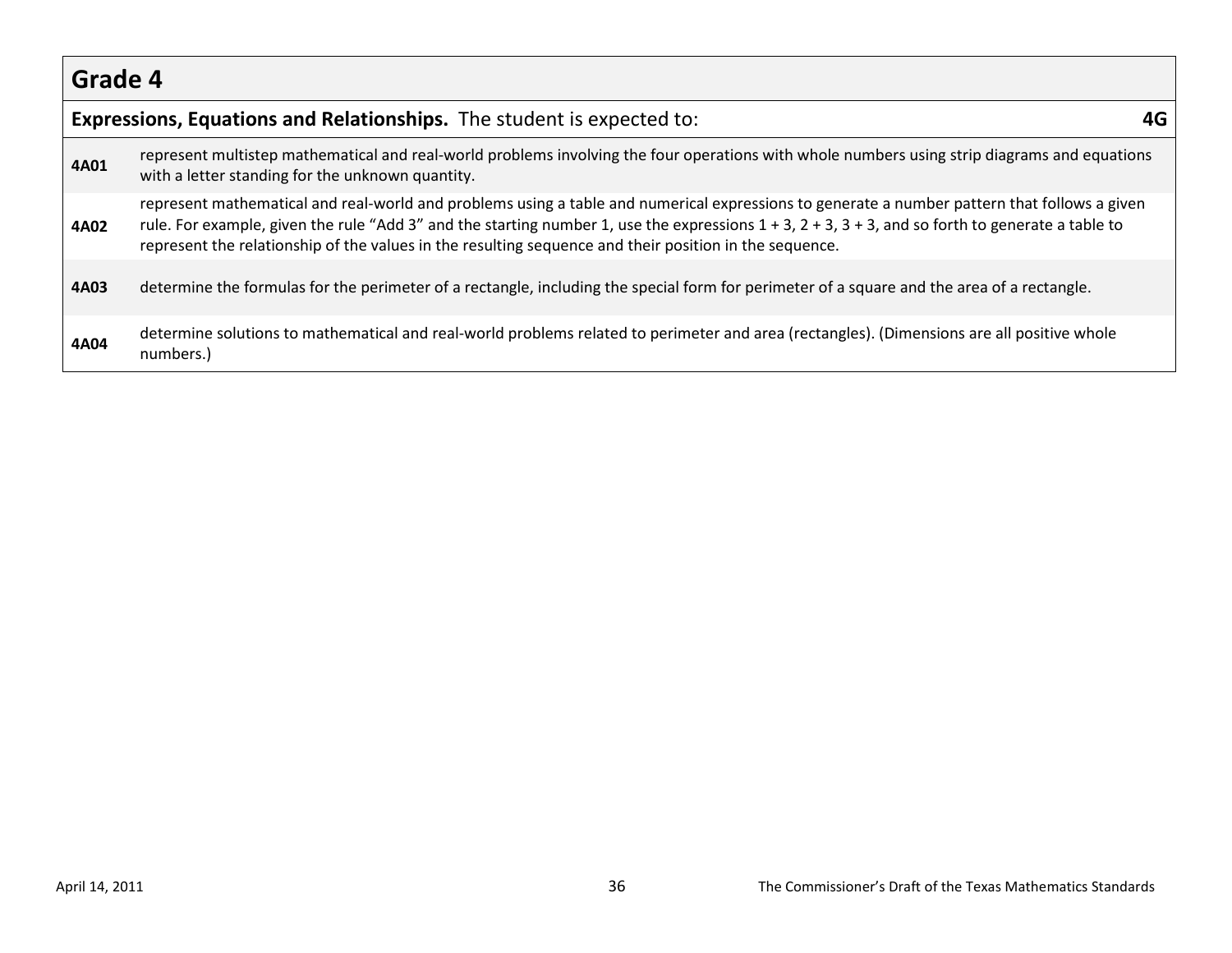|      | Two-Dimensional and Three-Dimensional Figures. The student is expected to:                                                                                                                                                                                                |  |  |  |
|------|---------------------------------------------------------------------------------------------------------------------------------------------------------------------------------------------------------------------------------------------------------------------------|--|--|--|
| 4G01 | identify points, lines, line segments, rays, angles (right, acute, obtuse), and perpendicular and parallel lines.                                                                                                                                                         |  |  |  |
| 4G02 | classify two-dimensional figures based on the presence or absence of parallel or perpendicular lines, or the presence or absence of angles of a<br>specified size. (The classification of triangles is limited to those that are right triangles and those that are not). |  |  |  |
| 4G03 | draw a line of symmetry, if it exists, for a two-dimensional figure.                                                                                                                                                                                                      |  |  |  |
| 4G04 | identify two-dimensional shapes that have a line of symmetry.                                                                                                                                                                                                             |  |  |  |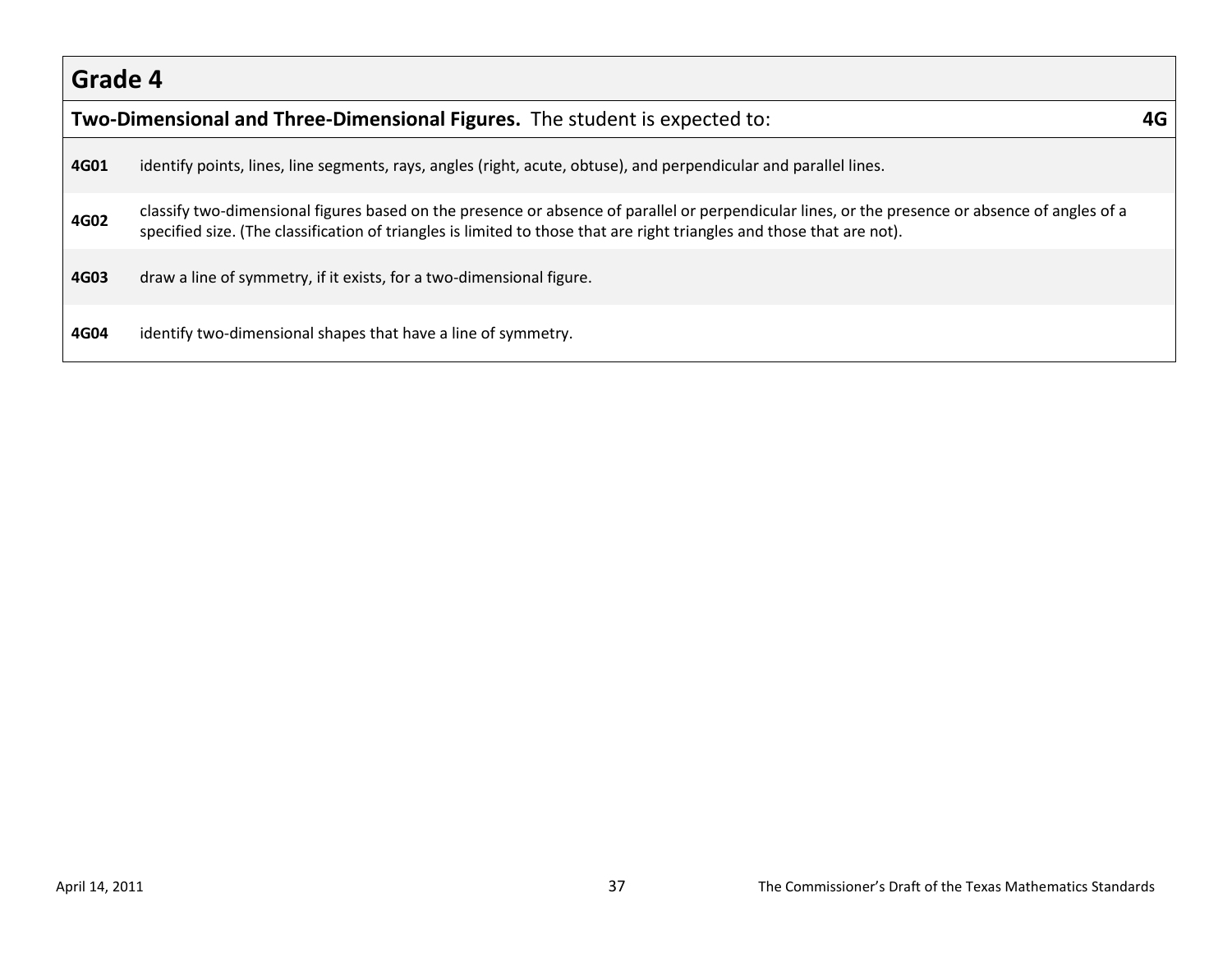|      | <b>Measurement and Data.</b> The student is expected to:<br>4M                                                                                                                                                                                                                                                                    |  |  |  |  |
|------|-----------------------------------------------------------------------------------------------------------------------------------------------------------------------------------------------------------------------------------------------------------------------------------------------------------------------------------|--|--|--|--|
| 4M01 | illustrate the measure of an angle as the part of a circle (whose center is at the vertex of the angle) that is "cut out" by the rays of the angle. (Angle<br>measures are limited to whole numbers.)                                                                                                                             |  |  |  |  |
| 4M02 | illustrate degrees as the units used to measure an angle, where 1/360 of any circle is 1 degree and an angle that "cuts" n/360 out of any circle<br>whose center is at the angle's vertex has a measure of <i>n</i> degrees. (Angle measures are limited to whole numbers.)                                                       |  |  |  |  |
| 4M03 | determine the approximate measures of angles in degrees using a protractor to the nearest whole number.                                                                                                                                                                                                                           |  |  |  |  |
| 4M04 | draw an angle with a given measure.                                                                                                                                                                                                                                                                                               |  |  |  |  |
| 4M05 | decompose angles into two non-overlapping angles to determine the measure of an unknown angle in mathematical and real-world problems using<br>the additive property of angle measure.                                                                                                                                            |  |  |  |  |
| 4M06 | identify relative sizes of measurement units within the customary system.                                                                                                                                                                                                                                                         |  |  |  |  |
| 4M07 | convert the measurement of a smaller unit into a larger unit or a larger unit into a smaller unit within the customary system when given other<br>equivalent measures represented in a table.                                                                                                                                     |  |  |  |  |
| 4M08 | determine a solution to real-world and mathematical problems involving addition, subtraction, multiplication, and division of measurements of<br>length, intervals of time, liquid volumes, masses, and money.                                                                                                                    |  |  |  |  |
| 4M09 | represent data that can be ordered on a dot plot or a stem and leaf plot marked with whole numbers and fractions.                                                                                                                                                                                                                 |  |  |  |  |
| 4M10 | solve one and two-step mathematical and real-world problems using data (in whole number, decimal, and fraction form) in a frequency table, a dot<br>plot, or a stem and leaf plot. For example, determine the difference in length between the tallest and shortest student in a class from data<br>represented using a dot plot. |  |  |  |  |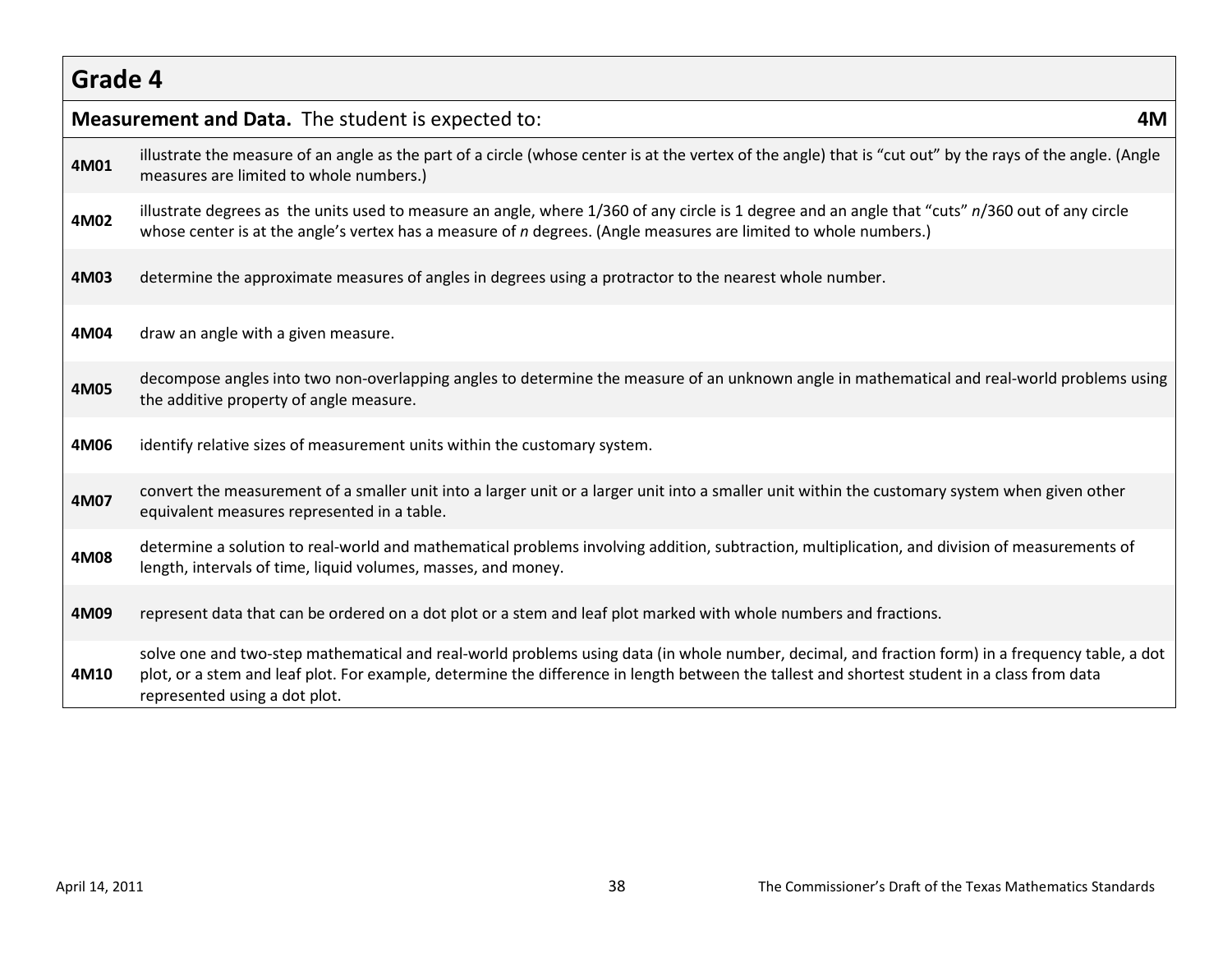|             | <b>Mathematical Process Standards Grade 5</b>                                                                                                                                                             |
|-------------|-----------------------------------------------------------------------------------------------------------------------------------------------------------------------------------------------------------|
|             | Apply mathematics to problems arising in everyday life, society and the workplace.                                                                                                                        |
| Ш.          | Use a problem-solving model that incorporates analyzing given information, formulating a plan or strategy, determining a solution,<br>justifying the solution and evaluating the problem-solving process. |
|             | Select tools such as real objects, manipulatives, paper/pencil, and technology or techniques such as mental math, estimation, and number<br>sense to solve problems.                                      |
| IV.         | Communicate mathematical ideas, reasoning, and their implications using symbols, diagrams, graphs, and language.                                                                                          |
| $V_{\cdot}$ | Create and use representations to organize, record, and communicate mathematical ideas.                                                                                                                   |

- V.
- VI. Explain, display, or justify mathematical ideas and arguments using precise mathematical language in written or oral communications.

| <b>Grade 5 Focal Areas</b>                                        |  | <b>Supporting Topics for the Focal Areas in Grade 5 and Grade 6</b>                                                                                                                         |                                                                     |                                 |                                                                                                                                                                                                        |
|-------------------------------------------------------------------|--|---------------------------------------------------------------------------------------------------------------------------------------------------------------------------------------------|---------------------------------------------------------------------|---------------------------------|--------------------------------------------------------------------------------------------------------------------------------------------------------------------------------------------------------|
| Number and<br><b>Operations</b>                                   |  | Solving problems with the<br>addition and subtraction of<br>fractions and decimals                                                                                                          | Number and<br><b>Operations</b>                                     | AO<br>AO.                       | Applying place value<br>Identifying part-to-whole relationships and<br>equivalence                                                                                                                     |
| Number and<br><b>Operations</b><br>Expressions,<br>Equations, and |  | Solving problems with<br>multiplication and division of<br>decimals and beginning<br>understandings for the<br>multiplication and division of<br>fractions<br>Extending measurement to area | Expressions, Equations,<br>and Relationships<br>Two-Dimensional and | <b>AON</b><br>▲●■<br><b>AOH</b> | Representing problems with expressions and<br>equations<br>Solving problems with expressions and equations<br>Building foundations of functions through<br>patterning<br>Using the order of operations |
| Relationships                                                     |  | and volume formulas                                                                                                                                                                         | Three-Dimensional<br><b>Figures</b>                                 |                                 | Classifying 2D figures                                                                                                                                                                                 |
|                                                                   |  |                                                                                                                                                                                             |                                                                     |                                 | Connecting geometric attributes and measures of<br>3D figures                                                                                                                                          |
|                                                                   |  |                                                                                                                                                                                             | Measurement and Data                                                | $\bullet$ E                     | Using units of measure                                                                                                                                                                                 |
|                                                                   |  |                                                                                                                                                                                             |                                                                     |                                 | Representing location using a coordinate plane                                                                                                                                                         |
|                                                                   |  |                                                                                                                                                                                             |                                                                     |                                 | Representing and interpreting data                                                                                                                                                                     |
|                                                                   |  |                                                                                                                                                                                             | +                                                                   |                                 | Color and symbol shows the connection between Focal Areas and Supporting Topics.<br>Indicates topic supports Focal Area in Grade 6                                                                     |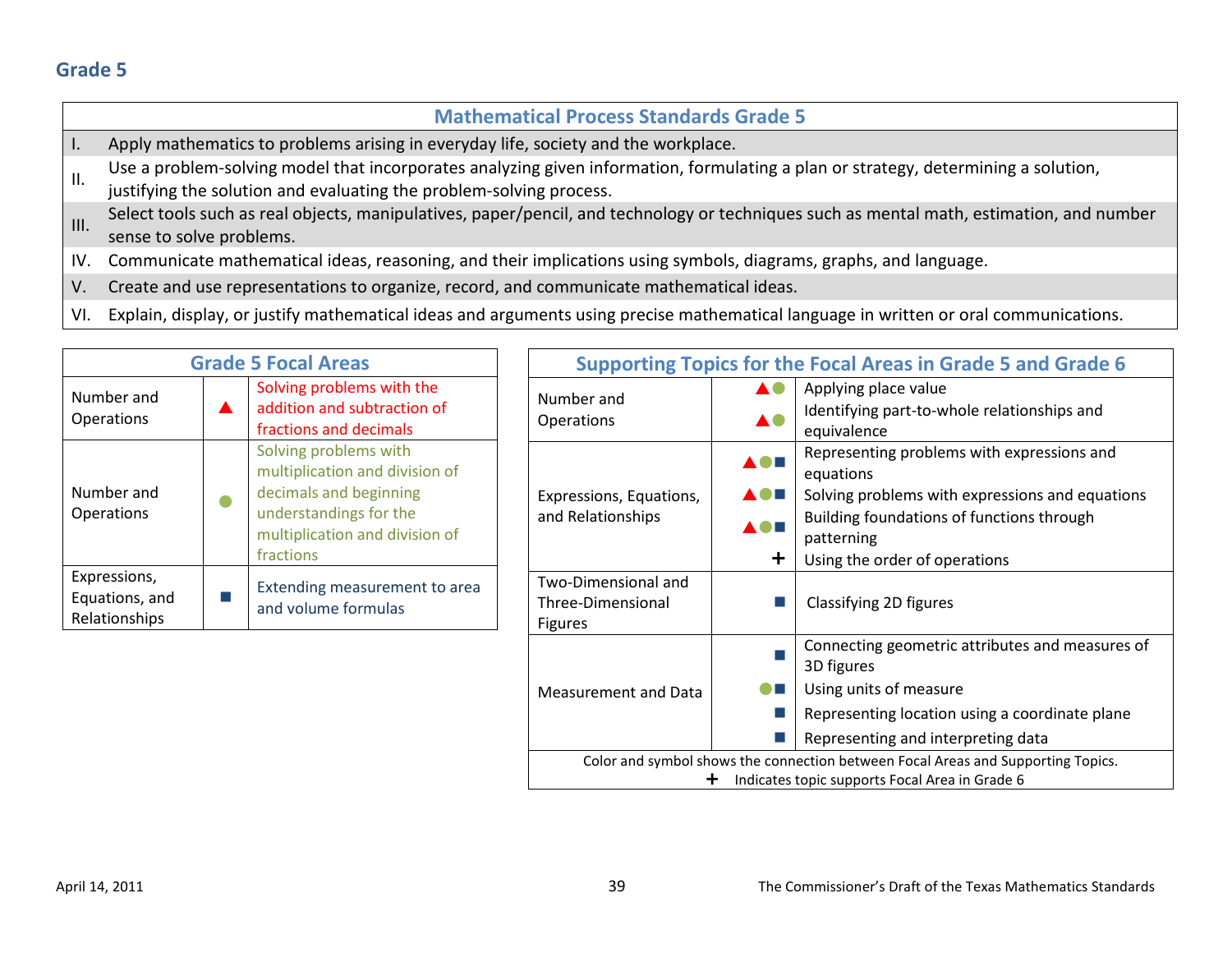|             | <b>Number and Operations.</b> The student is expected to:                                                                                                                                                                                                                                                                                                   | <b>5N</b> |
|-------------|-------------------------------------------------------------------------------------------------------------------------------------------------------------------------------------------------------------------------------------------------------------------------------------------------------------------------------------------------------------|-----------|
| <b>5N01</b> | represent the value of the digit in whole numbers through 1,000,000,000 and decimals through the thousandths using expanded notation and<br>numerals.                                                                                                                                                                                                       |           |
| <b>5N02</b> | interpret the value of each place-value position as 1/10 of the value of the place to its left.                                                                                                                                                                                                                                                             |           |
| <b>5N03</b> | round decimals to tenths or hundredths.                                                                                                                                                                                                                                                                                                                     |           |
| 5N04        | compare and order two decimals to thousandths.                                                                                                                                                                                                                                                                                                              |           |
| <b>5N05</b> | represent the comparison of two decimal numbers to thousandths using the symbols $>$ , $\lt$ , or =.                                                                                                                                                                                                                                                        |           |
| <b>5N06</b> | represent addition and subtraction of positive fractions with unlike denominators and referring to the same whole, using objects and pictorial<br>models that build to the number line (such as strip diagrams) and properties of operations. This includes fractions as decimals with common<br>denominators of tenths or hundredths (e.g., $1/5 + 0.3$ ). |           |
| <b>5N07</b> | solve mathematical and real-world problems involving positive sums and differences of positive rational numbers with fluency, including decimals<br>to the hundredths and mixed numbers.                                                                                                                                                                    |           |
| <b>5N08</b> | determine products of up to a three-digit number and a two-digit number with fluency.                                                                                                                                                                                                                                                                       |           |
| 5N09        | determine quotients of up to a four-digit dividend and a two-digit divisor using properties of operations, place value understandings (e.g., partial<br>quotients), or the relationship between multiplication and division.                                                                                                                                |           |
| 5N10        | represent multiplication of decimals to hundredths, using objects and pictorial models, including area models,.                                                                                                                                                                                                                                             |           |
| 5N11        | extend the definitions of, properties of, and relationship between multiplication of whole numbers to multiplication of decimals to hundredths.                                                                                                                                                                                                             |           |
| 5N12        | determine products of decimals to hundredths, using strategies based on place value understandings, properties of operations, and the<br>relationship to the multiplication and division of whole numbers.                                                                                                                                                  |           |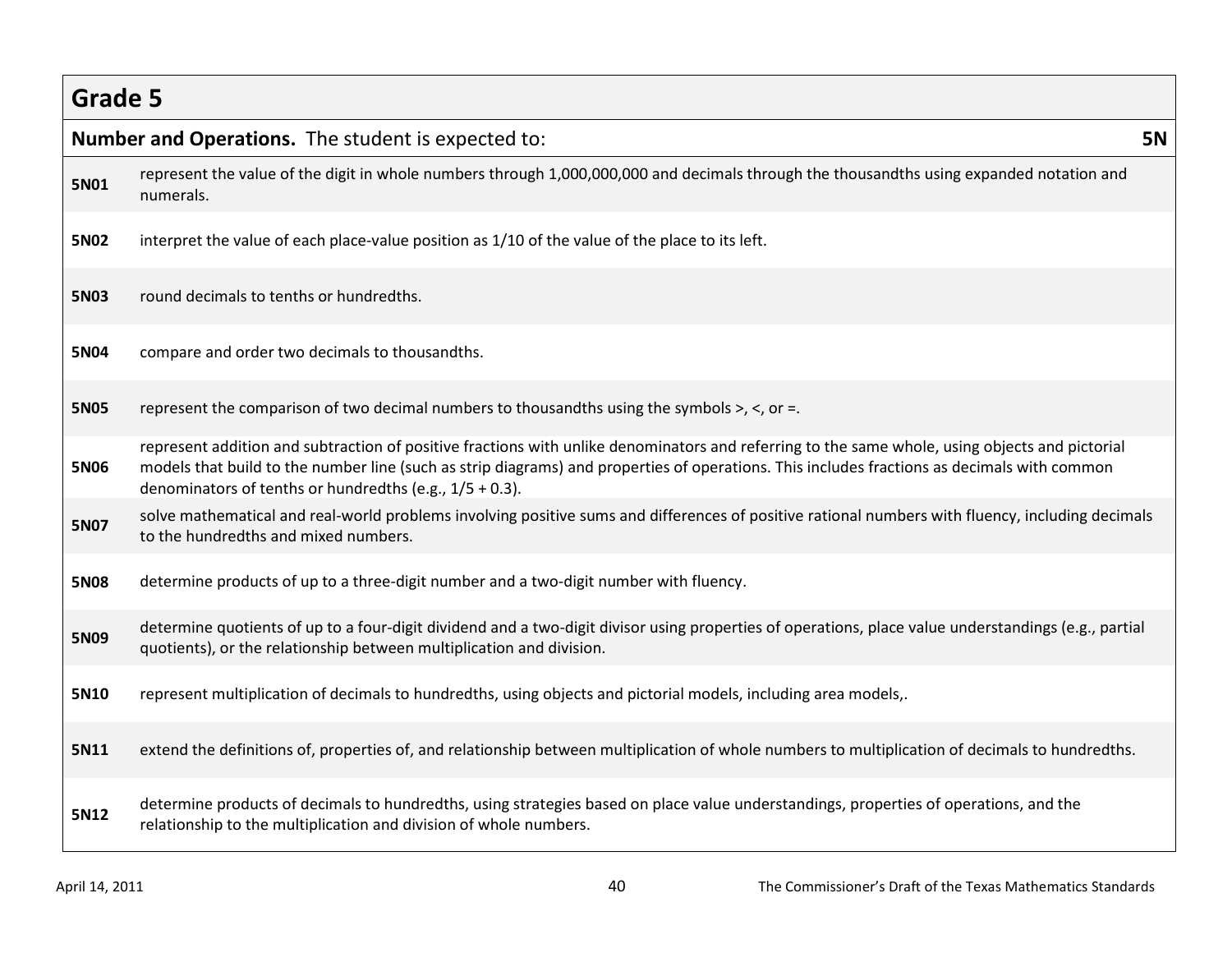| 5N13 | represent quotients to hundredths (four-digit dividends and two-digit divisors), using objects and pictorial models, including area models.                                                                                                                                                                                                               |
|------|-----------------------------------------------------------------------------------------------------------------------------------------------------------------------------------------------------------------------------------------------------------------------------------------------------------------------------------------------------------|
| 5N14 | extend the definitions of, properties of, and relationship between division with whole numbers to division of decimals.                                                                                                                                                                                                                                   |
| 5N15 | determine quotients to hundredths (four-digit dividends and two-digit divisors), using strategies such as partial quotients, the properties of<br>operations, and the relationship between multiplication and division.                                                                                                                                   |
| 5N16 | represent multiplication of a positive fraction and a whole number referring to the same whole, using objects and pictorial models, including area<br>models.                                                                                                                                                                                             |
| 5N17 | extend the definitions of, properties of, and relationship between multiplication with whole numbers to multiplication of a fraction and a whole<br>number.                                                                                                                                                                                               |
| 5N18 | represent division of a unit fraction by a whole number and the division of a whole number by a unit fraction [e.g., $1/3 \div 7$ and $7 \div (1/3)$ ], using<br>objects and pictorial models, including area models.                                                                                                                                     |
| 5N19 | extend the definitions of, properties of, and relationship between division with whole numbers to division with unit fractions and whole numbers.                                                                                                                                                                                                         |
| 5N20 | estimate to determine solutions to mathematical and real-world problems involving addition, subtraction, multiplication or division.                                                                                                                                                                                                                      |
| 5N21 | solve mathematical and real-world problems involving division of multi-digit whole numbers with up to four-digit dividends and two-digit divisors.                                                                                                                                                                                                        |
| 5N22 | determine solutions to mathematical and real-world problems involving products to hundredths or quotients to hundredths (four-digit dividends<br>and two-digit divisors) with fluency.                                                                                                                                                                    |
| 5N23 | determine solutions to mathematical and real-world problems involving products of positive fractions and whole numbers or positive quotients of<br>positive unit fractions and whole numbers referring to the same whole [e.g., $1/3+7$ and $7+(1/3)$ ], with fluency. (Within problems requiring division,<br>remainders may be expressed as fractions.) |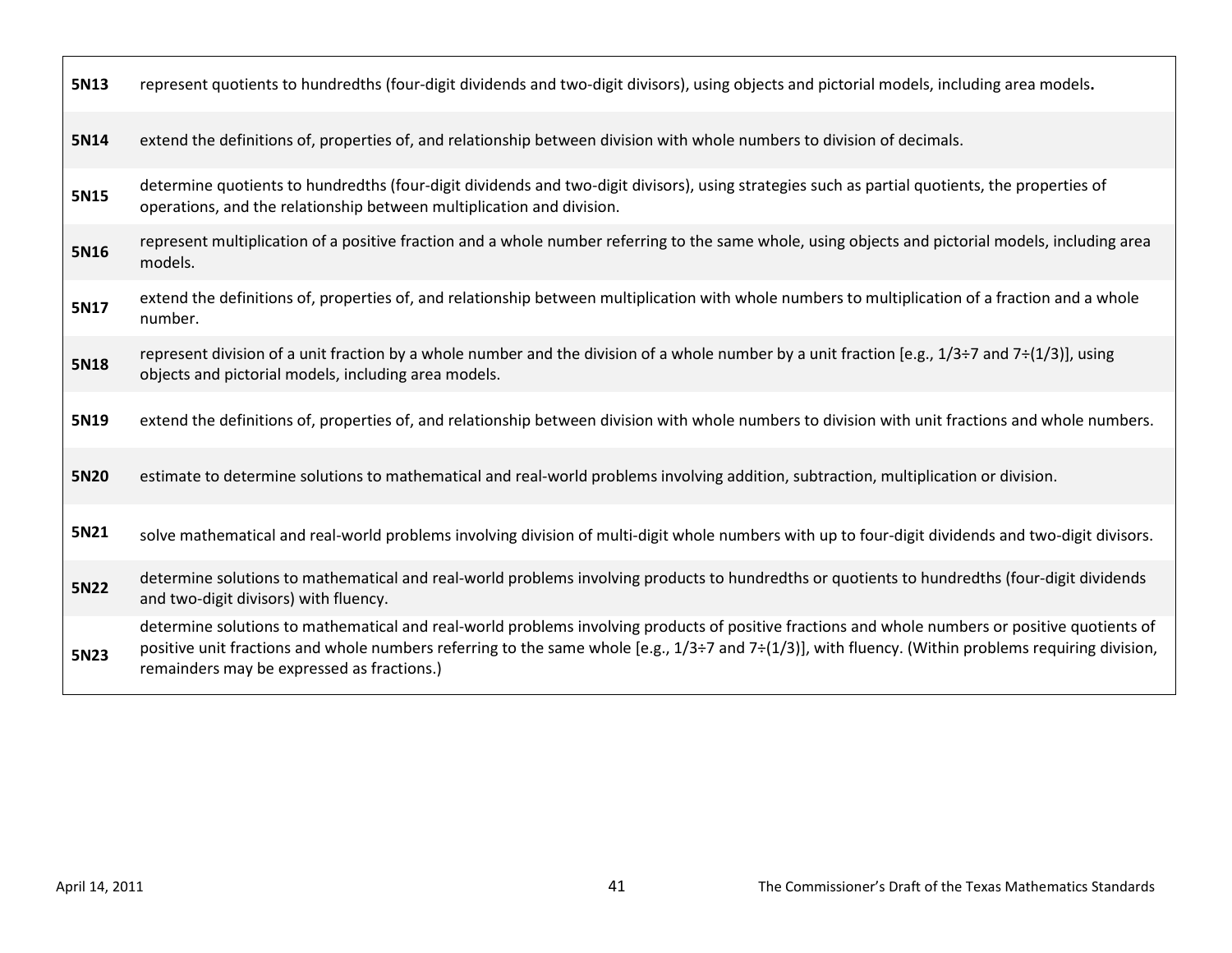|             | Expressions, Equations and Relationships. The student is expected to:                                                                                                                        | <b>5A</b> |
|-------------|----------------------------------------------------------------------------------------------------------------------------------------------------------------------------------------------|-----------|
| 5A01        | represent multistep mathematical and real-world problems involving the four operations and positive fractions using equations with a letter<br>standing for the unknown quantity.            |           |
| 5A02        | generate a numerical pattern when given a rule (The rules should be in form $y = ax$ or $y = x + a$ ) for a mathematical or real-world problem situation.                                    |           |
| <b>5A03</b> | distinguish between two rules verbally, numerically, graphically, and symbolically. (The rules should be in form $y=x+\alpha$ .)                                                             |           |
| 5A04        | explain the meaning of including parentheses and brackets verbally. [A student should be able to explain that 4(14+5) is 4 times as large as (14+5)<br>without simplifying the expressions.] |           |
| <b>5A05</b> | simplify numerical expressions including up to two levels of grouping, excluding exponents.                                                                                                  |           |
| <b>5A06</b> | determine the formulas for the volume of a rectangular prism, including the special form for a cube ( $V=1 \times w \times h$ , $V=s \times s \times s$ , and $V=Bh$ ).                      |           |
| 5A07        | determine solutions to mathematical and real-world problems related to perimeter, area (rectangles including squares), and volume (rectangular<br>prisms).                                   |           |
| 5A08        | write equations that represent mathematical and real-world problems including those involving perimeter, area (rectangles, including squares), and<br>volume (rectangular prisms).           |           |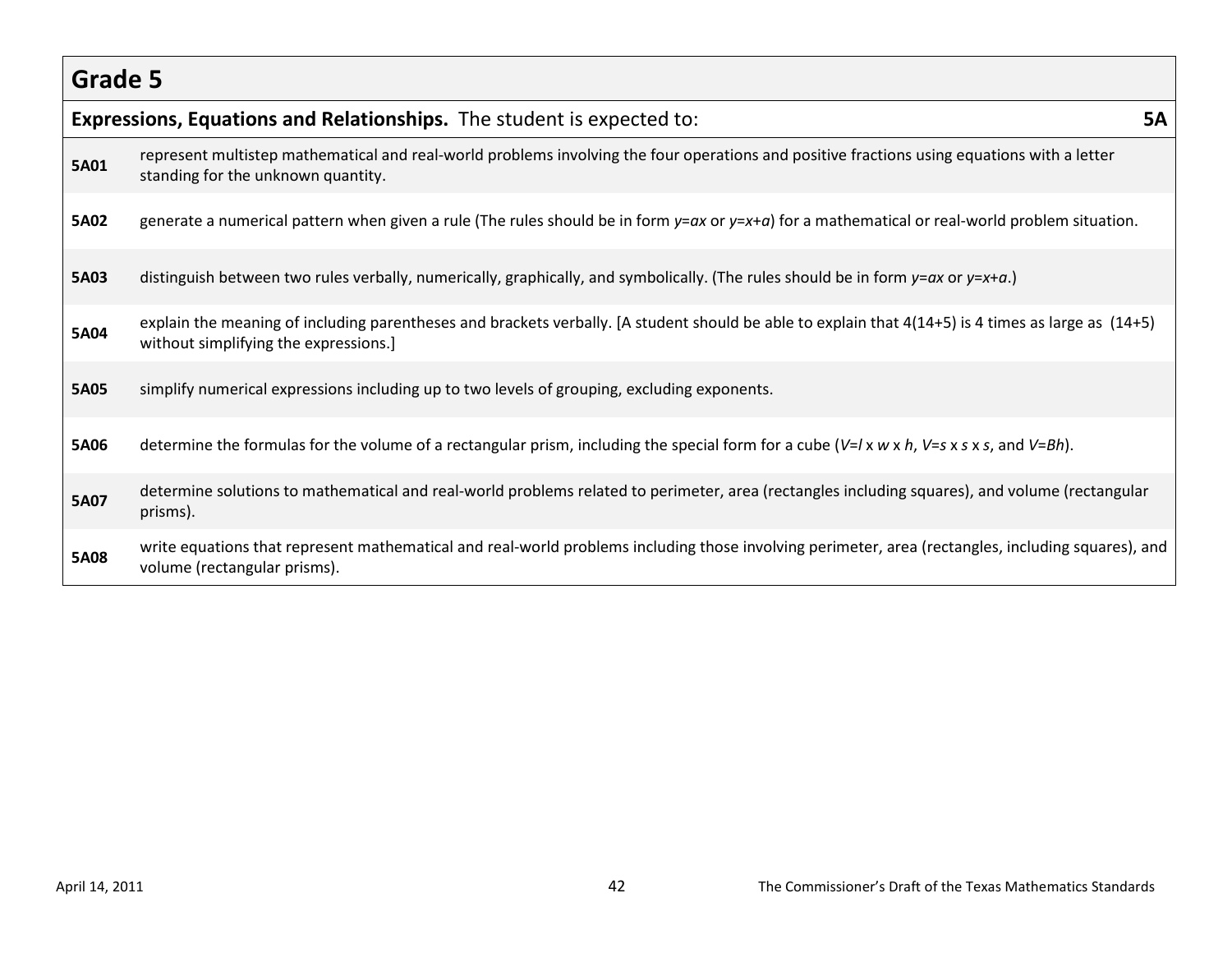#### **Two-Dimensional and Three-Dimensional Figures.** The student is expected to: **5G**

**5G01** classify two-dimensional figures in a hierarchy based on their attributes and properties. (All rectangles have the property that opposite sides are parallel. Therefore, every rectangle is a parallelogram.)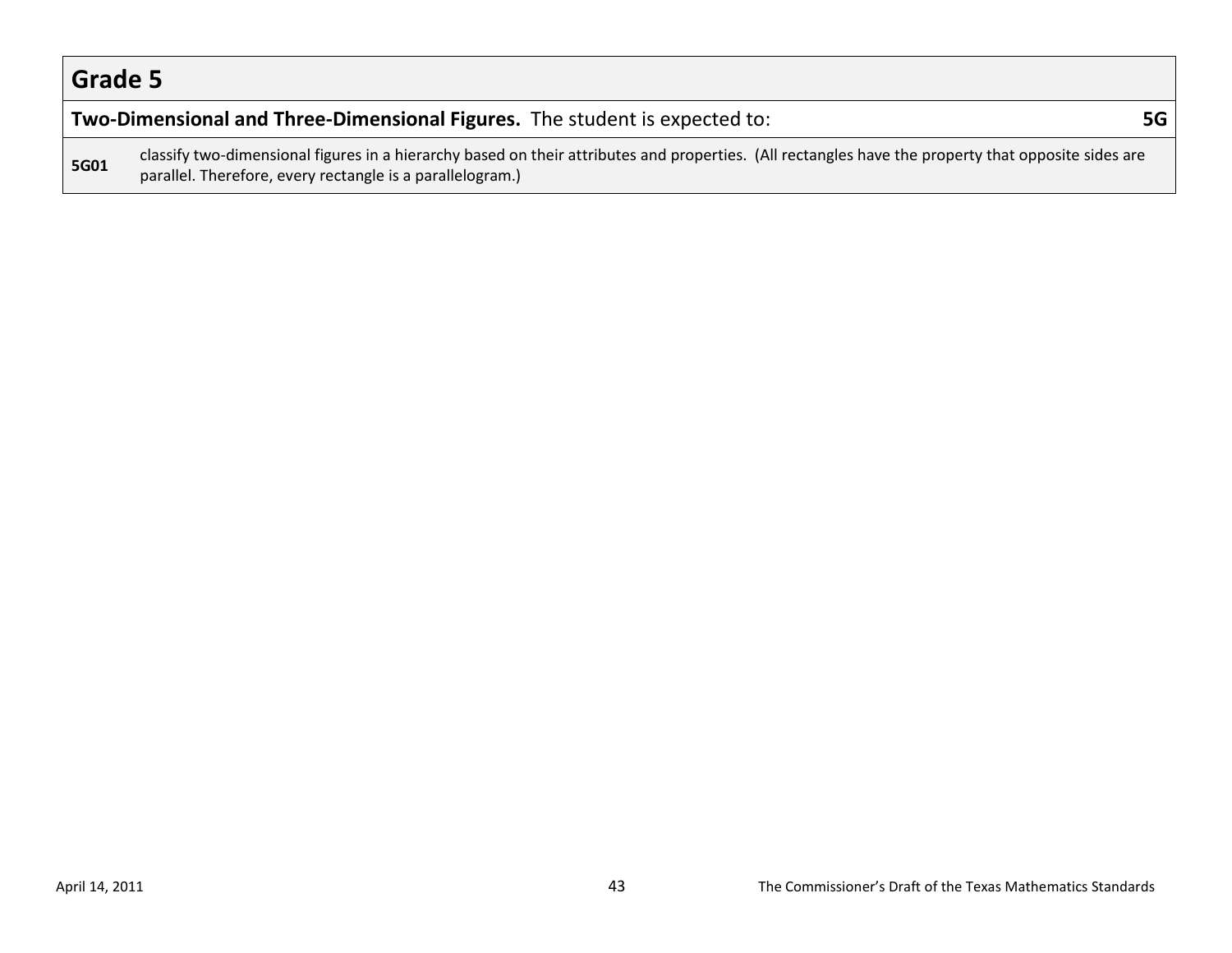|             | <b>Measurement and Data.</b> The student is expected to:                                                                                                                                                                                                                                                                                                                                                                                                                                                                                                             | <b>5M</b> |
|-------------|----------------------------------------------------------------------------------------------------------------------------------------------------------------------------------------------------------------------------------------------------------------------------------------------------------------------------------------------------------------------------------------------------------------------------------------------------------------------------------------------------------------------------------------------------------------------|-----------|
| 5M01        | illustrate a cube with side length of 1 unit as a "unit cube" having "one cubic unit of volume" and the volume of a three-dimensional figure as the<br>number of unit cubes (n cubic units) needed to fill it with no gaps or overlaps if possible.                                                                                                                                                                                                                                                                                                                  |           |
| 5M02        | measure volumes of right rectangular prisms by counting unit cubes (cm <sup>3</sup> , in <sup>3</sup> , or ft <sup>3</sup> ) packed into a three-dimensional figure without gaps or<br>overlaps. (Side lengths are limited to whole numbers.)                                                                                                                                                                                                                                                                                                                        |           |
| 5M03        | decompose right rectangular prisms into layers to determine the volume of the original figure using the additive property of volume.                                                                                                                                                                                                                                                                                                                                                                                                                                 |           |
| 5M04        | calculate conversions within a measurement system (customary or metric) for mathematical and real-world problems.                                                                                                                                                                                                                                                                                                                                                                                                                                                    |           |
| <b>5M05</b> | explain the key attributes of the coordinate plane and the process for graphing ordered pairs of numbers in the first quadrant. These attributes<br>include: the axes are perpendicular number lines where the intersection (origin) of the two lines coincides with zero on each number line and the<br>given point (0, 0); the x-coordinate, the first number in an ordered pair, indicates movement parallel to the x-axis starting at the origin, and the y-<br>coordinate, the second number, indicates movement parallel to the y-axis starting at the origin. |           |
| 5M06        | graph ordered pairs of numbers arising from mathematical and real-world problems in the first quadrant of the coordinate plane.                                                                                                                                                                                                                                                                                                                                                                                                                                      |           |
| 5M07        | represent categorical and numerical data, including data sets of measurements in fractions or decimals, with bar graphs, dot plots, or stem and leaf<br>plots.                                                                                                                                                                                                                                                                                                                                                                                                       |           |
| <b>5M08</b> | represent discrete paired data on a scatter plot.                                                                                                                                                                                                                                                                                                                                                                                                                                                                                                                    |           |
| 5M09        | solve one and two-step mathematical and real-world problems using data from a frequency table, a dot plot, a bar graph, a stem and leaf plot, or<br>scatter plot.                                                                                                                                                                                                                                                                                                                                                                                                    |           |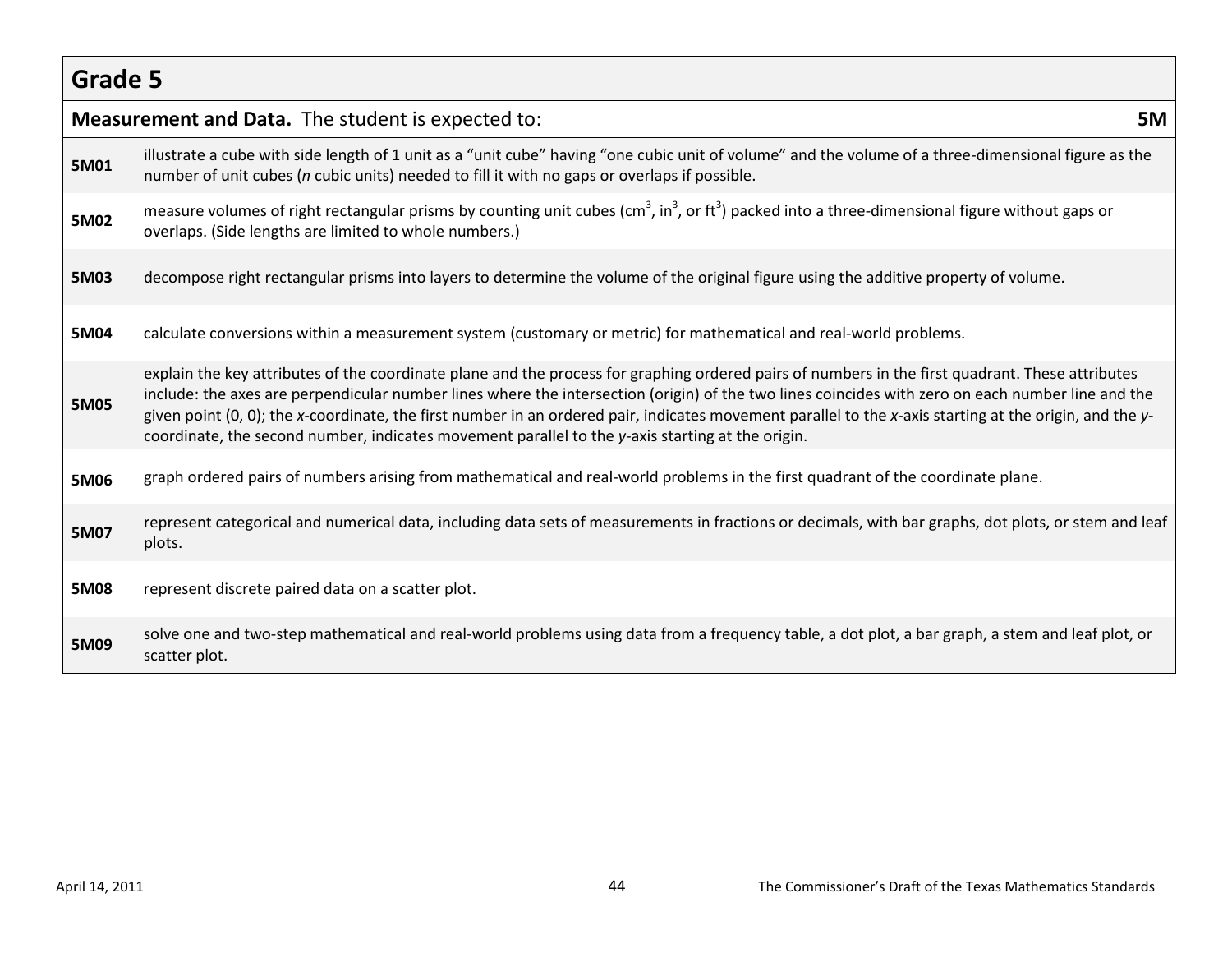|                 | <b>Mathematical Process Standards Grade 6</b>                                                                                                                                                             |
|-----------------|-----------------------------------------------------------------------------------------------------------------------------------------------------------------------------------------------------------|
|                 | Apply mathematics to problems arising in everyday life, society and the workplace.                                                                                                                        |
| $\mathbf{II}$ . | Use a problem-solving model that incorporates analyzing given information, formulating a plan or strategy, determining a solution,<br>justifying the solution and evaluating the problem-solving process. |
|                 | Select tools such as real objects, manipulatives, paper/pencil, and technology or techniques such as mental math, estimation, and number<br>sense to solve problems.                                      |
| IV.             | Communicate mathematical ideas, reasoning, and their implications using symbols, diagrams, graphs, and language.                                                                                          |
| $V_{\cdot}$     | Create and use representations to organize, record, and communicate mathematical ideas.                                                                                                                   |

VI. Explain, display, or justify mathematical ideas and arguments using precise mathematical language in written or oral communications.

| <b>Grade 6 Focal Areas</b>                      |  |                                                                             |  |  |
|-------------------------------------------------|--|-----------------------------------------------------------------------------|--|--|
| Number and<br>Operations                        |  | Solving problems with<br>multiplication and division of<br>rational numbers |  |  |
| Proportionality                                 |  | Understanding and applying<br>ratios and rates                              |  |  |
| Expressions,<br>Equations, and<br>Relationships |  | Extending measurement to area<br>of triangles and quadrilaterals            |  |  |

| <b>Supporting Topics for the Focal Areas in Grade 6 and Grade 7</b>              |  |                                                                                                                                                                |  |  |
|----------------------------------------------------------------------------------|--|----------------------------------------------------------------------------------------------------------------------------------------------------------------|--|--|
| Number and<br>Operations                                                         |  | Using integer operations                                                                                                                                       |  |  |
| Proportionality                                                                  |  | Understanding and using percents                                                                                                                               |  |  |
| Expressions, Equations,<br>and Relationships                                     |  | Using multiple representations of Independent and<br>dependent quantities<br>Writing and evaluating expressions<br>Solving one-step equations and inequalities |  |  |
| Measurement and Data                                                             |  | Summarizing data using appropriate graphical<br>representations                                                                                                |  |  |
| Color and symbol shows the connection between Focal Areas and Supporting Topics. |  |                                                                                                                                                                |  |  |
| Indicates topic supports Focal Area in Grade 7                                   |  |                                                                                                                                                                |  |  |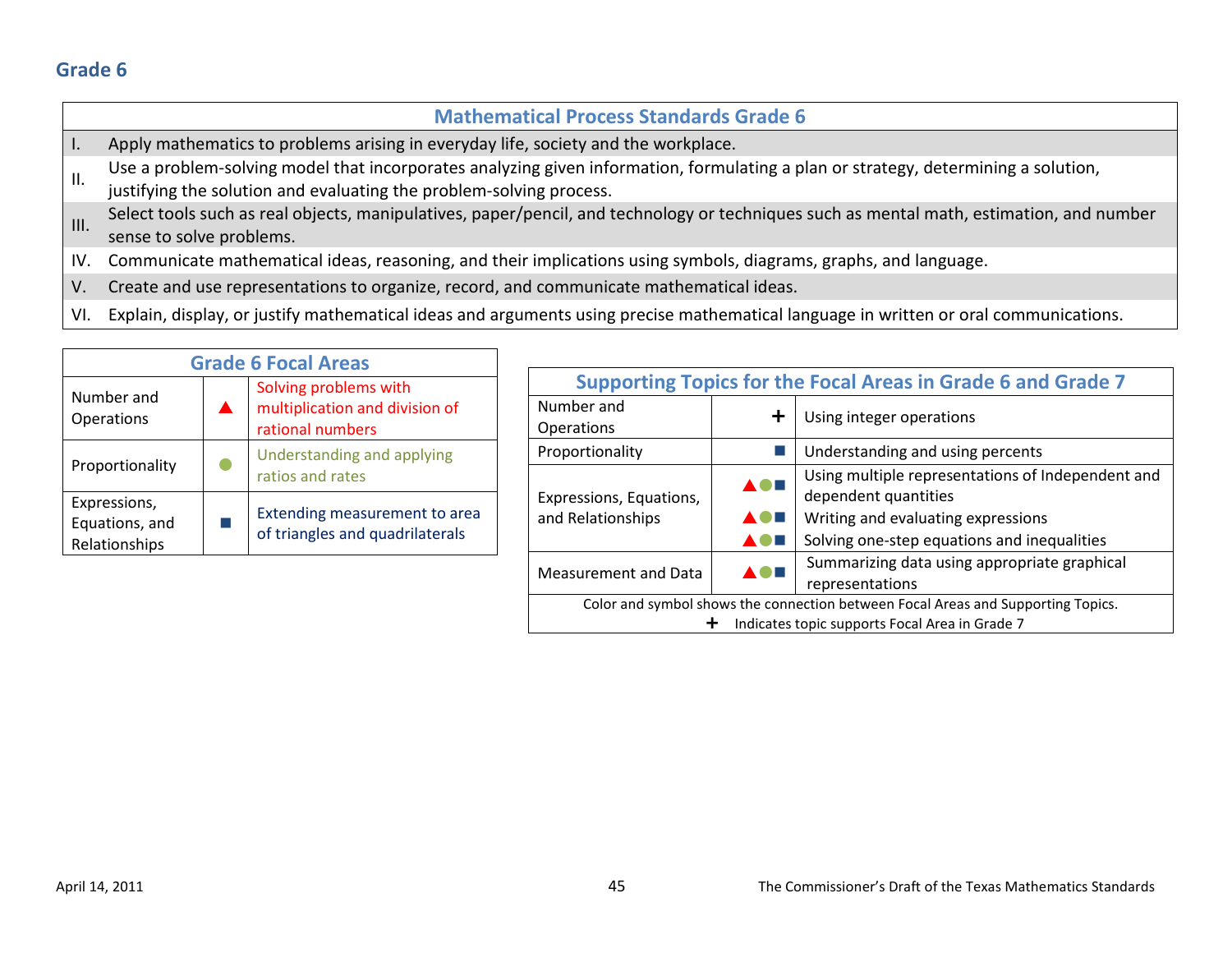| Grade 6 |                                                                                                                                                                                                                                                                                                                                |    |
|---------|--------------------------------------------------------------------------------------------------------------------------------------------------------------------------------------------------------------------------------------------------------------------------------------------------------------------------------|----|
|         | <b>Number and Operations.</b> The student is expected to:                                                                                                                                                                                                                                                                      | 6N |
| 6N01    | extend previous understandings of number line to include placement and ordering rational numbers and absolute values of rational numbers.                                                                                                                                                                                      |    |
| 6N02    | order a set of rational numbers arising from mathematical or real-world contexts.                                                                                                                                                                                                                                              |    |
| 6N03    | represent multiplication and division of positive rational numbers in mathematical and real-world problems with concrete, verbal, pictorial<br>(including number line and area models), numerical, and algebraic representations.                                                                                              |    |
| 6N04    | use an area model to present fraction and decimal multiplication and division, including the multiplication or division of a fraction and a decimal.<br>For example, generate area models for 1.3 x 2.5, 1 3/10 x 2 $\frac{1}{2}$ , and 1.3 x 2 $\frac{1}{2}$ , explaining why these multiplications yield equivalent products |    |
| 6N05    | extend representations for division to include fraction notation. For example, the fraction notation $a/b$ represents the same number as $a \div b$ .                                                                                                                                                                          |    |
| 6N06    | determine whether a quantity is increased or decreased when multiplied by a fraction (proper or improper) with and without computation.                                                                                                                                                                                        |    |
| 6N07    | represent integer operations with concrete (such as counters), verbal, pictorial, tabular (such as patterns), and graphical (such as a number line)<br>representations.                                                                                                                                                        |    |
| 6N08    | multiply and divide positive rational numbers fluently.                                                                                                                                                                                                                                                                        |    |
| 6N09    | add, subtract, multiply, and divide integers fluently.                                                                                                                                                                                                                                                                         |    |

п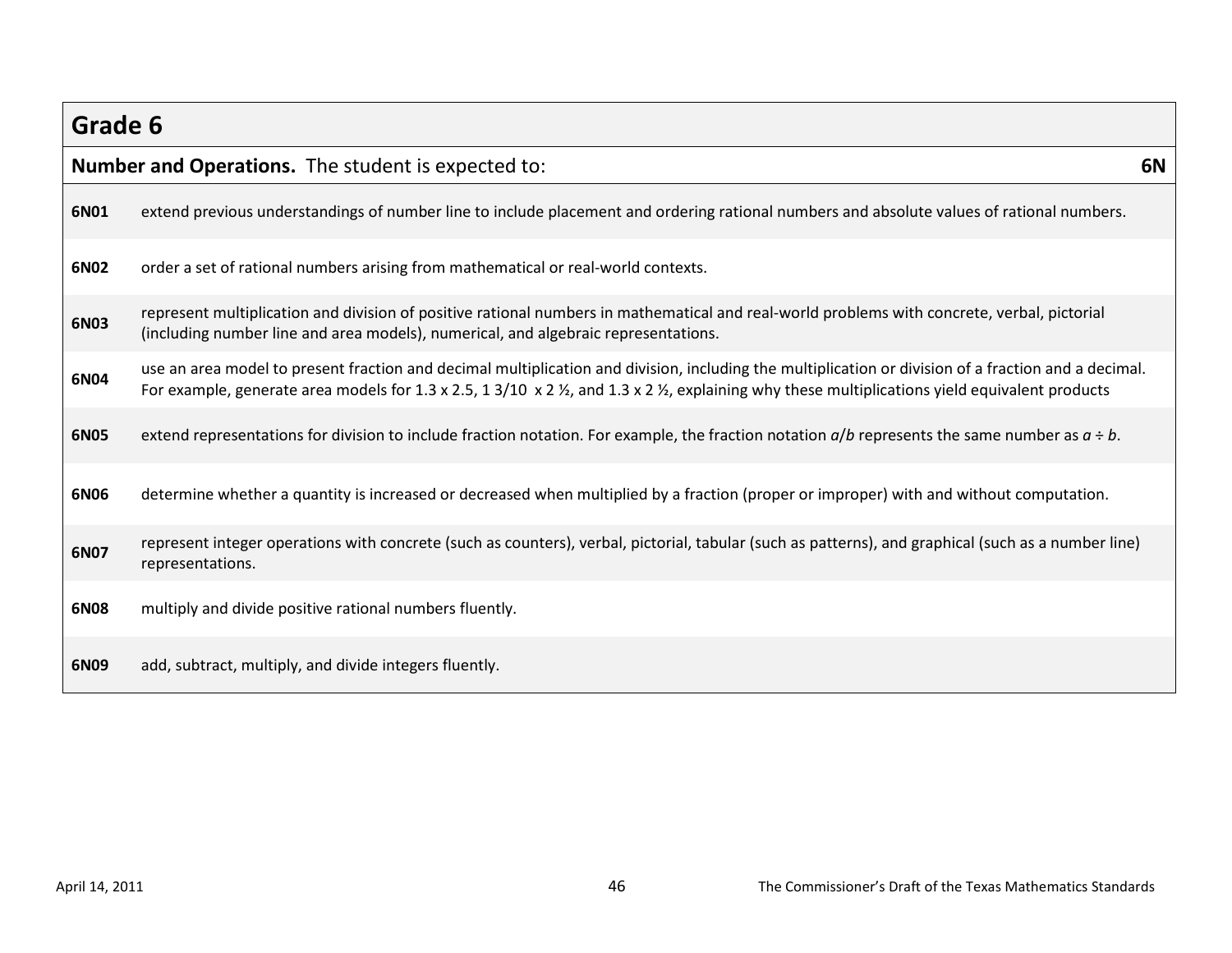| Grade 6       |                                                                                                                                                                                                                               |  |  |
|---------------|-------------------------------------------------------------------------------------------------------------------------------------------------------------------------------------------------------------------------------|--|--|
|               | <b>Proportionality.</b> The student is expected to:<br>6P                                                                                                                                                                     |  |  |
| <b>Number</b> |                                                                                                                                                                                                                               |  |  |
| 6P01          | differentiate between additive and multiplicative relationships.                                                                                                                                                              |  |  |
| 6P02          | give examples of ratios as multiplicative comparisons of two quantities describing the same attribute. For example, the ratio of the length of worm<br>A to worm B is 9 cm to 6 cm, so worm A is 1.5 times as long as worm B. |  |  |
| 6P03          | give examples of rates as the comparison by division of two quantities having different attributes, including rates as quotients (e.g., 2 inches per 3<br>seconds is equivalent to 2/3 inches per second).                    |  |  |
| 6P04          | represent mathematical and real-world problems involving ratios and rates using scale factors, tables, graphs, and proportions.                                                                                               |  |  |
| 6P05          | apply qualitative and quantitative reasoning to solve prediction and comparison real-world problems involving ratios and rates.                                                                                               |  |  |
| 6P06          | solve mathematical and real-world problems involving ratios and rates using scale factors, unit rates, tables, graphs, and proportions.                                                                                       |  |  |
| 6P07          | determine conversions within a measurement system, including the use of proportions and unit rates in mathematical and real-world problems                                                                                    |  |  |
| 6P08          | represent benchmark percent equivalents (1%, 10%, 25%, 33 1/3% and multiples of these values) using strip diagrams, number lines, and numbers.                                                                                |  |  |
| 6P09          | identify equivalent fractions, decimals, and percents.                                                                                                                                                                        |  |  |
| 6P10          | determine solutions to real-world problems, finding the whole, given a part and the percent; finding the part, given the whole and the percent; and<br>finding the percent, given the part and the whole.                     |  |  |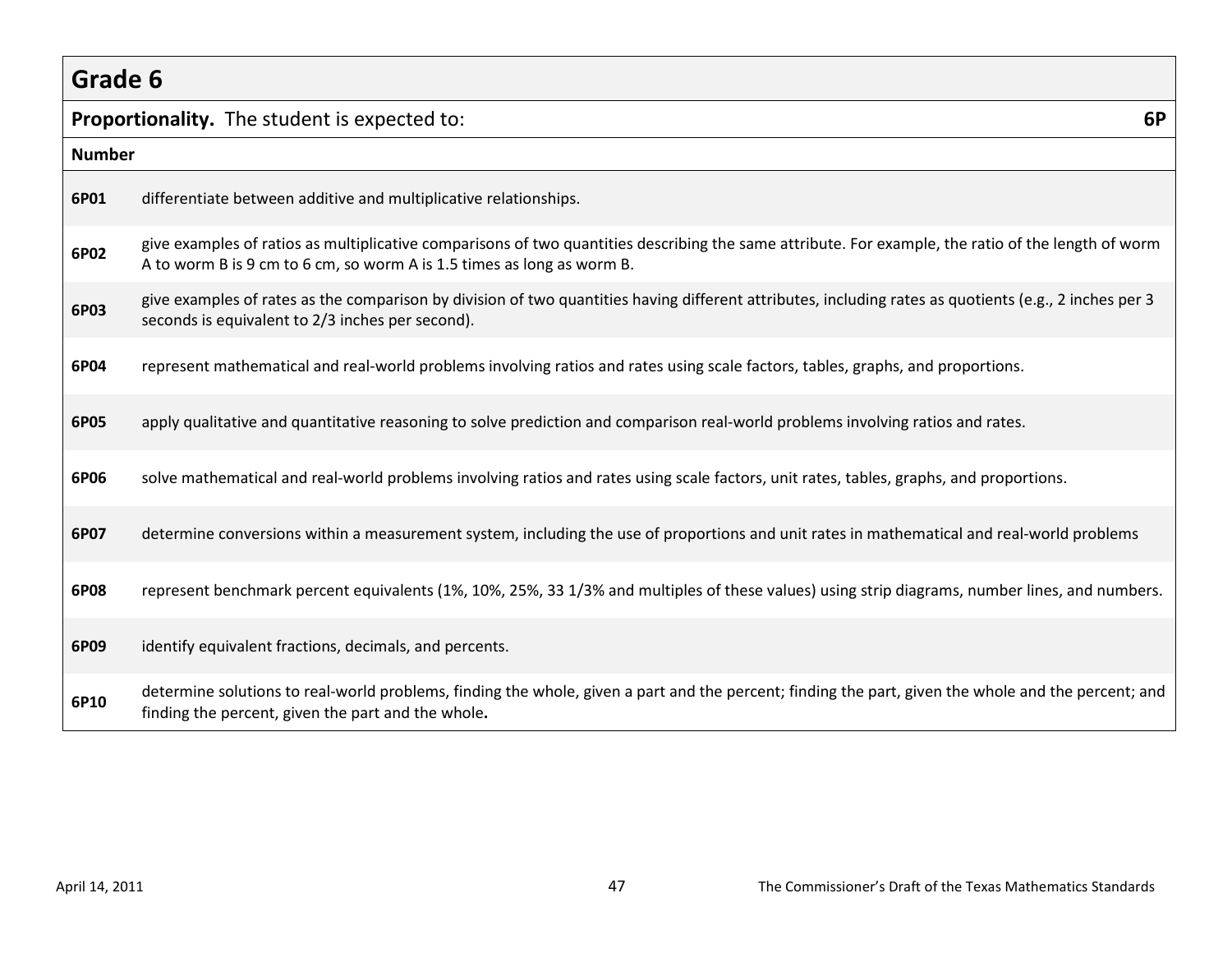# **Grade 6 Expressions, Equations and Relationships.** The student is expected to: **6A Apply and Extend Arithmetic to Expressions and Equations 6A01** represent independent and dependent quantities within a mathematical or real-world problem using variables. **6A02** write an equation that represents the relationship between independent and dependent quantities within a mathematical or real-world problem. **6A03** represent mathematical and real-world problems with a rule equivalent to the form *y*=*kx* or *y*=*x*+*b*. **6A04** represent key aspects of mathematical and real-world problems using verbal descriptions, tables, graphs, or equations. **6A05** transform numerical expressions using the order of operations, including positive exponents. **6A06** represent expressions verbally, numerically, and algebraically. **6A07** distinguish between expressions and equations. **6A08** generate equivalent expressions using the properties of operations. **6A09** determine if two expressions are equivalent using concrete models, pictorial models, and algebraic representations. **Apply and Extend Arithmetic to Geometric Formulas 6A10** illustrate and explain the relationships for areas of parallelograms, trapezoids, and triangles by decomposing and rearranging parts of these figures For example, parallelogram can be decomposed into a trapezoid and a right triangle with congruent heights; the triangle can be moved so that a rectangle is created having the same base length and height as the original parallelogram. (Figures include oblique triangles and parallelograms.) write equations that represent mathematical and real-world problems related to area (rectangles, parallelograms, trapezoids, and triangles) and<br> **6A11** volume of right rectangular prisms. (Dimensions should include positive rational numbers.)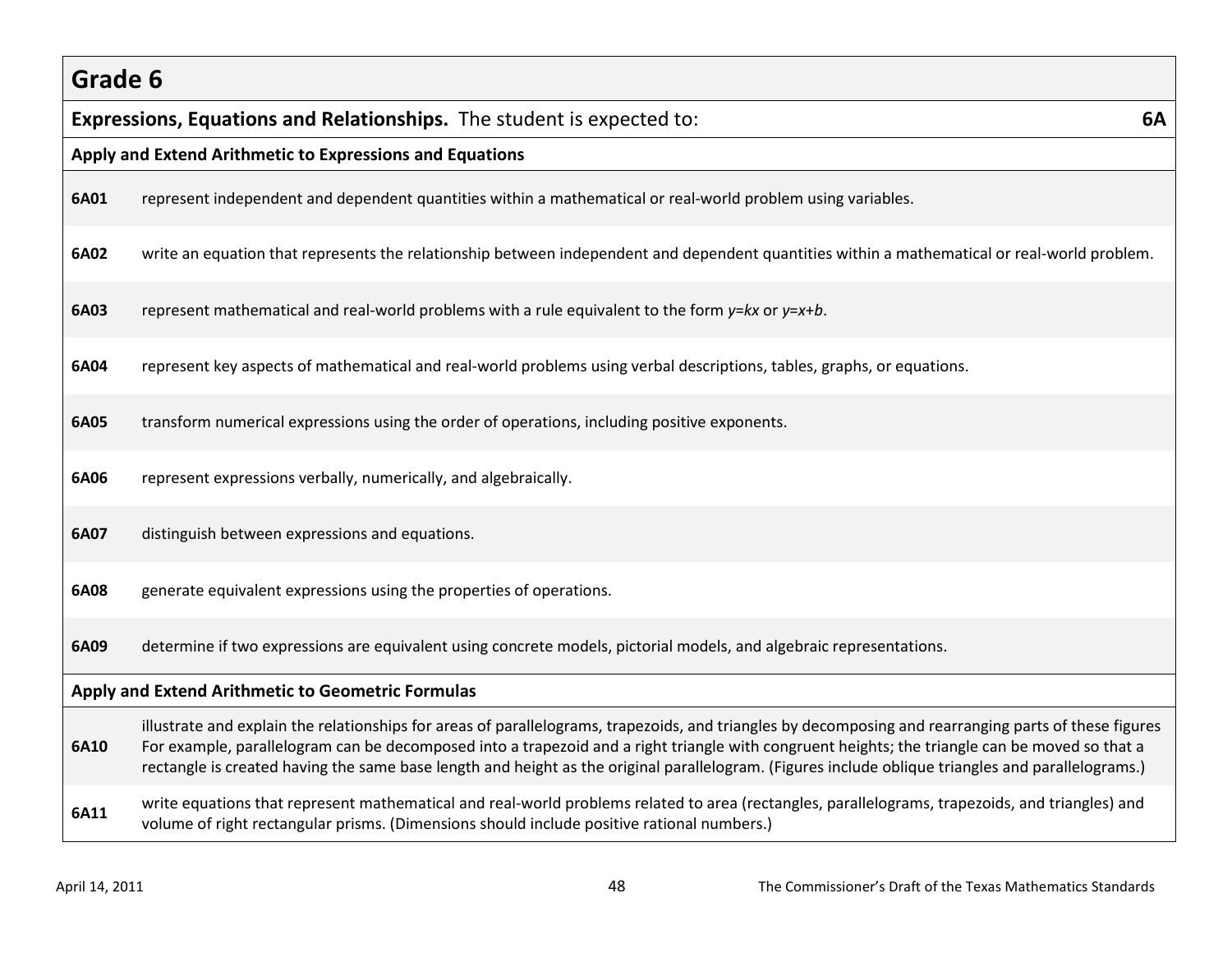| 6A12 | determine solutions for mathematical and real-world problems involving area (rectangles, parallelograms, trapezoids, and triangles) and volume of<br>rectangular prisms. (Dimensions should include positive rational numbers.) |
|------|---------------------------------------------------------------------------------------------------------------------------------------------------------------------------------------------------------------------------------|
|      | <b>Represent and Solve Equations and Inequalities</b>                                                                                                                                                                           |
| 6A13 | write a one-variable (one-step) equation or inequality to represent constraints or conditions within a mathematical (including number lines) or<br>real-world problem.                                                          |
| 6A14 | represent solutions for a one-variable (one-step) inequality on a number line.                                                                                                                                                  |
| 6A15 | write a corresponding real-world problem given a one-variable (one-step) equation or inequality.                                                                                                                                |
| 6A16 | solve one-variable (one-step) equations and inequalities that represent real-world and mathematical problems.                                                                                                                   |
| 6A17 | determine the value(s) that make(s) a one-variable (one-step) equation or inequality true.                                                                                                                                      |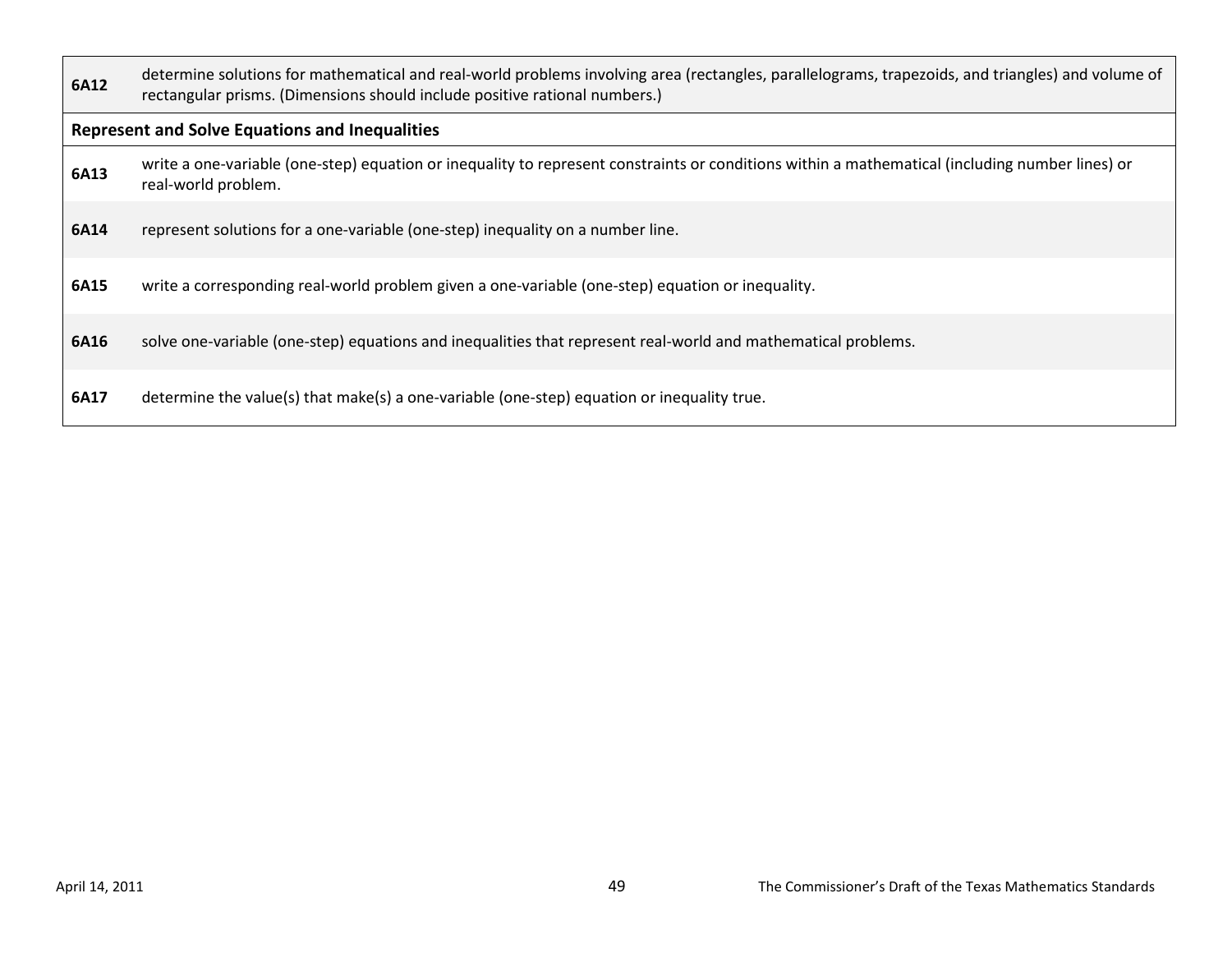|      | <b>Measurement and Data.</b> The student is expected to:<br>6M                                                                                                                                                                                                                   |  |  |
|------|----------------------------------------------------------------------------------------------------------------------------------------------------------------------------------------------------------------------------------------------------------------------------------|--|--|
| 6M01 | graph points in all four quadrants, including points such as ( $\frac{1}{2}$ , $-\frac{1}{2}$ ).                                                                                                                                                                                 |  |  |
| 6M02 | summarize numeric data with graphical representations, including dot plots, stem-and-leaf plots, histograms and boxplots.                                                                                                                                                        |  |  |
| 6M03 | solve multi-step mathematical and real-world problems using numeric data summarized in dot plots, stem-and-leaf plots, histograms, or boxplots.                                                                                                                                  |  |  |
| 6M04 | use the graphical representation of numeric data to describe the center, spread, and shape of the data distribution.                                                                                                                                                             |  |  |
| 6M05 | distinguish between questions that yield data with and without variability. For example, the question "How tall am I?" will be answered with a single<br>height versus the question "How tall are the students in my class?" which would be answered based on heights that vary. |  |  |
| 6M06 | summarize numeric data with numerical summaries including the mean and median (measures of center) and the range and IQR (measures of<br>spread), and use these summaries to describe the center, spread, and shape of the data distribution.                                    |  |  |
| 6M07 | summarize categorical data with numerical and graphical summaries including the mode (most frequent), and the percent of values in each<br>category (relative frequency table) and the percent bar graph, and use these summaries to describe the data distribution.             |  |  |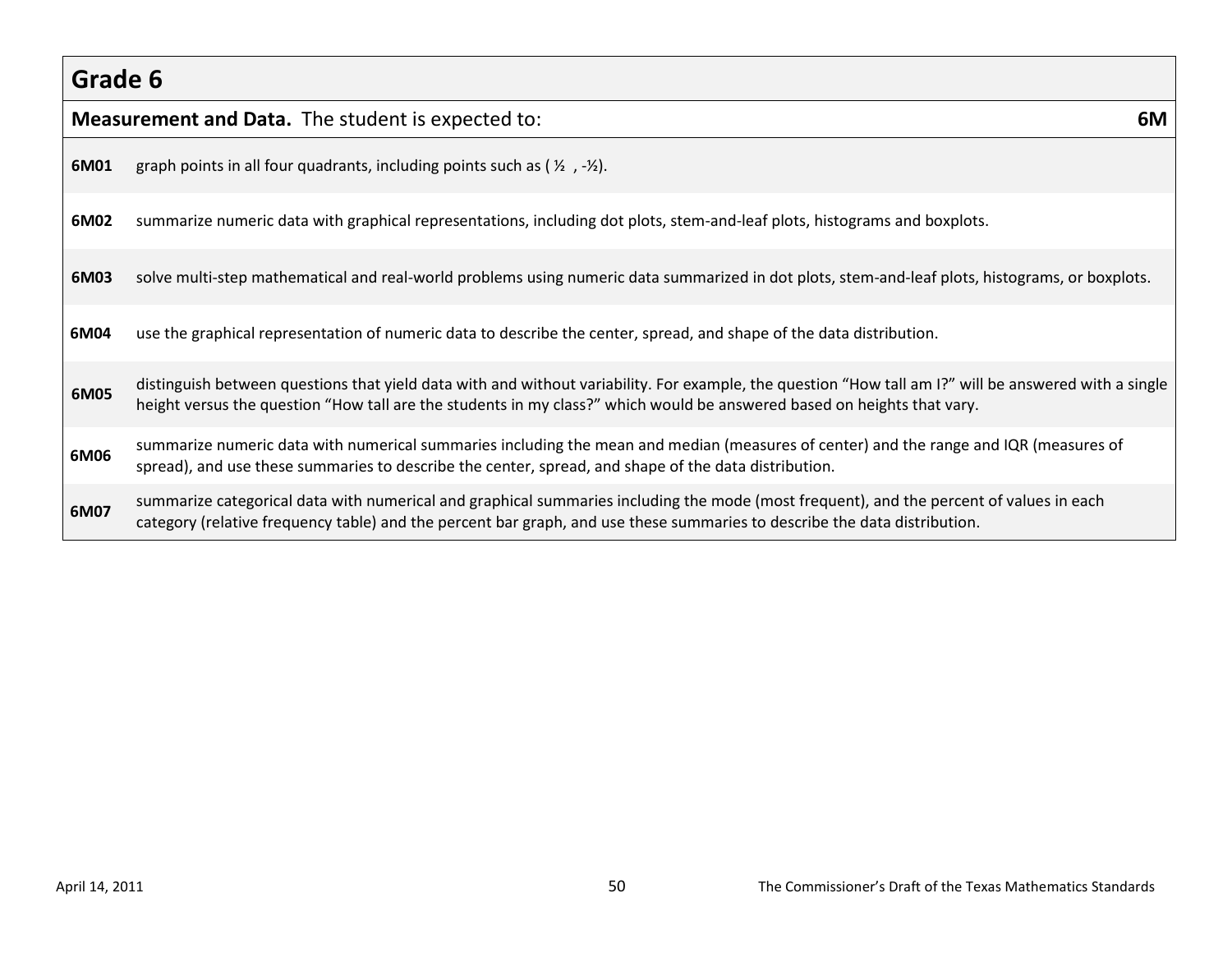|                  | <b>Mathematical Process Standards Grade 7</b>                                                                                                                                                             |
|------------------|-----------------------------------------------------------------------------------------------------------------------------------------------------------------------------------------------------------|
| ι.               | Apply mathematics to problems arising in everyday life, society and the workplace.                                                                                                                        |
| ΙΙ.              | Use a problem-solving model that incorporates analyzing given information, formulating a plan or strategy, determining a solution,<br>justifying the solution and evaluating the problem-solving process. |
| $\mathbf{III}$ . | Select tools such as real objects, manipulatives, paper/pencil, and technology or techniques such as mental math, estimation, and number<br>sense to solve problems.                                      |
| IV.              | Communicate mathematical ideas, reasoning, and their implications using symbols, diagrams, graphs, and language.                                                                                          |
| V.               | Create and use representations to organize, record, and communicate mathematical ideas.                                                                                                                   |

VI. Explain, display, or justify mathematical ideas and arguments using precise mathematical language in written or oral communications.

| <b>Grade 7 Focal Areas</b>      |           |                                                                     |                                                                                                                                    |            |                                                                           |
|---------------------------------|-----------|---------------------------------------------------------------------|------------------------------------------------------------------------------------------------------------------------------------|------------|---------------------------------------------------------------------------|
|                                 |           | Solving problems with addition,                                     | <b>Supporting Topics for the Focal Areas in Grade 7 and Grade 8</b>                                                                |            |                                                                           |
| Number and<br><b>Operations</b> |           | subtraction, multiplication, and<br>division of rational numbers    | Proportionality                                                                                                                    |            | Using measures (pi and conversions)                                       |
|                                 |           |                                                                     |                                                                                                                                    |            | Determining probabilities                                                 |
| Proportionality                 | $\bullet$ | Rates and their multiple<br>representations                         | Expressions, Equations,<br>and Relationships                                                                                       | <b>AO</b>  | Using multiple representations of independent and<br>dependent quantities |
| Proportionality                 | $\bullet$ | Understanding and applying the<br>critical attributes of similarity |                                                                                                                                    | <b>AOH</b> | Writing and evaluating expressions and solving<br>equations               |
| Expressions,                    |           | Extending measurement to area                                       | Measurement and Data                                                                                                               |            | Summarizing data using appropriate graphical<br>representations           |
| Equations, and<br>Relationships |           | of triangles and quadrilaterals                                     | Color and symbol shows the connection between Focal Areas and Supporting Topics.<br>Indicates topic supports Focal Area in Grade 8 |            |                                                                           |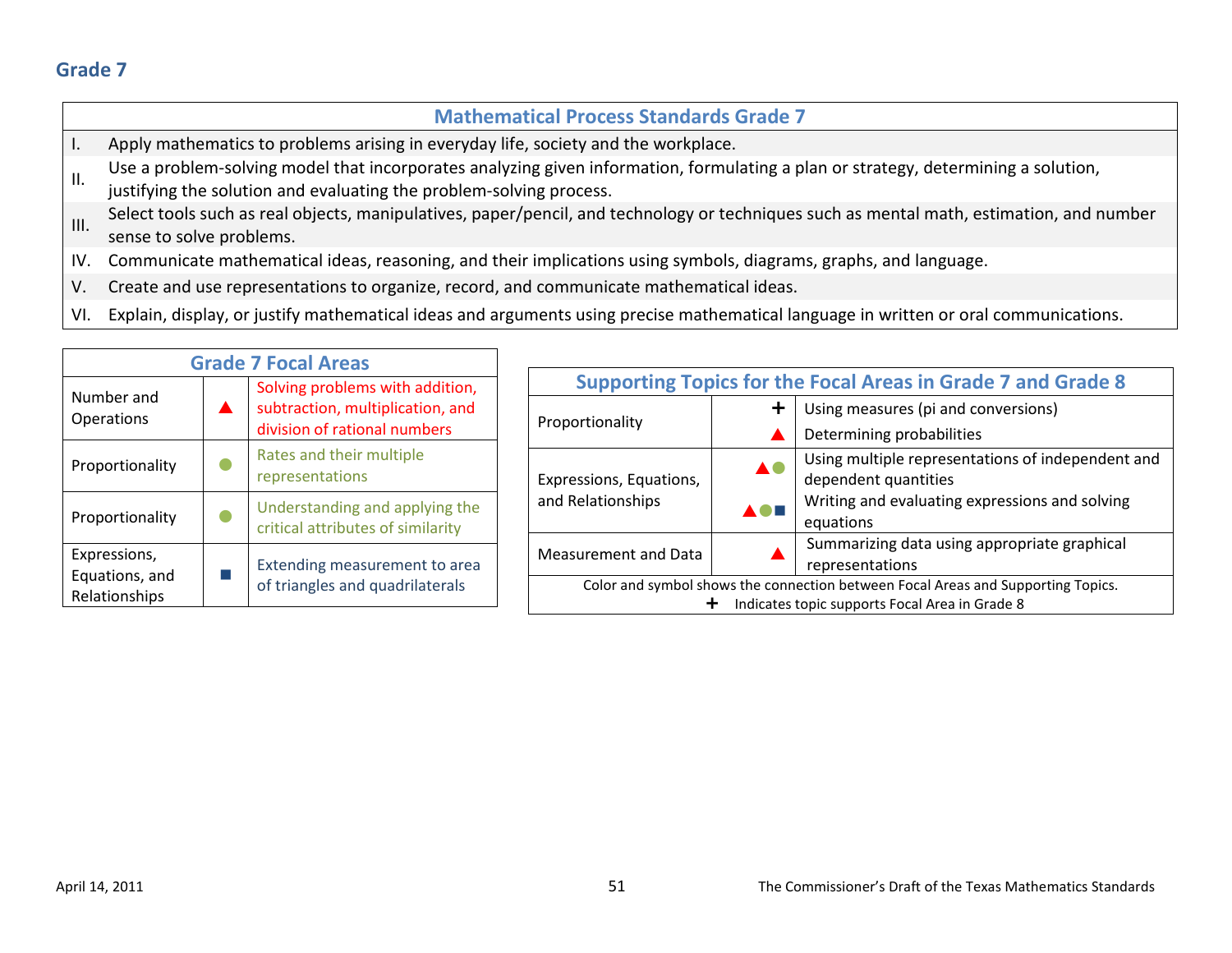|  | <b>Number and Operations.</b> The student is expected to: | <b>7N</b> |
|--|-----------------------------------------------------------|-----------|
|--|-----------------------------------------------------------|-----------|

**7N01** apply and extend previous understandings of operations to add, subtract, multiply, and divide rational numbers.

**7N02** determine solutions to mathematical and real-world problems containing rational numbers.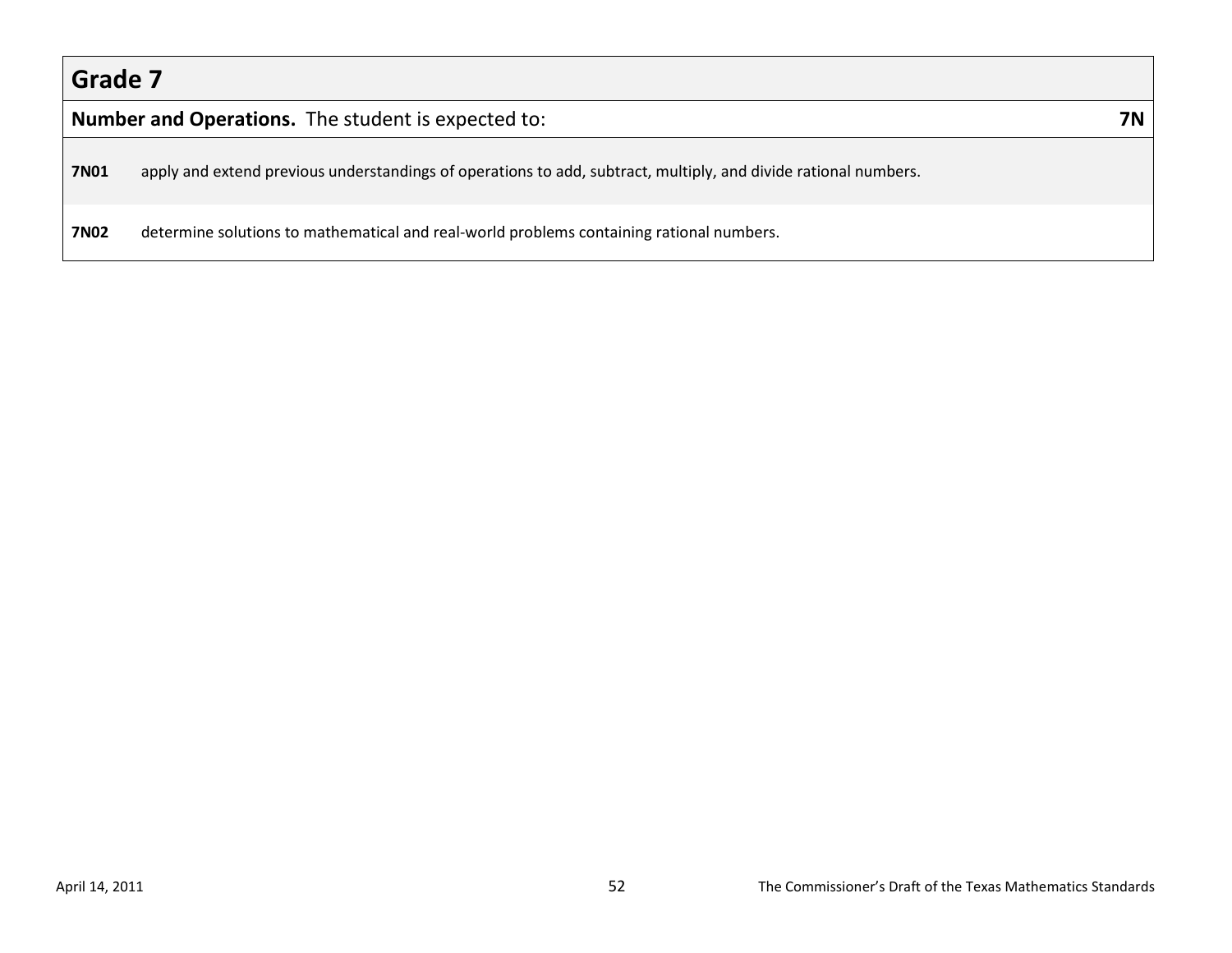|             | <b>7P</b><br>Proportionality. The student is expected to:                                                                                                                                                                                                                      |  |  |  |  |
|-------------|--------------------------------------------------------------------------------------------------------------------------------------------------------------------------------------------------------------------------------------------------------------------------------|--|--|--|--|
|             | <b>Number</b>                                                                                                                                                                                                                                                                  |  |  |  |  |
| 7P01        | represent constant rates in mathematical and real-world problems given a pictorial, tabular, verbal, numeric, graphical or algebraic<br>representations, including d=rt.                                                                                                       |  |  |  |  |
| <b>7P02</b> | calculate unit rates from rates in mathematical and real-world problems, including rates such as 1 % miles in each % hour is the same as 6 miles<br>in each 3 hours or 2 miles per hour.                                                                                       |  |  |  |  |
| <b>7P03</b> | determine the constant of proportionality ( $k=y/x$ ) to identify the invariant rate within mathematical and real-world problems.                                                                                                                                              |  |  |  |  |
| <b>7P04</b> | determine solutions to real-world and mathematical problems involving ratios, rates, and percents, including multi-step problems involving<br>percent increase and percent decrease.                                                                                           |  |  |  |  |
|             | <b>Geometry and Measurement</b>                                                                                                                                                                                                                                                |  |  |  |  |
| <b>7P05</b> | generalize the critical attributes of similarity, including invariant and covariant relationships. (If a, a' and b, b' are side lengths of two pairs of<br>corresponding sides, then $a/a' = b/b'$ and $a/b = a'/b'$ . Corresponding angles of similar figures are congruent.) |  |  |  |  |
| <b>7P06</b> | represent $\pi$ as the ratio of the circumference of a circle to its diameter and the area of a circle to the square of its radius.                                                                                                                                            |  |  |  |  |
| <b>7P07</b> | determine solutions to mathematical and real-world problems involving similar figures and/or scale drawings.                                                                                                                                                                   |  |  |  |  |
| <b>7P08</b> | determine conversions between measurement systems mathematical and real-world problems, including the use of proportions and the use of<br>unit rates.                                                                                                                         |  |  |  |  |
|             | <b>Statistics and Probability</b>                                                                                                                                                                                                                                              |  |  |  |  |
| <b>7P09</b> | represent sample spaces for simple and compound events using lists and tree diagrams.                                                                                                                                                                                          |  |  |  |  |
| 7P10        | determine solutions to mathematical and real-world problems involving random sampling and application to the full population.                                                                                                                                                  |  |  |  |  |
| 7P11        | determine solutions to mathematical and real-world problems involving experimental data for probabilistic events and make predictions with<br>this data.                                                                                                                       |  |  |  |  |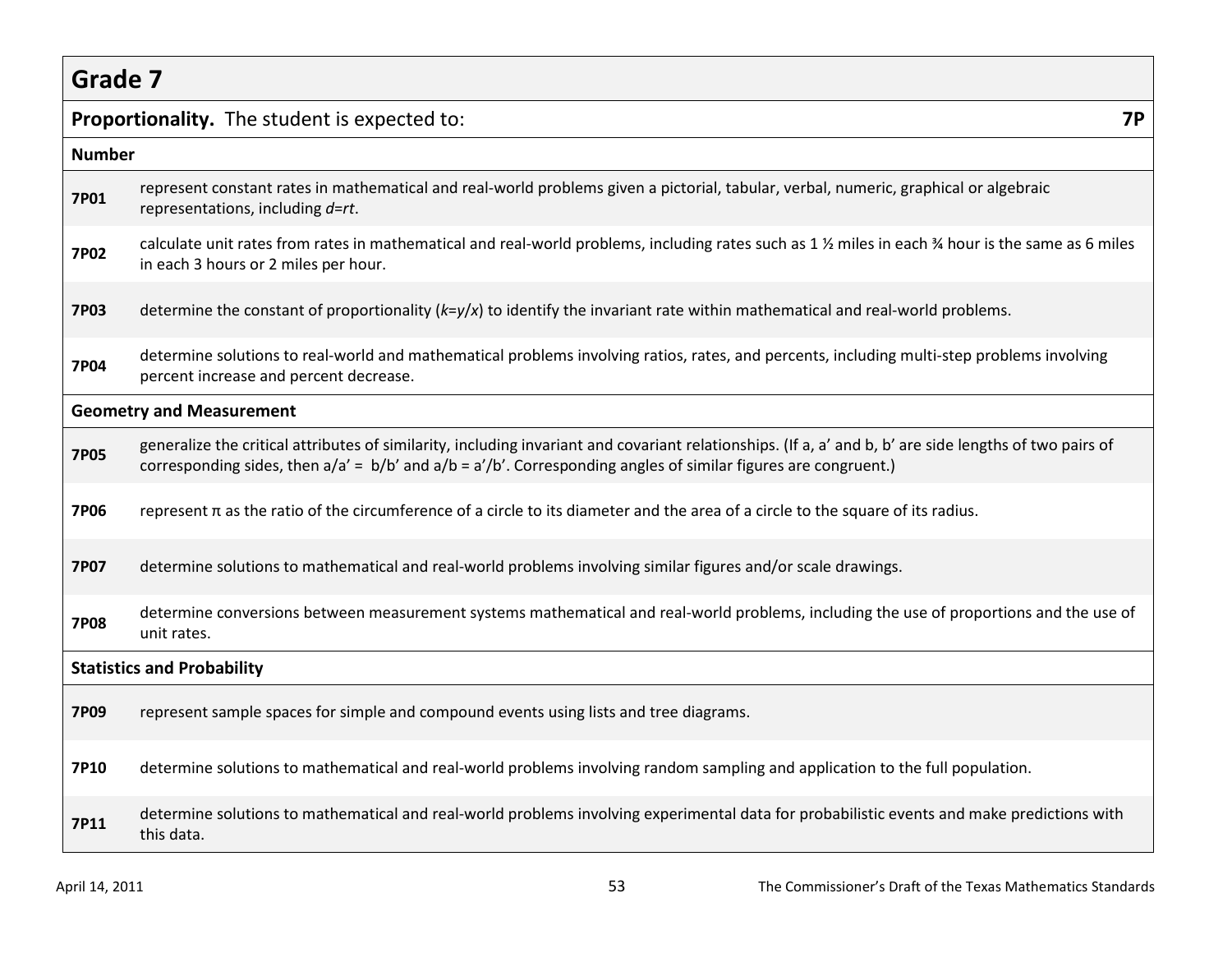| <b>7P12</b> | determine solutions to mathematical and real-world problems using data represented in bar graphs, dot plots, and circle graphs, including part-<br>to-whole and part-to-part comparisons and equivalents.                                                                                                                                                                   |
|-------------|-----------------------------------------------------------------------------------------------------------------------------------------------------------------------------------------------------------------------------------------------------------------------------------------------------------------------------------------------------------------------------|
| 7P13        | determine solutions to mathematical and real-world problems involving qualitative and quantitative data from simple experiments. [Include<br>qualitative prediction and qualitative comparison problems in addition to quantitative prediction and quantitative comparison problems based<br>on the probabilities of simple events. $P(E)=0$ vs. $P(E)=1/2$ vs. $P(E)=1.$ ] |
| 7P14        | determine experimental and theoretical probabilities related to simple and compound events using data and sample spaces.                                                                                                                                                                                                                                                    |
| <b>7P15</b> | determine solutions to mathematical and real-world problems based on prediction using probabilities of simple events.                                                                                                                                                                                                                                                       |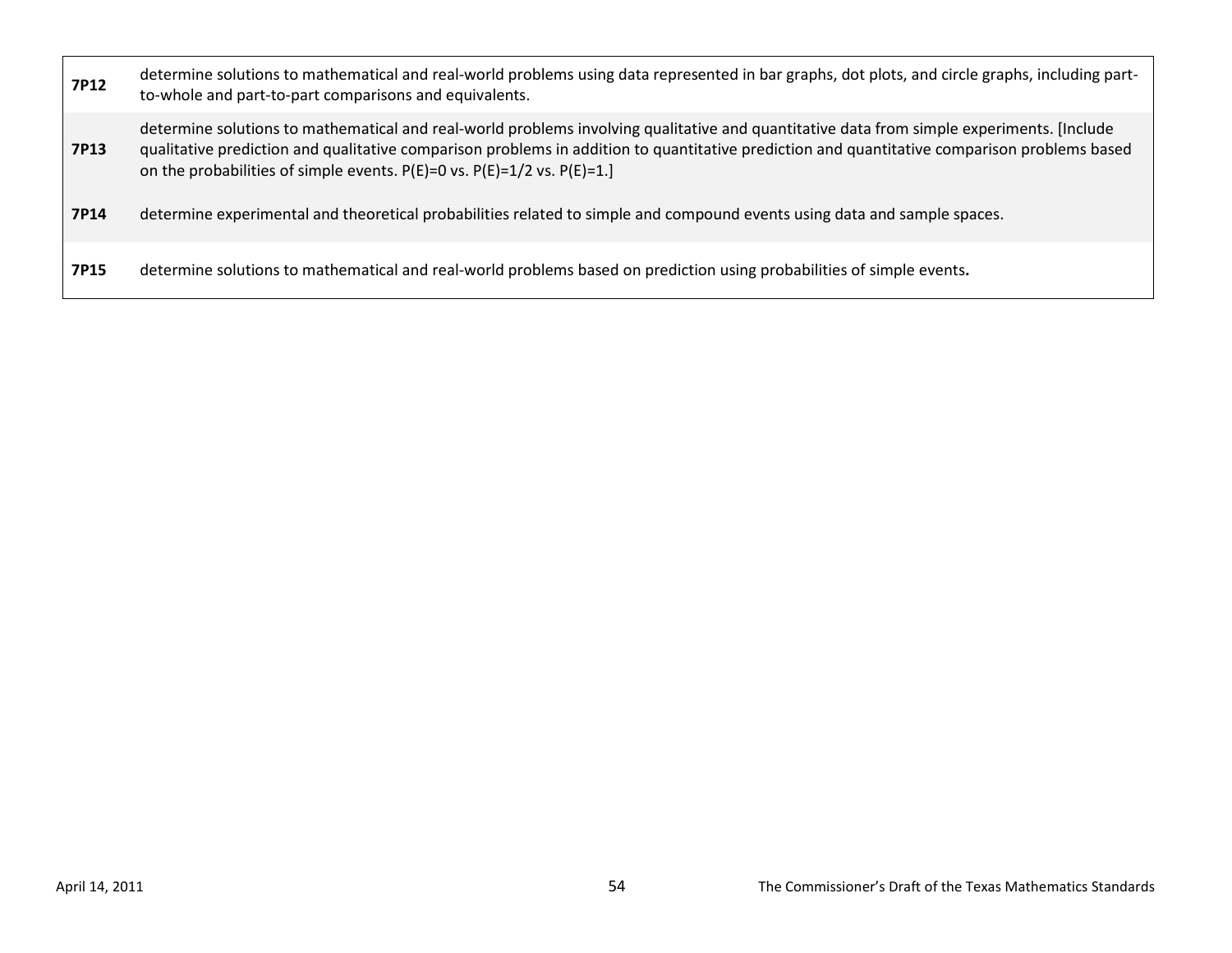| Expressions, Equations and Relationships. The student is expected to:<br><b>7A</b> |                                                                                                                                                                                                                                                                |  |  |  |  |
|------------------------------------------------------------------------------------|----------------------------------------------------------------------------------------------------------------------------------------------------------------------------------------------------------------------------------------------------------------|--|--|--|--|
|                                                                                    | Apply and Extend Arithmetic to Expressions and Equations                                                                                                                                                                                                       |  |  |  |  |
| <b>7A01</b>                                                                        | represent mathematical and real-world problems using verbal descriptions, tables, graphs, and equations that simplify to the form y=mx+b                                                                                                                       |  |  |  |  |
|                                                                                    | Apply and Extend Measurement to Geometric Formulas                                                                                                                                                                                                             |  |  |  |  |
| <b>7A02</b>                                                                        | illustrate and explain the relationship between the volume of a rectangular prism and a rectangular pyramid having congruent bases and<br>heights. For example, the volume of a pyramid is 1/3 the volume of the prism that has the same base area and height. |  |  |  |  |
| <b>7A03</b>                                                                        | illustrate and explain the relationship between the volume of a triangular prism and a triangular pyramid having congruent bases and heights.                                                                                                                  |  |  |  |  |
| <b>7A04</b>                                                                        | determine solutions to mathematical and real-world problems involving the volume of rectangular prisms, triangular prisms, rectangular<br>pyramids, or triangular pyramids.                                                                                    |  |  |  |  |
| <b>7A05</b>                                                                        | determine the circumference and area of circles in mathematical and real-world problems.                                                                                                                                                                       |  |  |  |  |
| <b>7A06</b>                                                                        | determine the area of composite figures comprised of rectangles, squares, parallelograms, trapezoids, triangles, semi-circles and quarter-circles.                                                                                                             |  |  |  |  |
|                                                                                    | <b>Represent and Solve Equations and Inequalities</b>                                                                                                                                                                                                          |  |  |  |  |
| <b>7A07</b>                                                                        | write a one-variable (two-step) equation or inequality to represent constraints or conditions within a mathematical or real-world problem.                                                                                                                     |  |  |  |  |
| <b>7A08</b>                                                                        | represent the solutions for a one-variable (two-step) inequality on a number line.                                                                                                                                                                             |  |  |  |  |
| <b>7A09</b>                                                                        | write a corresponding real-world problem given a one-variable (two-step) equation or inequality.                                                                                                                                                               |  |  |  |  |
| <b>7A10</b>                                                                        | solve one-variable (two-step) equations and inequalities that represent mathematical and real-world problems.                                                                                                                                                  |  |  |  |  |
| <b>7A11</b>                                                                        | determine the value(s) that make(s) a one-variable (two-step) equation or inequality true.                                                                                                                                                                     |  |  |  |  |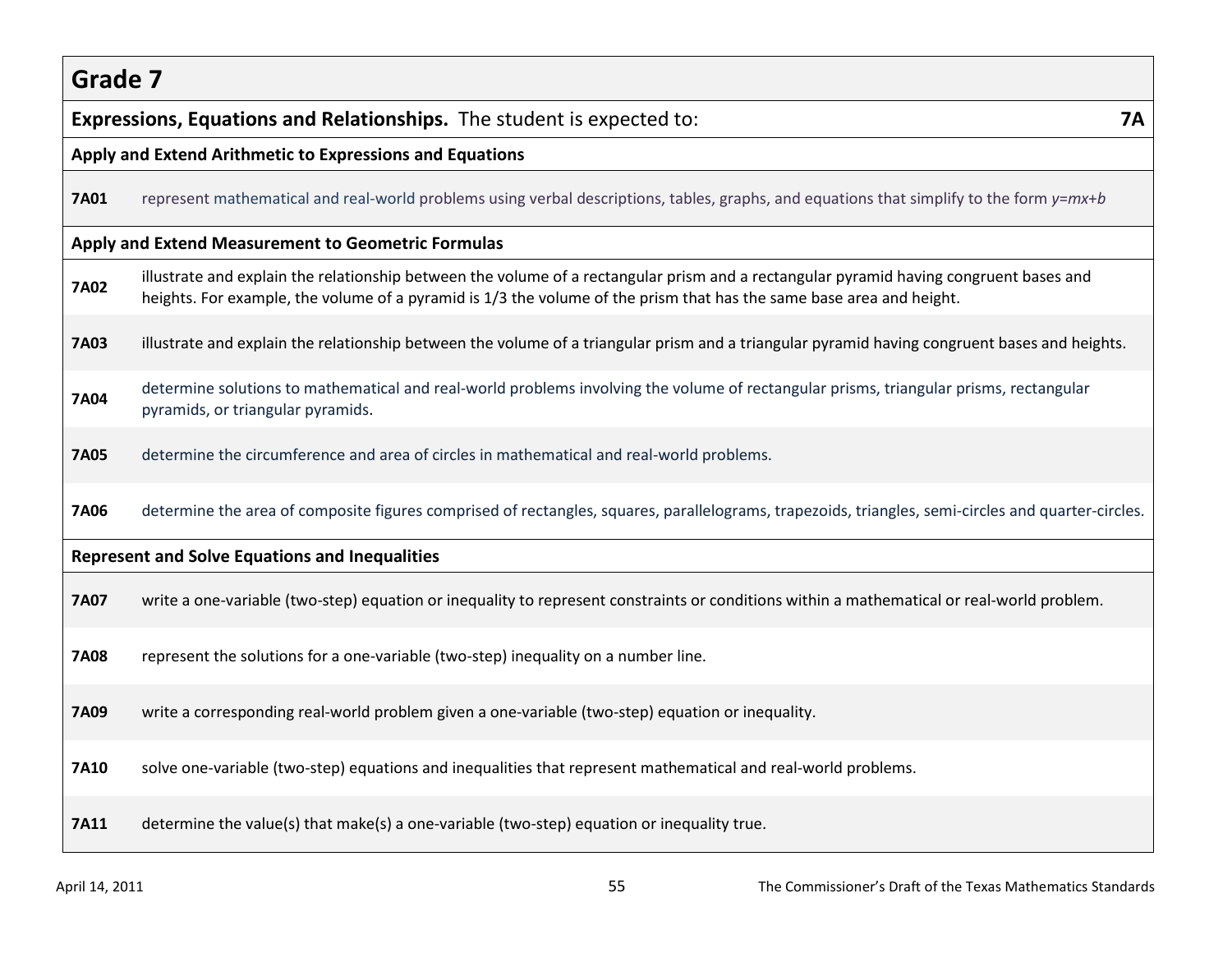#### **Two-Dimensional and Three-Dimensional Figures.** The student is expected to: **7G**

**7G01** solve mathematical and real-world problems involving the surface area of a rectangular prism, rectangular pyramid, triangular prism, or triangular prism, or triangular pyramid by determining the area of the figure's net.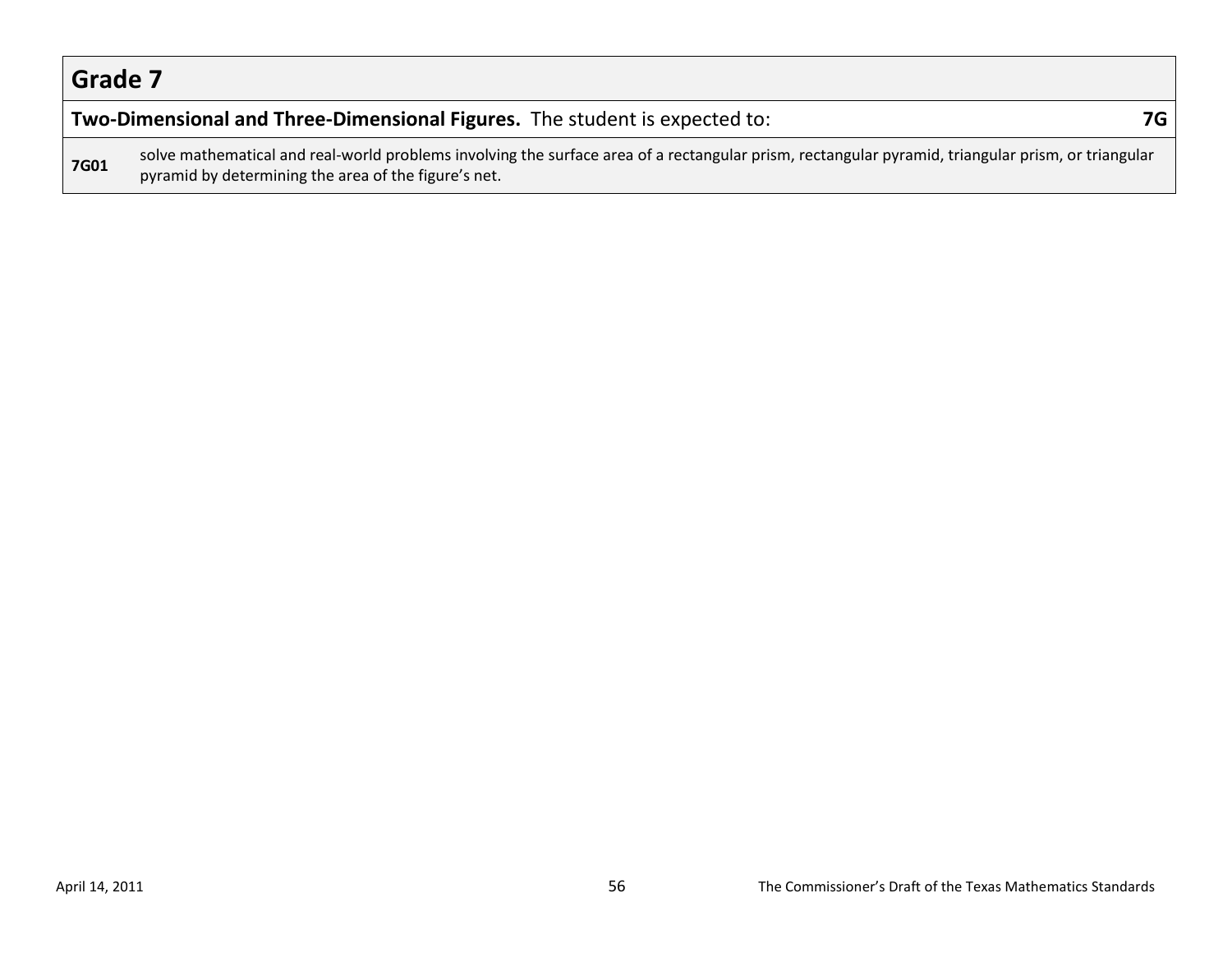|             | <b>Measurement and Data.</b> The student is expected to:<br>7M                                                                                                                                                                                              |  |  |  |  |
|-------------|-------------------------------------------------------------------------------------------------------------------------------------------------------------------------------------------------------------------------------------------------------------|--|--|--|--|
| 7M01        | compare two groups of numeric data using comparative dot plots (in the case of an equal number of data points in each group) or boxplots (in the<br>case of an unequal number of data points in each group) by comparing their shapes, centers, and spreads |  |  |  |  |
| 7M02        | use data from a random sample to make informal inferences about a population.                                                                                                                                                                               |  |  |  |  |
| <b>7M03</b> | compare two populations based on data in random samples from these populations, including informal comparative inferences about differences<br>between the two populations.                                                                                 |  |  |  |  |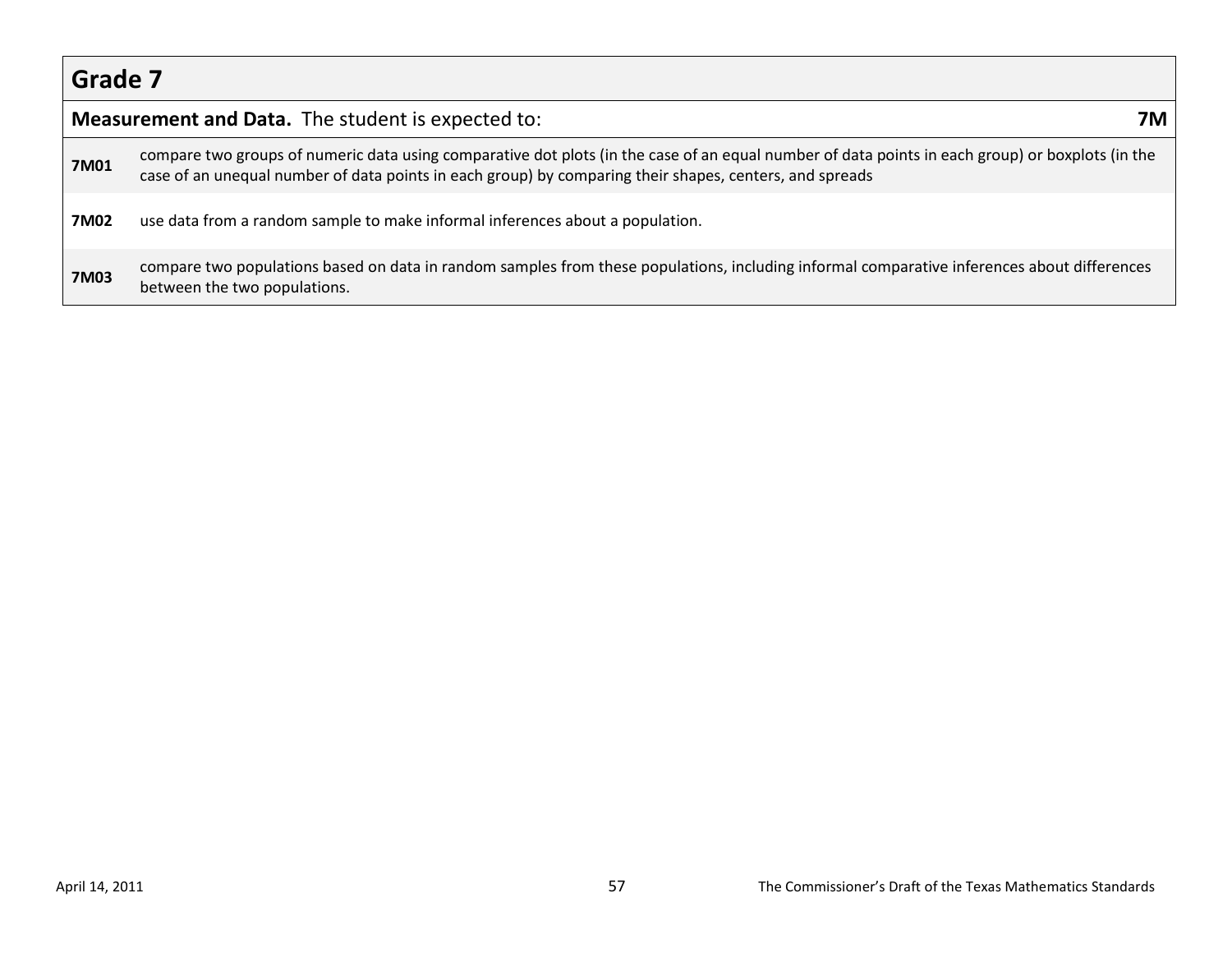|      | <b>Mathematical Process Standards Grade 8</b>                                                                                                                                                             |
|------|-----------------------------------------------------------------------------------------------------------------------------------------------------------------------------------------------------------|
|      | Apply mathematics to problems arising in everyday life, society and the workplace.                                                                                                                        |
| ΙΙ.  | Use a problem-solving model that incorporates analyzing given information, formulating a plan or strategy, determining a solution,<br>justifying the solution and evaluating the problem-solving process. |
| III. | Select tools such as real objects, manipulatives, paper/pencil, and technology or techniques such as mental math, estimation, and number<br>sense to solve problems.                                      |
| IV.  | Communicate mathematical ideas, reasoning, and their implications using symbols, diagrams, graphs, and language.                                                                                          |
| V.   | Create and use representations to organize, record, and communicate mathematical ideas.                                                                                                                   |

VI. Explain, display, or justify mathematical ideas and arguments using precise mathematical language in written or oral communications.

| <b>Grade 8 Focal Areas</b>                      |   |                                                                       |  |  |
|-------------------------------------------------|---|-----------------------------------------------------------------------|--|--|
| Proportionality                                 |   | Understanding and applying rate<br>of change and slope                |  |  |
| Proportionality                                 | ▲ | <b>Understanding and applying</b><br>foundations for linear functions |  |  |
| Expressions,<br>Equations, and<br>Relationships |   | Writing and solving equations                                         |  |  |

|                                                                                  | <b>Supporting Topics for the Focal Areas in Grade 8 and Algebra I</b> |                                                      |  |
|----------------------------------------------------------------------------------|-----------------------------------------------------------------------|------------------------------------------------------|--|
|                                                                                  |                                                                       | Using irrational numbers                             |  |
| Number and Operation                                                             |                                                                       | Using scientific notation                            |  |
| Proportionality                                                                  |                                                                       | Representing similarity and dilations on a           |  |
|                                                                                  |                                                                       | coordinate plane                                     |  |
| Foundations for                                                                  |                                                                       | Determining linear association within data           |  |
| <b>Functions</b>                                                                 |                                                                       | Using multiple representations of linear functions   |  |
|                                                                                  |                                                                       | $(y= kx$ and $y=mx+b)$                               |  |
|                                                                                  |                                                                       | Using integer exponents                              |  |
| Expressions, Equations,                                                          |                                                                       | Extending measurement to volumes of pyramids,        |  |
| and Relationships                                                                |                                                                       | cylinders, cones and spheres                         |  |
|                                                                                  |                                                                       | Understanding and applying Pythagorean theorem       |  |
| Two-Dimensional and                                                              |                                                                       |                                                      |  |
| Three-Dimensional                                                                |                                                                       | Understanding and representing transformations       |  |
| Figures                                                                          |                                                                       |                                                      |  |
|                                                                                  |                                                                       | Identifying trends in data to determining deviations |  |
| Measurement and Data                                                             |                                                                       | in data                                              |  |
|                                                                                  |                                                                       | Identifying trends in data to determine sample to    |  |
|                                                                                  |                                                                       | sample variation                                     |  |
| Color and symbol shows the connection between Focal Areas and Supporting Topics. |                                                                       |                                                      |  |
| ÷                                                                                |                                                                       | Indicates topic supports Focal Area in Algebra I     |  |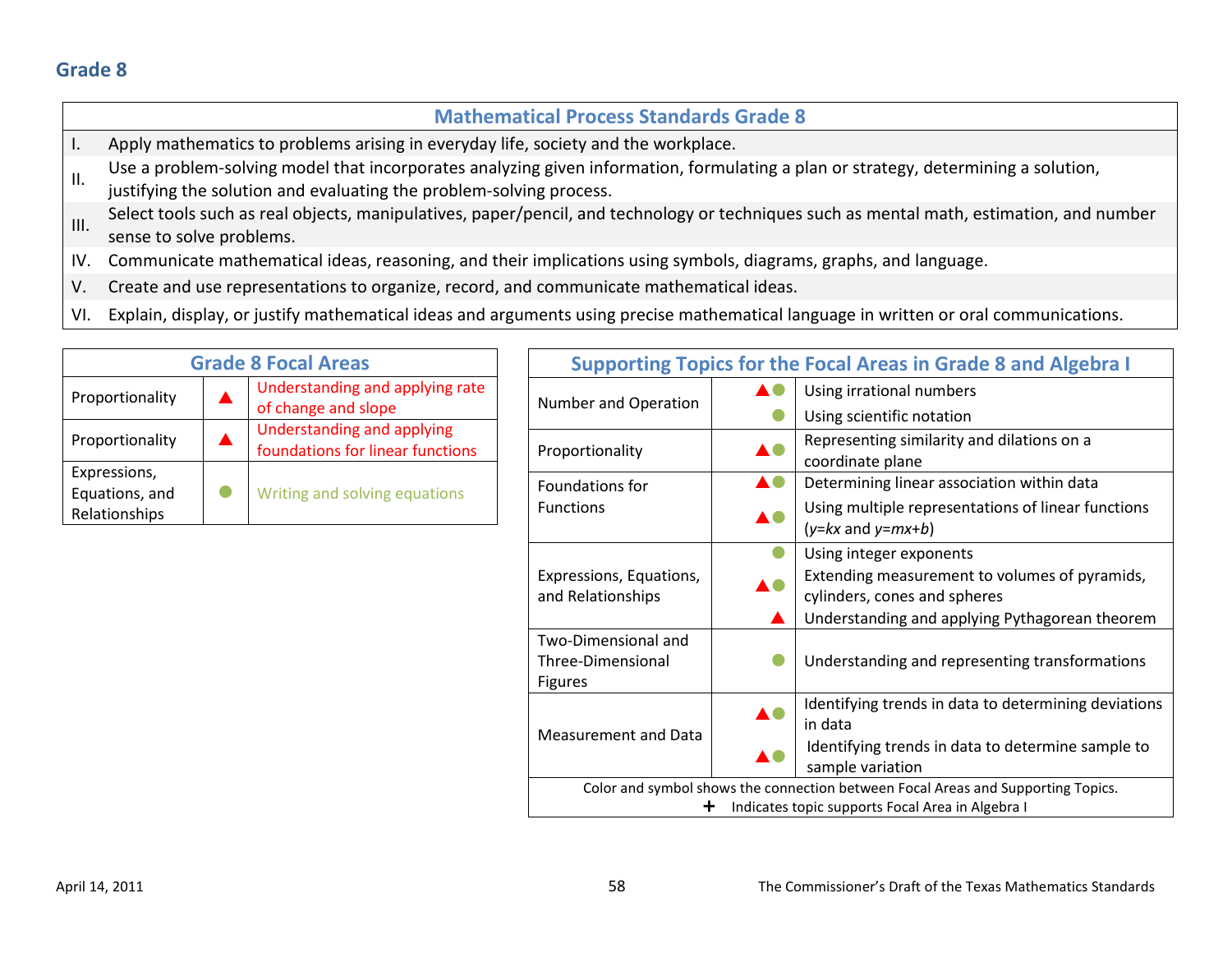|             | Number and Operation. The student is expected to:                                                                                                                                                                                                                                                                                                                                    |  |
|-------------|--------------------------------------------------------------------------------------------------------------------------------------------------------------------------------------------------------------------------------------------------------------------------------------------------------------------------------------------------------------------------------------|--|
| <b>8N01</b> | illustrate the rational approximation of an irrational number and locate the rational number approximation a number line. Numbers include<br>square roots of numbers less than 225, cube roots for numbers less than 225 with a whole number cube root, and $\pi$ .                                                                                                                  |  |
| <b>8N02</b> | convert between base 10 notation and scientific notation.                                                                                                                                                                                                                                                                                                                            |  |
| <b>8N03</b> | extend previous understandings of number line to include ordering rational and irrational numbers.                                                                                                                                                                                                                                                                                   |  |
| <b>8N04</b> | order a set of rational and irrational numbers arising from mathematical or real-world contexts.                                                                                                                                                                                                                                                                                     |  |
| <b>8N05</b> | approximate multiplicative comparisons between two numbers expressed in scientific notations based on real-world problems. (The average<br>distance from the earth to the moon is 3.84 x $10^5$ km. The average distance from the earth to Mars is 2.28 x $10^8$ km. How many times greater is the<br>distance from the earth to Mars than the distance from the earth to the moon?) |  |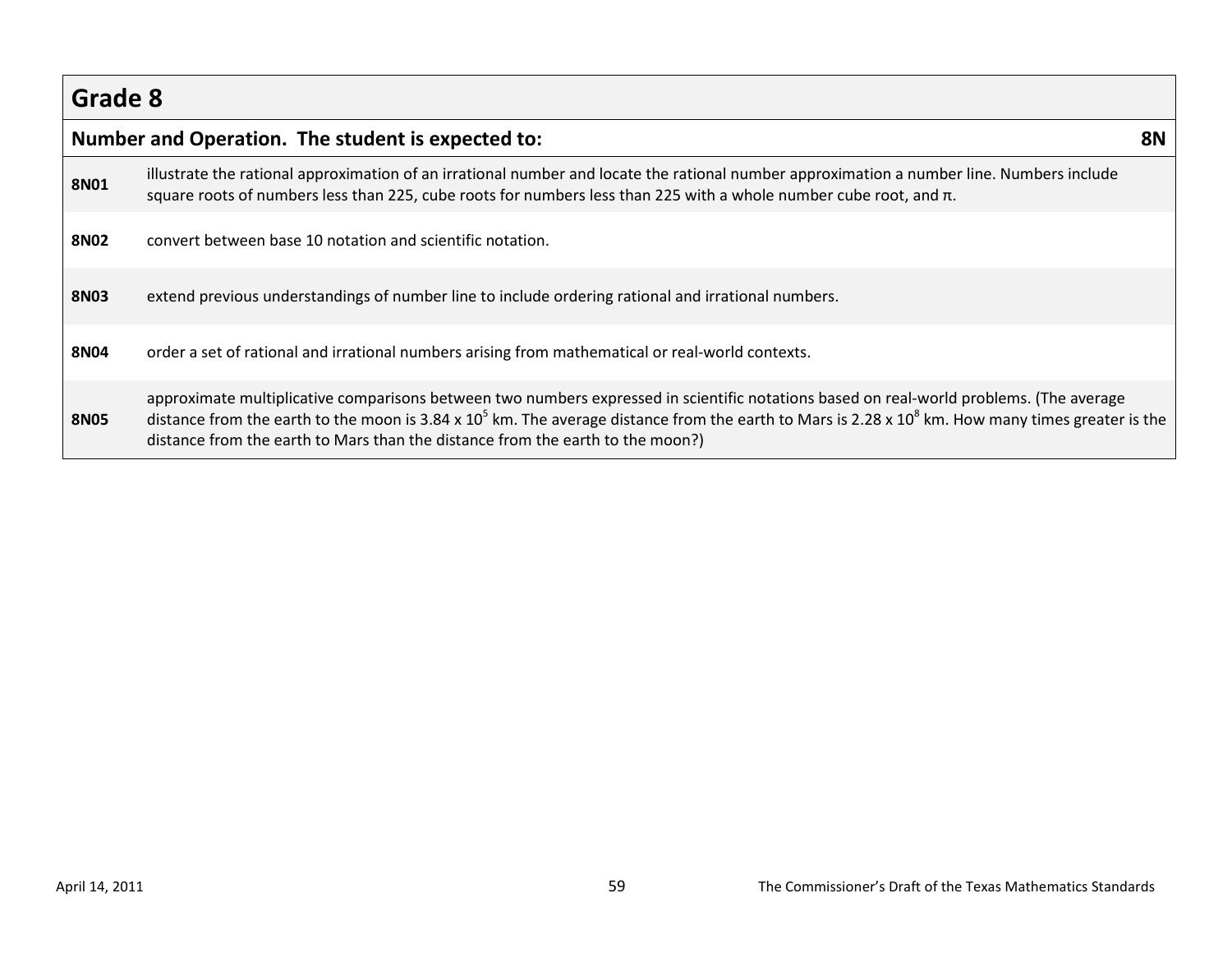|             | <b>8P</b><br>Proportionality. The student is expected to:                                                                                                                                                                                                                                                                                                                                                        |
|-------------|------------------------------------------------------------------------------------------------------------------------------------------------------------------------------------------------------------------------------------------------------------------------------------------------------------------------------------------------------------------------------------------------------------------|
| Slope       |                                                                                                                                                                                                                                                                                                                                                                                                                  |
| 8P01        | generalize that the ratio of the distance between any two points of a geometric figure G and the distance between two corresponding points of its<br>dilation, D(G) are the same for all pairs of distinct points in G and that if two line segments AB and CD are given in G, then the ratio of the length of<br>AB to the length of CD is equal to the ratio of the length of their dilations D(AB) and D(CD). |
| <b>8P02</b> | explain the similarities and differences between a given figure and its dilation(s) on a coordinate plane.                                                                                                                                                                                                                                                                                                       |
| <b>8P03</b> | explain the effect of given scale factors applied to two-dimensional figures on a coordinate plane using an algebraic representation [For example,<br>when a scale factor of 0.5 is applied to a graphed figure, the transformation can be described with $(x, y) \rightarrow (0.5x, 0.5y)$ ].                                                                                                                   |
| <b>8P04</b> | explain using similar triangles why the slope, m, given as the change in y-values divided by the change in x-values, $(y_2-y_1)/(x_2-x_1)$ , is the same for<br>any two points $(x_1, y_1)$ and $(x_2, y_2)$ on the same line.                                                                                                                                                                                   |
| <b>8P05</b> | graph proportional relationships, interpreting the unit rate as the slope of the line modeling the relationship.                                                                                                                                                                                                                                                                                                 |
|             | <b>Foundations for Functions</b>                                                                                                                                                                                                                                                                                                                                                                                 |
| <b>8P06</b> | represent key aspects of proportional situations and direct variation with tables, graphs, and equations ( $y= kx$ ).                                                                                                                                                                                                                                                                                            |
| 8P07        | represent key aspects of non-proportional situations with tables, graphs, and equations ( $y=mx+b$ , $b\neq 0$ ).                                                                                                                                                                                                                                                                                                |
| <b>8P08</b> | contrast bivariate sets of data that suggest a linear association with bivariate sets of data that do not suggest a linear association.                                                                                                                                                                                                                                                                          |
| 8P09        | graph a straight line that approximates the relationship between bivariate sets of data that suggest a linear association.                                                                                                                                                                                                                                                                                       |
| 8P10        | determine solutions to mathematical and real-world and real-world problems involving direct variation.                                                                                                                                                                                                                                                                                                           |
| 8P11        | distinguish between proportional and non-proportional situations using tables, graphs, or equations of form $y= kx$ and $y=mx+b$ , where $b\neq 0$ .                                                                                                                                                                                                                                                             |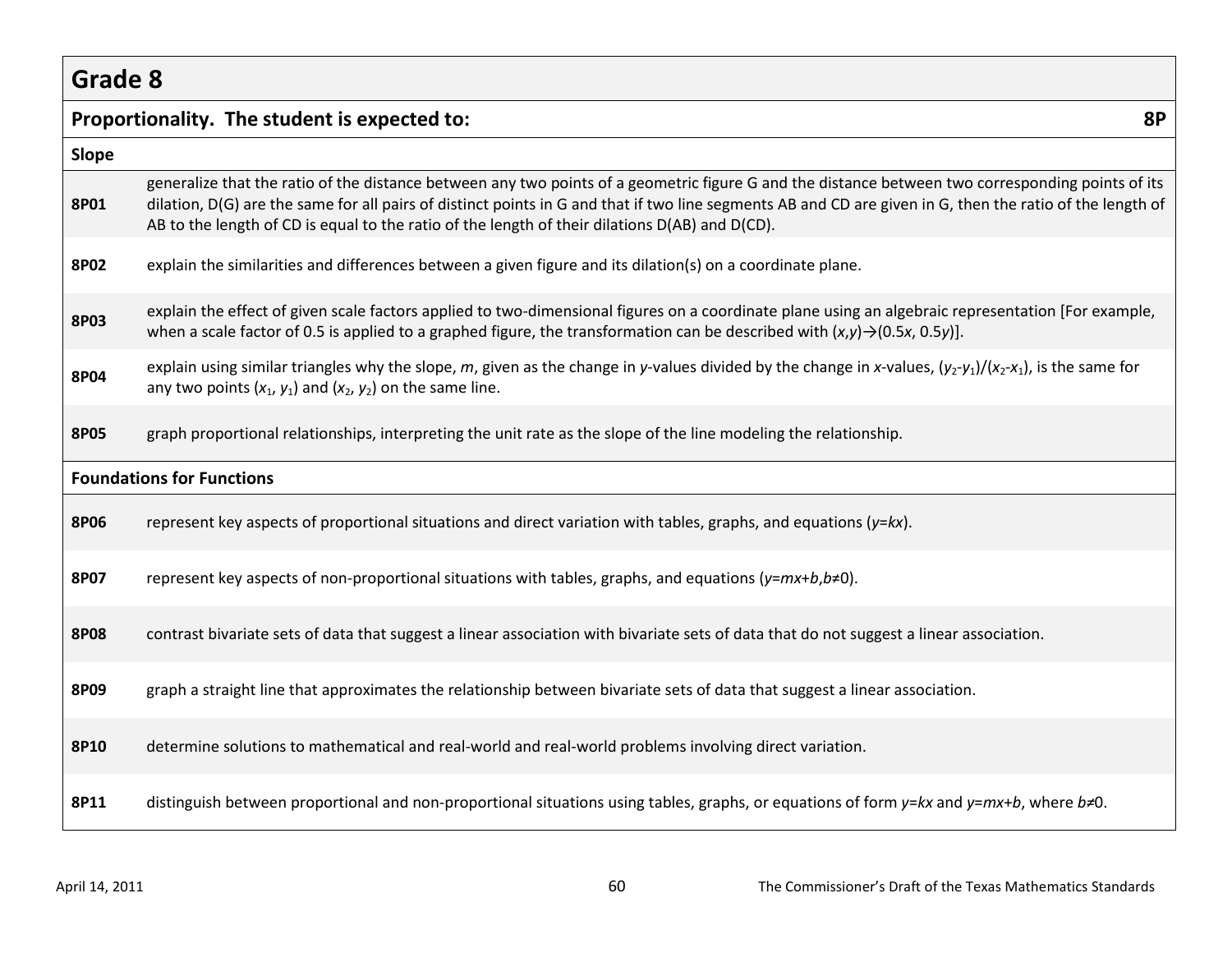| 8P12 | give examples and non-examples of proportional functions that arise from mathematical and real-world problems. Examples should reveal the<br>understanding that each input has exactly one output. |
|------|----------------------------------------------------------------------------------------------------------------------------------------------------------------------------------------------------|
| 8P13 | generate a linear function, written as $y=mx+b$ , to model a linear relationship between two quantities represented verbally, numerically (two (x,y)<br>values), tabularly or graphically.         |
| 8P14 | determine the slope (rate of change) and the y-intercept (initial value) of the data in a table or graph that models a given context.                                                              |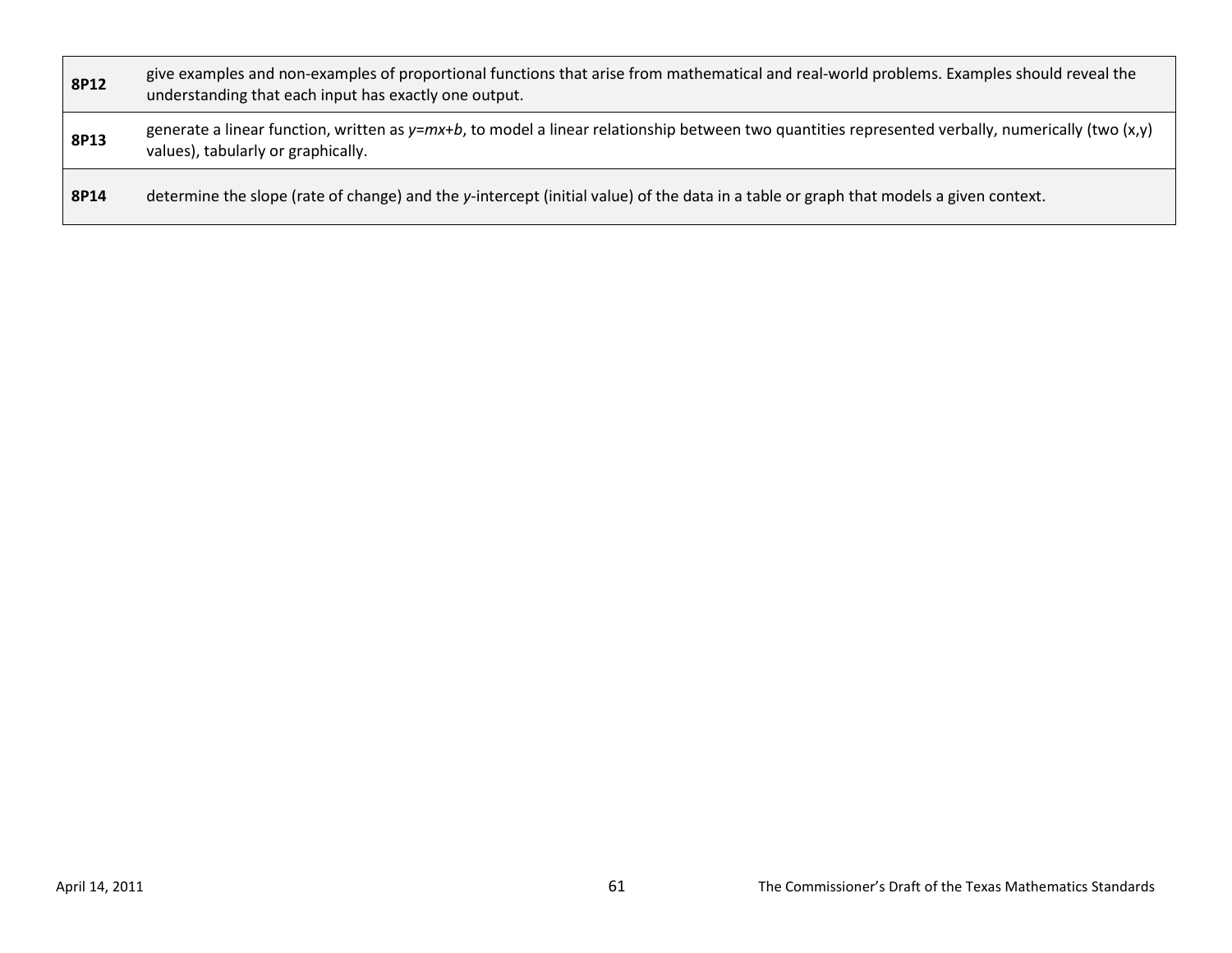# **Grade 8 Expressions, Equations and Relationships. The student is expected to: 8A Apply and Extend Arithmetic to Expressions and Equations 8A01** apply the properties of integer exponents to generate equivalent numerical expressions. **Apply and Extend Measurement to Geometric Formulas 8A02** illustrate and explain the relationship between the base area, height, and volume of a cylinder verbally and symbolically. **8A03** illustrate and explain the relationship between the volume of a cylinder and a cone having congruent bases and heights. For example, the volume of a cone is 1/3 the volume of the cylinder that has the same base area and height. 8A04 illustrate and explain the relationship between the formula for the volume of a sphere as it relates to the volume of a cone whose base radius and height are equal and are congruent to the radius of the sphere. **8A05** determine solutions to mathematical and real-world problems involving the volume of cylinders, cones, and spheres. **8A06** represent, verify, and explain the Pythagorean theorem and its converse using models and diagrams. **8A07** use the Pythagorean theorem and its converse to solve mathematical and real-world problems. **8A08** determine the distance between two points on a coordinate plane using the Pythagorean theorem **Represent and Solve Equations and Inequalities** write a one-variable equation with variables on both sides that represents a or mathematical or real-world problem. (The equations should **8A09** include rational number coefficients and constants.)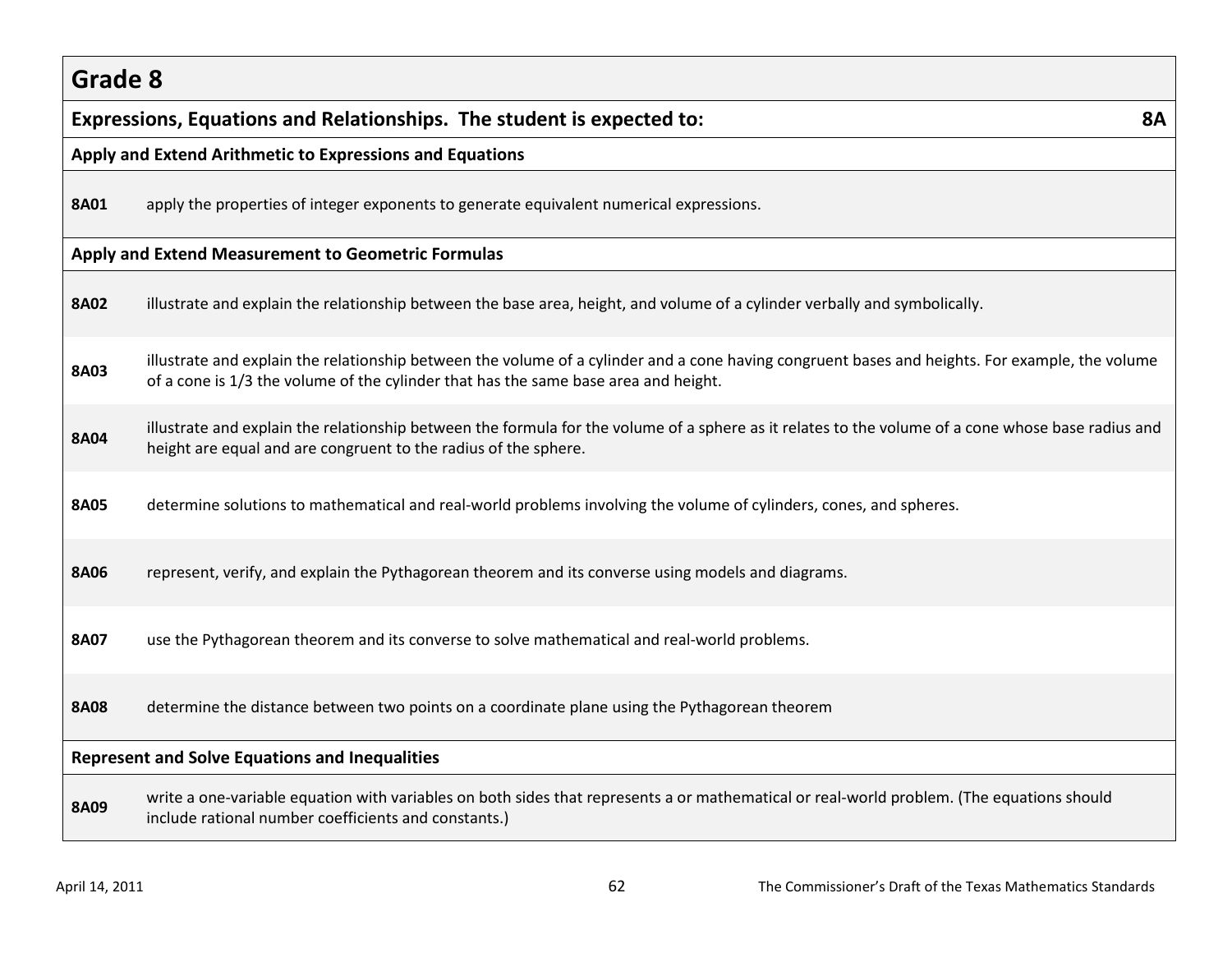| 8A10        | match the values of x and y that simultaneously satisfy two linear equations (in the form $y = mx + b$ ) with the intersections of the graphed<br>equations.                                                  |
|-------------|---------------------------------------------------------------------------------------------------------------------------------------------------------------------------------------------------------------|
| 8A11        | write a corresponding real-world problem when given a one-variable equation with variables on both sides of the equal sign, including rational<br>number coefficients and constants.                          |
| <b>8A12</b> | solve one-variable equations with variables on both sides of the equal signthat represent mathematical and real-world problems. (The equations<br>should include rational number coefficients and constants.) |
| <b>8A13</b> | determine the solutions to mathematical and real-world problems involving pairs of simultaneous linear equations (in form $y=mx+b$ ) using tables,<br>graphs, and algebraic methods.                          |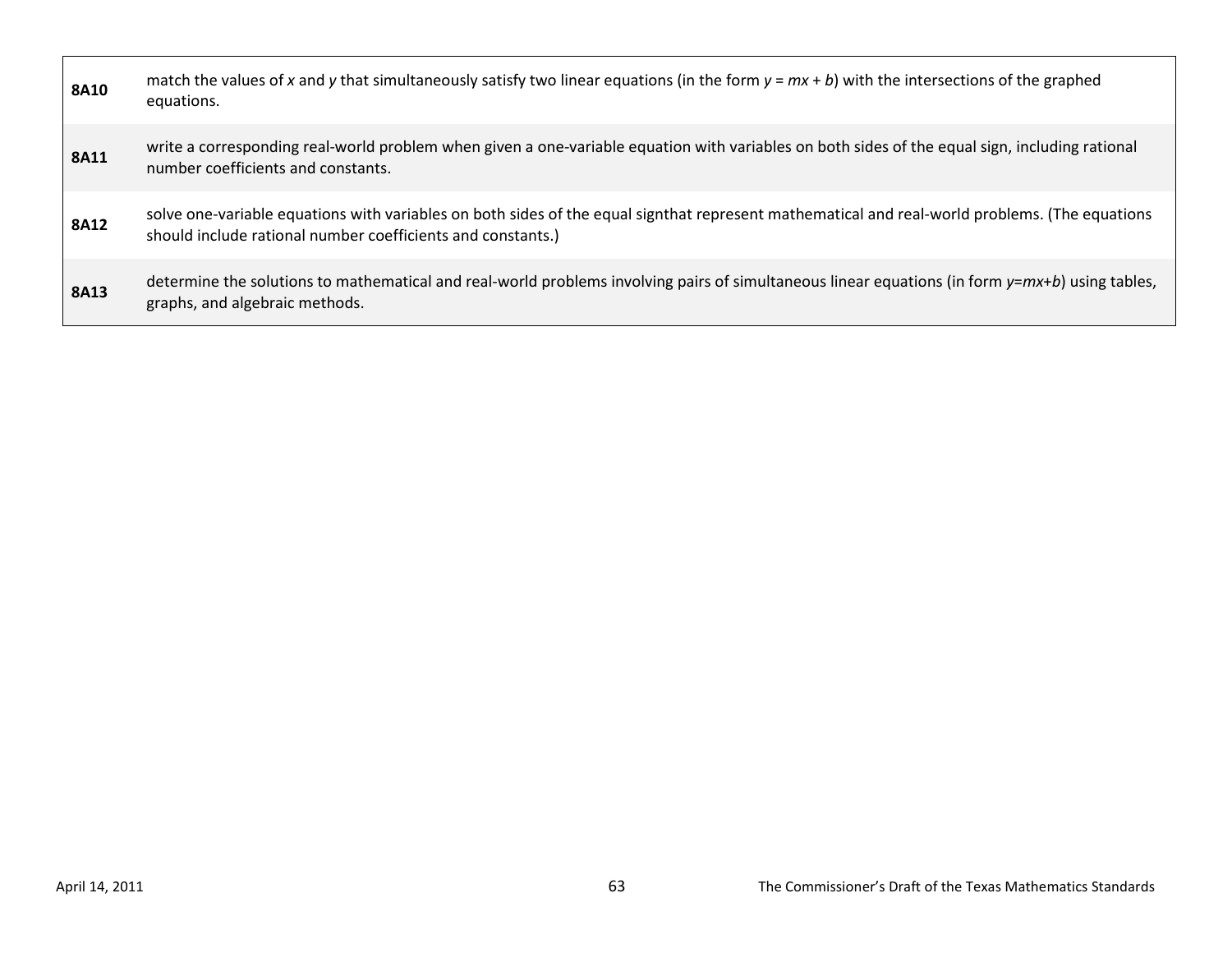|      | Two-Dimensional and Three-Dimensional Figures. The student is expected to:                                                                                                                                                                                                                                      |  |
|------|-----------------------------------------------------------------------------------------------------------------------------------------------------------------------------------------------------------------------------------------------------------------------------------------------------------------|--|
| 8G01 | generalize the properties of orientation and congruence of rotations, reflections, and translations of two-dimensional figures on a coordinate<br>plane. For example, rotations, reflections, and translations preserve congruence of two-dimensional figures.                                                  |  |
| 8G02 | differentiate between transformations that preserve congruence and those that do not.                                                                                                                                                                                                                           |  |
| 8G03 | explain the effect of given transformations (translations, reflections, and rotations) applied to two-dimensional figures on a coordinate plane using<br>an algebraic representation For example, $(x, y) \rightarrow (x+2, y+2)$ describes a translation of the point two units up and two units to the right. |  |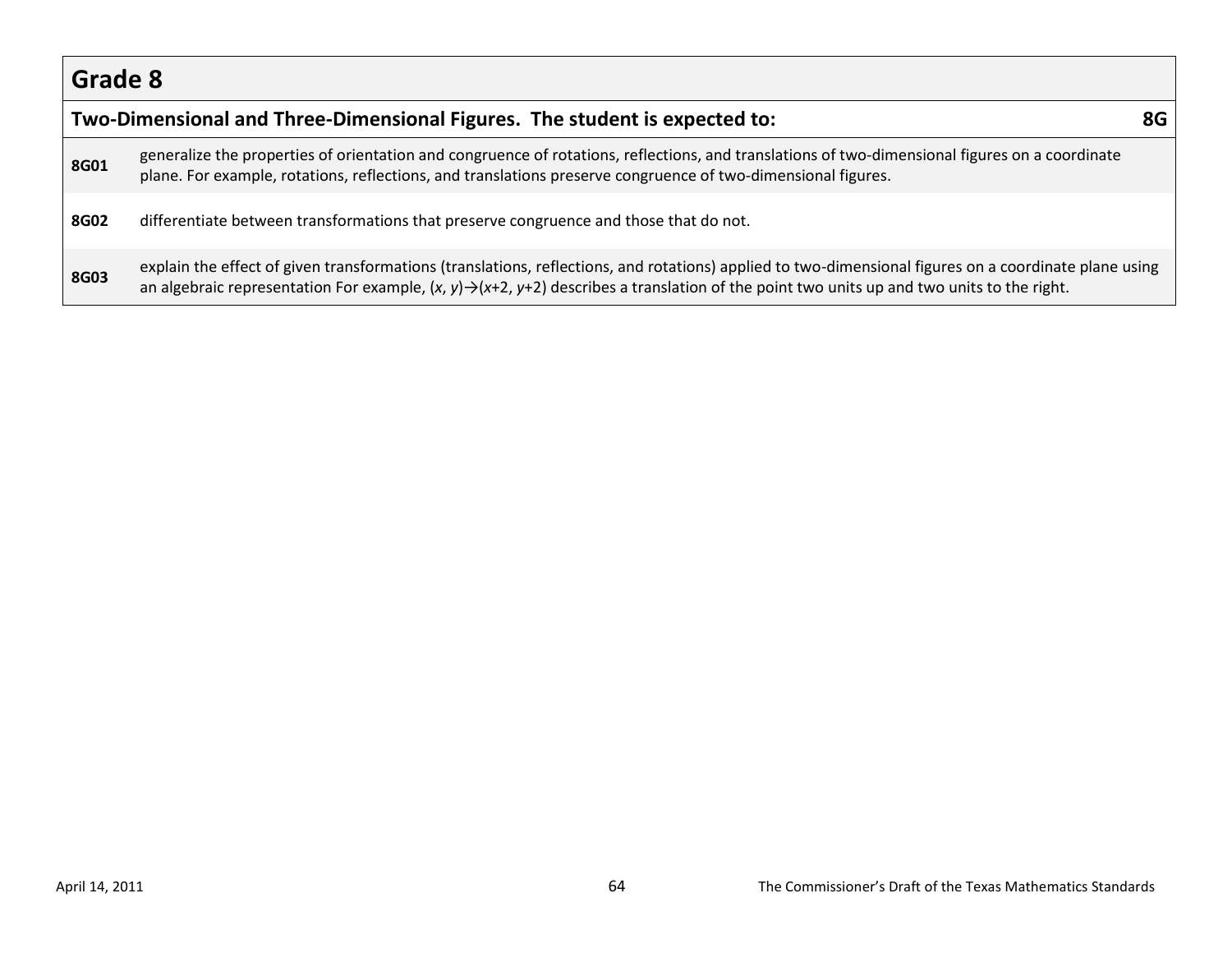|      | Measurement and Data. The student is expected to:                                                                                                                                                                                                                                | 8M |
|------|----------------------------------------------------------------------------------------------------------------------------------------------------------------------------------------------------------------------------------------------------------------------------------|----|
| 8M01 | construct a scatterplot and describe the observed trend in the scatterplot (positive trend, negative trend, no trend, linear association, non-linear<br>association, and/or no association.) to address questions of association between bivariate data.                         |    |
| 8M02 | determine deviations from the mean in order to describe the mean as a "balance point" (the sum of the deviations is 0).                                                                                                                                                          |    |
| 8M03 | determine the mean absolute deviation and use this quantity as a measure of the average distance data are from the mean.                                                                                                                                                         |    |
| 8M04 | simulate generating random samples of the same size from a population with known characteristics to gauge the sample to sample variation in<br>sample statistics and to develop the notion of a random sample being representative of the population from which it was selected. |    |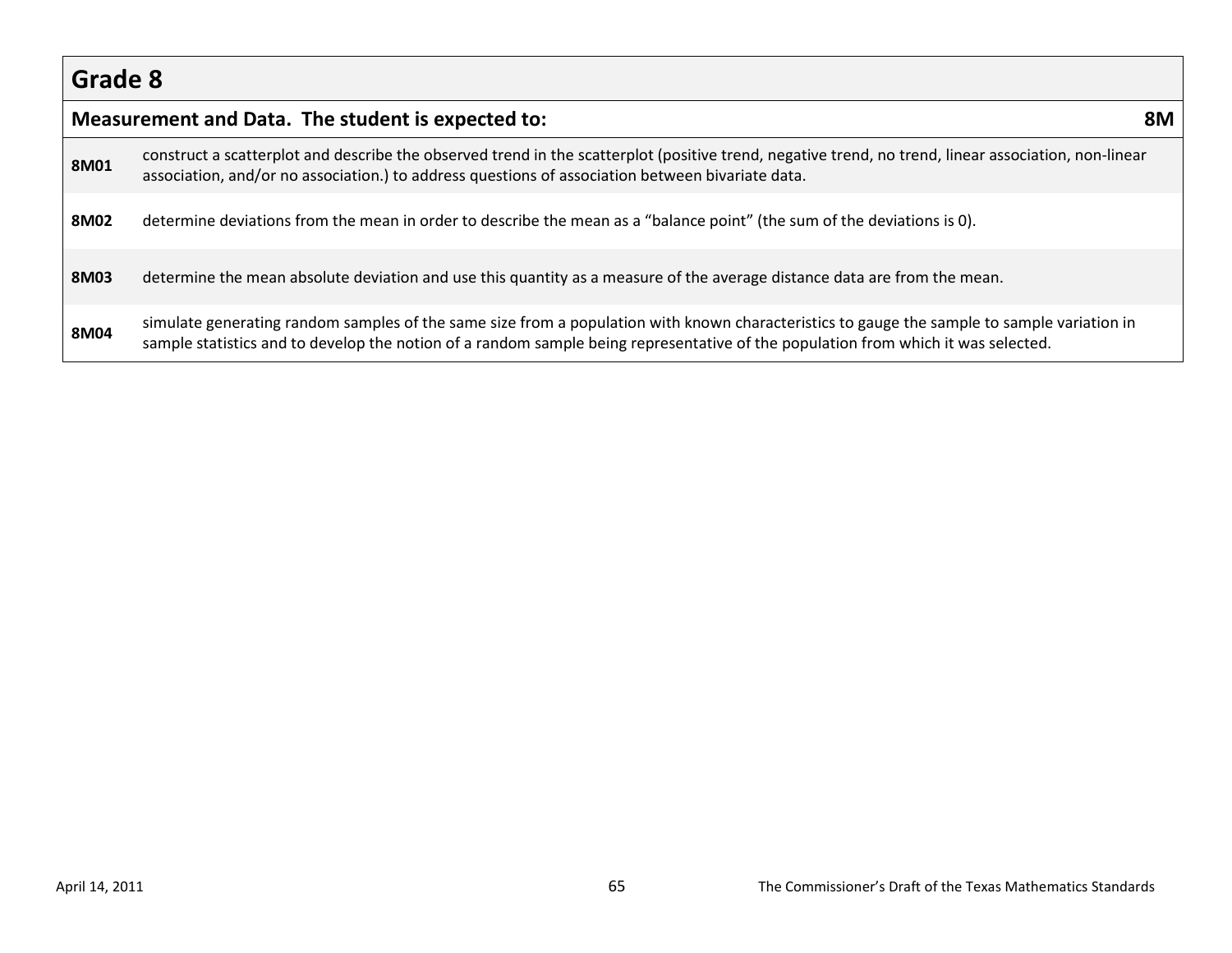#### **Mathematical Process Standards Algebra I** I. Apply mathematics to problems arising in everyday life, society and the workplace. Use a problem-solving model that incorporates analyzing given information, formulating a plan or strategy, determining a solution, justifying the solution and evaluating the problem-solving process. III. Select tools such as real objects, manipulatives, paper/pencil, and technology or techniques such as mental math, estimation, and number sense to solve problems. IV. Communicate mathematical ideas, reasoning, and their implications using symbols, diagrams, graphs, and language. V. Create and use representations to organize, record, and communicate mathematical ideas. VI. Explain, display, or justify mathematical ideas and arguments using precise mathematical language in written or oral communications.

#### **Algebra I Focal Areas**

Linear functions, equations and inequalities Quadratic functions, equations and inequalities Exponential functions, equations and inequalities Number and algebraic methods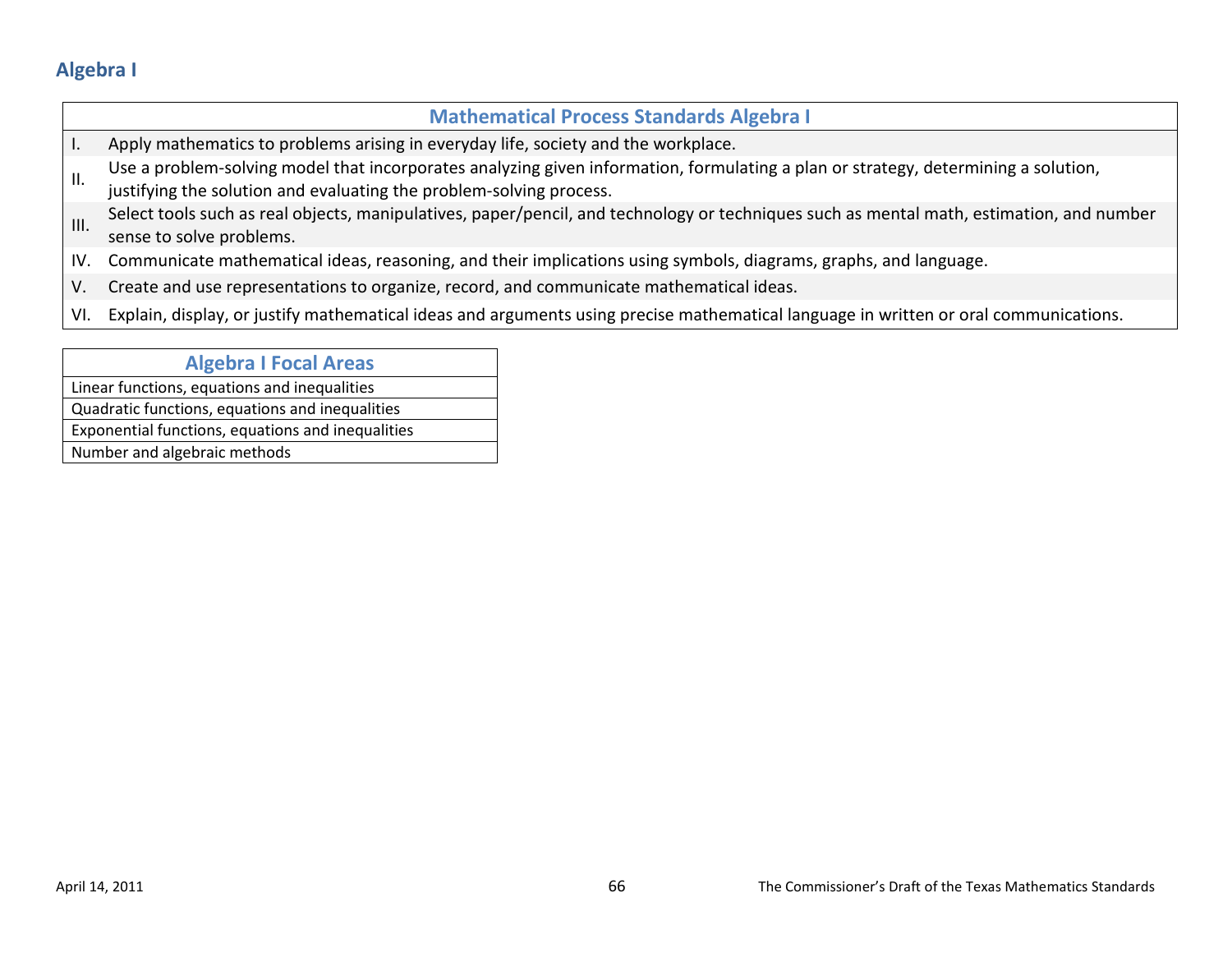# **Algebra I Linear Functions, Equations, and Inequalities.** The student is expected to: **A1L Representation A1L01** determine the domain and range of a linear function in mathematical and real-world problems. **A1L02** generate linear equations in two variables for mathematical and real-world problems. **A1L03** generate linear inequalities in two variables for mathematical and real-world problems. **A1L04** generate systems of two linear equations for mathematical and real-world problems. **A1L05** write an equation of a line in various forms including  $y = mx + b$ ,  $ax + by = c$  and  $y - y_1 = m(x - x_1)$ . **A1L06** write an equation of a line that is parallel or perpendicular to the *x* or *y* axis, including determining whether its slope is 0 or undefined. **Coordinate Geometry** A1L07 determine the effect on the graph of the linear function  $f(x) = x$  when  $f(x)$  is replaced by  $a \cdot f(x)$ ,  $f(x) + d$ ,  $f(x - c)$ ,  $f(b \cdot x)$  for specific values of *a*, *b*, *c* and *d.* **A1L08** graph a linear function on the coordinate plane and determine key features including *x*-intercept, *y*-intercept, and slope in mathematical and realworld problems. **A1L09** approximate the solution graphically to a system of two linear equations with two variables in mathematical and real-world problems. **A1L10** graph the solution to a linear inequality in two variables on the coordinate plane. **A1L11** graph the solution to a system of two linear inequalities in two variables on the coordinate plane.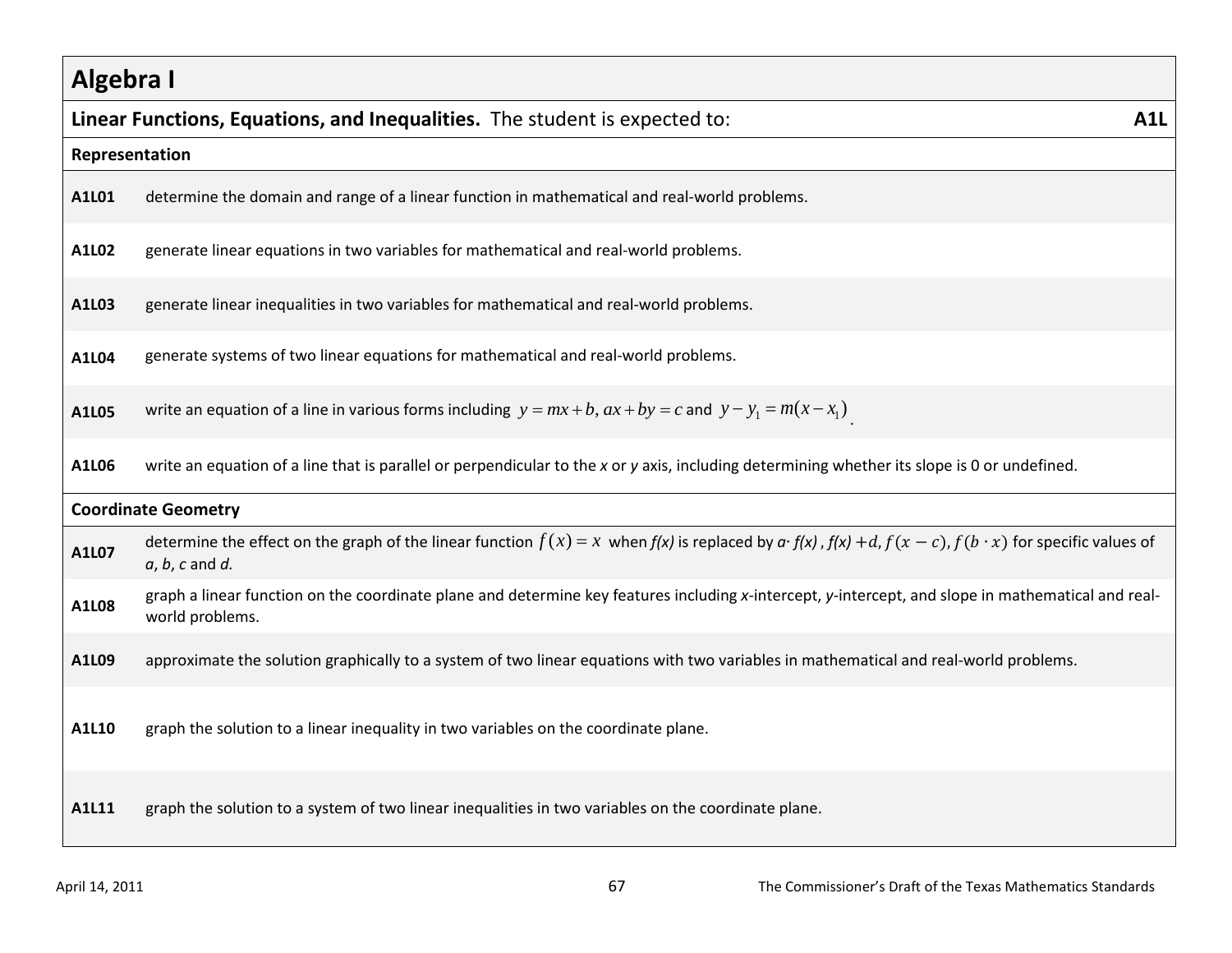| <b>Linear Functions and Data</b> |                                                                                                                                                                                                              |  |
|----------------------------------|--------------------------------------------------------------------------------------------------------------------------------------------------------------------------------------------------------------|--|
| A1L12                            | determine the correlation coefficient using technology and interpret this quantity as a measure of the strength of linear association between two<br>quantitative variables.                                 |  |
| A1L13                            | differentiate between association and causation in real-world problems.                                                                                                                                      |  |
| A1L14                            | determine, when appropriate, a linear equation that provides a reasonable fit to bivariate data in a scatter plot to approximate solutions to real-<br>world problems and make predictions.                  |  |
|                                  | Solving Linear Equations, Inequalities, and Systems of Equations                                                                                                                                             |  |
| A1L15                            | solve linear equations for mathematical and real-world problems.                                                                                                                                             |  |
| A1L16                            | determine the reasonableness, including using the appropriate units, of a solution to a linear equation as applied to mathematical and real-world<br>problems.                                               |  |
| A1L17                            | solve linear inequalities in two variables, including solving inequalities for which the application of the distributive property is necessary and/or<br>involves variables on both sides of the inequality. |  |
| A1L18                            | determine the reasonableness, including using the appropriate units, of a solution to linear inequalities as applied to mathematical and real-world<br>problems.                                             |  |
| A1L19                            | solve algebraically systems of two linear equations with two variables for mathematical and real-world problems.                                                                                             |  |
| A1L20                            | determine the reasonableness, including using the appropriate units, of a solution to a system of linear equations as applied to mathematical and<br>real-world problems.                                    |  |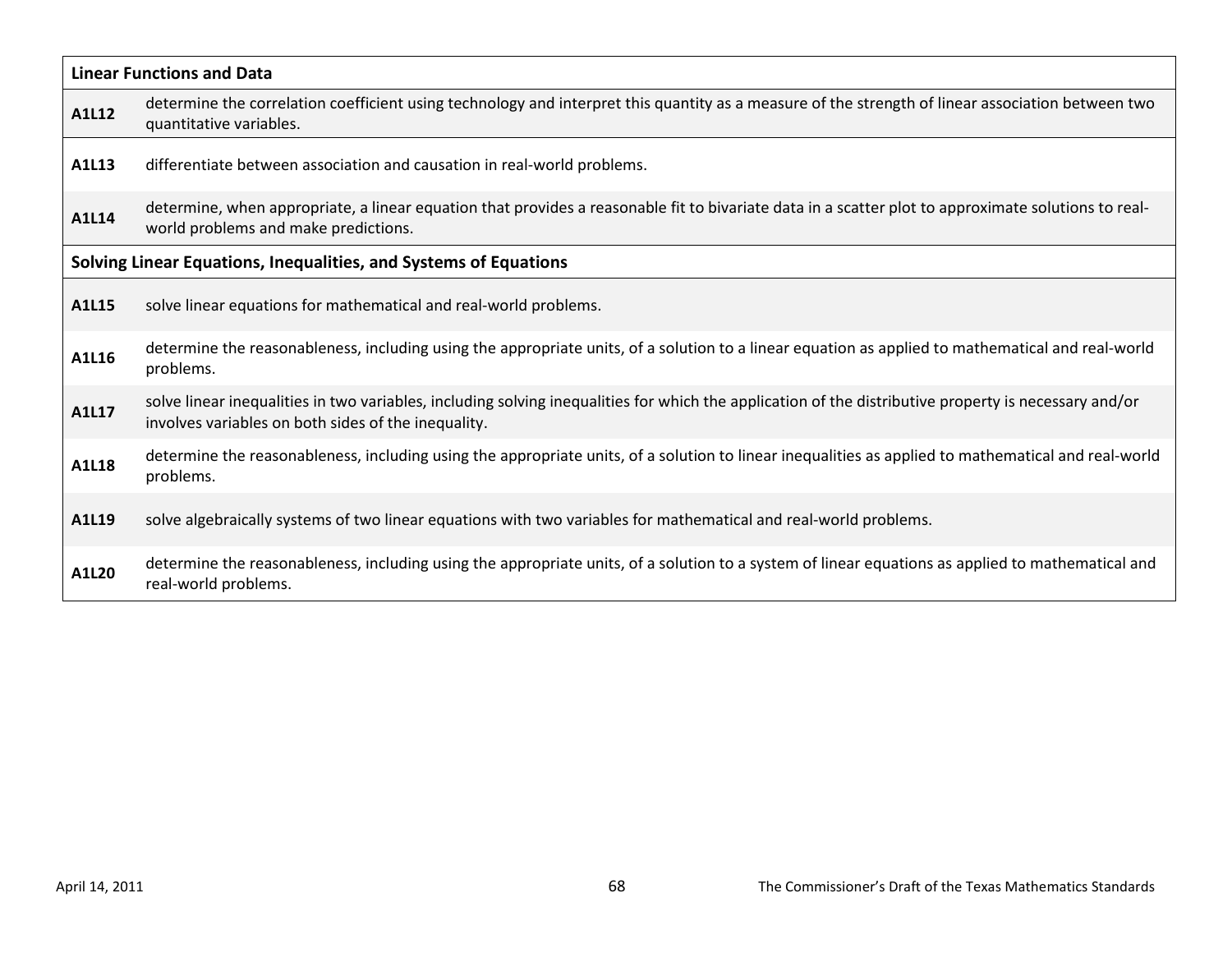|                | Quadratic Functions, Equations, and Inequalities. The student is expected to:<br><b>A1Q</b>                                                                                                                                                    |  |  |
|----------------|------------------------------------------------------------------------------------------------------------------------------------------------------------------------------------------------------------------------------------------------|--|--|
| Representation |                                                                                                                                                                                                                                                |  |  |
| A1Q01          | determine the domain and range of a quadratic function in mathematical and real-world problems.                                                                                                                                                |  |  |
| A1Q02          | apply the Remainder Theorem to a quadratic function. [For a quadratic polynomial $q(x)$ and a number a, the remainder on division of $q(x)$ by $x - a$<br>is $q(a)$ , so $q(a)$ = 0 if and only if $(x - a)$ is a factor of $q(x)$ .]          |  |  |
|                | <b>Coordinate Geometry</b>                                                                                                                                                                                                                     |  |  |
| A1Q03          | write the equation of a quadratic function in standard form and vertex form.                                                                                                                                                                   |  |  |
| A1Q04          | determine the effect on the graph of the quadratic function $f(x) = x^2$ when $f(x)$ is replaced by $a \cdot fx$ , $fx + d$ , $fx - c$ , $fb \cdot x$ for specific values<br>of $a, b, c$ and $d$ .                                            |  |  |
| A1Q05          | relate the linear factors of a quadratic expression to the zeros of the associated quadratic function.                                                                                                                                         |  |  |
| A1Q06          | graph a quadratic function on the coordinate plane and determine key features, if possible, including x-intercept, y-intercept, zeros, maximum<br>value, minimum values, vertex, and axis of symmetry in mathematical and real-world problems. |  |  |
|                | <b>Solving Equations</b>                                                                                                                                                                                                                       |  |  |
| A1Q07          | solve quadratic equations having real roots in mathematical and real-world problems by inspection e.g., $x^2$ =81), factoring, taking square roots,<br>completing the square, and applying the quadratic formula.                              |  |  |
| A1Q08          | determine the reasonableness, including using the appropriate units, of a solution to a quadratic equation applied to mathematical and real-world<br>problems.                                                                                 |  |  |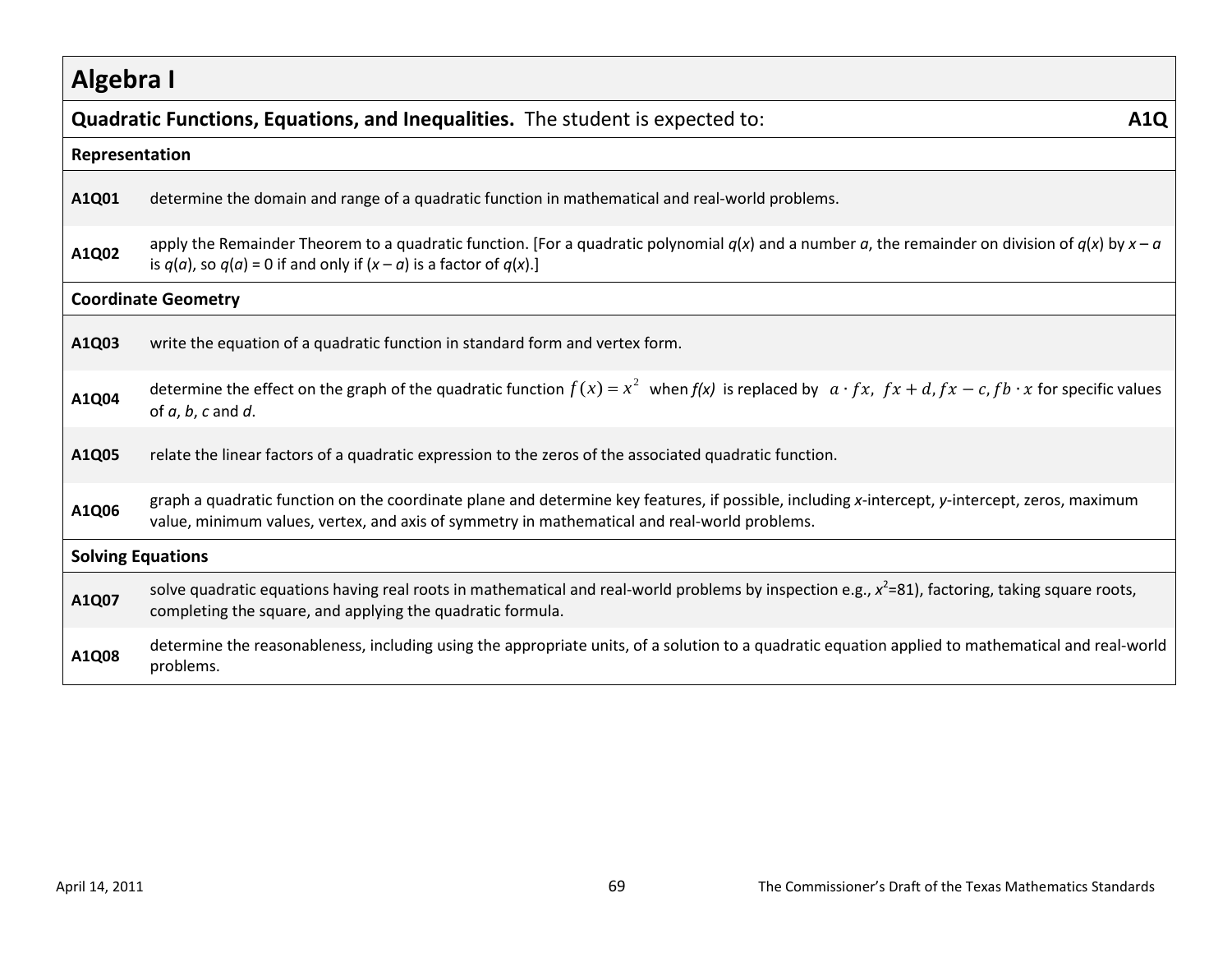|                | Other Functions, Equations, and Inequalities. The student is expected to:                                                                                                                          | <b>A10</b> |
|----------------|----------------------------------------------------------------------------------------------------------------------------------------------------------------------------------------------------|------------|
| Representation |                                                                                                                                                                                                    |            |
| A1001          | determine the domain and range of an exponential function of the form $f(x) = ab^x$ in mathematical and real-world problems.                                                                       |            |
| A1002          | determine the meaning of the values of a and b in an exponential function of the form $f(x) = ab^x$ in mathematical and real-world problems.                                                       |            |
| A1003          | generate an exponential function in the form $f(x) = ab^x$ (where b is a rational number) to describe problems arising from mathematical and real-<br>world situations including growth and decay. |            |
| A1004          | graph an exponential function that models growth or decay and determine key features including x-intercept, y-intercept, and asymptotes in<br>mathematical and real-world problems.                |            |
| A1005          | identify an exponential function that approximately fits data graphed on a scatter plot to approximate solutions for real-world problems.                                                          |            |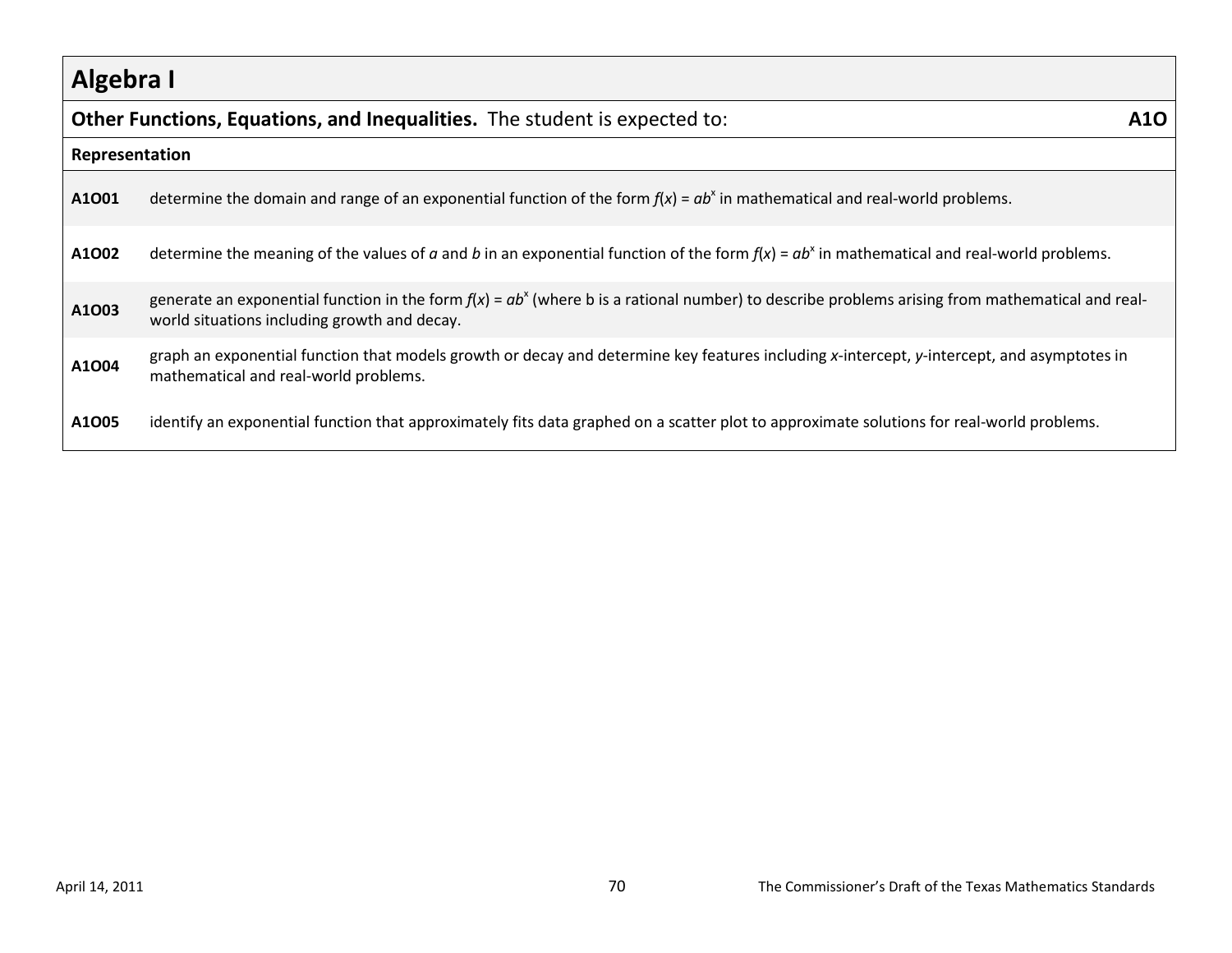|       | Number and Algebraic Methods. The student is expected to:                                                                                                                        | A1A |
|-------|----------------------------------------------------------------------------------------------------------------------------------------------------------------------------------|-----|
| A1A01 | transform radical expressions involving square roots to solve mathematical and real-world problems.                                                                              |     |
| A1A02 | determine whether a relation represented with words, a table, graph, or symbols defines a function.                                                                              |     |
| A1A03 | calculate the rate of change of a linear function, given as a table, as a graph, or as an equation, over a specified interval within a mathematical or<br>real-world problem.    |     |
| A1A04 | express slope as a rate of change for a linear function represented with a table, a graph, and an equation.                                                                      |     |
| A1A05 | determine the slope of a line given the standard form of a line.                                                                                                                 |     |
| A1A06 | determine the value of a linear, quadratic, or exponential function expressed in function notation, given an element in its domain such as finding<br>$f(2)$ if $f(x) = x + 4$ . |     |
| A1A07 | identify terms of an arithmetic or geometric sequence when the sequence is given in function or recursive form.                                                                  |     |
| A1A08 | find a formula for the general term of an arithmetic or geometric sequence given several of its terms.                                                                           |     |
| A1A09 | transform algebraic expressions using the laws of integer exponents.                                                                                                             |     |
| A1A10 | extend previous understandings of the laws of integral exponents to the corresponding laws for rational exponents.                                                               |     |
| A1A11 | determine the sum, difference, and product of polynomials of degree one or two.                                                                                                  |     |
| A1A12 | determine the quotient of a polynomial of degree of one or two when divided by a polynomial of degree one or two.                                                                |     |
| A1A13 | determine the factors of a polynomial of degree one or two and write the polynomial in factored form.                                                                            |     |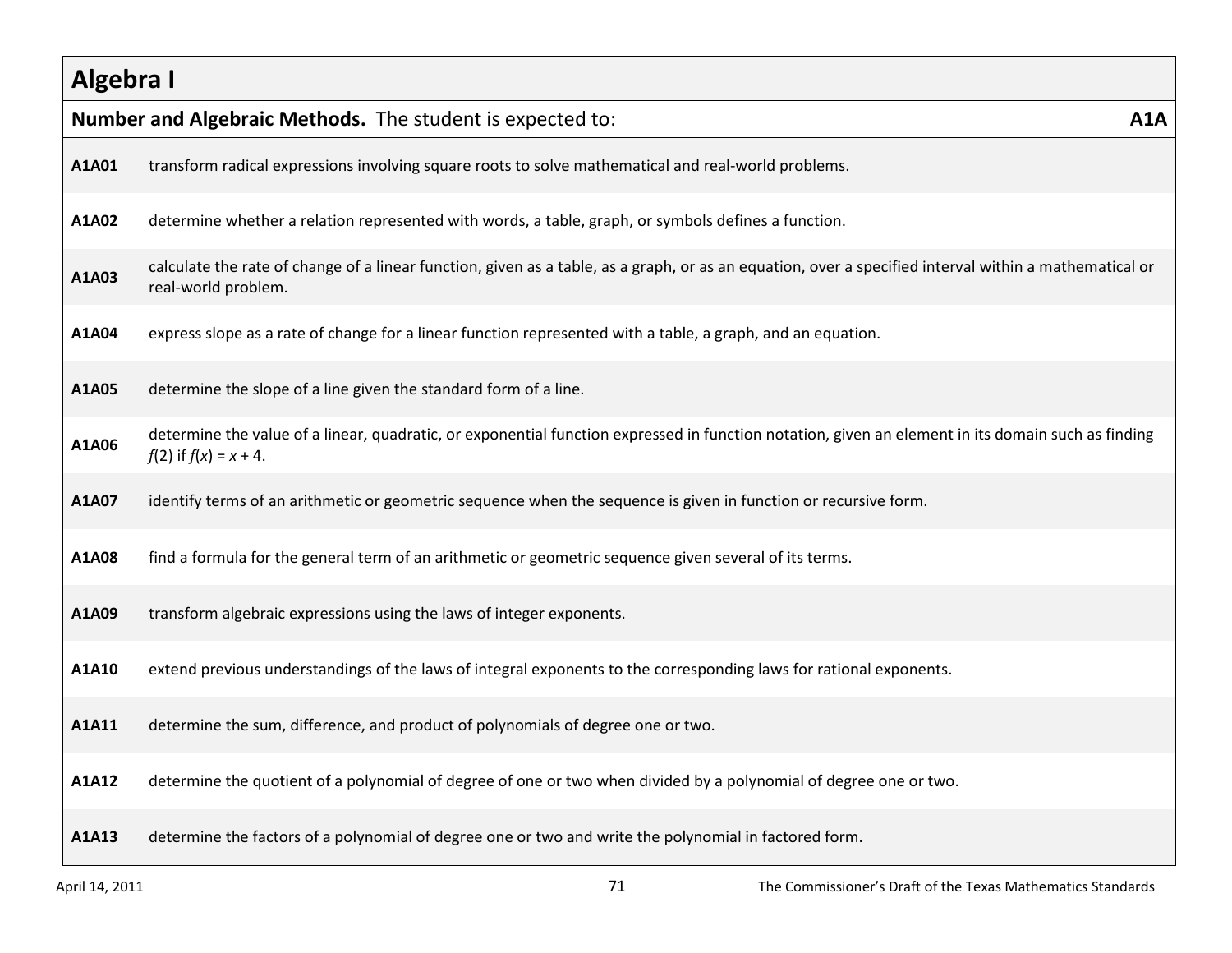| A1A14 | determine the factors of simple trinomials of degree one or two.                                                                                                                                                            |
|-------|-----------------------------------------------------------------------------------------------------------------------------------------------------------------------------------------------------------------------------|
| A1A15 | determine a quadratic function when given the roots or graph of its related equation.                                                                                                                                       |
| A1A16 | determine if a binomial can be written as the difference of two squares and if possible transform it to illustrate this structure, such as an<br>expression $49x^4 - y^4 = (7x^2)^2 - (y^2)^2 = (7x^2 + y^2)(7x^2 - y^2)$ . |
| A1A17 | transform polynomial expressions with degree of one or two to equivalent forms using the distributive property.                                                                                                             |
| A1A18 | solve a literal equation for a specified variable.                                                                                                                                                                          |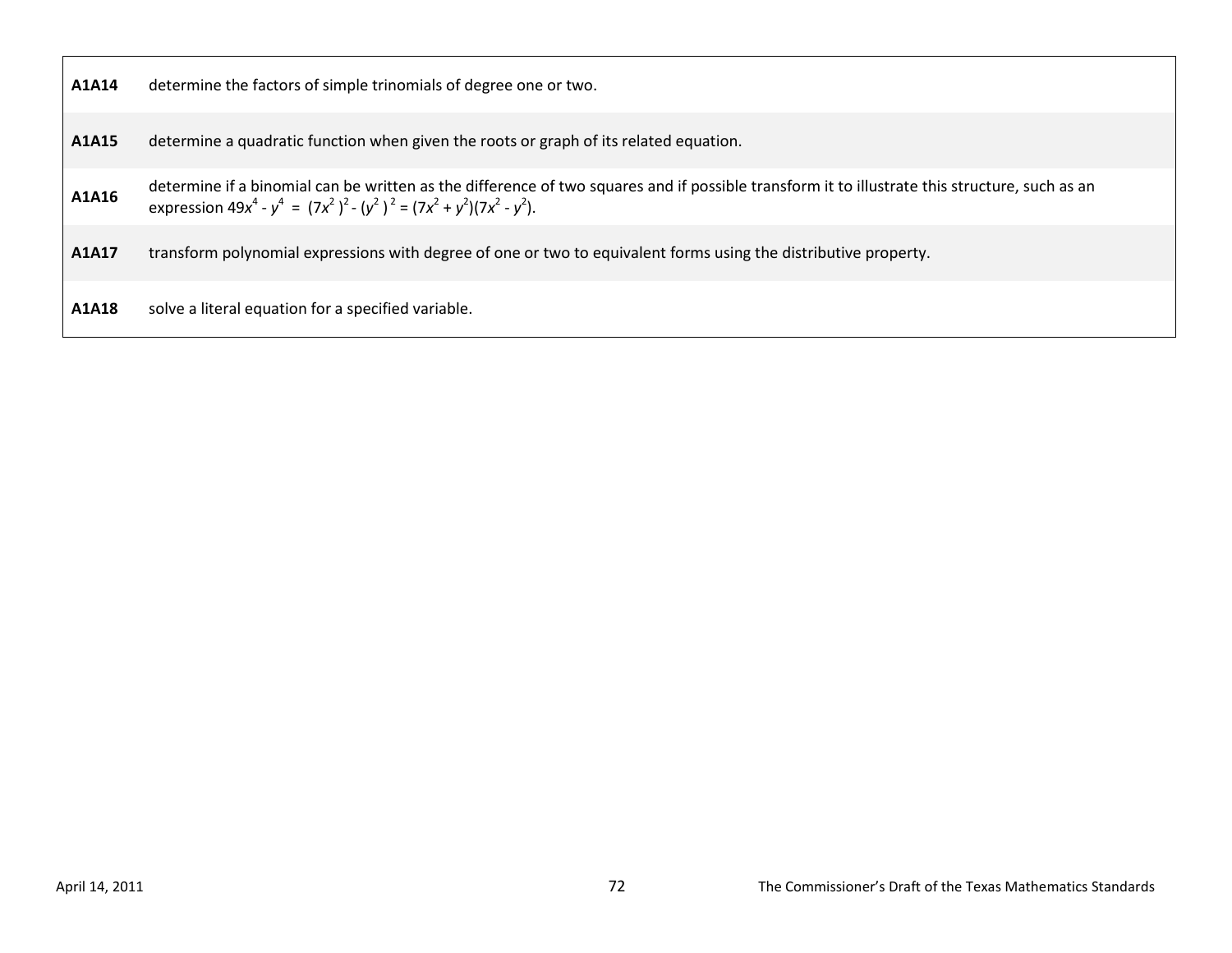### **Mathematical Process Standards Geometry**

- I. Apply mathematics to problems arising in everyday life, society and the workplace.
- Use a problem-solving model that incorporates analyzing given information, formulating a plan or strategy, determining a solution,
- justifying the solution and evaluating the problem-solving process.
- III. Select tools such as real objects, manipulatives, paper/pencil, and technology or techniques such as mental math, estimation, and number sense to solve problems.
- IV. Communicate mathematical ideas, reasoning, and their implications using symbols, diagrams, graphs, and language.
- V. Create and use representations to organize, record, and communicate mathematical ideas.
- VI. Explain, display, or justify mathematical ideas and arguments using precise mathematical language in written or oral communications.

#### **Geometry Focal Areas**

Representations connecting algebra and geometry Logical argument, proof, congruence and constructions Similarity and Trigonometry Problem solving with surface area and volume Basic theorems about circles Probability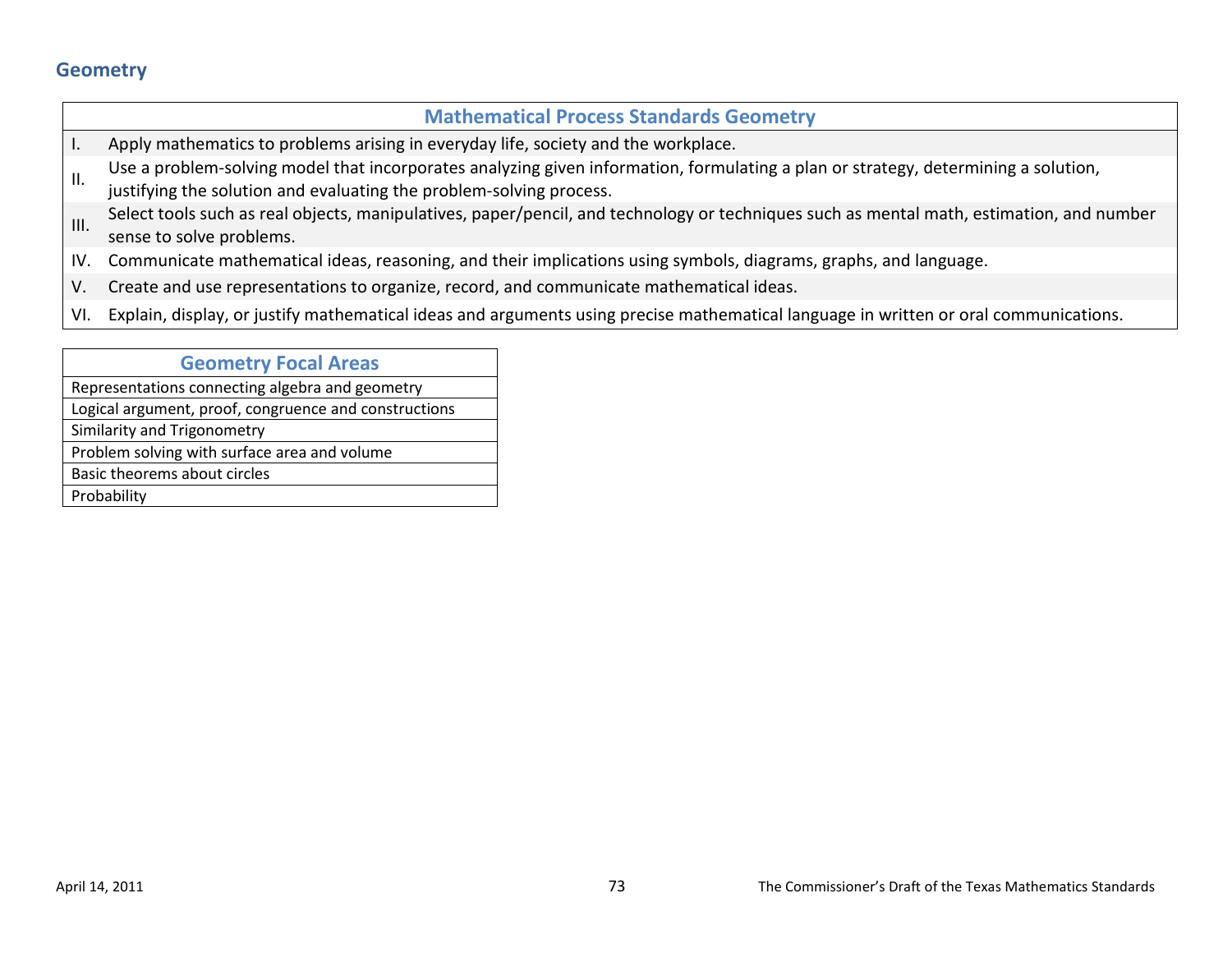|                | Representations: Connecting Algebra and Geometry. The student is expected to:                                                                                                    | GA |
|----------------|----------------------------------------------------------------------------------------------------------------------------------------------------------------------------------|----|
| Representation |                                                                                                                                                                                  |    |
| <b>GA01</b>    | determine the coordinates of a point that is a given fractional distance from one end of a line segment to the other in the coordinate plane,<br>including finding the midpoint. |    |
| <b>GA02</b>    | determine an equation with graph of a line parallel or perpendicular to a given line and that passes through a given point.                                                      |    |
| <b>GA03</b>    | prove geometric relationships including congruence of segments and parallelism or perpendicularity of pairs of lines, using coordinates and<br>algebraic methods.                |    |
| <b>GA04</b>    | determine the equation of a parabola given its focus and directrix.                                                                                                              |    |
| <b>GA05</b>    | solve problems with geometric contexts arising from mathematical and real-world situations that include symbolic representations.                                                |    |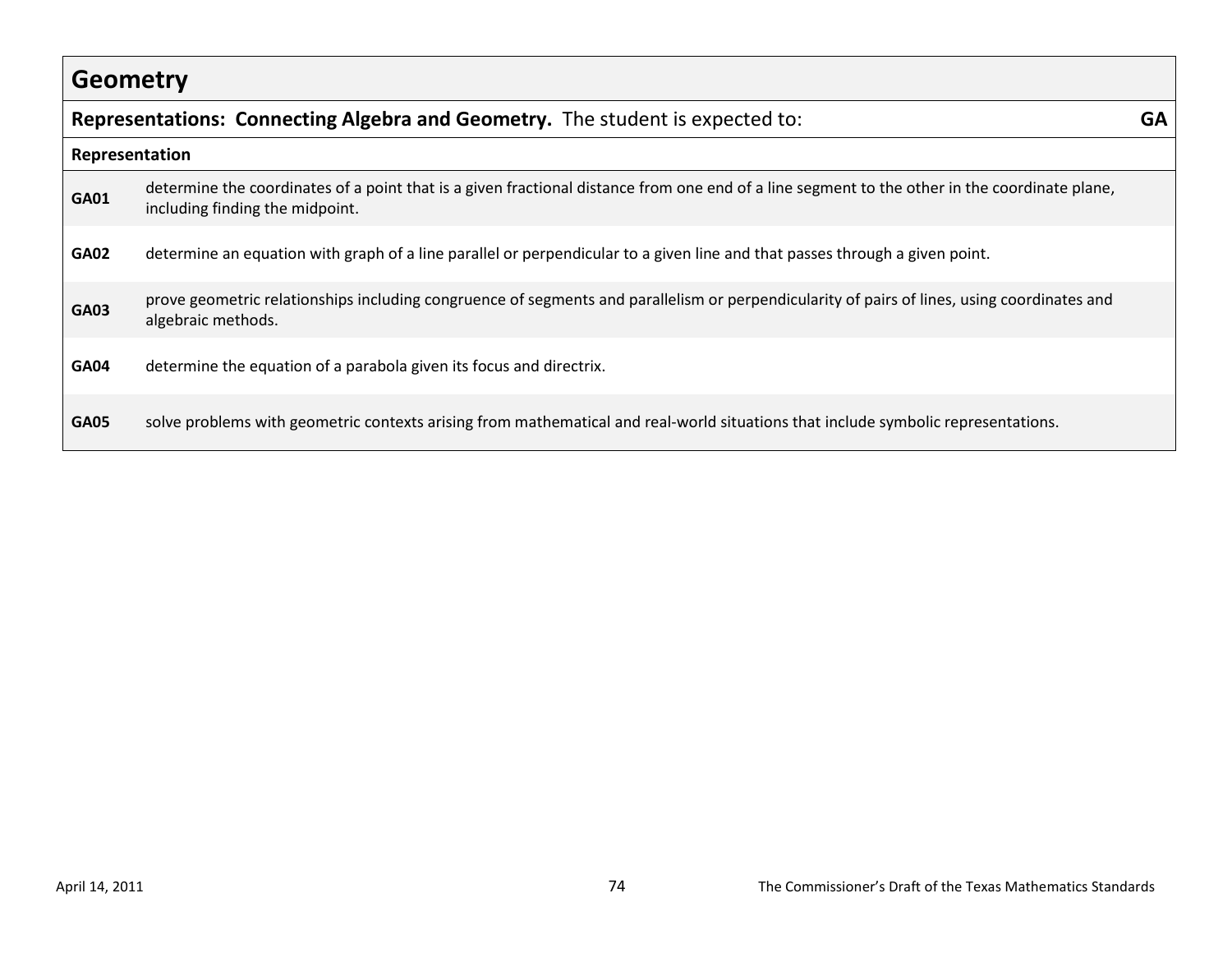|             | Logical Argument, Proof, Congruence and Constructions. The student is expected to:                                                                                                                                                                                                                                                                                                                                                                                            | GG |
|-------------|-------------------------------------------------------------------------------------------------------------------------------------------------------------------------------------------------------------------------------------------------------------------------------------------------------------------------------------------------------------------------------------------------------------------------------------------------------------------------------|----|
| GG01        | distinguish between undefined terms, definitions, postulates and theorems using mathematical induction and deductive reasoning.                                                                                                                                                                                                                                                                                                                                               |    |
| GG02        | identify the converse, inverse, and contrapositive of a conditional statement.                                                                                                                                                                                                                                                                                                                                                                                                |    |
| <b>GG03</b> | verify that a conjecture is false using counterexamples.                                                                                                                                                                                                                                                                                                                                                                                                                      |    |
| <b>GG04</b> | represent formal geometric constructions choosing from a variety of tools such as compass and straightedge, paper folding and dynamic<br>geometric software. (Constructions include duplicating a line segment; duplicating an angle; constructing an angle bisector; finding the midpoint<br>of a line segment; finding a line parallel or perpendicular to a given line through a point not on the line; and constructing the perpendicular<br>bisector of a line segment.) |    |
| <b>GG05</b> | represent the construction of an equilateral triangle, a square or a regular hexagon inscribed in a circle choosing from a variety of tools such as<br>compass and straightedge, paper folding and dynamic geometric software.                                                                                                                                                                                                                                                |    |
| GG06        | identify key differences between geometric relationship within Euclidean and spherical geometries. (Include parallel lines and the sum of the<br>angles in a triangle.)                                                                                                                                                                                                                                                                                                       |    |
| <b>GG07</b> | identify transformations of figures in a plane using function notation, taking points in the plane as inputs and giving other points as outputs.                                                                                                                                                                                                                                                                                                                              |    |
| <b>GG08</b> | determine the image or pre-image of a given two-dimensional figure under a composition of rigid transformations (translation, reflection,<br>rotation) or non-rigid transformations (dilations that preserve similarity and reductions and enlargements that do not preserve similarity).<br>(Sequences include rotations and dilations where the center can be any point in the plane.)                                                                                      |    |
| <b>GG09</b> | identify the sequence of Euclidean transformations including rotations and reflections that will carry the image of a given figure onto itself in a<br>given number of steps.                                                                                                                                                                                                                                                                                                 |    |
| <b>GG10</b> | identify congruent figures and their corresponding sides and angles using the definition of congruence in terms of rigid motions.                                                                                                                                                                                                                                                                                                                                             |    |
| GG11        | prove whether two triangles are congruent by applying the SAS, ASA, AAS or SSS triangle congruence conditions.                                                                                                                                                                                                                                                                                                                                                                |    |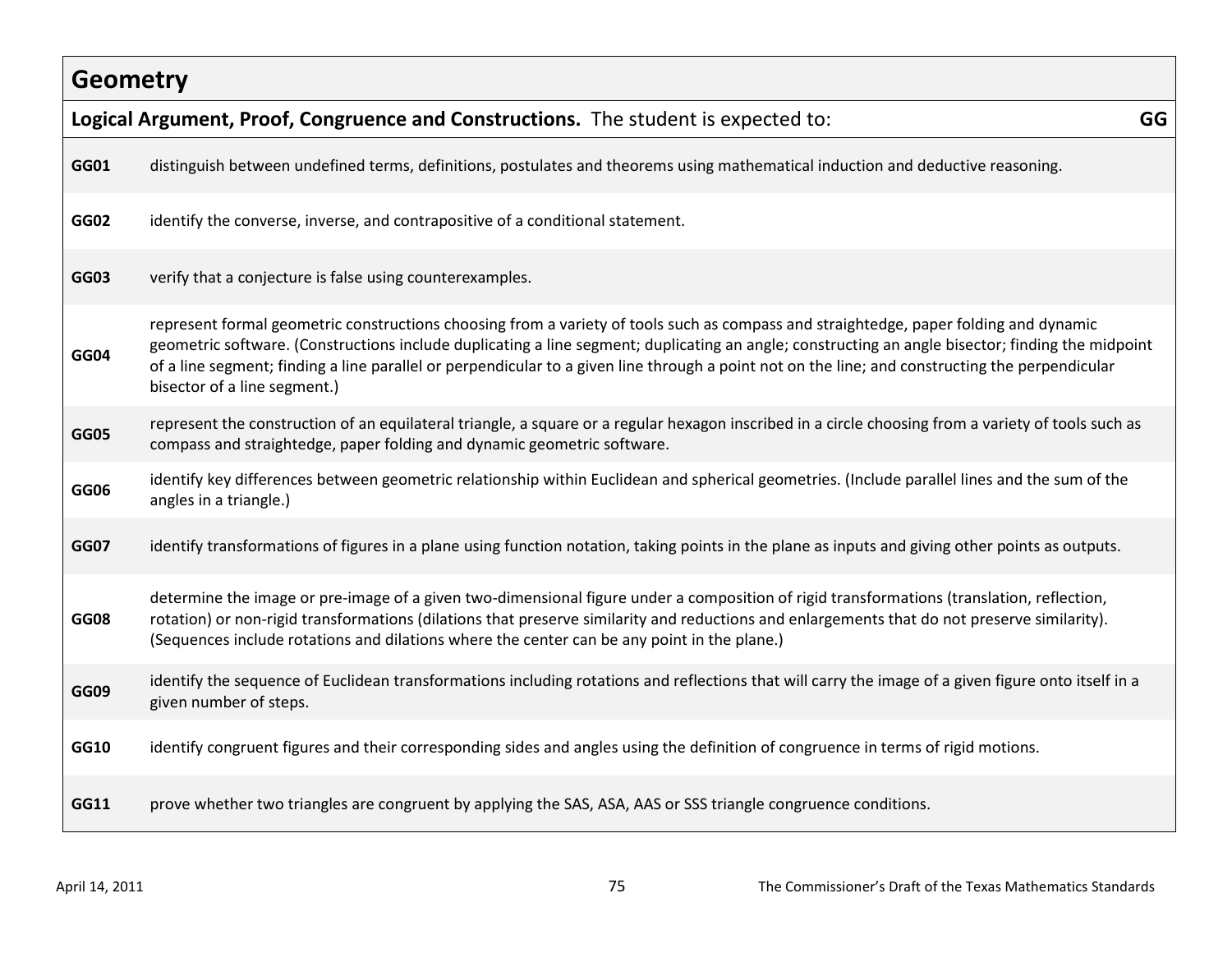| GG12 | use the fact that the sum of the measures of the lengths of any two sides of a triangle is greater than the measure of the length of the third side<br>(Triangle Inequality theorem) in mathematical and real-world problems.                                                                                                                                                                                                                                                                                                                                         |
|------|-----------------------------------------------------------------------------------------------------------------------------------------------------------------------------------------------------------------------------------------------------------------------------------------------------------------------------------------------------------------------------------------------------------------------------------------------------------------------------------------------------------------------------------------------------------------------|
| GG13 | prove theorems about the relationships between line segments, lines, and angles that are formed choosing from various formats of proof such as<br>paragraph, flow, two-column, coordinate or transformational, and use these relationships to solve problems. (Theorems include vertical angles<br>are congruent; when a transversal crosses parallel lines, alternate interior angles are congruent and corresponding angles are congruent; and<br>points on a perpendicular bisector of a line segment are exactly those equidistant from the segment's endpoints.) |
| GG14 | prove theorems about the angle relationships in triangles choosing from various formats of proof such as paragraph, flow, two-column,<br>coordinate or transformational, and use these relationships to solve problems. (Theorems include measures of interior angles of a triangle sum to<br>180°; base angles of an isosceles triangle are congruent; the segment joining midpoints of two sides of a triangle is parallel to the third side and<br>half the length; the medians of a triangle meet at a point.)                                                    |
| GG15 | prove theorems about parallelograms choosing from various formats of proof such as paragraph, flow, two-column, coordinate or<br>transformational, and use these theorems to solve problems. (Theorems include opposite sides are congruent; opposite angles are congruent; the<br>diagonals of a parallelogram bisect each other; and rectangles are parallelograms with congruent diagonals.)                                                                                                                                                                       |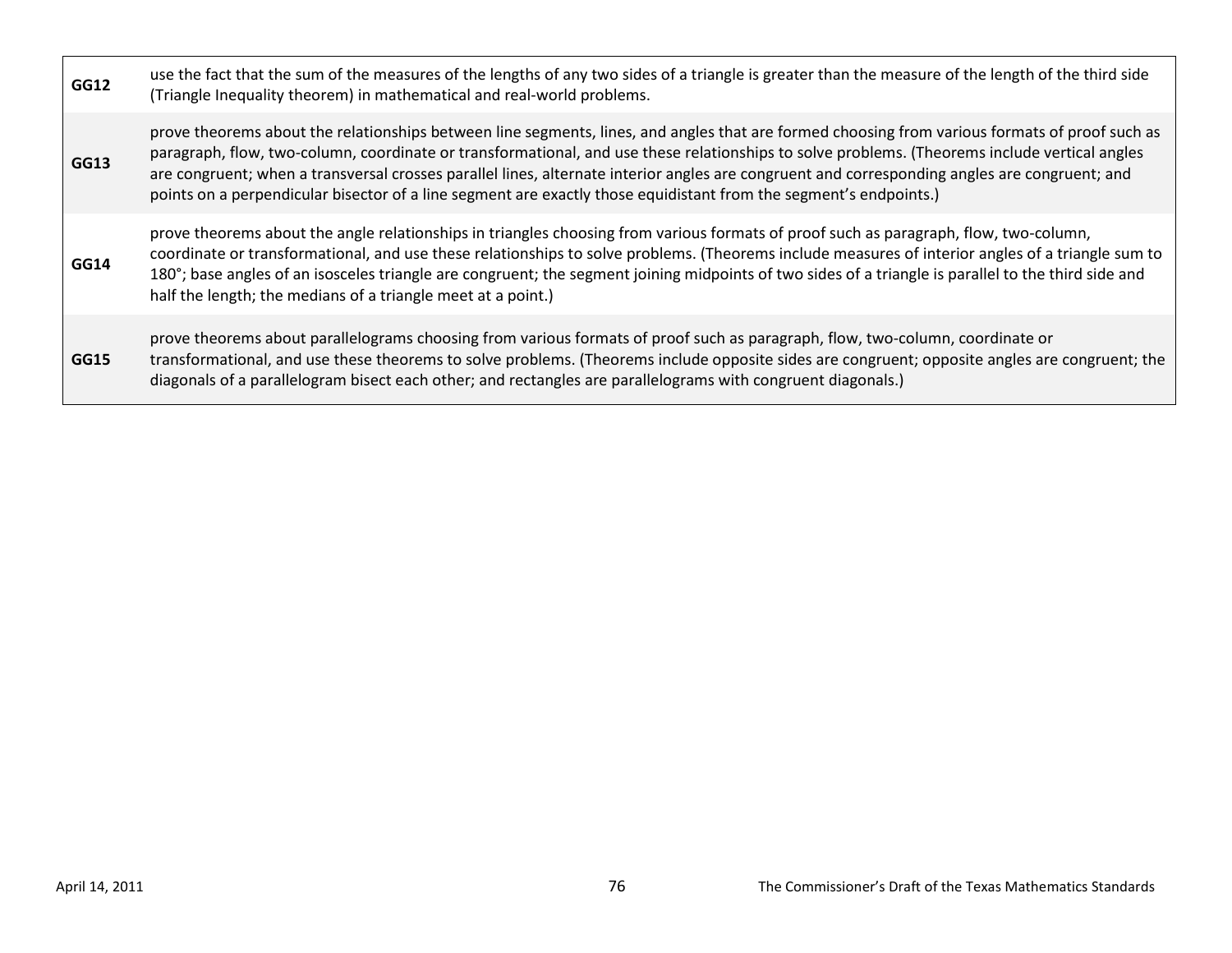|             | Similarity and Trigonometry. The student is expected to:                                                                                                                                                                                                                                                                                                                  | GS |
|-------------|---------------------------------------------------------------------------------------------------------------------------------------------------------------------------------------------------------------------------------------------------------------------------------------------------------------------------------------------------------------------------|----|
| GS01        | apply the definition of similarity in terms of a similarity transformation to determine whether two figures are similar including identifying<br>proportional sides and the congruent corresponding angles.                                                                                                                                                               |    |
| GS02        | apply the AA criterion to verify similar triangles and apply the proportionality of the sides to solve problems in real-world and mathematical<br>problems.                                                                                                                                                                                                               |    |
| GS03        | prove theorems about triangles choosing from various formats of proof such as paragraph, flow, two-column, coordinate or transformational, and<br>use these theorems to solve problems. (Theorems include a line parallel to one side of a triangle divides the other two proportionally and<br>conversely and the Pythagorean theorem proved using triangle similarity.) |    |
| <b>GS04</b> | prove the theorem that the length of the altitude drawn to the hypotenuse of a right triangle is the geometric mean between the lengths of the<br>segments on the hypotenuse, choosing from various formats of proof such as paragraph, flow, two-column, coordinate, or transformational, and<br>use this theorem to solve problems.                                     |    |
| GS05        | determine the lengths and measures of angles in a right triangle by applying the trigonometric ratios sine, cosine and tangent in mathematical and<br>real-world problems.                                                                                                                                                                                                |    |
| GS06        | apply the relationships in special right triangles (30° – 60° – 90° and 45° – 45° – 90°) and the Pythagorean theorem in mathematical and real-<br>world problems.                                                                                                                                                                                                         |    |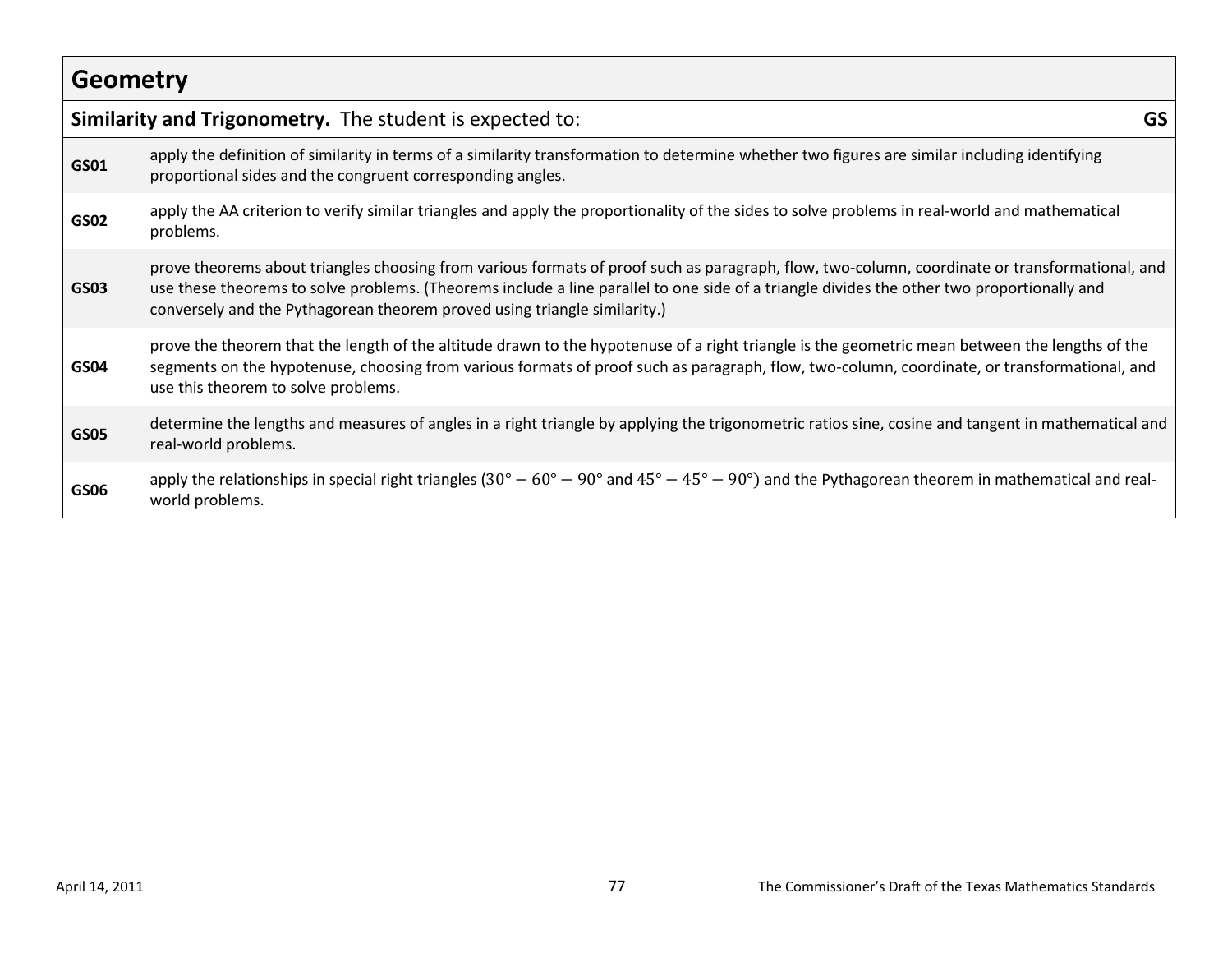# **Geometry Measurement.** The student is expected to: **GM GM01** use appropriate units of measure to solve real-world problems, including conversions between measurement systems. **GM02** identify the shapes of two-dimensional cross-sections of three-dimensional object and identify three-dimensional objects generated by rotations of two-dimensional objects. **GM03** determine how changes in the linear dimensions of a shape affect its perimeter, area, surface area or volume. **GM04** determine the area of regular polygons and the area of composite two-dimensional figures in mathematical and real-world problems. determine the total and lateral surface area (where applicable) of three-dimensional figures in mathematical and real-world problems. (These figures include prisms, pyramids, cones, cylinders, spheres and composite figures. Dimensions may be labeled with single variables.) determine the volume of three-dimensional figures in mathematical and real-world problems. (These figures include prisms, pyramids, cylinders, cones, spheres, and composite figures. Dimensions may be labeled with single variables.)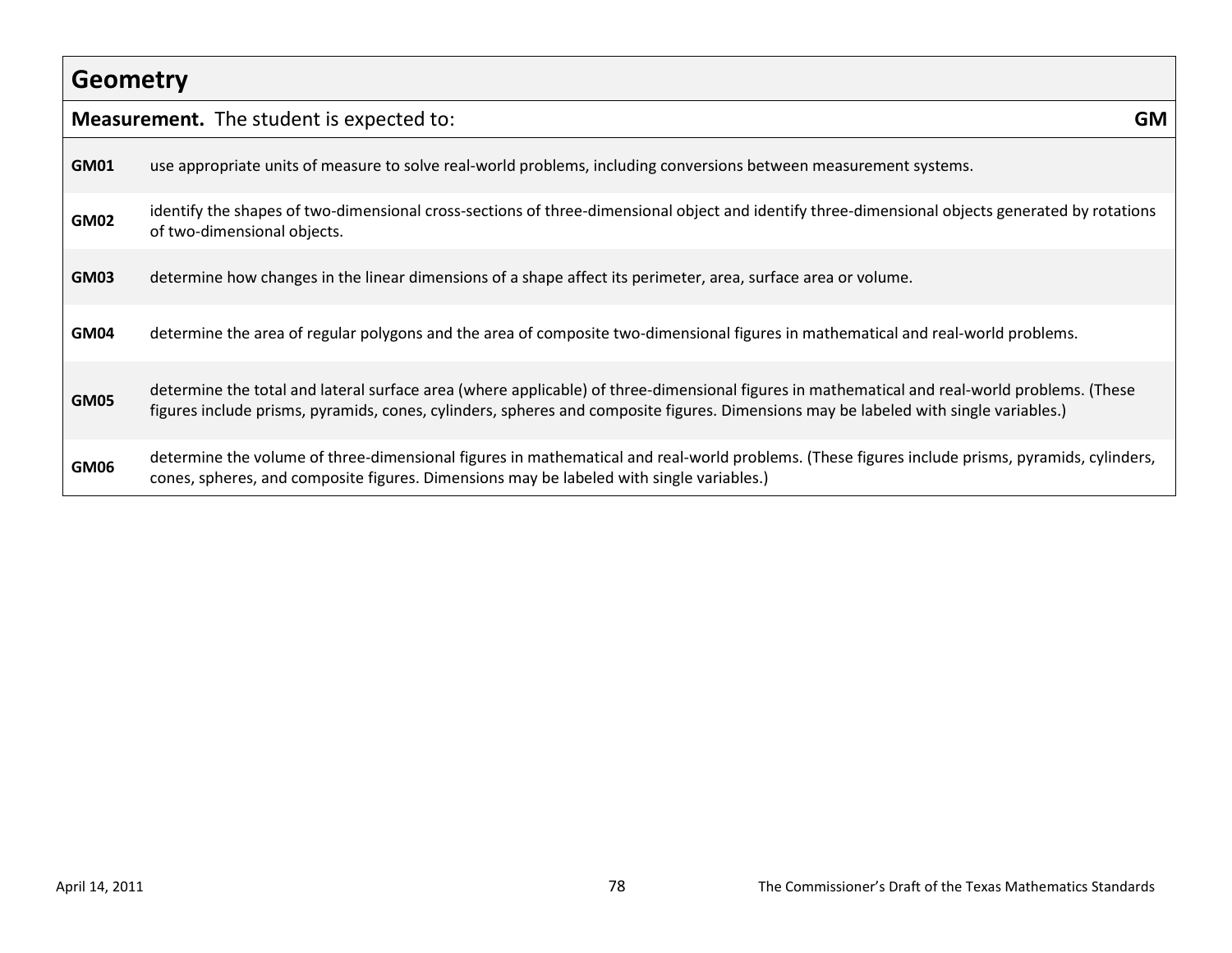| <b>Geometry</b> |                                                                                                                                                                                                                                                                                                                          |
|-----------------|--------------------------------------------------------------------------------------------------------------------------------------------------------------------------------------------------------------------------------------------------------------------------------------------------------------------------|
|                 | <b>Circles.</b> The student is expected to:<br><b>GC</b>                                                                                                                                                                                                                                                                 |
| GC01            | prove theorems about circles, including relationships among inscribed angles, radii, chords, lines, and line segments, and use these relationships<br>to solve problems.                                                                                                                                                 |
| GC02            | apply the proportional relationship between the measure of an arc length of a circle and the circumference of the circle in mathematical and real-<br>world problems. This includes the ratio of the length of an arc intercepted by a central angle and the radius of the circle and the radian measure<br>of an angle. |
| GC03            | apply the proportional relationship between the measure of the area of a sector of a circle and the area of the circle in mathematical and real-<br>world problems.                                                                                                                                                      |
| GC04            | determine the equation for the graph of a circle with radius r and center (h, k), $(x-h)^2 + (y-k)^2 = r^2$ , and justify the derivation of this equation<br>using the Pythagorean theorem and properties of translations.                                                                                               |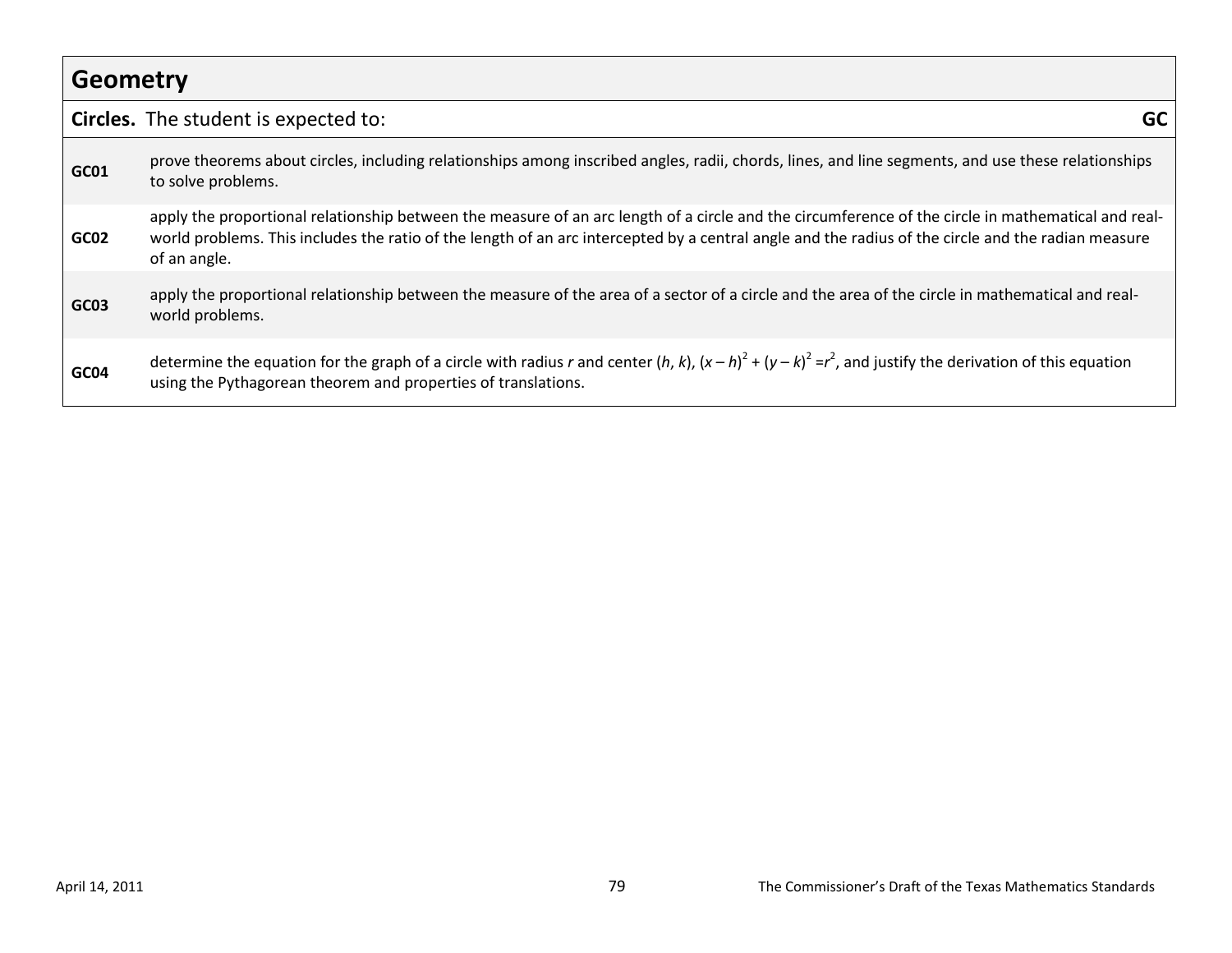# **Geometry Probability.** The student is expected to: **GD** determine probabilities based on area in mathematical and real-world problems. [Obtain the probability measure by taking the measure (area) of a subset and dividing it by the measure (area) of the entire set]. represent events as subsets of a sample space using the characteristics of the outcomes or as unions, intersections or complements of other events in mathematical and real-world problems. identify whether two events are independent and give an example of how the probability of the two events occurring together is the product of their probabilities. **GD04** interpret results in a two-way frequency table of data when the two variables are related. **GD05** treating a two-way frequency table as a sample space, identify whether two events are independent and determine conditional probabilities. **GD06** apply conditional probability of A given B and independence in real-world problems. **GD07** use the Addition rule,  $P(A \text{ or } B) = P(A) + P(B) - P(A \text{ and } B)$  in mathematical and real-world problems.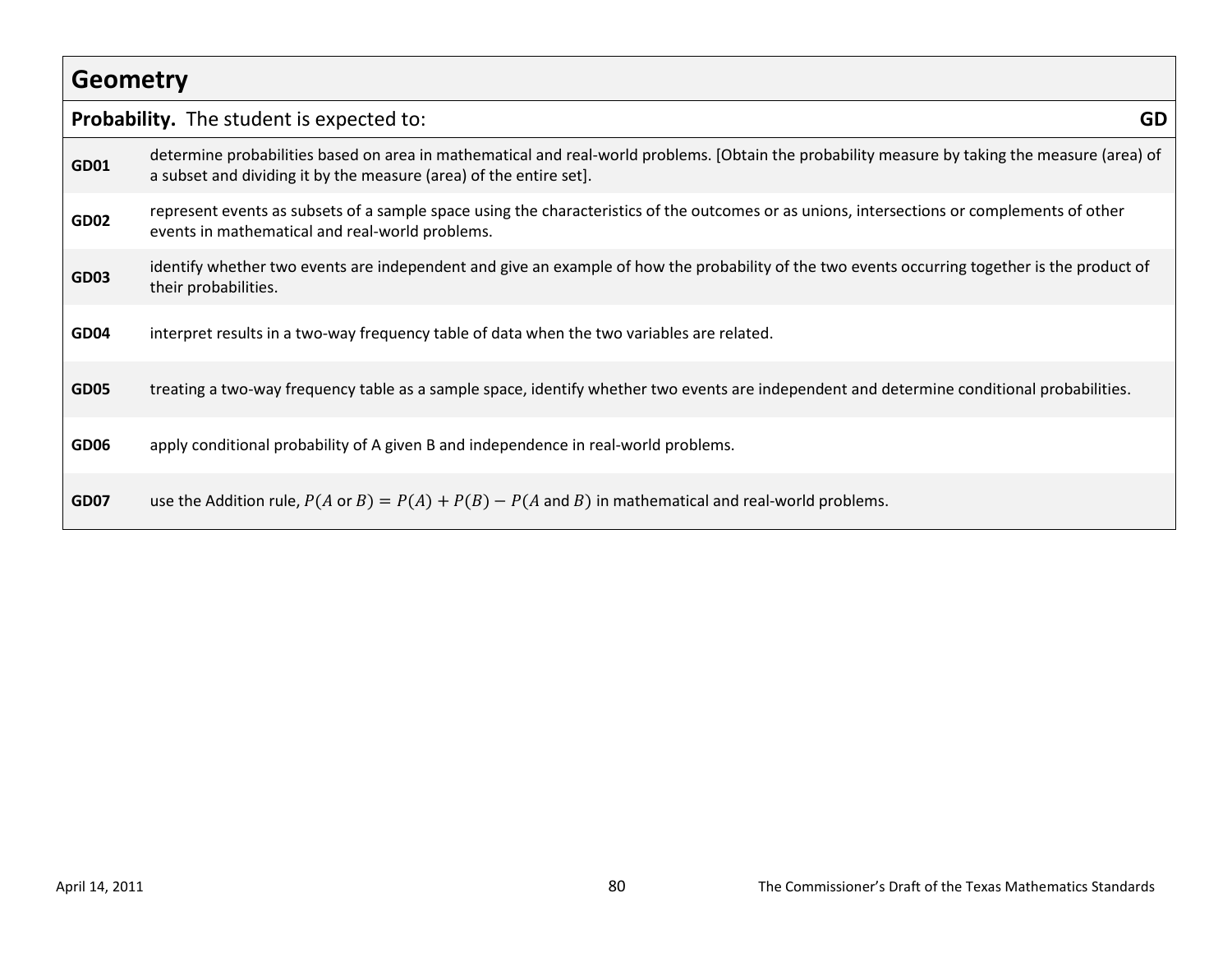### **Mathematical Process Standards Algebra II**

- I. Apply mathematics to problems arising in everyday life, society and the workplace.
- Use a problem-solving model that incorporates analyzing given information, formulating a plan or strategy, determining a solution,
- justifying the solution and evaluating the problem-solving process.
- III. Select tools such as real objects, manipulatives, paper/pencil, and technology or techniques such as mental math, estimation, and number sense to solve problems.
- IV. Communicate mathematical ideas, reasoning, and their implications using symbols, diagrams, graphs, and language.
- V. Create and use representations to organize, record, and communicate mathematical ideas.
- VI. Explain, display, or justify mathematical ideas and arguments using precise mathematical language in written or oral communications.

| <b>Algebra II Focal Areas</b>                           |
|---------------------------------------------------------|
| <b>Features of functions</b>                            |
| Systems of linear functions, equations and inequalities |
| Quadratic, square root, cubic and cube root functions,  |
| equations and inequalities                              |
| Other functions, equations and inequalities             |
| Number and algebraic methods                            |
| Data analysis                                           |
|                                                         |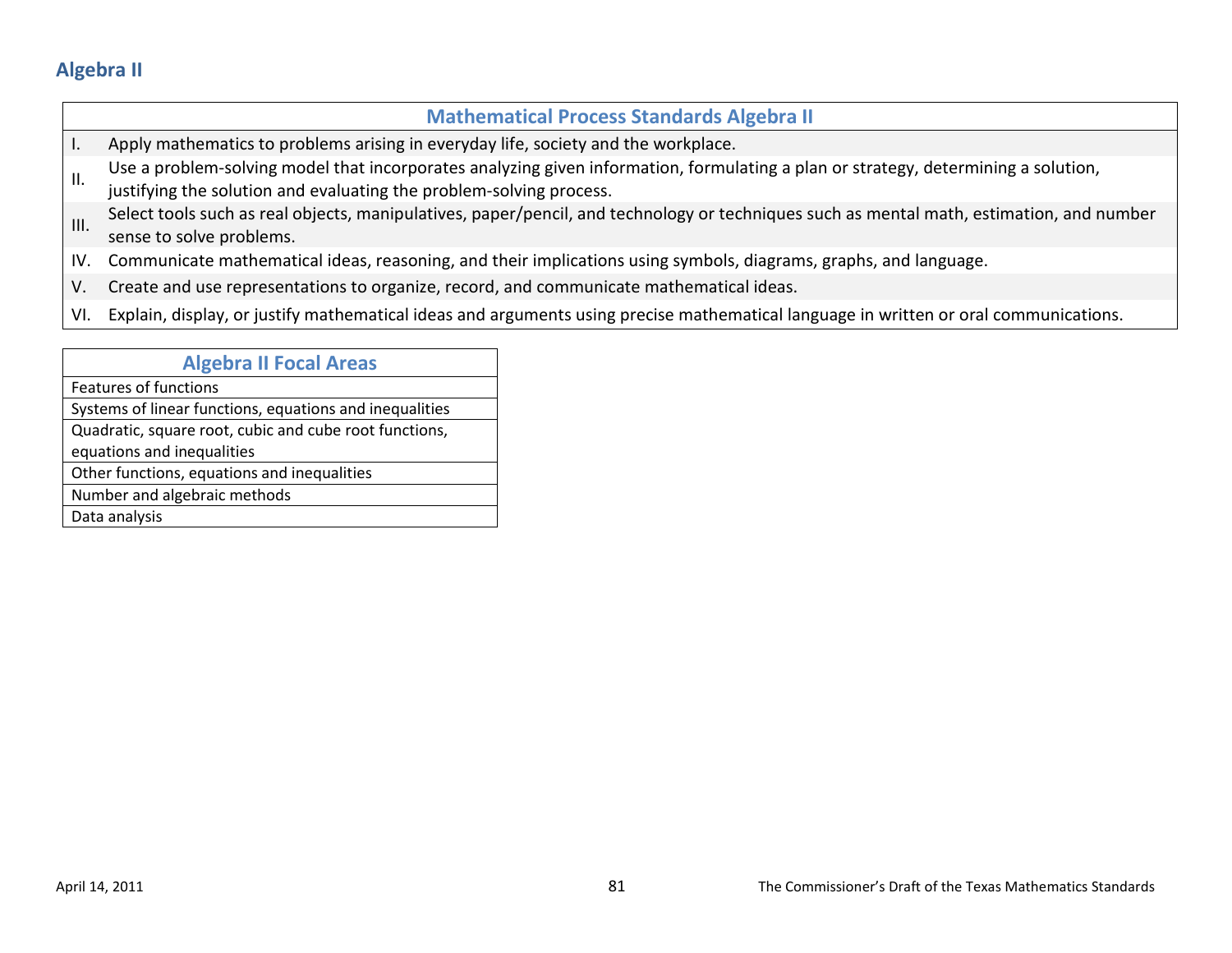|       | <b>Features of Functions.</b> The student is expected to:<br>A2F                                                                                                                                                                                                                                                                                                                   |
|-------|------------------------------------------------------------------------------------------------------------------------------------------------------------------------------------------------------------------------------------------------------------------------------------------------------------------------------------------------------------------------------------|
| A2F01 | graph the functions $f(x) = b^x$ , $f(x) = \log(x)$ , $f(x) =  x $ , $f(x) = \sqrt{x}$ , $f(x) = \frac{a}{x}$ , $f(x) = x^3$ and when applicable determine the key features<br>such as domain, range, intercepts, relative maximums and minimums given an interval, symmetries, and asymptotic behavior. For the functions<br>$f(x) = b^x$ and $f(x) = \log(x)$ , b is 2, 10 or e. |
| A2F02 | determine the composition of two functions, including the necessary restrictions on the domain.                                                                                                                                                                                                                                                                                    |
| A2F03 | explain the relationship between a function and its inverse, if it exists, including the restrictions on domains and ranges. (Include quadratic, square<br>root, logarithmic and exponential functions.)                                                                                                                                                                           |
| A2F04 | graph the inverse of a function, if it exists, by reflection across the line $y = x$ .                                                                                                                                                                                                                                                                                             |
| A2F05 | graph step and other piecewise-defined functions, including the greatest integer function, and when applicable determine key features such as<br>domain, range and symmetry in mathematical and real-world problems.                                                                                                                                                               |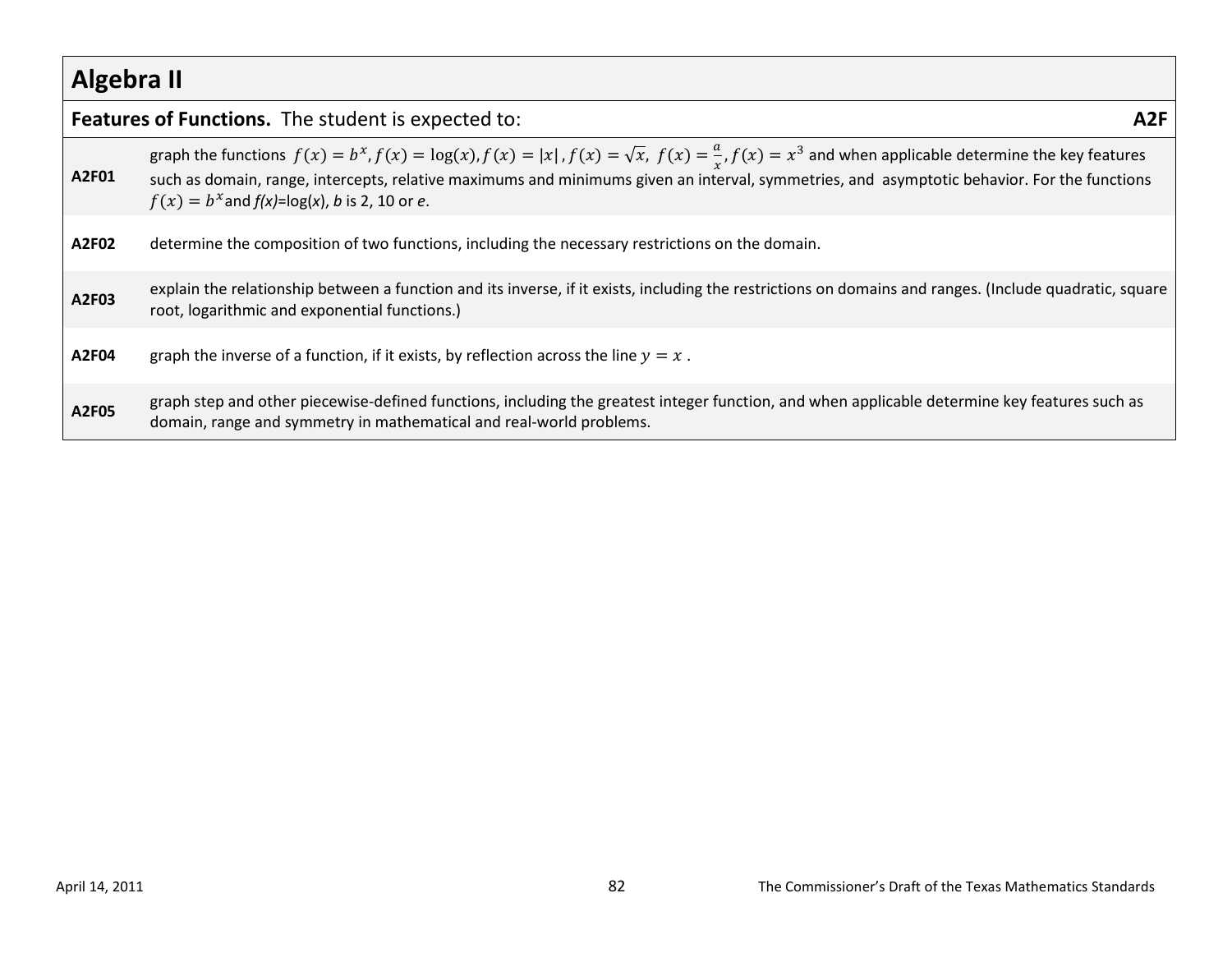|       | Linear Functions, Equations, and Inequalities. The student is expected to:                                                                                                                                                              | A <sub>2</sub> L |
|-------|-----------------------------------------------------------------------------------------------------------------------------------------------------------------------------------------------------------------------------------------|------------------|
| A2L01 | generate systems of equations for mathematical and real-world problems, including systems consisting of three linear equations in three<br>unknowns and systems consisting of two equations, the first linear and the second quadratic. |                  |
| A2L02 | generate systems of at least two linear inequalities in two variables to solve mathematical and real-world problems.                                                                                                                    |                  |
| A2L03 | represent a system of linear equations using a matrix in mathematical and real-world problems, and explain why it might be an advantage to<br>replace the system by the matrix.                                                         |                  |
| A2L04 | solve systems of three linear equations with three variables algebraically in mathematical and real-world problem. (Include the use of algebraic<br>methods and matrices.)                                                              |                  |
| A2L05 | determine the reasonableness, including using the appropriate units, of solutions to systems of three linear equations in three variables in<br>mathematical and real-world problems.                                                   |                  |
| A2L06 | solve systems of two or more linear inequalities with two variables in mathematical and real-world problems both algebraically and using matrices.                                                                                      |                  |
| A2L07 | determine the reasonableness, including using the appropriate units, of solutions to systems of two or more linear inequalities in two variables in<br>mathematical and real-world problems.                                            |                  |
| A2L08 | solve algebraically systems of two equations in two variables made up of a linear equation and a quadratic equation in mathematical and real-<br>world problems.                                                                        |                  |
| A2L09 | determine the reasonableness, including using the appropriate units, of solutions to systems of a linear equation and a quadratic equation in two<br>variables in mathematical and real-world problems.                                 |                  |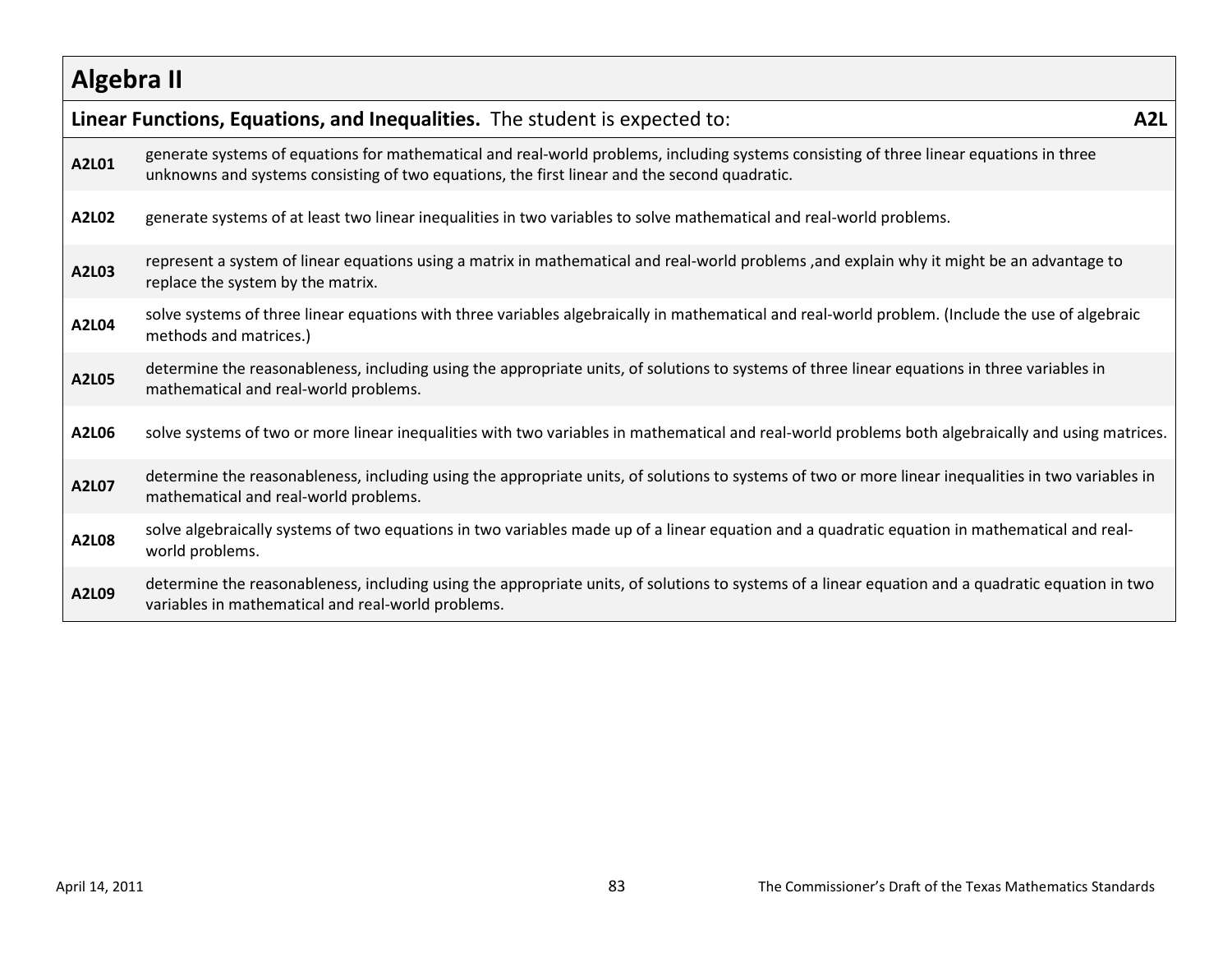|       | Quadratic, Square Root, Cubic and Cube Root Functions, Equations, and Inequalities. The student is expected to:<br>A <sub>2</sub> Q                                                                                                        |
|-------|--------------------------------------------------------------------------------------------------------------------------------------------------------------------------------------------------------------------------------------------|
| A2Q01 | generate a quadratic function with graph having a given vertex and axis of symmetry, and generate a quadratic function with a graph that<br>contains two or more specified points in the plane.                                            |
| A2Q02 | generate square root functions for mathematical and real-world problems.                                                                                                                                                                   |
| A2Q03 | generate quadratic inequalities for mathematical and real-world problems.                                                                                                                                                                  |
| A2Q04 | generate quadratic, square root, cubic, and cube root equations for real-world problems.                                                                                                                                                   |
| A2Q05 | rewrite a quadratic function $f(x) = ax^2 + bx + c$ in the form $f(x) = a(x - h)^2 + k$ to reveal different properties of $f(x)$ in mathematical and<br>real-world problems.                                                               |
| A2Q06 | determine the effect on the graphs of $f(x) = \sqrt{x}$ , $f(x) = x^3$ , and $f(x) = \sqrt[3]{x}$ when $f(x)$ is replaced by a $f(x)$ , $f(x) + d$ , $f(bx)$ , or $f(x+c)$ for specific<br>positive and negative values of a, b, c, and d. |
| A2Q07 | generate the equation of a parabola using given features that may include vertex, focus, axis of symmetry, direction of opening and focal width in<br>mathematical and real-world problems.                                                |
| A2Q08 | solve quadratic and square root equations that may have real or complex roots in mathematical and real-world problems.                                                                                                                     |
| A2Q09 | give examples showing how extraneous solutions may arise with quadratic equations in real-world problems.                                                                                                                                  |
| A2Q10 | solve cube root equations that have real or complex roots in mathematical and real-world problems.                                                                                                                                         |
| A2Q11 | determine the reasonableness, including using the appropriate units, of a solution to a square root or cube root equation in mathematical and<br>real-world problems.                                                                      |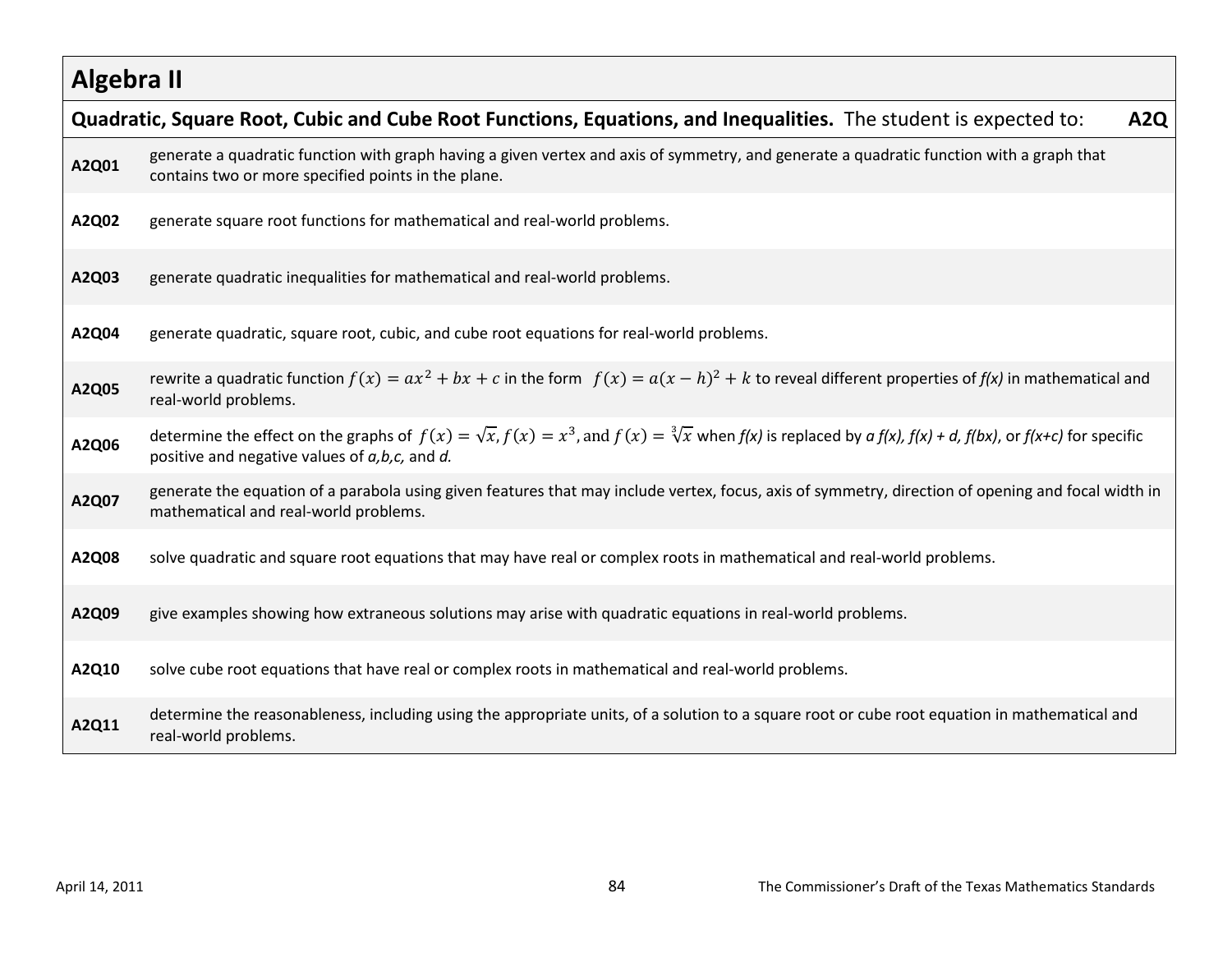|       | Other Functions, Equations, and Inequalities. The student is expected to:<br>A <sub>2E</sub>                                                                                                                      |  |  |
|-------|-------------------------------------------------------------------------------------------------------------------------------------------------------------------------------------------------------------------|--|--|
|       | <b>Exponential and Logarithmic Functions</b>                                                                                                                                                                      |  |  |
| A2E01 | generate exponential and logarithmic equations that model real-world situations.                                                                                                                                  |  |  |
| A2E02 | determine the effect on the graphs of $f(x) = b^x$ , and $f(x) = \log(x)$ when $f(x)$ is replaced by $a f(x)$ , $f(x) + d$ , $f(bx)$ , or $f(x+c)$ for specific positive and<br>negative values of a, b, c and d. |  |  |
| A2E03 | solve exponential and logarithmic equations that have real roots in mathematical and real-world problems.                                                                                                         |  |  |
| A2E04 | determine the reasonableness, including using the appropriate units, of a solution to an exponential equation in mathematical and real-world<br>problems.                                                         |  |  |
| A2E05 | determine the reasonableness, including using the appropriate units, of a solution to a logarithmic equation in mathematical and real-world<br>problems.                                                          |  |  |
|       | <b>Absolute Value Functions, Equations, and Inequalities</b>                                                                                                                                                      |  |  |
| A2E06 | generate absolute value equations that model mathematical and real-world situations.                                                                                                                              |  |  |
| A2E07 | determine the effect on the graphs of $f(x) =  x $ when $f(x)$ is replaced by $a f(x)$ , $f(x) + d$ , $f(bx)$ , or $f(x+c)$ for specific positive and negative values of<br>$a,b,c$ and $d$ .                     |  |  |
| A2E08 | solve absolute value equations that have real or complex roots in mathematical and real-world problems.                                                                                                           |  |  |
| A2E09 | solve absolute value inequalities in mathematical and real-world problems.                                                                                                                                        |  |  |
|       | <b>Rational Functions and Equations</b>                                                                                                                                                                           |  |  |
| A2E10 | generate rational equations that model mathematical and real-world situations.                                                                                                                                    |  |  |
| A2E11 | determine the effect on the graphs of $f(x) = \frac{a}{x}$ , when $f(x)$ is replaced by $af(x)$ , $f(x) + d$ , $f(bx)$ , or $f(x+c)$ for specific positive and negative values of<br>$a,b,c$ , and $d$ .          |  |  |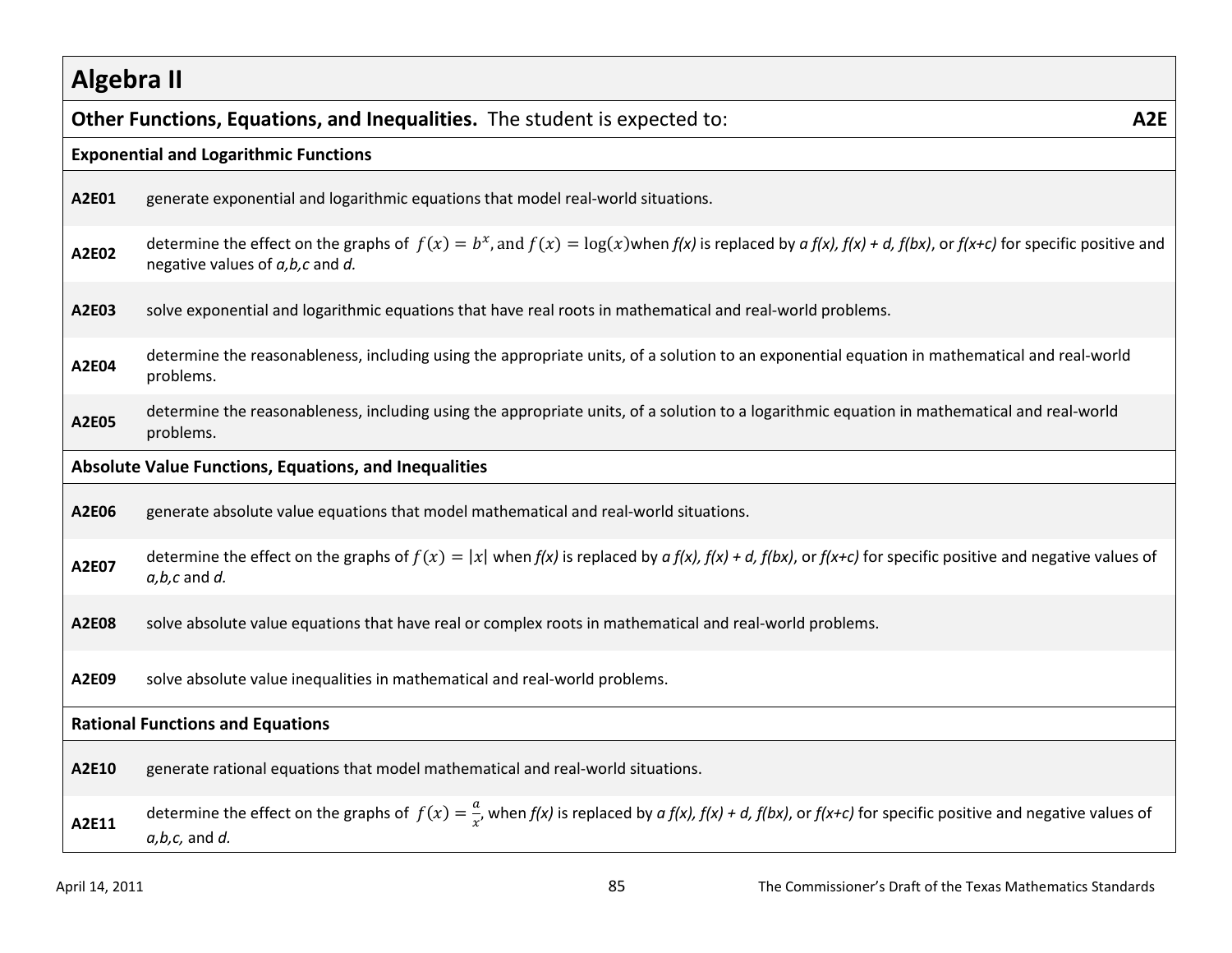**A2E12** solve rational equations that have real or complex roots in mathematical and real-world problems.

**A2E13** determine the reasonableness, including using the appropriate units, of a solution to a rational equation in mathematical and real-world problems.

**A2E14** generate examples showing how extraneous solutions may arise with rational equations in real-world problems.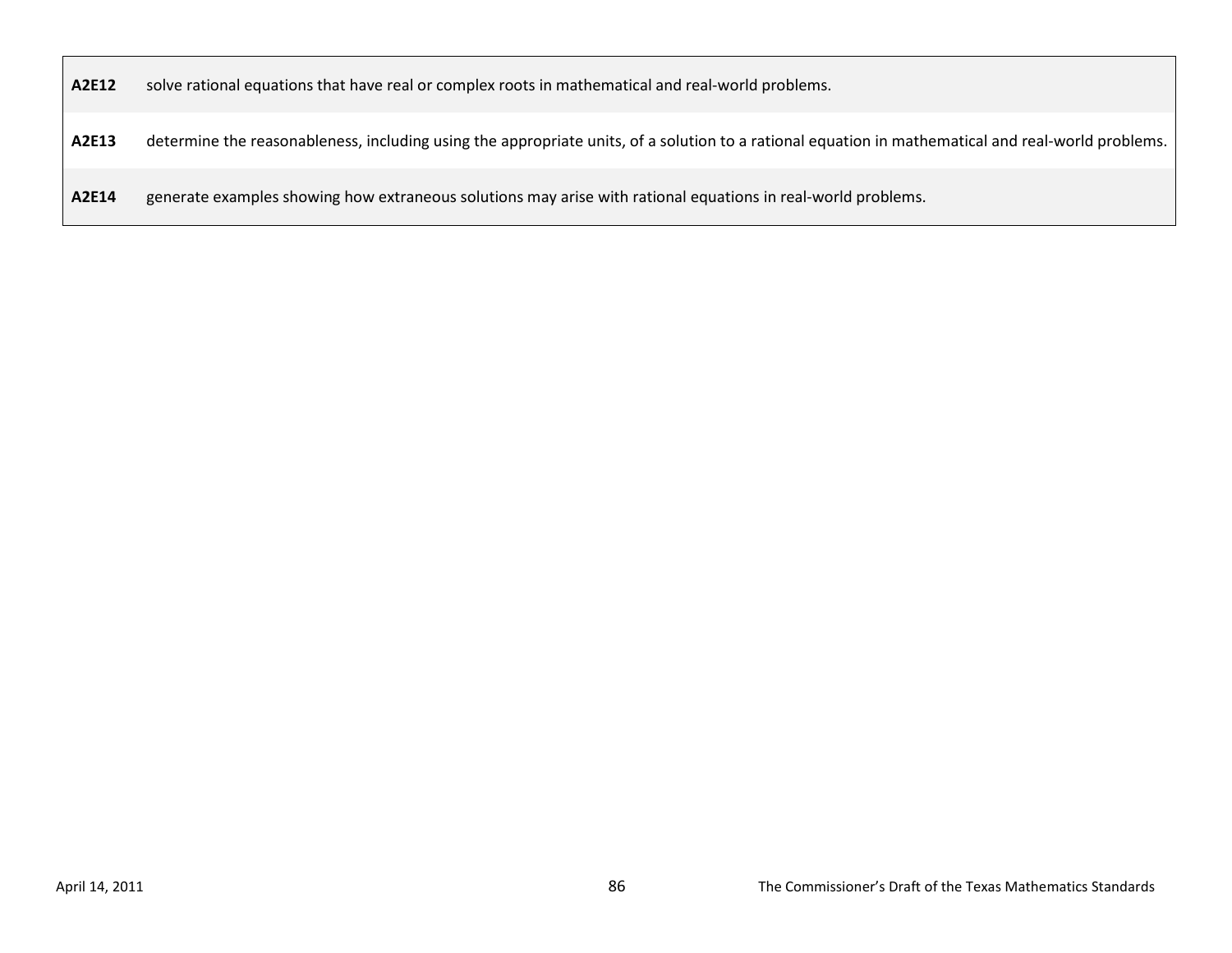|       | Number and Algebraic Methods. The student is expected to:                                                                                                                                               | A2A |
|-------|---------------------------------------------------------------------------------------------------------------------------------------------------------------------------------------------------------|-----|
| A2A01 | use the relation $i^2 = -1$ and the commutative, associative, and distributive properties to add, subtract, and multiply complex numbers.                                                               |     |
| A2A02 | apply the properties of matrix addition, matrix subtraction, scalar multiplication of a matrix and matrix multiplication in mathematical and real-<br>world problems.                                   |     |
| A2A03 | transform algebraic expressions involving rational exponents.                                                                                                                                           |     |
| A2A04 | determine the sum, difference, and product of polynomials in mathematical and real-world problems.                                                                                                      |     |
| A2A05 | determine the quotient of a polynomial divided by a binomial in mathematical and real-world problems, including quotients with remainders                                                               |     |
| A2A06 | apply the Remainder Theorem to determine the linear factors of a polynomial.                                                                                                                            |     |
| A2A07 | transform radical expressions that contain variables to equivalent forms in mathematical and real-world and problems.                                                                                   |     |
| A2A08 | transform exponential expressions to their corresponding logarithmic expressions and logarithmic expressions to their corresponding exponential<br>expressions in mathematical and real-world problems. |     |
| A2A09 | determine the sum, difference, product and quotient of simple rational expressions including determining the restrictions on the domain in<br>mathematical and real-world problems.                     |     |
| A2A10 | determine linear and quadratic factors of a polynomial, including factoring the sum and difference of two cubes, when suitable factorizations are<br>available.                                         |     |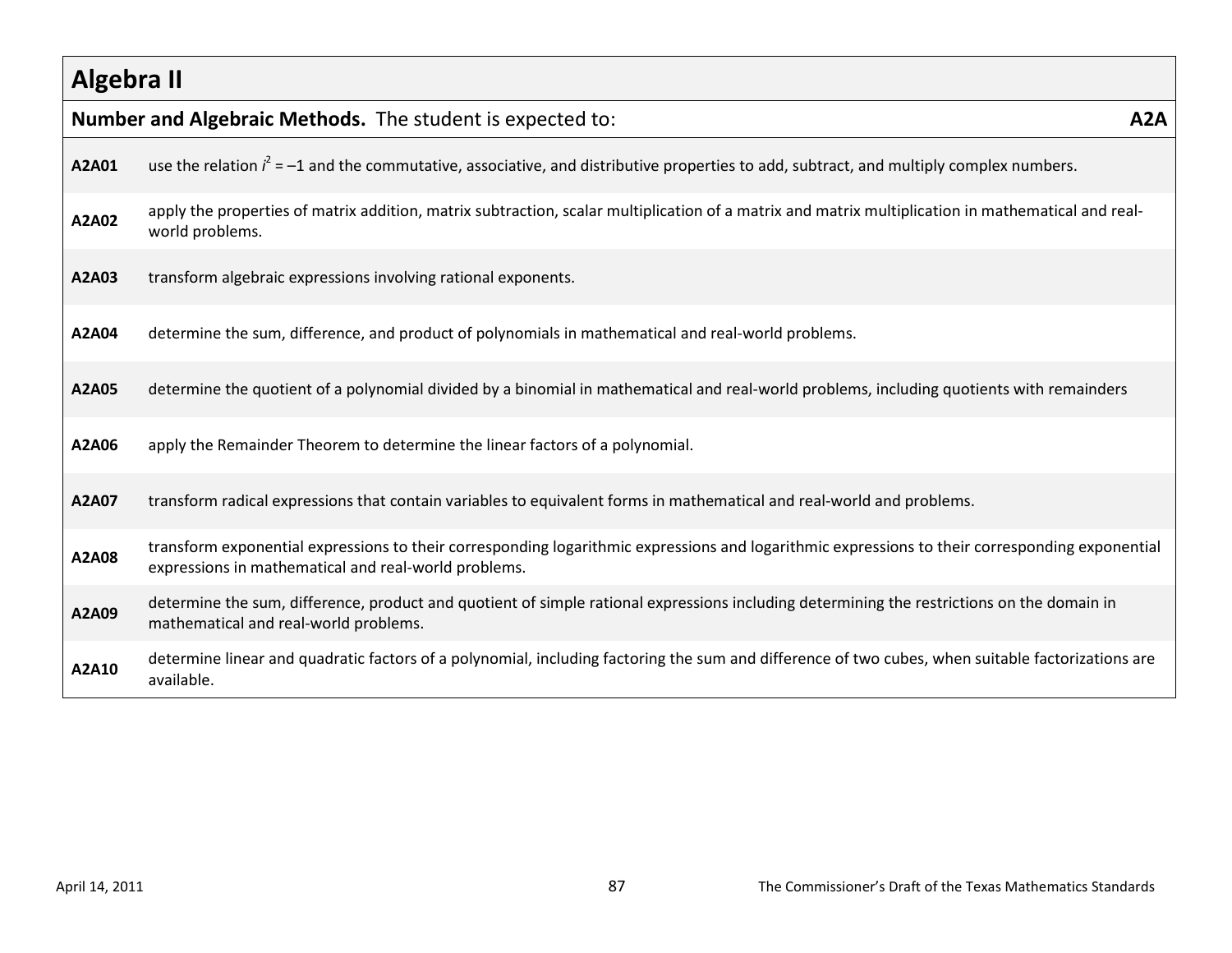|       | <b>Data.</b> The student is expected to:                                                                                                                                                                                       | A2D |
|-------|--------------------------------------------------------------------------------------------------------------------------------------------------------------------------------------------------------------------------------|-----|
| A2D01 | when appropriate, use the mean and standard deviation of a data set to fit a normal distribution and to approximate normal population<br>percentages using tools such as calculators, spreadsheets and tables.                 |     |
| A2D02 | recognize that there are data sets for which it is not appropriate to model with a normal distribution.                                                                                                                        |     |
| A2D03 | determine whether data from generating process such as simulation are consistent with a specified model.                                                                                                                       |     |
| A2D04 | distinguish the purposes and differences among sample surveys, experiments and observation studies including explaining the role of<br>randomization in each type of study and the scope of inference from each type of study. |     |
| A2D05 | use data from a sample survey to estimate population mean or population proportion including developing the margin of error through the use of<br>simulation models for random sampling.                                       |     |
| A2D06 | use data from a randomized experiment to compare two treatments and use simulation to decide if the observed differences are statistically<br>significant.                                                                     |     |
| A2D07 | determine the strengths and weaknesses of reports based on data when solving problems in real-world situations.                                                                                                                |     |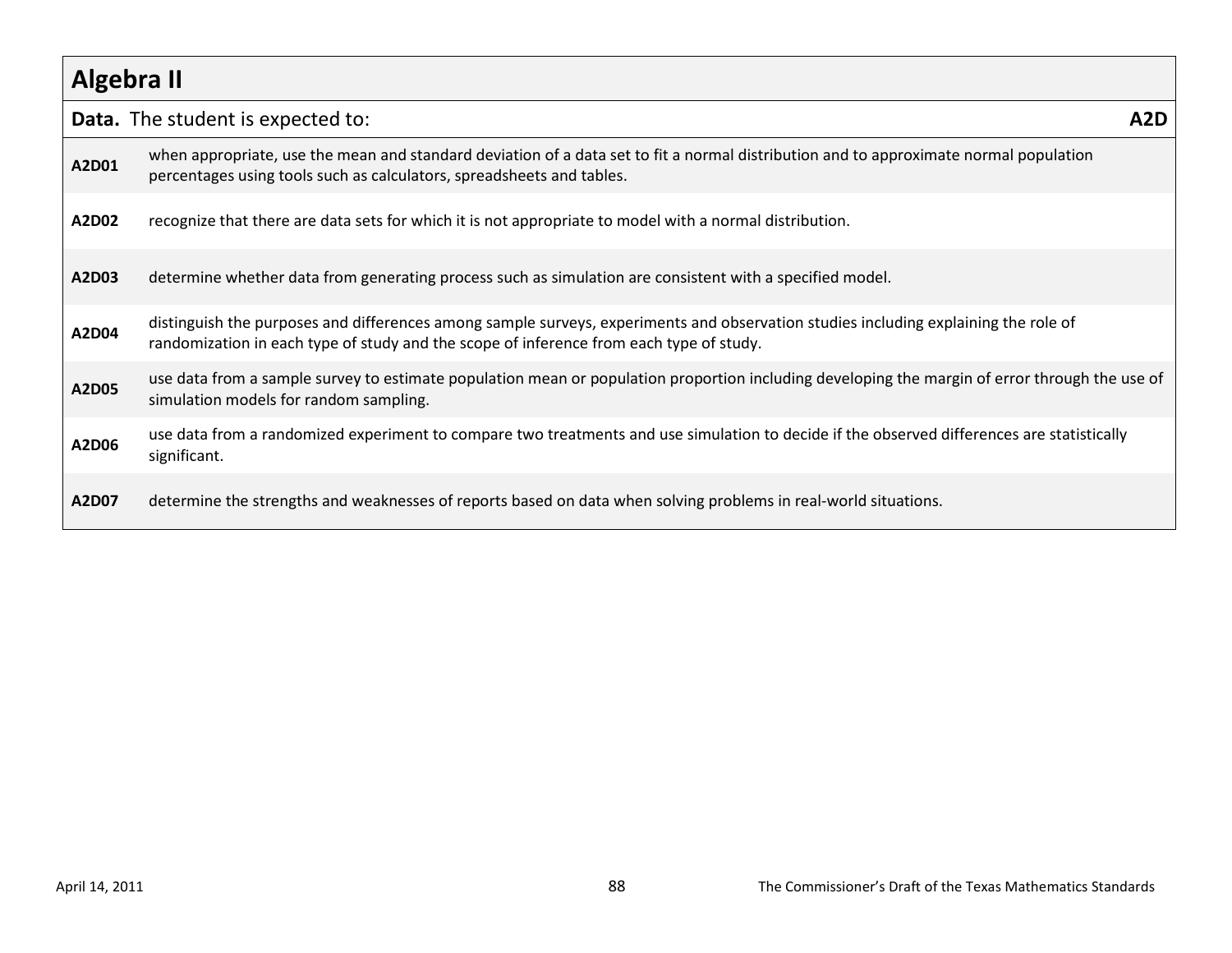### **Pre-Calculus**

|      | <b>Mathematical Process Standards Pre-Calculus</b>                                                                                                                                                        |
|------|-----------------------------------------------------------------------------------------------------------------------------------------------------------------------------------------------------------|
|      | Apply mathematics to problems arising in everyday life, society and the workplace.                                                                                                                        |
| Ш.   | Use a problem-solving model that incorporates analyzing given information, formulating a plan or strategy, determining a solution,<br>justifying the solution and evaluating the problem-solving process. |
| III. | Select tools such as real objects, manipulatives, paper/pencil, and technology or techniques such as mental math, estimation, and number<br>sense to solve problems.                                      |
| IV.  | Communicate mathematical ideas, reasoning, and their implications using symbols, diagrams, graphs, and language.                                                                                          |
| V.   | Create and use representations to organize, record, and communicate mathematical ideas.                                                                                                                   |
| VI.  | Explain, display, or justify mathematical ideas and arguments using precise mathematical language in written or oral communications.                                                                      |

| <b>Pre-Calculus Focal Areas</b> |  |
|---------------------------------|--|
| <b>Functions</b>                |  |
| Geometric reasoning             |  |
| Measurement                     |  |
| Number and algebraic methods    |  |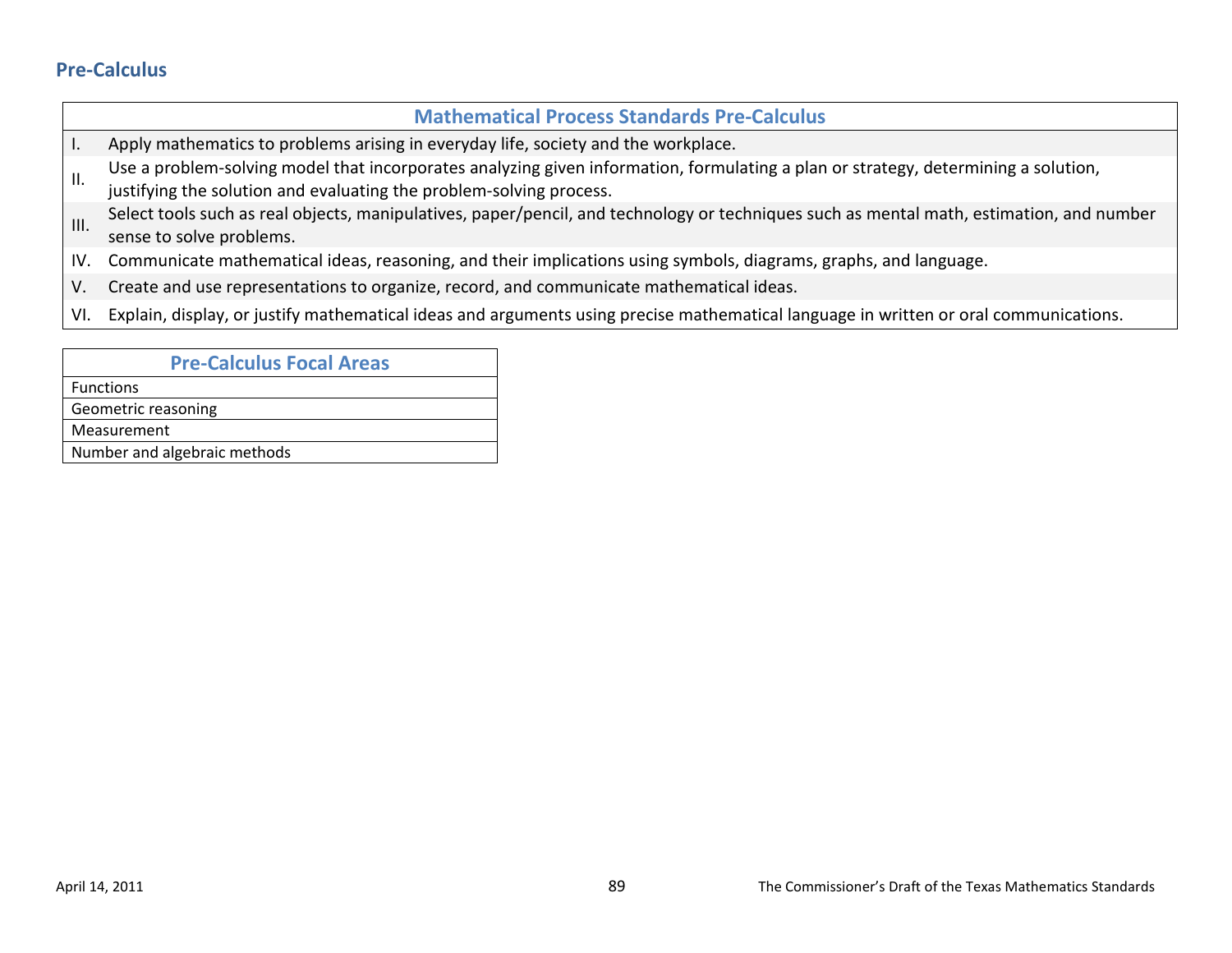|             | <b>Pre-Calculus</b>                                                                                                                                                                                                                                                                                                                                                            |           |
|-------------|--------------------------------------------------------------------------------------------------------------------------------------------------------------------------------------------------------------------------------------------------------------------------------------------------------------------------------------------------------------------------------|-----------|
|             | <b>Functions.</b> The student is expected to:                                                                                                                                                                                                                                                                                                                                  | <b>PF</b> |
| <b>PF01</b> | use the composition of two functions to model and solve real-world problems.                                                                                                                                                                                                                                                                                                   |           |
| <b>PF02</b> | give an example that function composition is not always commutative.                                                                                                                                                                                                                                                                                                           |           |
| <b>PF03</b> | represent a given function as a composite function of two or more functions. For example, $f(x) = \sqrt{x^2 + 3}$ can be represented as<br>$f(x) = (g \circ h)(x)$ where $g(x) = \sqrt{x}$ and $h(x) = x^2 + 3$ , or f can be represented as $f(x) = (g \circ w \circ v)(x)$ where $g(x) = \sqrt{x}$ , $w(x) = x + 3$ ,<br>and $v(x) = x^2$ .                                  |           |
| <b>PF04</b> | describe symmetry of graphs of even and odd functions in mathematical and real-world problems.                                                                                                                                                                                                                                                                                 |           |
| <b>PF05</b> | determine an inverse function, when it exists, for a given function over its domain or a subset of its domain and represent the inverse graphically<br>and/or algebraically.                                                                                                                                                                                                   |           |
| <b>PF06</b> | graph exponential functions and logarithmic functions (including base e), trigonometric functions, piece-wise defined functions, rational functions<br>and inverse trigonometric functions.                                                                                                                                                                                    |           |
| <b>PF07</b> | analyze the key features of exponential functions and logarithmic functions (including base e), trigonometric functions, piece-wise defined<br>functions, rational functions and inverse trigonometric functions such as domain, range, symmetry, relative maximum, relative minimum, zeros,<br>asymptotes, and intervals over which the function is increasing or decreasing. |           |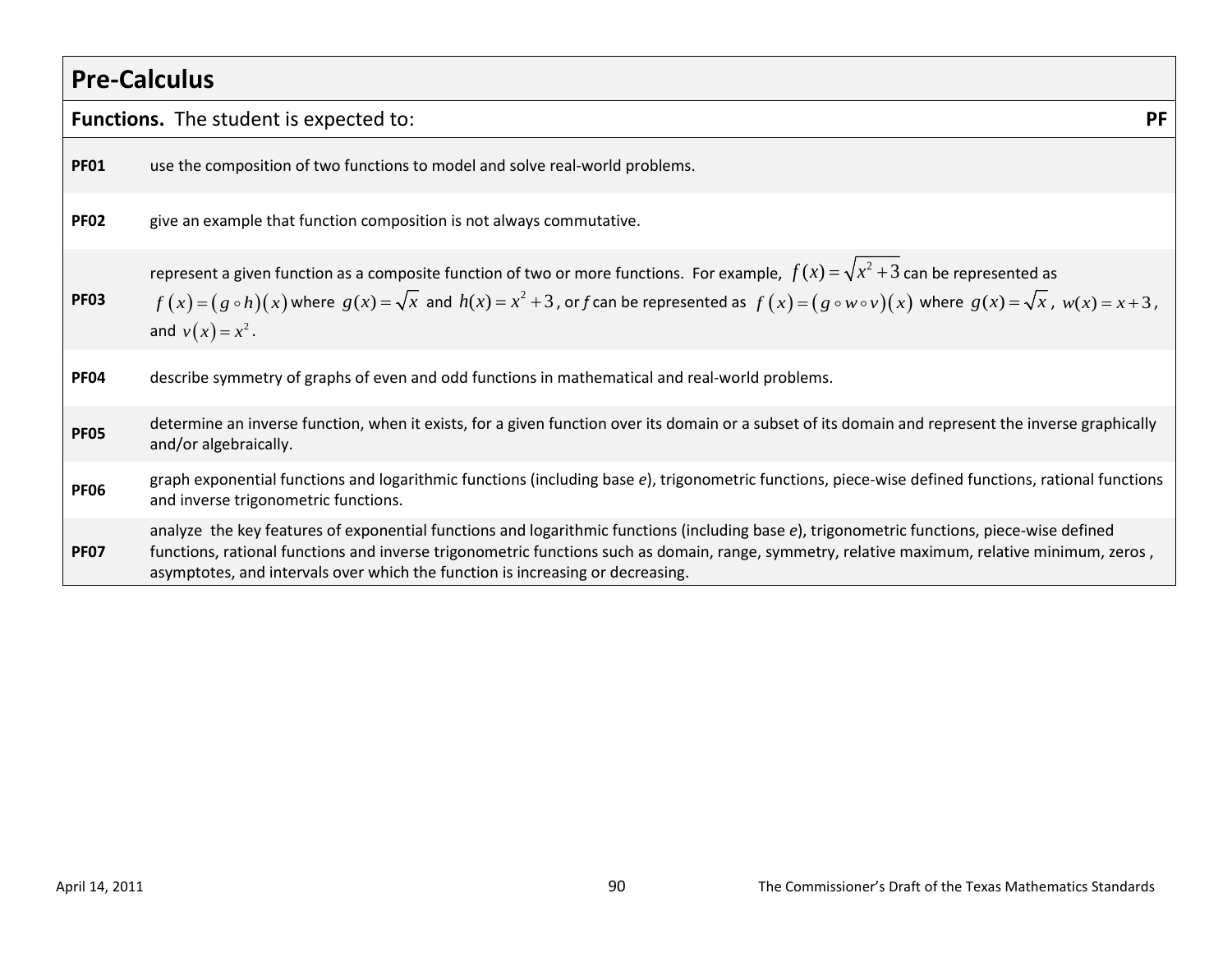| <b>Pre-Calculus</b> |                                                                                                                                                                                                                                                                                                                              |  |
|---------------------|------------------------------------------------------------------------------------------------------------------------------------------------------------------------------------------------------------------------------------------------------------------------------------------------------------------------------|--|
|                     | Geometric Reasoning. The student is expected to:<br>PG                                                                                                                                                                                                                                                                       |  |
| <b>PG01</b>         | graph a set of parametric equations.                                                                                                                                                                                                                                                                                         |  |
| <b>PG02</b>         | convert parametric equations into rectangular relations and convert rectangular relations into parametric equations to solve mathematical and<br>real-world problems.                                                                                                                                                        |  |
| <b>PG03</b>         | graph logarithmic functions with various bases, including the natural log function, and their transformations, including $a \cdot f(x)$ , $f(x)$ +<br>$d, f(x - c), f(b \cdot x)$ for specific values of a, b, c, and d, in mathematical and real-world problems.                                                            |  |
| <b>PG04</b>         | graph power functions (including radical) and their transformations including the concept of end behavior using infinity notation to communicate<br>this characteristic in mathematical and real-world problems.                                                                                                             |  |
| <b>PG05</b>         | graph rational functions and determine characteristics such as domain, asymptotes (horizontal, vertical, slant) and describe the differences<br>between the domains of the rational functions $(p(x) s(x)) / (q(x) s(x))$ and $p(x) / q(x)$ for p, q and s polynomial functions in mathematical and real-<br>world problems. |  |
| <b>PG06</b>         | determine various types of discontinuities in the interval $(-\infty,\infty)$ as they relate to rational functions and explore the limitations of the graphing<br>calculator in mathematical and real-world problems.                                                                                                        |  |
| <b>PG07</b>         | graph exponential functions and their transformations, including $a \cdot f(x)$ , $f(x) + d$ , $f(x - c)$ , $f(b \cdot x)$ for specific values of a, b, c, and d, to solve<br>problems in mathematical and real-world problems.                                                                                              |  |
| <b>PG08</b>         | graph points in the polar coordinate system and convert between the rectangular and polar coordinate systems in mathematical and real-world<br>problems.                                                                                                                                                                     |  |
| <b>PG09</b>         | graph polar equations by plotting points, using symmetry, using zeros and maximum values including recognizing special polar graphs.                                                                                                                                                                                         |  |
| <b>PG10</b>         | derive, in rectangular coordinates, the equation of a circle, parabola, ellipse, and hyperbola from their locus definitions.                                                                                                                                                                                                 |  |
| <b>PG11</b>         | write the equation of an ellipse with center $(h,k)$ and determine the foci and eccentricity in mathematical and real-world problems.                                                                                                                                                                                        |  |
| <b>PG12</b>         | write the equation of a hyperbola with center $(h,k)$ and determine the foci, eccentricity and the equations of the asymptotes in mathematical and<br>real-world problems.                                                                                                                                                   |  |
| <b>PG13</b>         | determine the conic section formed when a plane intersects a double napped cone.                                                                                                                                                                                                                                             |  |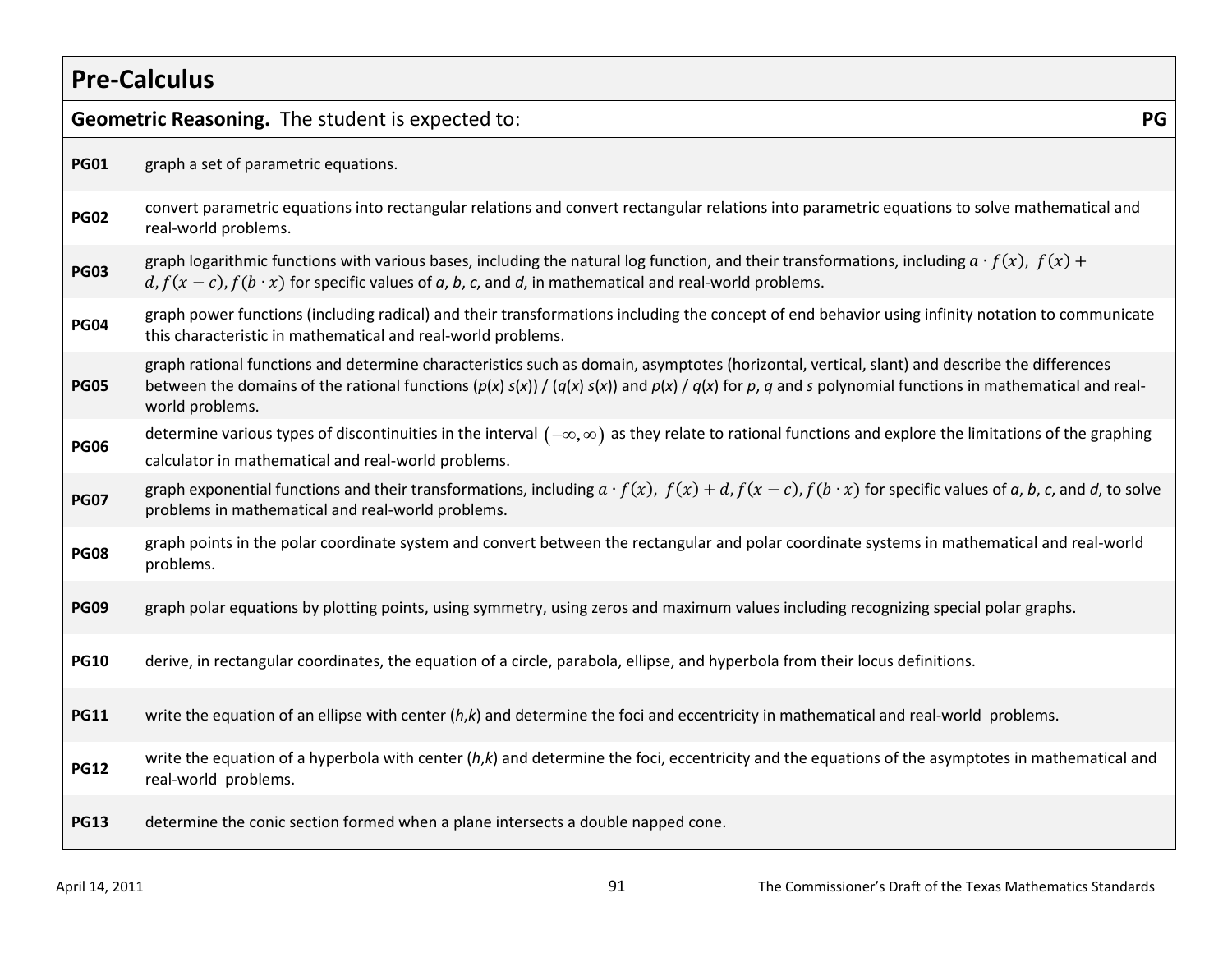| <b>PG14</b> | use trigonometric identities such as reciprocal, quotient, Pythagorean, cofunctions, even/odd, and sum and difference identities for cosine and<br>sine to simplify trigonometric expressions in mathematical and real-world problems.                       |
|-------------|--------------------------------------------------------------------------------------------------------------------------------------------------------------------------------------------------------------------------------------------------------------|
| <b>PG15</b> | determine whether a situation can be modeled by a sinusoidal function, develop a mathematical model to describe the situation, and use the<br>model to solve mathematical and real-world problems.                                                           |
| <b>PG16</b> | graph the sine and cosine functions and apply one or more transformations to these functions, including $a \cdot f(x)$ , $f(x) + d$ , $f(x - c)$ , $f(b \cdot x)$ for<br>specific values of $a$ , $b$ , $c$ and $d$ in mathematical and real-world problems. |
| <b>PG17</b> | graph inverse trigonometric functions (arcsin x, arccos x) with and without technology including explaining why there is a need for restricted<br>domains and ranges in mathematical and real-world problems.                                                |
| <b>PG18</b> | estimate the limit of a function at a point, including one-sided limits, using graphs and tables.                                                                                                                                                            |
| <b>PG19</b> | illustrate cases in which a limit of a function fails to exist at a point or as x grows without bound, including unequal left-hand and right-hand limits<br>at a point, unbounded behavior, and oscillating behavior.                                        |
|             |                                                                                                                                                                                                                                                              |
| <b>PG20</b> | use knowledge of the limiting process to describe the behavior of a function including end-behavior.                                                                                                                                                         |
| <b>PG21</b> | explain, informally, why a limit fails to exist at a point or as x grows without bound, including unequal left-hand and right-hand limits at a point,<br>unbounded behavior, and oscillating behavior.                                                       |
| <b>PG22</b> | solve problems requiring an understanding of the limiting process in mathematical and real-world problems.                                                                                                                                                   |
| <b>PG23</b> | use vectors to model situations involving magnitude and direction.                                                                                                                                                                                           |
| <b>PG24</b> | represent the addition of vectors and the multiplication of a vector by a scalar geometrically and symbolically.                                                                                                                                             |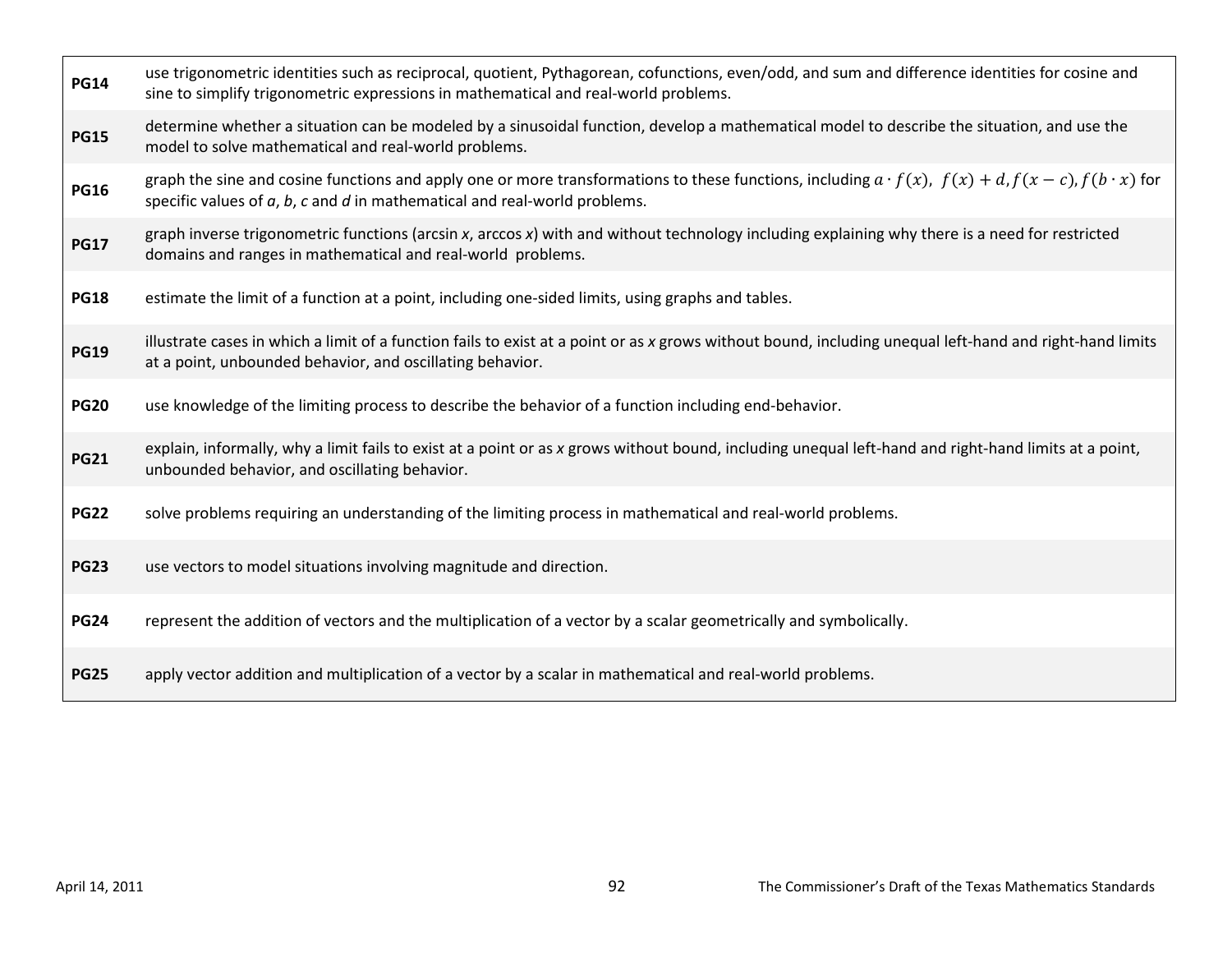## **Pre-Calculus**

|             | Measurement. The student is expected to:<br><b>PM</b>                                                                                                                                                                                                                                                           |  |  |
|-------------|-----------------------------------------------------------------------------------------------------------------------------------------------------------------------------------------------------------------------------------------------------------------------------------------------------------------|--|--|
| <b>PM01</b> | determine the relationship between the unit circle, the wrapping function $(W(x)=(\cos x, \sin x))$ , and the definition of a periodic function to<br>evaluate trigonometric functions in mathematical and real world problems.                                                                                 |  |  |
| <b>PM02</b> | determine the values of the trigonometric functions at the special angles (30°, 45°, 60°) and the angles, such as the half-angles, related to them in<br>mathematical and real-world problems.                                                                                                                  |  |  |
| <b>PM03</b> | determine, using reference angles, the value of trigonometric ratios of any angle, including solving problems involving points on the terminal side<br>of an angle in mathematical and real world problems.                                                                                                     |  |  |
| <b>PM04</b> | use the Law of Sines in mathematical and real-world problems.                                                                                                                                                                                                                                                   |  |  |
| <b>PM05</b> | use the Law of Cosines in mathematical and real-world problems.                                                                                                                                                                                                                                                 |  |  |
| <b>PM06</b> | identify radian measure of a central angle of a unit circle as the length of the arc subtended by that angle.                                                                                                                                                                                                   |  |  |
| <b>PM07</b> | represent angles in radians and degrees based on the concept of rotation and find the measure of reference angles and angles in standard<br>position with a common terminal side in mathematical and real-world problems involving arc length, linear and angular speeds and area of the<br>sector of a circle. |  |  |
| PM08        | use trigonometry to determine directional bearing and harmonic motion in mathematical and real world problems.                                                                                                                                                                                                  |  |  |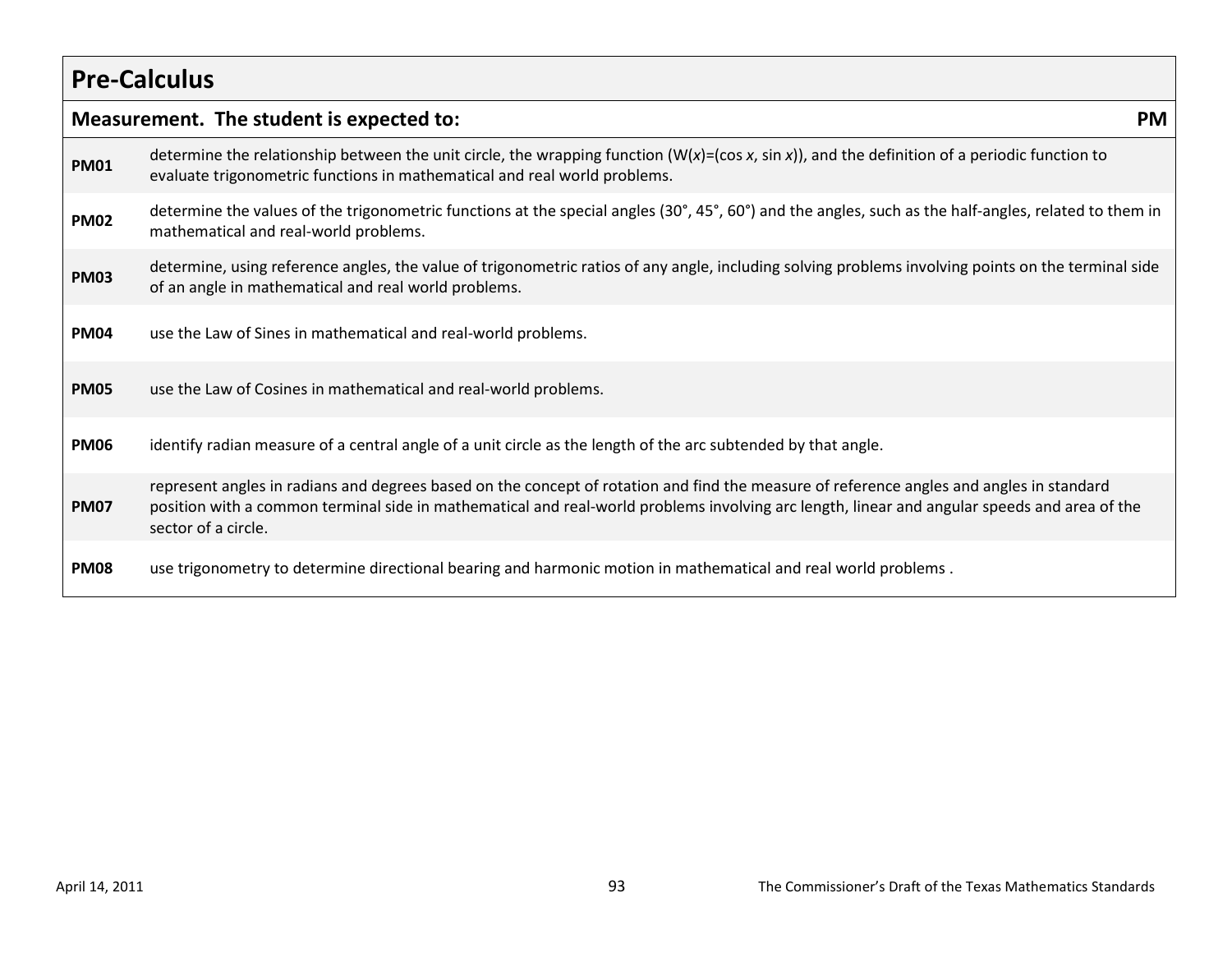## **Pre-Calculus**

|             | Number and Algebraic Methods. The student is expected to:                                                                                                               | <b>PA</b> |
|-------------|-------------------------------------------------------------------------------------------------------------------------------------------------------------------------|-----------|
| <b>PA01</b> | represent finite sums and infinite series using sigma notation.                                                                                                         |           |
| <b>PA02</b> | calculate the value, when it exists, of an expression written in sigma notation.                                                                                        |           |
| <b>PA03</b> | represent arithmetic sequences and series using a recursion formula and sigma notation.                                                                                 |           |
| <b>PA04</b> | determine the $nth$ terms and the sum of a finite arithmetic series in mathematical and real-world problems.                                                            |           |
| <b>PA05</b> | represent geometric sequences and series using a recursion formula and sigma notation.                                                                                  |           |
| <b>PA06</b> | calculate the $n^{\text{th}}$ term, $n^{\text{th}}$ partial sum, and sum of a geometric series when this sum exists.                                                    |           |
| <b>PA07</b> | determine the trigonometric form of a complex number and relate to polar coordinates.                                                                                   |           |
| <b>PA08</b> | determine the product and quotient of complex numbers in trigonometric form.                                                                                            |           |
| <b>PA09</b> | determine powers and all the $nth$ roots of complex numbers.                                                                                                            |           |
| <b>PA10</b> | use the properties of logarithms to evaluate or transform logarithmic expressions requiring the change of base formula in both mathematical and<br>real-world problems. |           |
| <b>PA11</b> | use the Binomial Theorem to write the expression $(a + b)^n$ ( <i>n</i> a positive integer) in expanded form.                                                           |           |
| <b>PA12</b> | use Pascal's Relation (triangle) to give a recursive definition of the coefficient $a^p b^{n-p}$ in the expansion of $(a+b)n$ .                                         |           |
| <b>PA13</b> | generate and solve logarithmic equations including those requiring change of base in mathematical and real-world problems.                                              |           |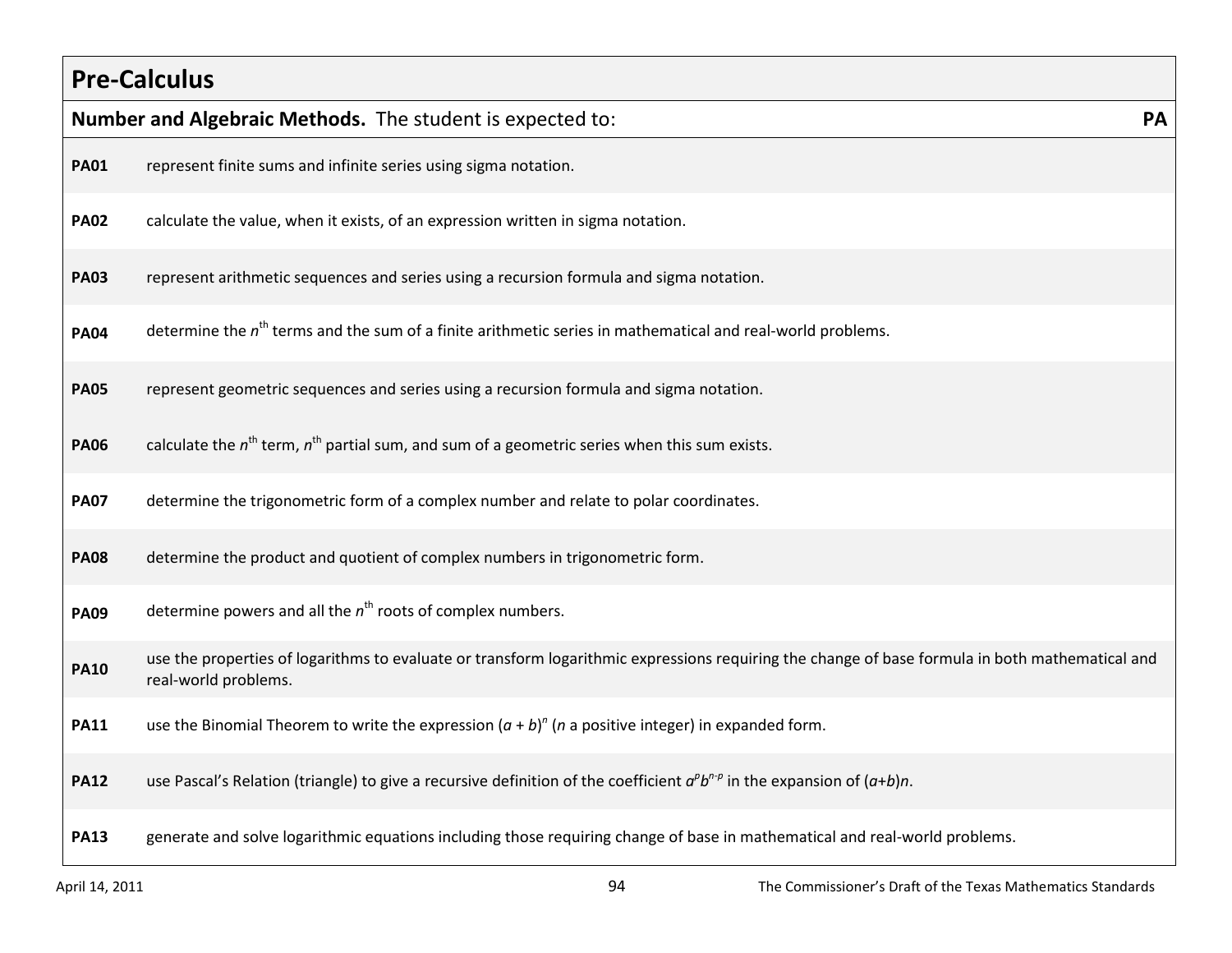| <b>PA14</b> | generate and solve exponential equations in mathematical and real-world problems.                                                                                                                                                                                           |
|-------------|-----------------------------------------------------------------------------------------------------------------------------------------------------------------------------------------------------------------------------------------------------------------------------|
| <b>PA15</b> | use parametric equations to model problems involving motion in mathematical and real-world problems.                                                                                                                                                                        |
| <b>PA16</b> | solve trigonometric equations in mathematical and real-world problems.                                                                                                                                                                                                      |
| <b>PA17</b> | solve polynomial equations with real coefficients by applying a variety of techniques including the Fundamental Theorem of Algebra, factoring,<br>Descartes Rule of Signs, and knowing that complex zeros occur in conjugate pairs in mathematical and real-world problems. |
| <b>PA18</b> | solve polynomial and rational inequalities with real coefficients using critical numbers, by testing intervals and writing the solution set in interval<br>notation in mathematical and real-world problems.                                                                |

Г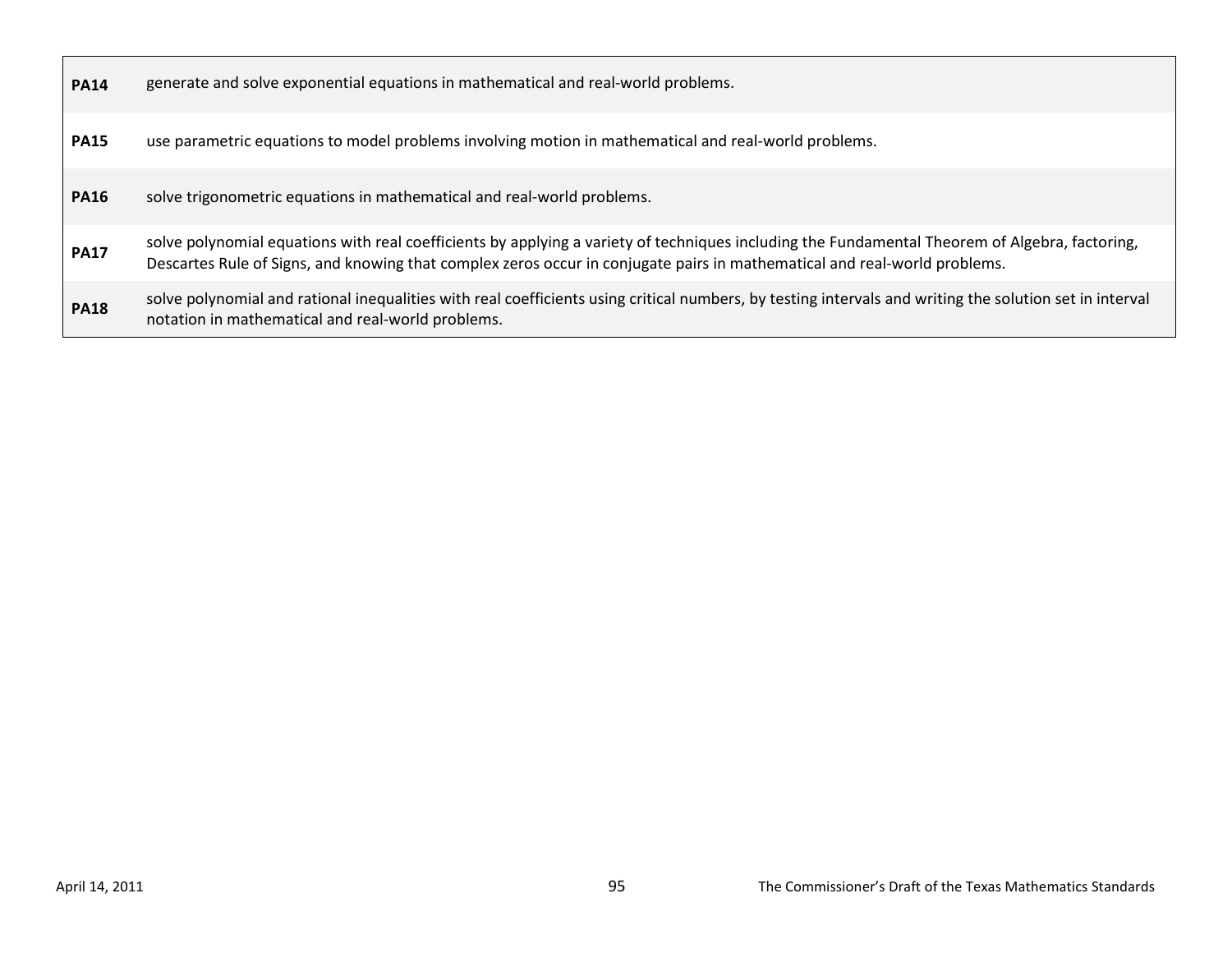### **Advanced Quantitative Reasoning (AQR)**

#### **Mathematical Process Standards Advanced Quantitative Reasoning (AQR)**

- I. Apply mathematics to problems arising in everyday life, society and the workplace.
- Use a problem-solving model that incorporates analyzing given information, formulating a plan or strategy, determining a solution,
- justifying the solution and evaluating the problem-solving process.
- III. Select tools such as real objects, manipulatives, paper/pencil, and technology or techniques such as mental math, estimation, and number sense to solve problems.
- IV. Communicate mathematical ideas, reasoning, and their implications using symbols, diagrams, graphs, and language.
- V. Create and use representations to organize, record, and communicate mathematical ideas.
- VI. Explain, display, or justify mathematical ideas and arguments using precise mathematical language in written or oral communications.

#### **AQR Focal Areas**

Expressions, equations and generalized relationships

Geometric reasoning

Probabilistic and statistical reasoning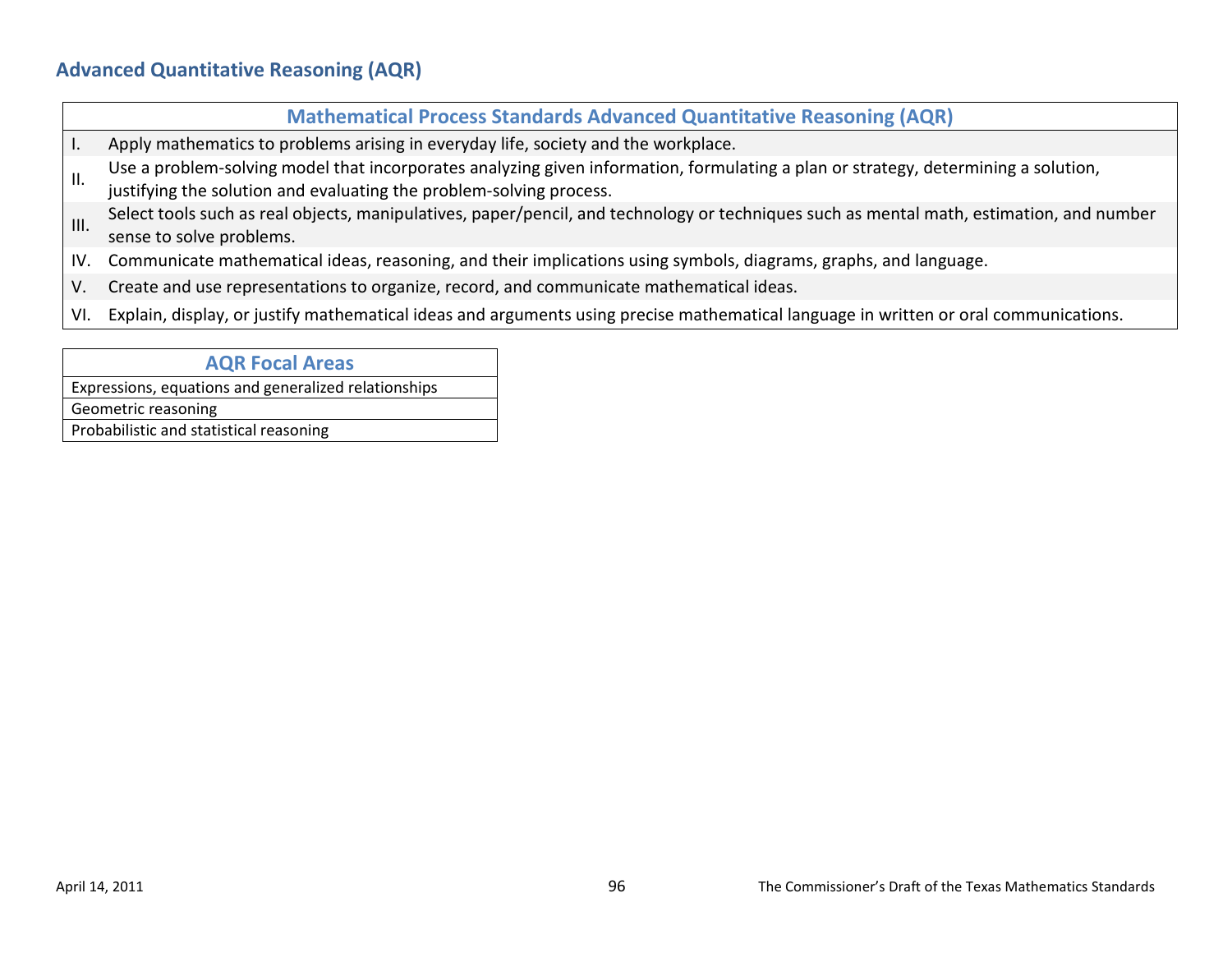| <b>Advanced Quantitative Reasoning</b> |                                                                                                                                                                                            |  |
|----------------------------------------|--------------------------------------------------------------------------------------------------------------------------------------------------------------------------------------------|--|
|                                        | <b>Numeric Reasoning.</b> The student is expected to:<br><b>AQRN</b>                                                                                                                       |  |
|                                        | Develop and Apply Skills Used in College and Careers                                                                                                                                       |  |
| AQRN01                                 | gather data, conduct investigations, and apply mathematical concepts and models to solve problems in mathematics and other disciplines.                                                    |  |
| AQRN02                                 | demonstrate reasoning skills in developing, explaining, and justifying sound mathematical arguments, and analyze the soundness of<br>mathematical arguments of others.                     |  |
| AQRN03                                 | communicate with and about mathematics orally and in writing as part of independent and collaborative work, including making accurate and<br>clear presentations of solutions to problems. |  |
|                                        | <b>Analyze Numerical Data</b>                                                                                                                                                              |  |
| AQRN04                                 | apply, compare, and contrast published ratios, rates, ratings, averages, weighted averages, and indices to make informed decisions.                                                        |  |
| AQRN05                                 | solve problems involving large quantities that are not easily measured.                                                                                                                    |  |
| AQRN06                                 | use arrays to efficiently manage large collections of data and add, subtract, and multiply matrices to solve applied problems.                                                             |  |
| AQRN07                                 | apply algorithms and identify errors in recording and transmitting identification numbers.                                                                                                 |  |
|                                        | <b>Use Ranking and Selection</b>                                                                                                                                                           |  |
| AQRN08                                 | apply and analyze various ranking algorithms to determine an appropriate method for a given situation.                                                                                     |  |
| AQRN09                                 | analyze various voting and selection processes to determine an appropriate method for a given situation.                                                                                   |  |
|                                        | <b>Use Network Models</b>                                                                                                                                                                  |  |
| AQRN10                                 | solve problems involving scheduling or routing situations that can be represented by a vertex-edge graph, and find critical paths, Euler paths, or<br>minimal spanning trees.              |  |
| AQRN11                                 | construct, analyze, and interpret flow charts in order to develop and describe problem-solving procedures.                                                                                 |  |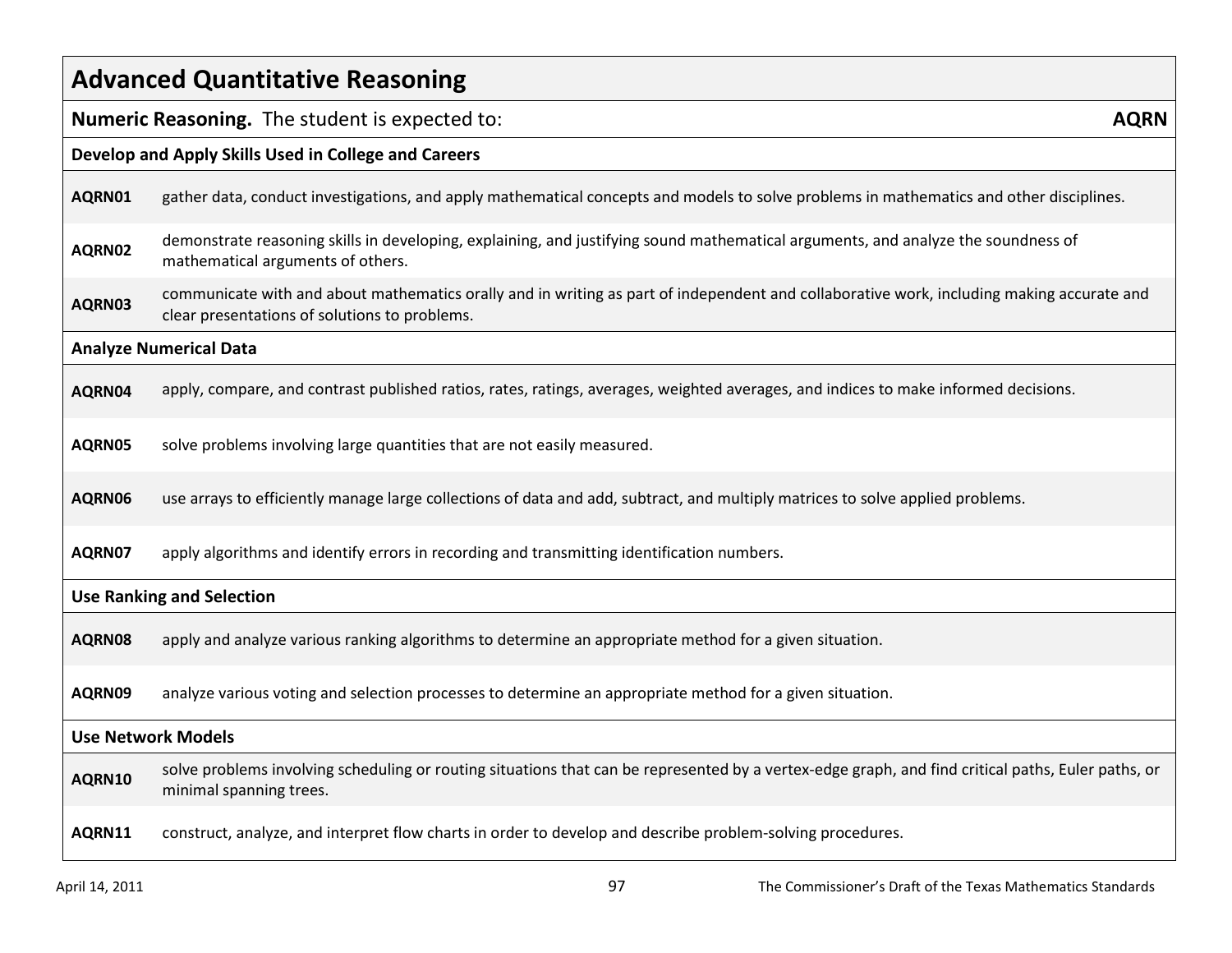| <b>Advanced Quantitative Reasoning</b> |                                                                                                                                                                                                          |  |
|----------------------------------------|----------------------------------------------------------------------------------------------------------------------------------------------------------------------------------------------------------|--|
|                                        | Algebraic Reasoning (Expressions, Equations, and Generalized Relationships). The student is expected to:<br><b>AQRA</b>                                                                                  |  |
|                                        | <b>Model Data</b>                                                                                                                                                                                        |  |
| AQRA01                                 | determine whether or not there is a linear relationship in a set of bivariate data by finding and interpreting the correlation coefficient for the<br>data.                                              |  |
| AQRA02                                 | collect numerical bivariate data; use the data to create a scatterplot; select a function to model the data, justify the selection, and use the model<br>to make predictions.                            |  |
|                                        | <b>Model Change and Relationships</b>                                                                                                                                                                    |  |
| AQRA03                                 | determine or analyze an appropriate growth or decay model for problem situations, including linear, exponential, and logistic functions.                                                                 |  |
| AQRA04                                 | determine or analyze an appropriate cyclical model for problem situations that can be modeled with trigonometric functions.                                                                              |  |
| AQRA05                                 | determine or analyze an appropriate piecewise model for problem situations.                                                                                                                              |  |
| AQRA06                                 | solve problems using recursion or iteration, including those involving population growth or decline and compound interest.                                                                               |  |
|                                        | <b>Model Financial Situations</b>                                                                                                                                                                        |  |
| AQRA07                                 | determine, represent, and analyze mathematical models for various types of income calculations to determine the best option for a given<br>situation.                                                    |  |
| AQRA08                                 | determine, represent, and analyze mathematical models for expenditures, including those involving credit, to determine the best option for a<br>given situation.                                         |  |
| AQRA09                                 | determine, represent, and analyze mathematical models and appropriate representations for various types of loans and investments to<br>determine the best loan or investment plan for a given situation. |  |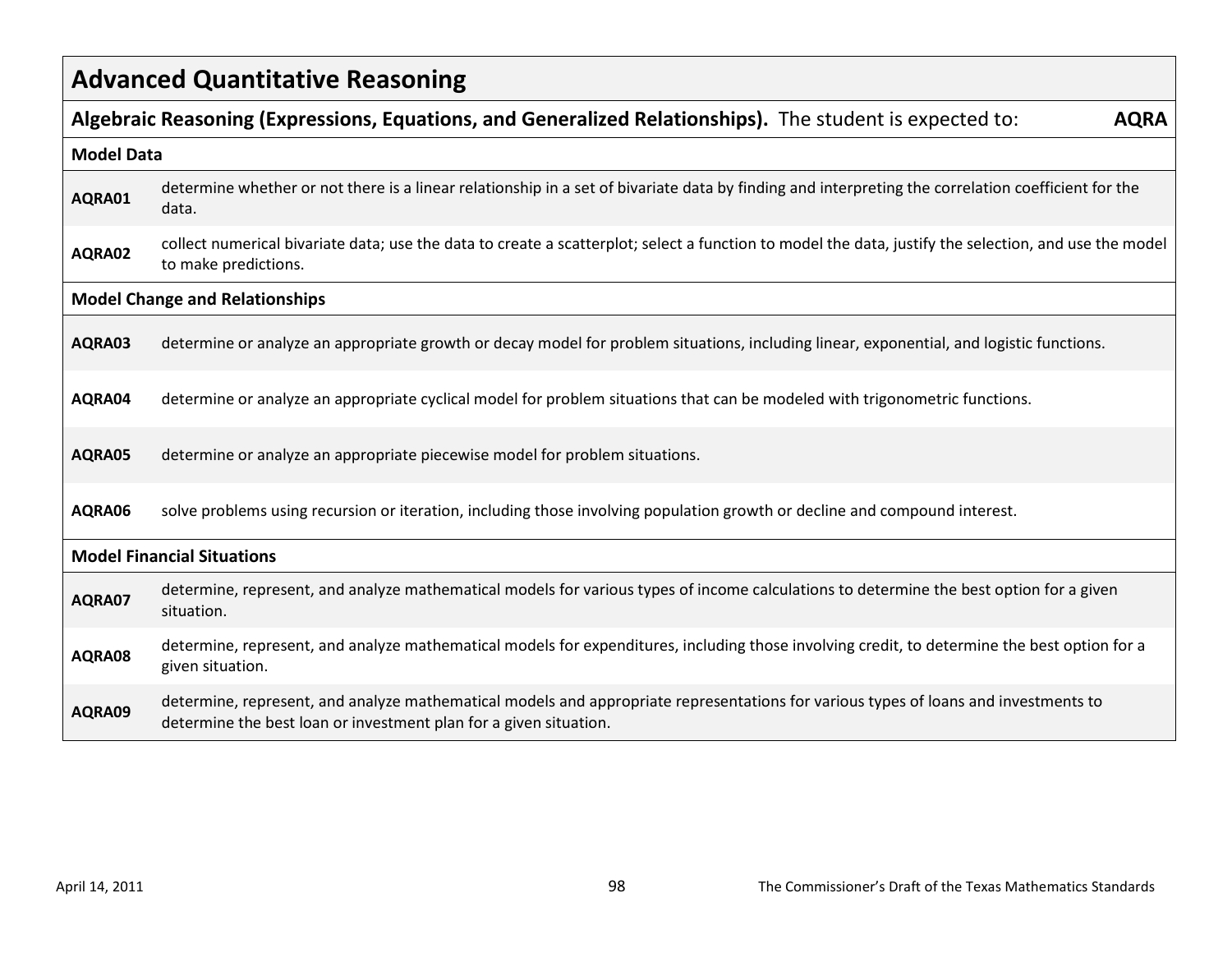| <b>Advanced Quantitative Reasoning</b> |                                                                                                                                                                                                 |  |
|----------------------------------------|-------------------------------------------------------------------------------------------------------------------------------------------------------------------------------------------------|--|
|                                        | Geometric Reasoning. The student is expected to:<br><b>AQRG</b>                                                                                                                                 |  |
|                                        | <b>Model with Geometric Tools</b>                                                                                                                                                               |  |
| AQRG01                                 | create and use two- and three-dimensional representations of authentic situations using geometric models or dynamic geometric environments<br>for computer-aided design and other applications. |  |
| AQRG02                                 | use vectors to represent and solve applied problems.                                                                                                                                            |  |
| AQRG03                                 | use matrices to represent geometric transformations and solve applied problems.                                                                                                                 |  |
| AQRG04                                 | solve geometric problems involving inaccessible distances.                                                                                                                                      |  |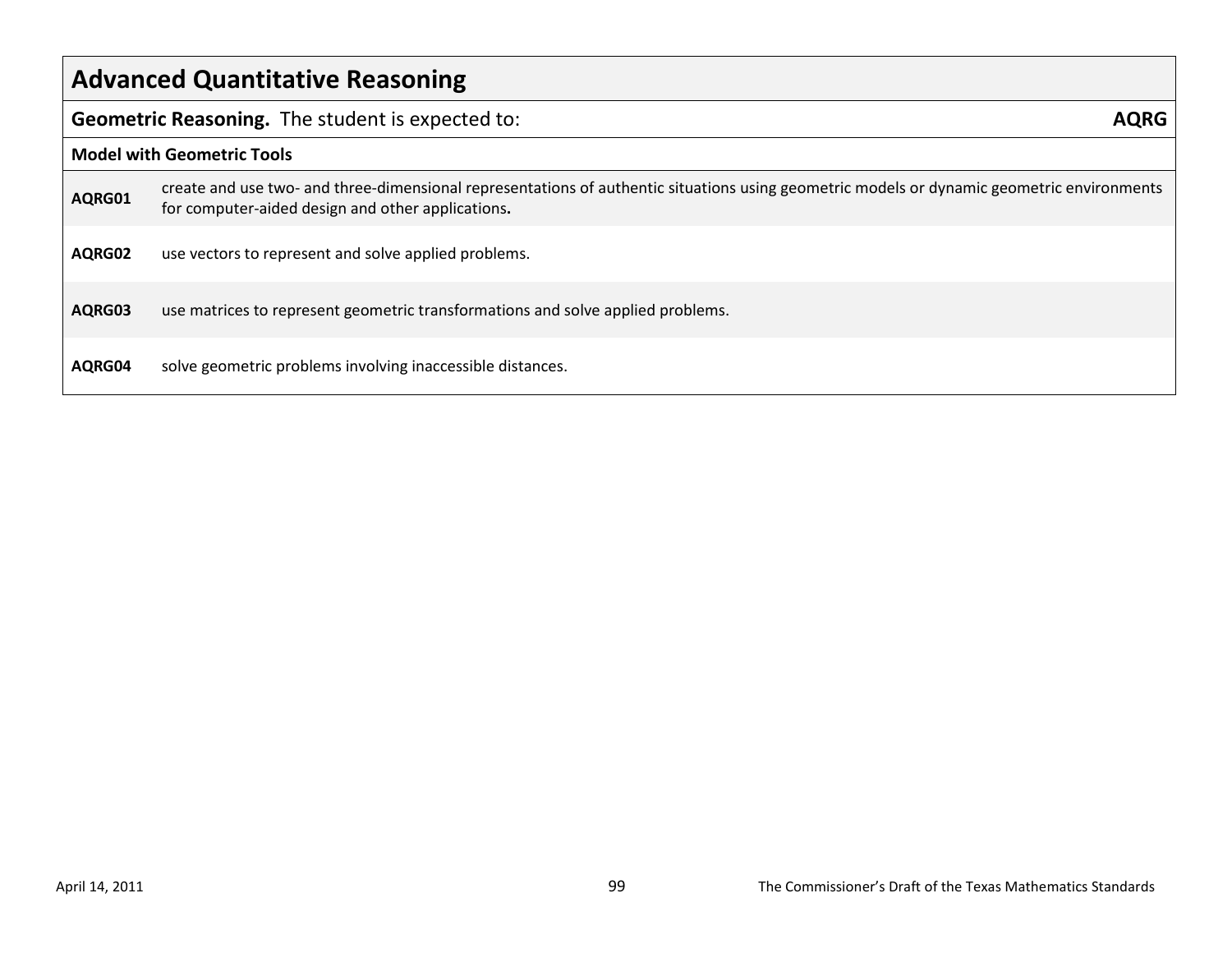| <b>Advanced Quantitative Reasoning</b> |                                                                                                                                                                                                                                            |
|----------------------------------------|--------------------------------------------------------------------------------------------------------------------------------------------------------------------------------------------------------------------------------------------|
|                                        | Probabilistic and Statistical Reasoning. The student is expected to:<br><b>AQRD</b>                                                                                                                                                        |
|                                        | Analyze and Evaluate Risk and Return in the Context of Everyday Situations                                                                                                                                                                 |
| AQRD01                                 | determine and interpret conditional probabilities and probabilities of compound events by constructing and analyzing representations, including<br>tree diagrams, Venn diagrams, and area models, to make decisions in problem situations. |
| AQRD02                                 | use probabilities to make and justify decisions about risks in everyday life.                                                                                                                                                              |
| AQRD03                                 | calculate expected value to analyze mathematical fairness, payoff, and risk.                                                                                                                                                               |
|                                        | <b>Critique Applications of Statistics</b>                                                                                                                                                                                                 |
| AQRD04                                 | identify limitations or lack of information in studies reporting statistical information, especially when studies are reported in condensed form.                                                                                          |
| AQRD05                                 | interpret and compare the results of polls, given a margin of error.                                                                                                                                                                       |
| AQRD06                                 | identify uses and misuses of statistical analyses in studies reporting statistics or using statistics to justify particular conclusions, including<br>assertions of a cause and effect relationship rather than an association.            |
| AQRD07                                 | describe strengths and weaknesses of sampling techniques, data and graphical displays, and interpretations of summary statistics and other<br>results appearing in a study, including reports published in the media.                      |
|                                        | <b>Conduct Statistical Analyses</b>                                                                                                                                                                                                        |
| AQRD08                                 | determine the need for and purpose of a statistical investigation and what type of statistical analysis can be used to answer a specific question<br>or set of questions.                                                                  |
| AQRD09                                 | identify the population of interest, select an appropriate sampling technique, and collect data.                                                                                                                                           |
| AQRD10                                 | identify the variables to be used in a study.                                                                                                                                                                                              |
| AQRD11                                 | determine possible sources of statistical bias in a study and how such bias may affect the ability to generalize the results.                                                                                                              |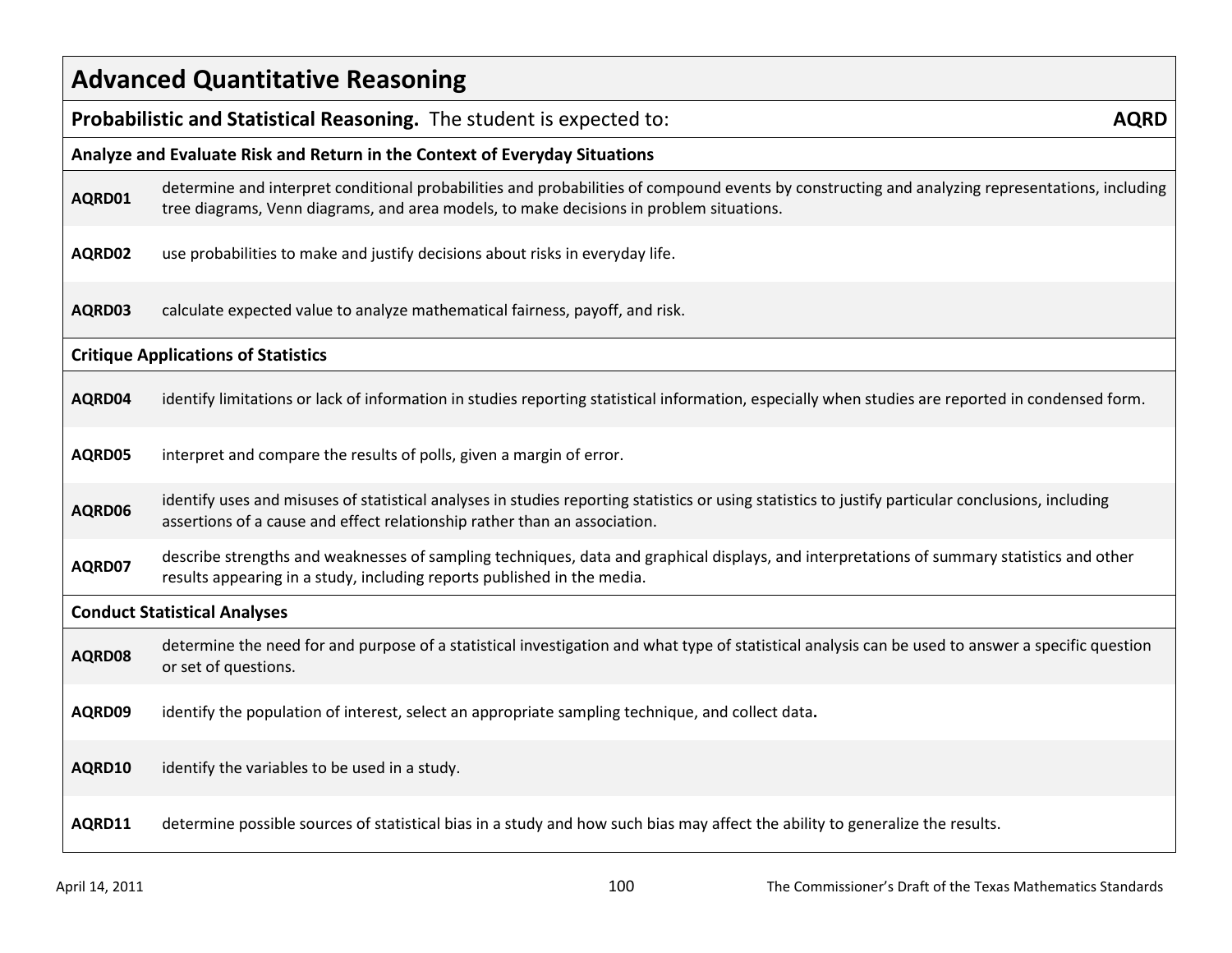| AQRD12                                     | create data displays for given data sets to investigate, compare, and estimate center, shape, spread, and unusual features of the data.                                                                                 |  |
|--------------------------------------------|-------------------------------------------------------------------------------------------------------------------------------------------------------------------------------------------------------------------------|--|
| AQRD13                                     | determine possible sources of variability of data, both those that can be controlled and those that cannot be controlled.                                                                                               |  |
| <b>Communicate Statistical Information</b> |                                                                                                                                                                                                                         |  |
| AQRD14                                     | report results of statistical studies to a particular audience, including selecting an appropriate presentation format, creating graphical data<br>displays, and interpreting results in terms of the question studied. |  |
| AQRD15                                     | justify the design and the conclusion(s) of statistical studies, including the methods used for each.                                                                                                                   |  |
| AQRD16                                     | communicate statistical results in both oral and written formats using appropriate statistical and nontechnical language.                                                                                               |  |

Г

┑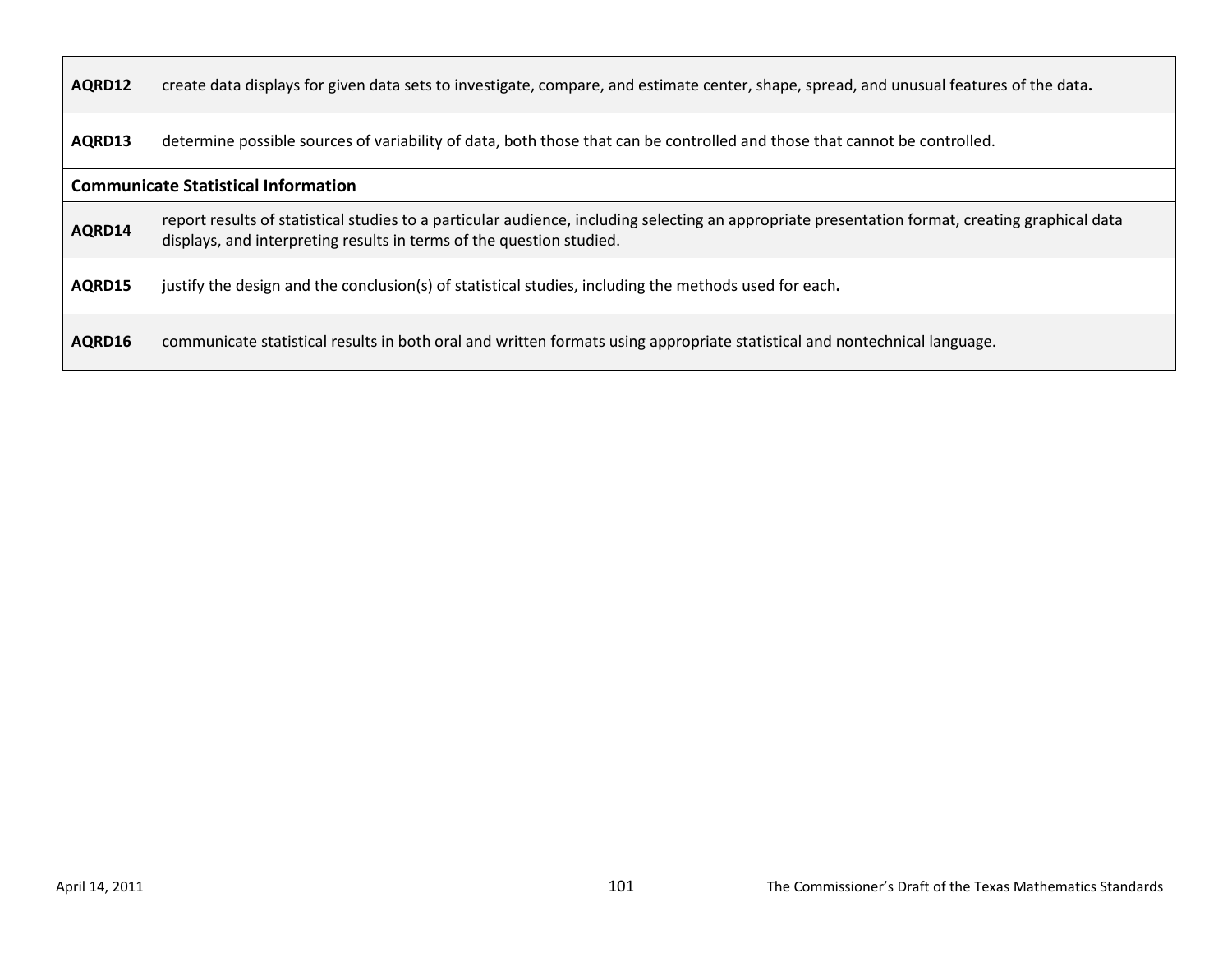### **Mathematical Models with Applications (MMA)**

#### **Mathematical Process Standards Mathematical Models with Applications (MMA)**

- I. Apply mathematics to problems arising in everyday life, society and the workplace.
- Use a problem-solving model that incorporates analyzing given information, formulating a plan or strategy, determining a solution,
- justifying the solution and evaluating the problem-solving process.
- III. Select tools such as real objects, manipulatives, paper/pencil, and technology or techniques such as mental math, estimation, and number sense to solve problems.
- IV. Communicate mathematical ideas, reasoning, and their implications using symbols, diagrams, graphs, and language.
- V. Create and use representations to organize, record, and communicate mathematical ideas.
- VI. Explain, display, or justify mathematical ideas and arguments using precise mathematical language in written or oral communications.

#### **MMA Focal Areas**

Numeric reasoning

Expressions, equations and generalized relationships

Geometric reasoning

Probabilistic and statistical reasoning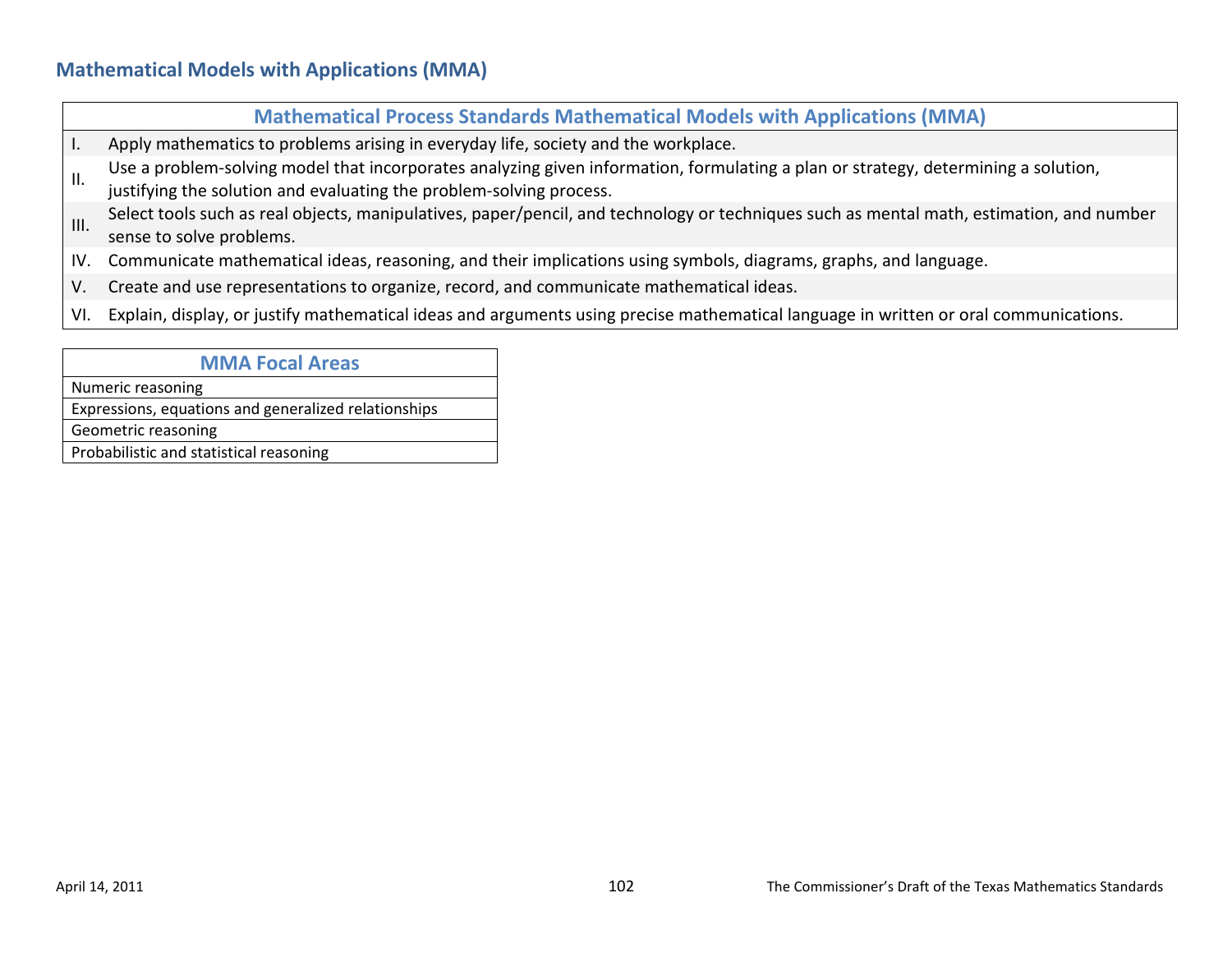| <b>Mathematical Models with Applications</b>   |                                                                                                                        |      |  |  |
|------------------------------------------------|------------------------------------------------------------------------------------------------------------------------|------|--|--|
| Numeric Reasoning. The student is expected to: |                                                                                                                        | MMAN |  |  |
| MMAN01                                         | compare and analyze various methods for solving a real-life problem.                                                   |      |  |  |
| MMAN02                                         | use multiple approaches (algebraic, graphical, and geometric methods) to solve problems from a variety of disciplines. |      |  |  |
| MMAN03                                         | select a method to solve a problem, defend the method, and justify the reasonableness of the results.                  |      |  |  |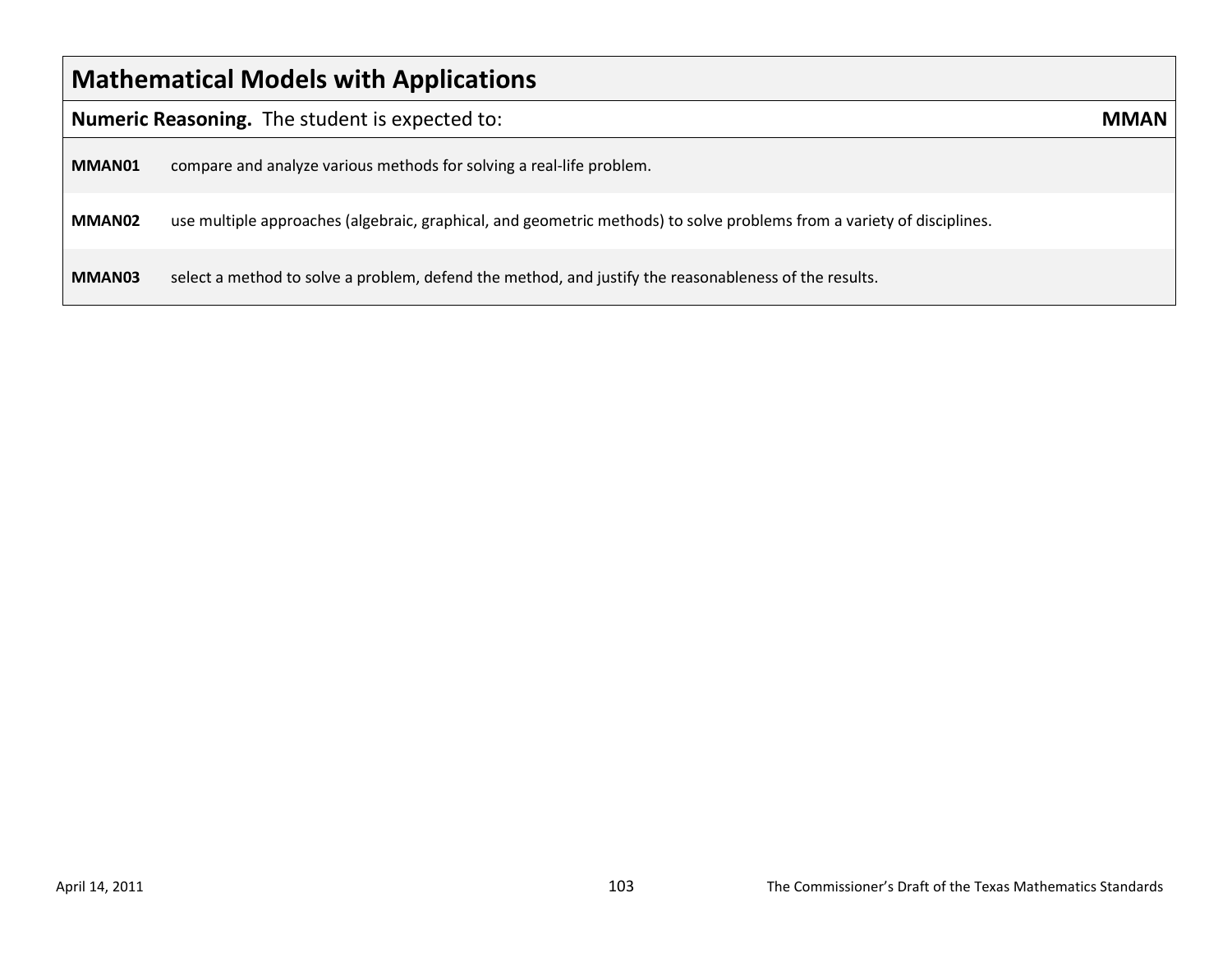| <b>Mathematical Models with Applications</b>                                                                            |                                                                                                                                                          |  |  |
|-------------------------------------------------------------------------------------------------------------------------|----------------------------------------------------------------------------------------------------------------------------------------------------------|--|--|
| Algebraic Reasoning (Expressions, Equations, and Generalized Relationships). The student is expected to:<br><b>MMAA</b> |                                                                                                                                                          |  |  |
| MMAA01                                                                                                                  | use rates, linear functions, and direct variation to solve problems involving personal finance and budgeting, including compensations and<br>deductions. |  |  |
| MMAA02                                                                                                                  | solve problems involving personal taxes.                                                                                                                 |  |  |
| MMAA03                                                                                                                  | analyze data to make decisions about banking.                                                                                                            |  |  |
| MMAA04                                                                                                                  | analyze methods of payment available in retail purchasing and compare relative advantages and disadvantages of each option.                              |  |  |
| MMAA05                                                                                                                  | use amortization models to investigate home financing and compare buying and renting a home.                                                             |  |  |
| MMAA06                                                                                                                  | use amortization models to investigate automobile financing and compare buying and leasing a vehicle.                                                    |  |  |
| MMAA07                                                                                                                  | analyze types of savings options involving simple and compound interest and compare relative advantages of these options.                                |  |  |
| MMAA08                                                                                                                  | analyze and compare coverage options and rates in insurance.                                                                                             |  |  |
| MMAA09                                                                                                                  | investigate and compare investment options including stocks, bonds, annuities, and retirement plans.                                                     |  |  |
| MMAA10                                                                                                                  | use direct and inverse variation to describe physical laws such as Hook's, Newton's, and Boyle's laws.                                                   |  |  |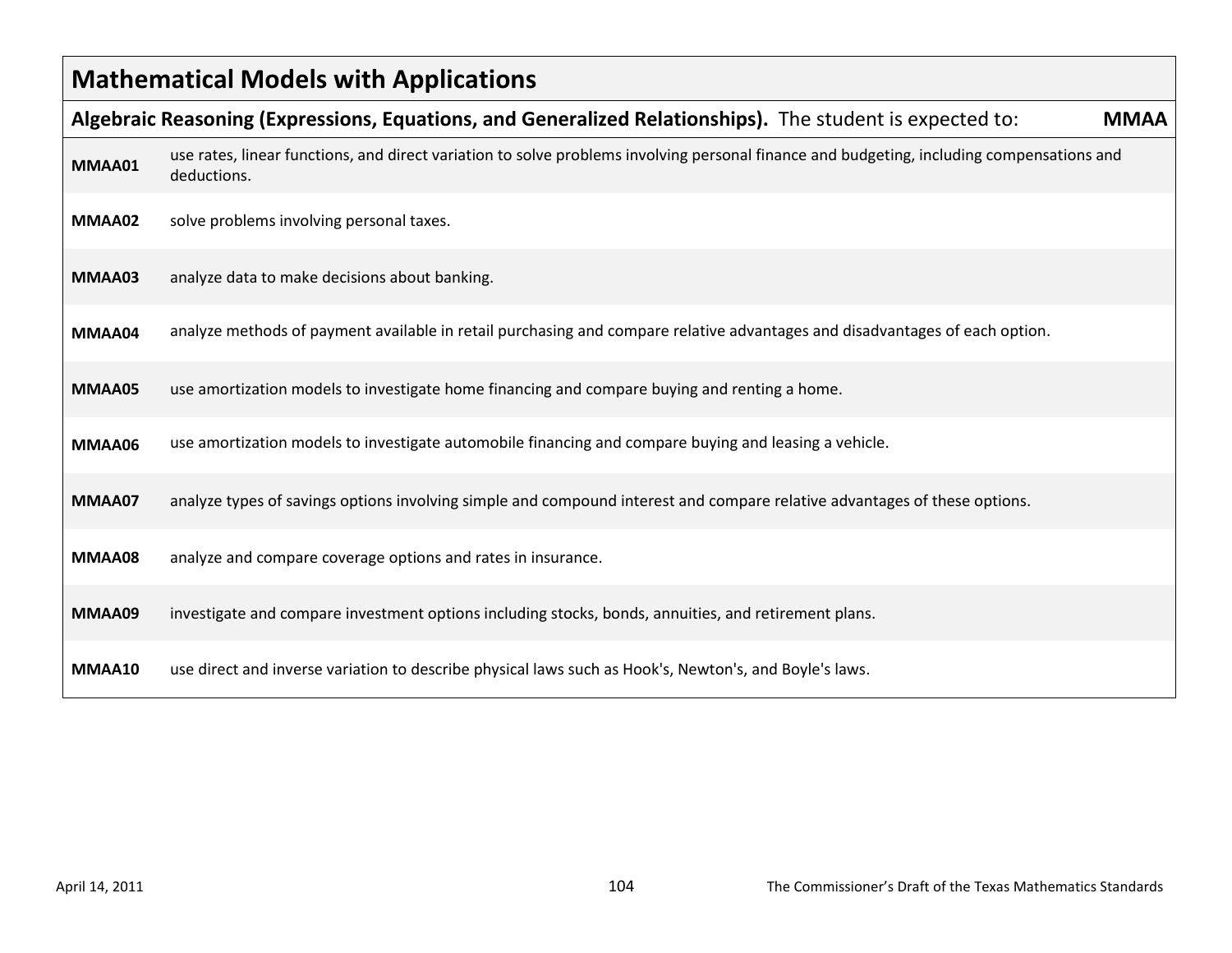| <b>Mathematical Models with Applications</b>                    |                                                                                                                                            |  |  |
|-----------------------------------------------------------------|--------------------------------------------------------------------------------------------------------------------------------------------|--|--|
| <b>Geometric Reasoning.</b> The student is expected to:<br>MMAG |                                                                                                                                            |  |  |
| MMAG01                                                          | use geometric models available through technology to model growth and decay in areas such as population, biology, and ecology.             |  |  |
| MMAG02                                                          | use trigonometric ratios and functions available through technology to calculate distances and model periodic motion.                      |  |  |
| MMAG03                                                          | use geometric transformations, symmetry, and perspective drawings to describe mathematical patterns and structure in art and architecture. |  |  |
| MMAG04                                                          | use geometric transformations, proportions, and periodic motion to describe mathematical patterns and structure in music.                  |  |  |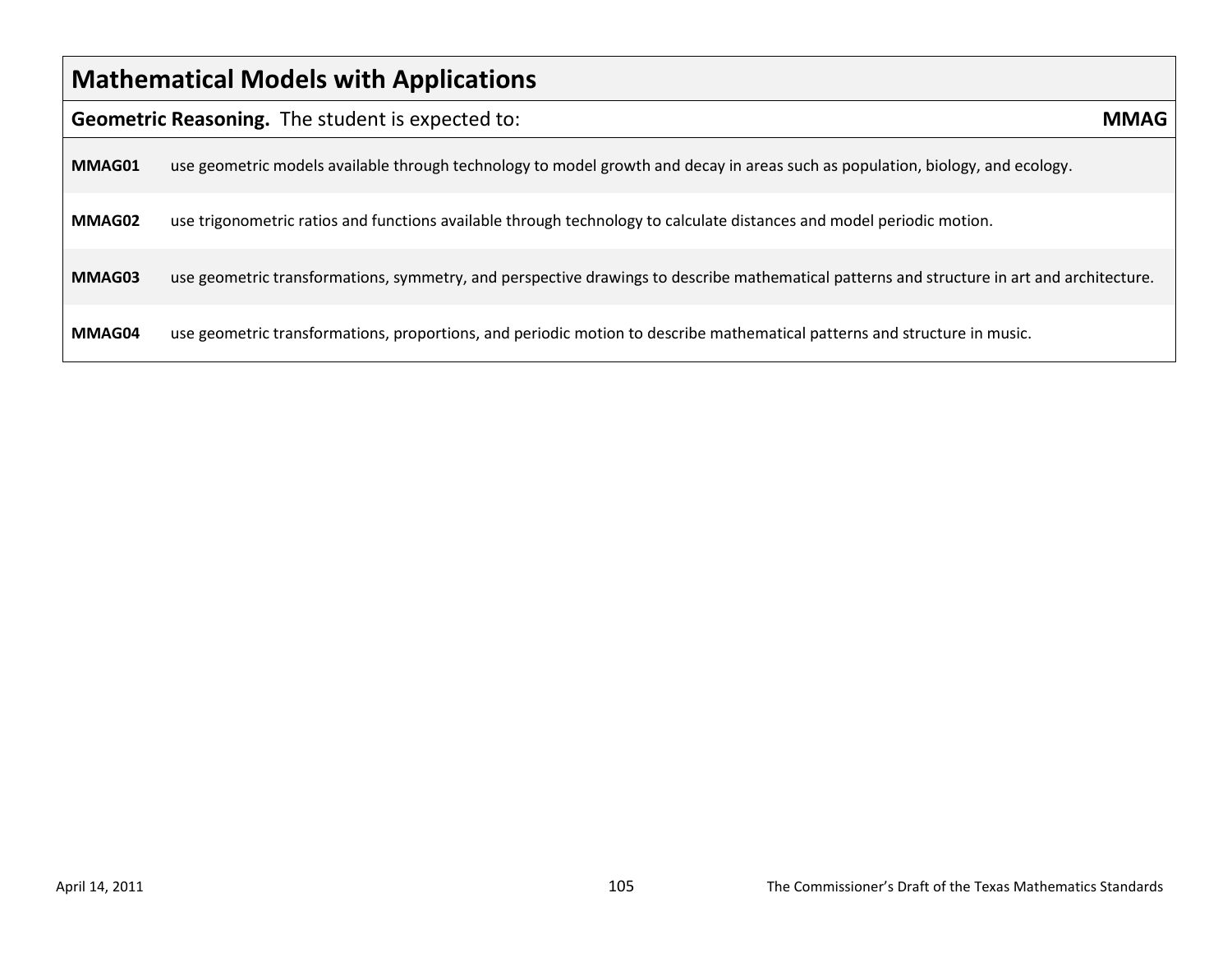| <b>Mathematical Models with Applications</b>                                        |                                                                                                                                                                                                                         |  |
|-------------------------------------------------------------------------------------|-------------------------------------------------------------------------------------------------------------------------------------------------------------------------------------------------------------------------|--|
| Probabilistic and Statistical Reasoning. The student is expected to:<br><b>MMAD</b> |                                                                                                                                                                                                                         |  |
| MMAD01                                                                              | interpret information from various graphs, including line graphs, bar graphs, circle graphs, histograms, scatterplots, dot plots, stem and leaf<br>plots, and box and whisker plots to draw conclusions from the data.  |  |
| MMAD02                                                                              | analyze numerical data using measures of central tendency, variability, and correlation in order to make inferences.                                                                                                    |  |
| MMAD03                                                                              | analyze graphs from journals, newspapers, and other sources to determine the validity of stated arguments.                                                                                                              |  |
| MMAD04                                                                              | use regression methods available through technology to describe various models for data such as linear, quadratic, exponential, etc., select the<br>most appropriate model, and use the model to interpret information. |  |
| MMAD05                                                                              | formulate a meaningful question, determine the data needed to answer the question, gather the appropriate data, analyze the data, and draw<br>reasonable conclusions.                                                   |  |
| MMAD06                                                                              | communicate methods used, analyses conducted, and conclusions drawn for a data-analysis project by written report, visual display, oral<br>report, or multi-media presentation.                                         |  |
| MMAD07                                                                              | determine the appropriateness of a model for making predictions from a given set of data.                                                                                                                               |  |
| MMAD08                                                                              | compare theoretical and empirical probability.                                                                                                                                                                          |  |
| MMAD09                                                                              | use experiments to determine the reasonableness of a theoretical model such as binomial, geometric, etc.                                                                                                                |  |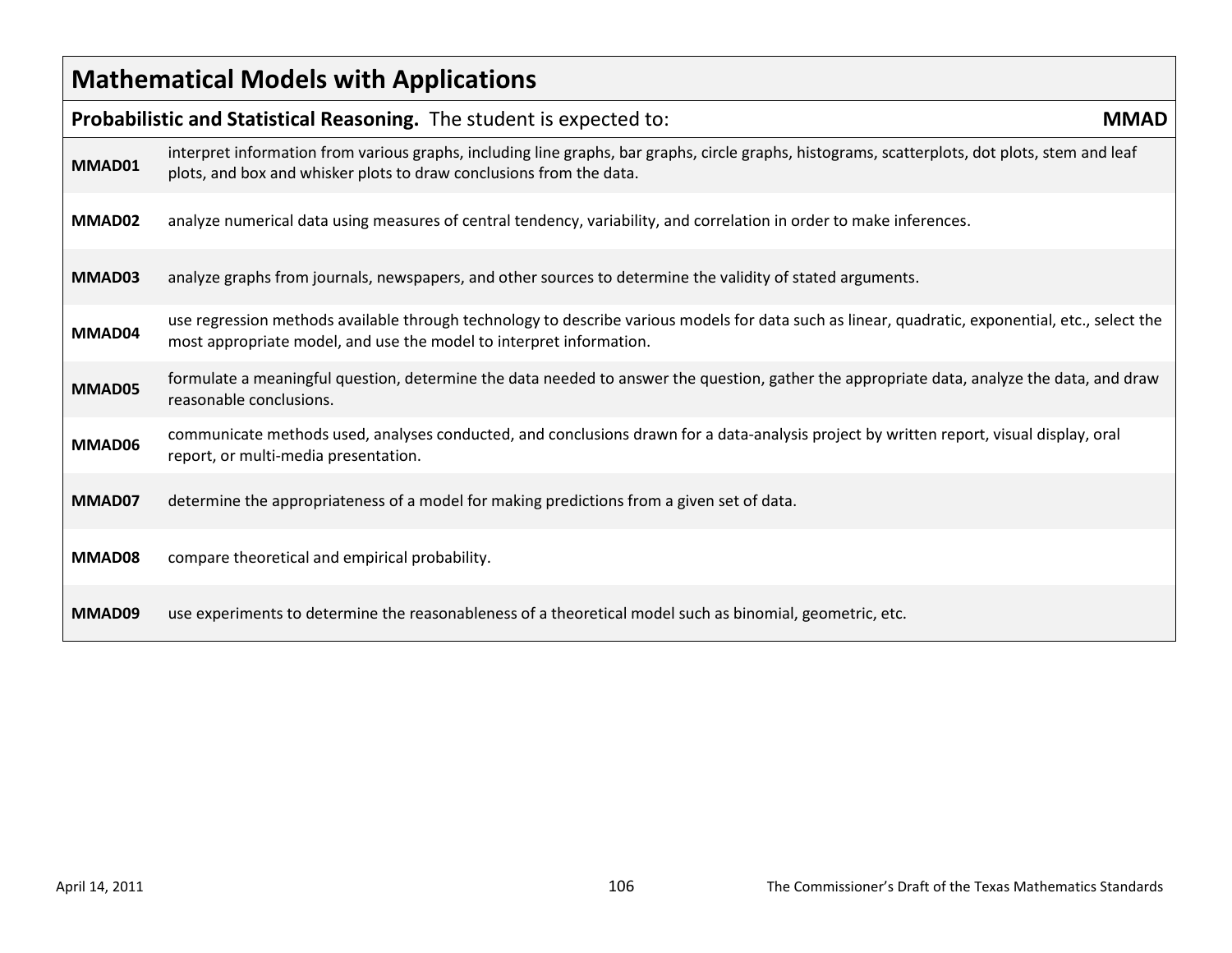#### **Frequently Asked Questions**

- **1. Are the Commissioner's Standards for Mathematics a "total overhaul" from our current mathematics TEKS?** Yes.
- **2. How are the Commissioner's Standards for Mathematics different from our current TEKS?**

They are more rigorous and specific. The verbs add clarity to the intent.

The placement of content in these standards is aligned to recent research, the report of the National Mathematics Advisory Panel and to the practices of countries that are high performing in mathematics.

Vertical development is clear as is the long-term intent of the vertical development.

• For example, we can trace number concepts, fractions and decimals into rational numbers and irrational numbers.

A big part of grade 8 is the algebraic underpinnings of foundations of functions. The development of equation solving skills is much more explicit – helpful for Algebra I.

These standards have more of a focal point flavor than a strand flavor.

• For example, proportionality is named as a focal point and the relevant math content is listed under proportionality as a unifying theme for the learning related to these standards.

Under the TEKS, the mathematical connections to proportionality are not emphasized and teachers often miss these connections.

Proportionality is a critical concept for success in Algebra. It lays the foundation for linear functions and equations.

#### **3. Are there other differences between the Commissioner's Standards for Mathematics and the current mathematics TEKS?** Yes.

These standards are the target for learning, the mathematics that students should be able to do at the end of each school year or course.

Some of the current math TEKS have instructional strategies embedded. These standards remove instructional strategies so that teachers may determine how to best meet the needs of their students.